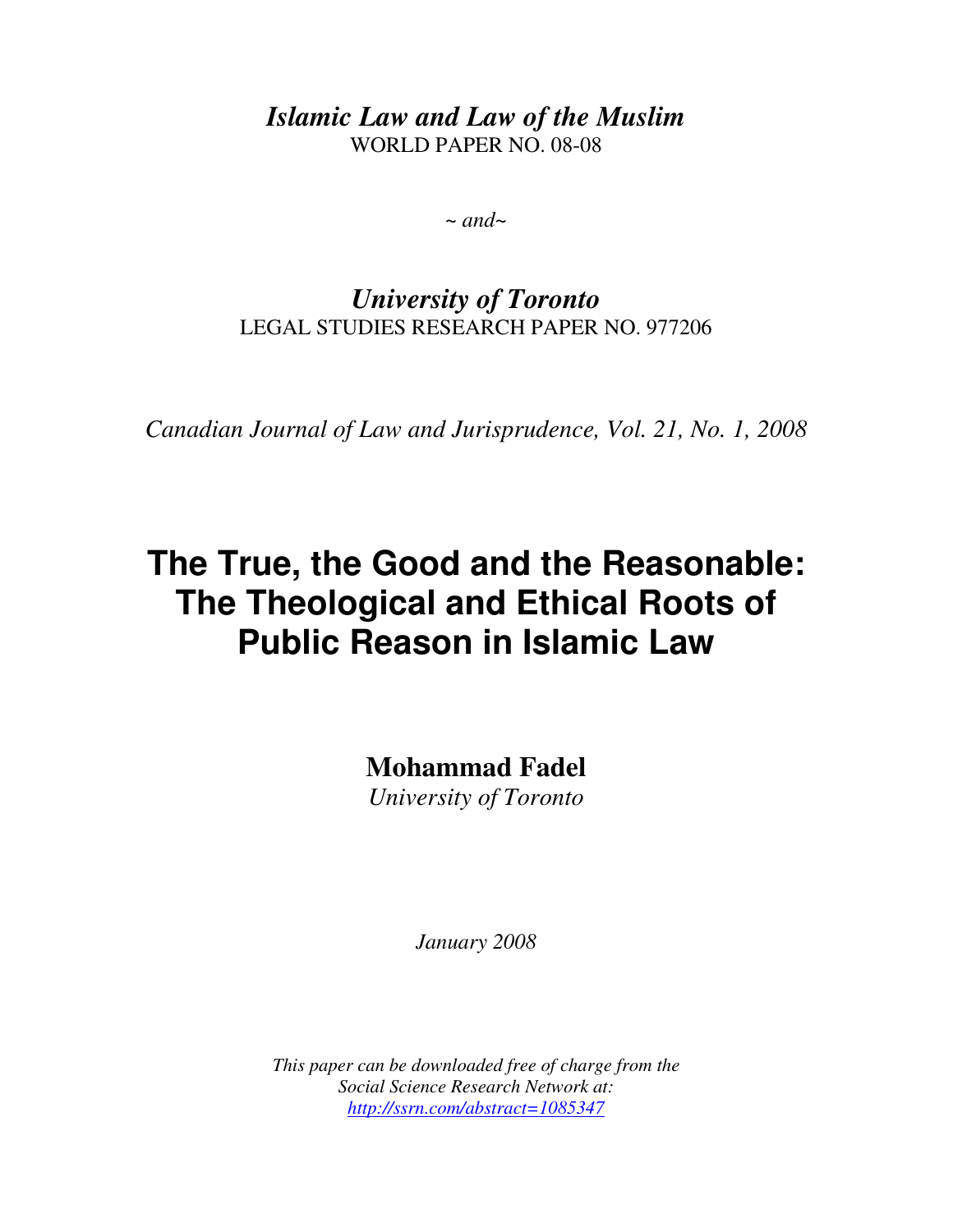# The True, the Good and the Reasonable: The Theological and Ethical Roots of Public Reason in Islamic Law

# Mohammad Fadel

*As I drew near the age of adolescence the bonds of mere authority ceased to hold me and inherited beliefs lost their grip upon me, for I saw that Christian youths always grew up to be Christians, Jewish youths to be Jews, and Muslim youths to be Muslims.*

Abu Hamid al-Ghazali, d. 1058 \*

*I love the righteous, but am not one of them, Hoping thereby to obtain their intercession; I despise those whose commerce is sin, Although our merchandise is the same.*

Muhammad b. Idris al-Shafi'i, d. 820 \*\*

# **Part 1: Introduction: Islam, Liberalism and Rawls**

Even before the events of September 11, 2001 and the subsequent declaration of a "war on terrorism," articles on the relationship of "Islam" to notions such as liberalism, democracy and pluralism were ubiquitous in the scholarly academy, to say nothing of the popular press.<sup>1</sup> Much of this work, however, is either apologetic or

**Canadian Journal of Law and Jurisprudence Vol. XXI, No.1 (January 2008)**

The author wishes to acknowledge the valuable comments of Ahmad Atif Ahmad, Haider Ala Hamoudi, Sherman Jackson, Rachana Kamtekar, Clark Lombardi, Andrew March, Ebrahim Moosa, David Novak, Asifa Qureshi, and Laury Silvers, as well as my colleagues at the University of Toronto Faculty of Law Faculty, including Anver Emon, Sophia Reibetanz Moreau, David Dyzenhaus, Ernest Weinrib, Arthur Ripstein, Gidson Sapir and other participants in the University of Toronto Faculty of Law Workshop. In addition, I would like to thank the valuable research assistance of Junaid Quadri, Dalia Eltayeb, Ahmed Sultan and Edith Sorantz. All errors are, of course, mine alone. Long vowels in arabic words and names are transliterated using the conventions of the *International Journal of Middle East Studies*. Dates refer to the Common Era without the corresponding date in the Islamic calendar. All translations from Arabic sources, unless otherwise indicated, are the author's.

<sup>\*</sup>**.** Abu Hamid Muhammad b. Muhammad b. Muhammad al-Ghazali, *The Faith and Practice of al-Ghazali*, trans. by W. Montgomery Watt (Chicago, IL: Kazi Publications, 1982) at 21. For more information on al-Ghazali, see, "al-Ghazali, Abu Hamid Muhammad b. Muhammad al-Tusi" in 2 Encyclopaedia of Islam 1038b; see also Ebrahim Moosa, *Ghazâlî & the Poetics of Imagination* (Chapel Hill, NC: University of North Carolina Press, 2005).

<sup>\*\*</sup>**.** Muhammad b. Idris al-Shafi'i, *Diwan al-Shafi'i* (Beirut: Dar al-thaqafa, 1962) at 119. Al-Shafi'i is arguably the most famous Muslim legal jurist and is generally believed to be the founder of theoretical Islamic jurisprudence. For more information on al-Shafi'i, see "al-Shafi'i, Muhammad b. Idris" in 9 Encyclopaedia of Islam 181a.

**<sup>1.</sup>** The number of works written on the relationship of "Islam" to democracy, human rights, modernity, pluralism, etc., is, simply put, staggering. See Ruud Peters, "Islamic Law and Human Rights: A Contribution to an Ongoing Debate" (1999) 10 Islam and Christian-Muslim Relations 5 (noting that "[d]uring recent decades a host of publications have seen the light with titles like: 'Islam and  $X'$  or 'X in Islam,' where X is typically a concept with positive connotations, such as democracy, peace, social justice, or women's rights" at 5). I refer to the themes evoked by this body of scholarship as the "Islam/liberalism dichotomy."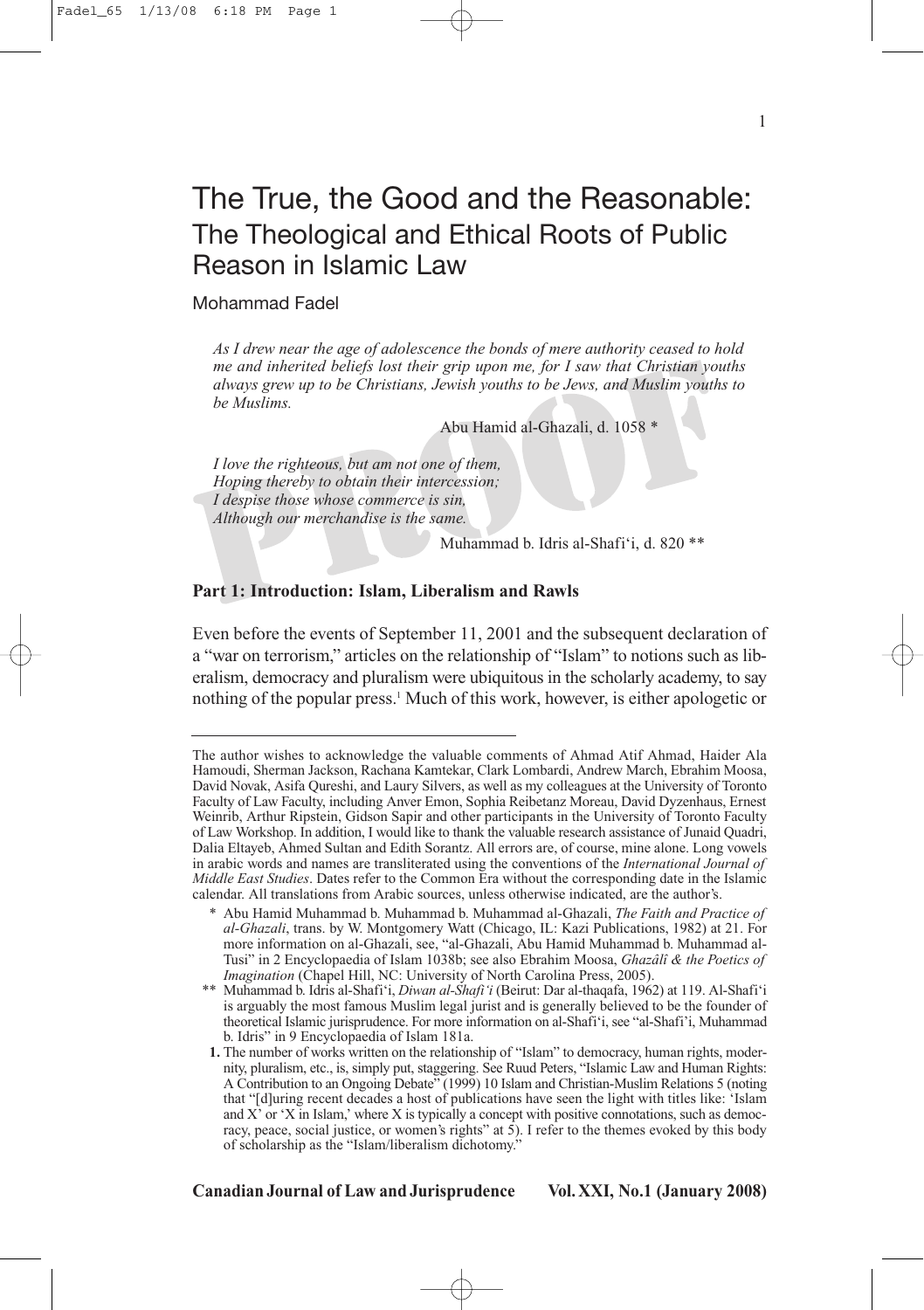polemical.<sup>2</sup> On the other hand, given the real<sup>3</sup> and perceived<sup>4</sup> tension that characterizes the relationship of the United States and Western Europe with much of the Islamic world, the highly-charged nature of this subject is unsurprising.<sup>5</sup>

This Article argues that to transcend the limitations of the Islam/liberalism dichotomy, participants should explore compatible elements within the moral language of each. More specifically, this Article argues that the framework developed by John Rawls in his seminal work *Political Liberalism*<sup>6</sup> provides a framework that will allow Muslims and liberals to explore in a systematic fashion the possibility of such a compatibility. Viewed from a Rawlsian perspective, this Article argues that the Sunni Islamic<sup>7</sup> tradition provides rich resources out of which committed Muslims could construct theological commitments that contribute to a Rawlsian overlapping consensus. This Article is an attempt to provide a doctrinal roadmap of those resources and how they could be used to articulate a set of theological and moral commitments that would plausibly allow committed Muslims to endorse Rawlsian constitutional essentials for the right reasons.<sup>8</sup>

As an initial matter, this Article argues that commentators who have asserted an irreconcilable conflict between orthodox Islamic commitments and liberal constitutional democracy have erroneously assumed that the historical doctrines of substantive Islamic law represent the highest order commitments of Islamic orthodoxy. In fact, this Article demonstrates the opposite: the predominant Islamic theological, ethical and legal traditions are consistent with the conclusion that the political commitments enshrined in the historical formulations of Islamic law are subordinate to, and carry relatively less moral weight within the normative Islamic tradition viewed as a whole, than do the commitments set forth in theology and ethics. The

**<sup>2.</sup>** *Ibid.* (characterizing most writing on the Islam/liberalism dichotomy as "partisan" and either "incriminat[ing]" or "apologetic" at 5-6).

**<sup>3.</sup>** The last 100 years have witnessed chronic warfare between many Arab-Islamic countries and the leading Western democracies. For an excellent discussion of the longer-term historical background to these tensions, see Maxime Rodinson, *Europe and the Mystique of Islam*, trans. by Roger Veinus (Seattle: University of Washington Press, 1987), especially ch. 1.

**<sup>4.</sup>** According to a survey conducted by the Pew Global Attitudes Project dated June 22, 2006 "[m]any in the West see Muslims as fanatical, violent and as lacking tolerance. Meanwhile, Muslims in the Middle East and Asia generally see Westerners as selfish, immoral and greedy —as well as violent and fanatical." See *The Great Divide: How Westerners and Muslims View Each Other,* online: Pew Global Attitudes Project http://pewglobal.org/reports/display.php? ReportID=253.

**<sup>5.</sup>** See, e.g., Ann Elizabeth Mayer, *Islam and Human Rights: Tradition and Politics*, 3rd ed. (Boulder, CO: Westview Press, 1999) (researchers working on the relationship of Islam to international human rights law "step[] into an ideological minefield" at 3).

**<sup>6.</sup>** John Rawls, *Political Liberalism* (New York: Columbia University Press, 1996).

**<sup>7.</sup>** Throughout this Article, unless otherwise stated, any reference to Islam is limited to Sunni Islam. The omission of material from other Islamic sects such as the Shi'a is solely a reflection of the author's inadequate knowledge of and familiarity with the Shi'ite theological and ethical tradition and should not be taken as an implicit argument that Shi'ism or other Islamic sects are necessarily unreasonable in a Rawlsian sense.

**<sup>8.</sup>** The recent work of Andrew March confirms the utility of a Rawlsian approach to the Islam/liberalism dichotomy. See Andrew F. March, "Liberal Citizenship and the Search for an Overlapping Consensus: the Case of Muslim Minorities" (2006) 34 Phil. & Pub. Affairs 373 [March, "Liberal Citizenship and Muslim Minorities"]; and Andrew F. March, "Islamic Foundations for a Social Contract in non-Muslim Liberal Democracies" (2007) 101 Am. Pol. Science Rev. 235 [March, "Social Contract"].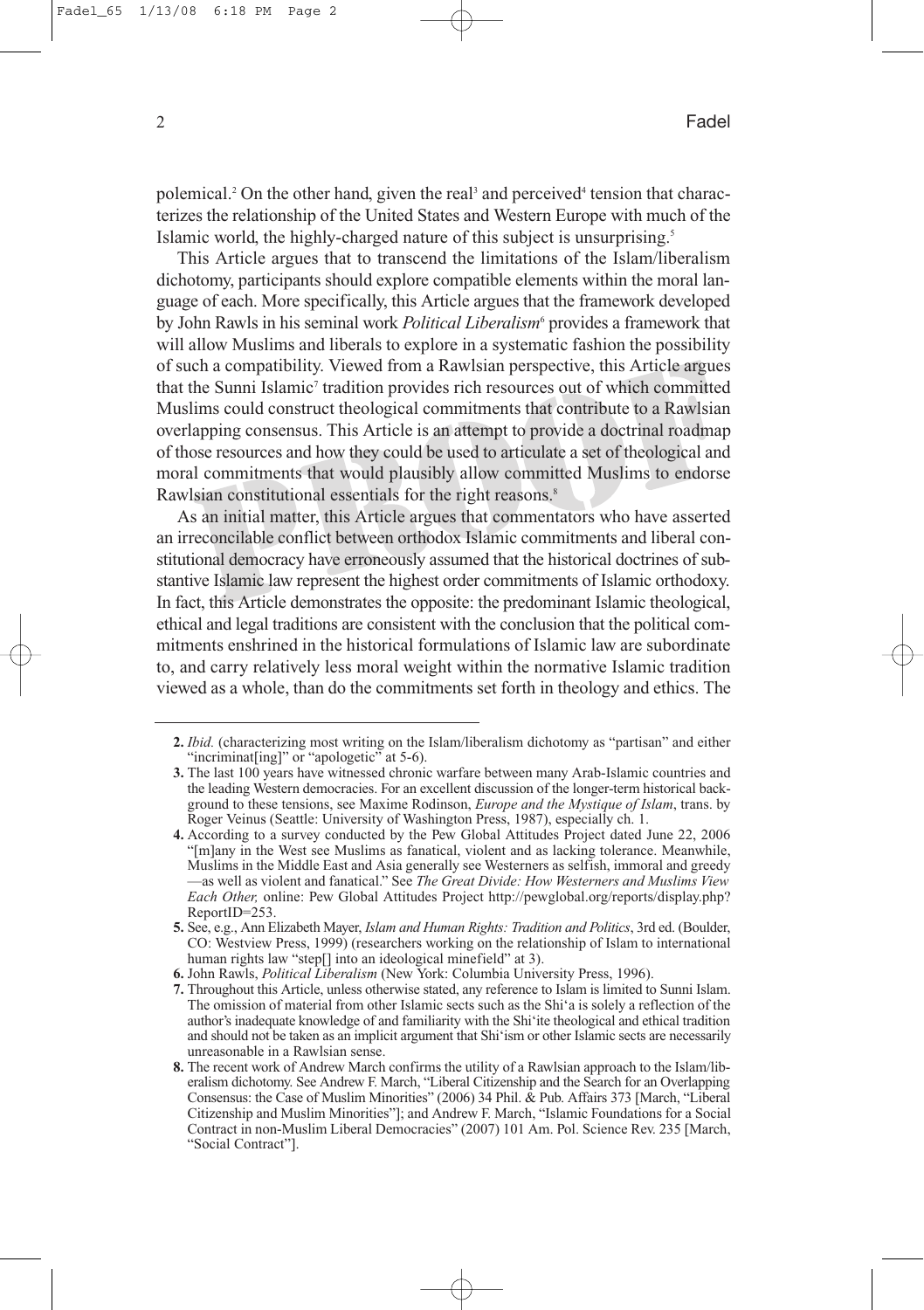commitments adumbrated in theological and ethical discourses lead to a more optimistic view regarding the likelihood of discovering overlapping commitments between Islamic orthodoxy and liberalism.

Specifically, this Article argues that (1) fundamental theological and ethical doctrines in the Islamic tradition privileged rational inquiry and deliberation as the preconditions to establishing political life, living a moral existence, and obtaining religious salvation, commitments which are either consistent with or require a political commitment to freedom of thought; (2) as a result of the centrality of rational inquiry in the quest for salvation and conceiving the basics of the ethical good life, Islamic theology and ethics placed relatively greater emphasis on the procedural integrity of inquiry rather than its substantive conclusions, and as a result Muslim ethical theory produced a system of normative pluralism that expressly recognized the burdens of judgment; $\alpha$  and (3) as a result of this normative pluralism, Islamic jurisprudence grew to recognize the legitimacy of rule-making based on arguments whose premises—while consistent with revelation—were non-revelatory and therefore that Islamic law, as a historical matter, recognized the legitimacy of public reason arguments, or at the very least, recognized the legitimacy of arguments that are consistent with the requirements of public reason. Behind this historical development was epistemological skepticism regarding the possibility of definitive moral knowledge,<sup>10</sup> something that resulted in the acceptance of probable opinion as the basis for the moral and political life of the community. As a result, pluralism—at least intra-Muslim pluralism—became an indelible feature of Muslim moral and political life.<sup>11</sup>

There are several reasons to think a Rawlsian approach to the Islam/liberalism dichotomy may be helpful. First, Rawls has offered a model of liberalism that expressly contemplates the continued vitality of non-liberal moral theories, including religious theories, of the good within a liberal state. Accordingly, Rawls' interpretation of political liberalism suggests that the philosophical incompatibility of Islam with liberalism is insufficient to conclude that it is impossible to engage in reasonable social cooperation with individuals who are committed Muslims. Given Rawls' status among liberals, his analysis represents a plausible starting point for a systematic analysis of the relationship of fundamental Islamic theological, ethical and legal concepts to those of modern liberalism.

**<sup>9.</sup>** See Baber Johansen, *Contingency in a Sacred Law: Legal and Ethical Norms in the Muslim Fiqh* (Leiden: Brill, 1999) (providing examples of significant doctrinal differences separating the various schools of Islamic law at 65-71).

**<sup>10.</sup>** See *ibid.* (giving an overview of the historical development of Sunni Islamic law, how and why it came to evolve separately from theology and Sunni Islamic law's commitment to a sort of "normative pluralism" at 1-76). A similar process appears to have occurred in early modern England, where appeal to the Bible to justify public positions fell out of favor, not because the English had lost faith in the Bible or Christianity, but because they came to the recognition that the Bible could not resolve their differences. See Jeffrey Stout, *Democracy and Tradition* (Princeton, NJ: Princeton University Press, 2004) at 94-97.

**<sup>11.</sup>** Cf. Johansen, *supra* note 9 (criticizing Joseph Schacht, a well-known western scholar of Islamic law, for failing to recognize the importance of dissent and pluralism in substantive Islamic law due to Schacht's being "too much part of an occidental tradition which understands the legitimacy of the dissent on principles as a specific western form of modern political and religious culture so that he cannot envisage its existence in a non-occidental sacred law or deontology" at 65).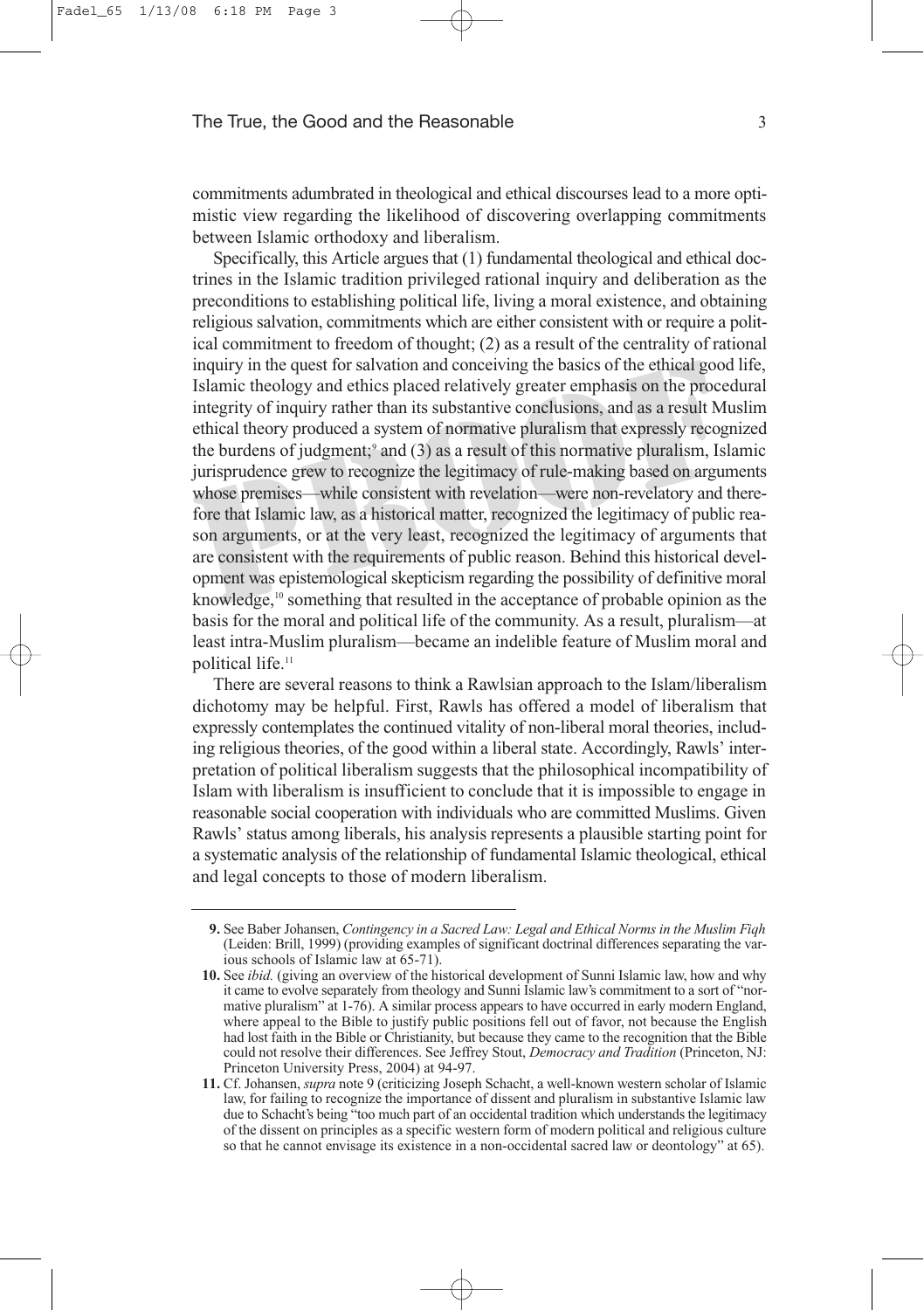Second, a central problem in *Political Liberalism* was the general problem of reconciling non-liberal "comprehensive theories of the good"12 to the requirements of a liberal polity, while allowing citizens who adhere to such theories to endorse freely the constitutional essentials of the state.13 Religion in Rawls' framework is simply one of many non-liberal comprehensive doctrines that must be reconciled to the basic structure of society. Thus the moral obligation of a Muslim citizen under Rawls' scheme is generically no different than that of orthodox adherents of other revealed religions, such as Catholics or Jews.14

Rawls' account of political stability under conditions of profound moral disagreement is premised on the distinction between comprehensive moral and philosophical doctrines, on the one hand, and "conceptions limited to the political," on the other.15 Rawls acknowledges that comprehensive theories of the good—such as Islam, liberalism and socialism—are necessarily incompatible as a matter of philosophical truth. Nevertheless, adherents of otherwise conflicting comprehensive doctrines may yet agree on certain fundamental points related to political organization such that a stable "overlapping consensus" regarding constitutional essentials could arise among them. Equally important from the perspective of a committed Muslim, Rawls expressly disclaims that political liberalism has any ambition to displace other comprehensive theories of the good with liberal philosophy.16 Because the scope of political liberalism in Rawls' view is limited to the basic political institutions of society, citizens of a politically liberal state are not required to affirm controversial metaphysical doctrines in order to participate as citizens in good faith. For these reasons, the *philosophical* incompatibility of Islam and liberalism should not on its face be problematic from the perspective either of a committed Muslim or a committed Rawlsian liberal.

For an overlapping consensus to arise, however, the adherents of conflicting comprehensive doctrines must be "reasonable," meaning that, the justifications they proffer for the exercise of political power can be justified by the criterion of reciprocity. <sup>17</sup> As a result, under Rawls' account of political liberalism, a committed

**<sup>12.</sup>** Rawls describes moral/philosophical conceptions as comprehensive when they include conceptions of what is valuable in human life, ideals of personal character, etc., with the limit being the entire range of values in human life. Rawls, *supra* note 6 at 13. As noted by Andrew March, Islam might be considered, in Rawlsian terms, a "'comprehensive ethical doctrine' *par excellence.*" March, "Social Contract," *supra* note 8 at 236.

**<sup>13.</sup>** Rawls described the central problem of political liberalism as finding the answer to the following questions:

How is it possible that there may exist over time a stable and just society of free and equal citizens profoundly divided by reasonable though incompatible religious, philosophical, and moral doctrines? Put another way: How is it possible that deeply opposed though reasonable comprehensive doctrines may live together and all affirm the political conception of a constitutional regime? What is the structure and content of a political conception that can gain the support of such an overlapping consensus?

Rawls, *supra* note 6 at xx.

**<sup>14.</sup>** March has noted that "what we might call 'normative Islam' prescribes just the form of reflection Rawls imagines that each citizen will perform, consisting of the self-conscious interrogation of the norms of one's social and political system in light of formal religious doctrine." March, "Social Contract," *supra* note 8 at 236.

**<sup>15.</sup>** Rawls, *supra* note 6 at xvii.

**<sup>16.</sup>** *Ibid.* at xl.

**<sup>17.</sup>** *Ibid.* (exercise of political power is proper only when it is sincerely believed that the reasons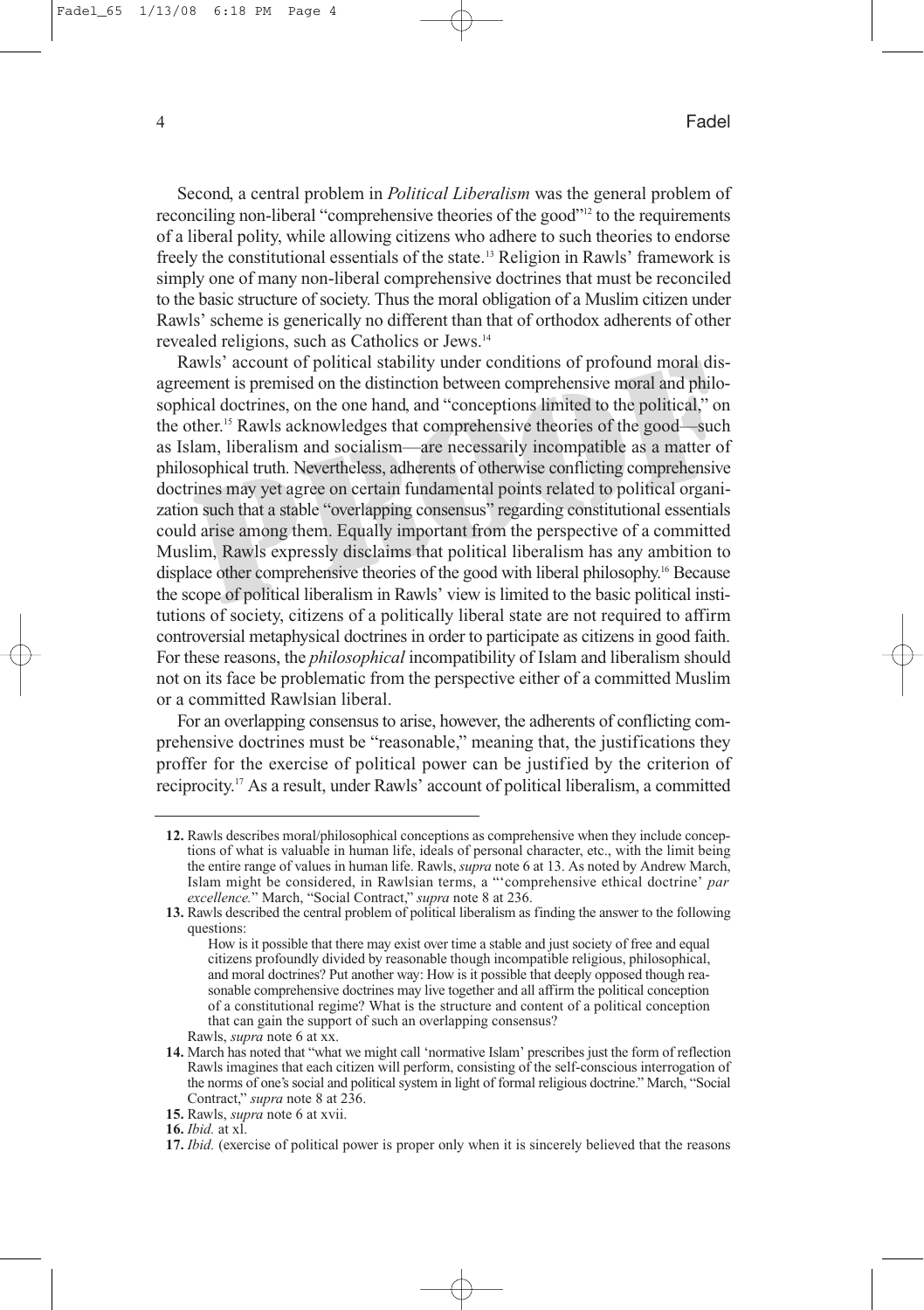Muslim can be assured that her theological and moral premises need not be revised so long as she is otherwise a "reasonable" citizen. Rawls' concern, then, is whether there is sufficient flexibility in both Islam and liberalism—viewed from within the internal perspective of Islam as a comprehensive doctrine and liberalism as a freestanding public conception of justice—to permit them to co-exist as constituent elements of a reasonable pluralism rather than as part of a modus vivendi. Rawls would ask then whether Muslim citizens could freely endorse the constitutional essentials of a politically liberal state for reasons within their own comprehensive doctrine, rather than for reasons having to do with a relatively weak position within a contingent domestic balance of power.<sup>18</sup>

This Article attempts to outline the fundamental theological doctrines out of which a "reasonable" Muslim might reconcile her normative commitments to Islam as a comprehensive theory of the good and her political commitments to a liberal constitutional order. To develop the outlines of this theology, I discuss various pre-19<sup>th</sup> century Islamic theological, ethical and legal doctrines from the perspective of gauging the extent to which the political commitments implicit in those doctrines are consistent (or subject to reasonable interpretation, can be made consistent) with the "constitutional essentials" of a politically liberal regime. This Article focuses on the principal theological and ethical doctrines which gave rise to, and ultimately provided legitimacy for, arguments in the Islamic legal tradition that are recognizable as exercises in public reason.

The need to replace the "conflict of civilizations"<sup>19</sup> paradigm with a more analytically neutral framework in discussions regarding Islam and liberalism is especially pressing in the wake of 9/11 and the subsequent terrorist attacks in Madrid and London. The growing presence of Muslims in Canada, the United States and Western Europe has continued to generate various policies that target, directly or indirectly, Muslim populations, in no small part because Muslim populations are viewed as "dangerous."20 Indeed, alarmists might even argue that "special" rules are needed to deal with this civilizational "threat."21 Exploring how Muslims can

offered in justification of political action could reasonably be accepted by other citizens as a justification of those actions, taking other citizens to be free and equal at xlvi).

**<sup>18.</sup>** *Ibid.* at 139-42.

**<sup>19.</sup>** Ironically, Samuel Huntington, author of the widely cited "Conflict of Civilizations?," in which he suggested that the most important source of warfare in the post-Cold War era will be between "civilizations," particularly Islamic and western civilizations, has subsequently made clear that such a conflict would not be the result of any inherent attributes of Islam, but rather of specific political policies. Samuel P. Huntington, "The Age of Muslim Wars" *Newsweek* 138:25 (17 December 2001) at 14.

**<sup>20.</sup>** See Patrick Macklem,"Militant democracy, legal pluralism and the paradox of self-determination" (2006) 4 Int'l. J. Con. L. 488 (describing legal measures instituted in democratic jurisdictions following 9/11 as imposing a regime of "militant democracy" the cumulative effect of which "is a dramatic recalibration of the legal relationship between the individual and the state" at 488-89).

**<sup>21.</sup>** Lisa Anderson, "Shock and Awe: Interpretations of the Events of September 11" (2004) 56 World Politics 303 (quoting Daniel Pipes as referring to "Muslims as a whole as 'a basically hostile population,'" and as agreeing that although "'the distinction between terrorists operating in the name of Islam and ordinary Muslim 'moms and dads' . . . is a true and valid distinction, but . . . if adhered to as a guideline for policy, it will cripple the effort that must be undertaken to preserve our institutions'" at 306) [Anderson, "Shock and Awe"]. One columnist argues that the United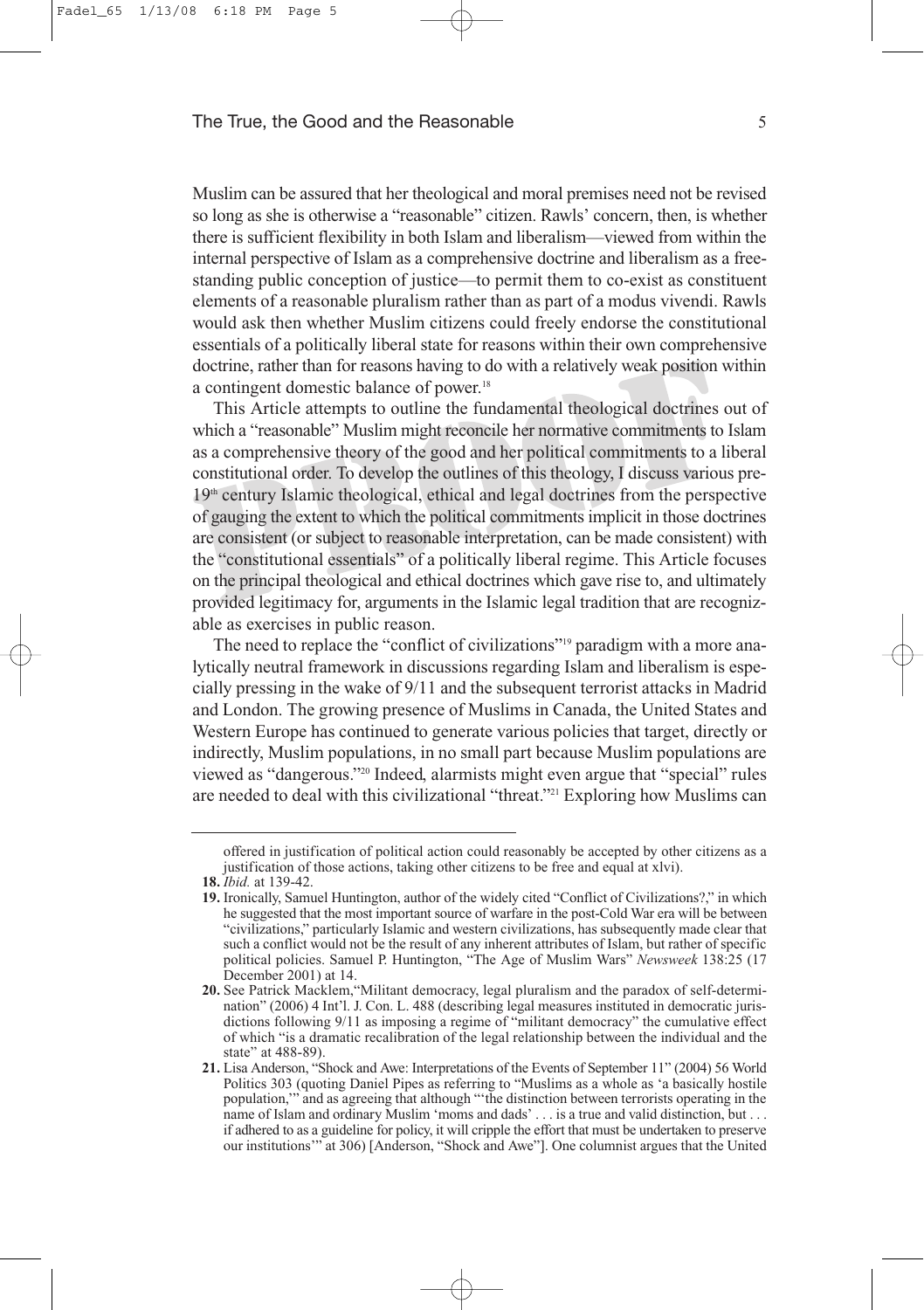participate in an overlapping consensus may help dissipate the suspicion that is currently focused on Muslim minorities living in constitutional democracies.<sup>22</sup> At the same time, to the extent that liberalism can be viewed as sharing many fundamental values with Islam—despite their ultimate philosophical incompatibility—many stereotypes Muslims have about liberalism would also dissipate.

The fate of Islam in Western democracies, however, has not been the only casualty of the "war on terrorism": liberalism has found itself under increasing attack as irrelevant to a world in which, we are told, terrorists can threaten death and destruction on the scale of Hiroshima or Nagasaki.<sup>23</sup> Ironically, political realities created by the "war on terrorism" have created conditions—perhaps for the first time in the last two hundred years—in which both liberals and Muslims have a mutual interest in effecting a meaningful rapprochement.

This Article proceeds in four parts, not including Part 1, the Introduction and Part 6, the Conclusion. Part 2 is methodological and summarizes the theoretical issues involved in providing an account of the relationship of Islam as a comprehensive theory of the good to liberal constitutional essentials. It explains why such an account, although conjectural, may nevertheless be relevant in understanding how the beliefs of Muslims citizens could reinforce constitutional essentials. It also gives an overview of the interpretive challenges in determining, as a historical matter, what "counts" as an Islamic comprehensive doctrine. Finally, a brief justification for limiting the applicability of this theory to Muslim citizens of liberal democracies is given. Part 3 provides a brief introduction to Islam and those aspects of its intellectual history—scholastic theology (Part 3.b), moral theology (Part 3.c) and positive law (Part 3.d)—that this Article argues are most relevant to a meaningful discussion of Islam and liberalism. Part 4 sets forth the substantive arguments regarding the political implications of Islamic theological and ethical doctrines. Part 4.b discusses the political implications that Muslim citizens could reasonably draw from two important theological doctrines: the obligation of intellectual inquiry

States and Europe should adopt policies that would prevent Muslims from coming to the United States or Europe, shut down existing Muslim institutions in the west, subject Muslims to enhanced surveillance in order to "isolate and contain Islam," and more generally, "[1]et [Muslim] blood flow in the streets like great rivers as penance for their evils." Warner Todd Houston, "Terrorism —we won't win unless we get serious" (31 August 2006), online: Renew America http:// www.renewamerica.us/columns/huston/060831.

**<sup>22.</sup>** See Evelyn Azeeza Alsultany, *The Changing Profile of Race in the United States: Media Representations and Racialization of Arab- and Muslim-Americans Post-9/11* (Ph.D. dissertation, Stanford University, 2005) [unpublished] (arguing that post-9/11 media representations of Muslims construct Islam "as the compulsive, the dangerous, and incomprehensible Other" at iv); and Anderson, "Shock and Awe", *supra* note 21 (quoting one author as expressing the view that the "'growth of . . . Muslim communities in the United States'" aids the growth of terrorism at 309). In addition, a USA Today/Gallup Poll, taken over July 28-30, 2006, reported that 34% of Americans believed that American Muslims back al-Qaida and that nearly 40% of the respondents in the same poll supported requiring Muslims, even those who have U.S. citizenship, to carry special identification. Lydia Saad, "Anti-Muslim Sentiments Fairly Commonplace: four in ten Americans admit feeling prejudice against Muslims" *Gallup Poll News Service* (10 August 2006), online: The Gallup Organization http://media.gallup.com/ WorldPoll/PDF/AntiMuslimSentiment81006.pdf.

**<sup>23.</sup>** Anderson, "Shock and Awe", *supra* note 21 (noting that in the wake of 9/11 many questioned the continued relevance of liberalism at 323-25).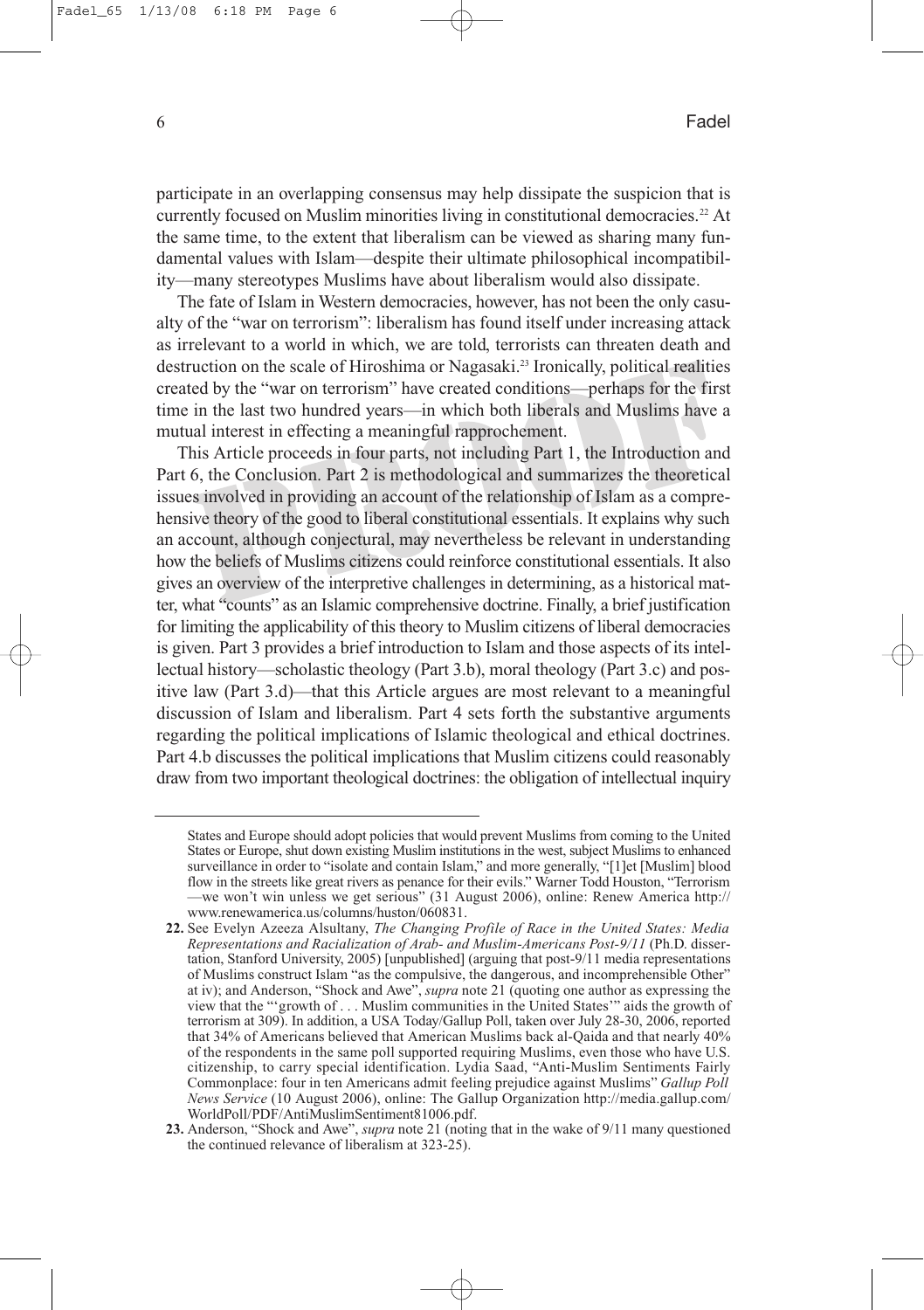and the human origins of the state. Part 4.c discusses Islamic ethical theory, the role of human judgment in establishing ethical norms, and the normative ethical pluralism that resulted from Islamic theories of moral judgment and moral obligation, and the political implications of those doctrines. Part 5 argues that Islamic law, through doctrines grounded in (or at least consistent with) public reason, solved the political problems arising out of the system of normative pluralism described in part 4.c.

#### **Part 2: Defining the Scope of Islam as a Comprehensive Doctrine of the Good**

#### *a. Why Speak of "Islam as a Comprehensive Doctrine of the Good"?*

Akeel Bilgrami raised the question of the extent to which "absolutist" political commitments are an integral part of Muslim identity. <sup>24</sup> This Article argues that one way to answer his question is to describe Islam as a comprehensive doctrine, and then determine the extent to which it satisfies Rawlsian reasonableness criteria. This Article, therefore, can be seen as providing a theological and ethical answer to Bilgrami's question using Rawlsian criteria. The Article then extrapolates from these theological and ethical doctrines a set of fundamental political commitments in order first to establish a set of "baseline" political commitments that one could reasonably attribute to Islam as a comprehensive doctrine. This will lay the normative foundation for exploring the extent to which a doctrinal "commitment to Islam . . . [is] itself differentiated internally into a number of, in principle, negotiable detailed commitments."25

There are procedural and substantive limitations to this approach. I try to answer them here and suggest why this Article presents a plausible means of thinking about the Islam/liberalism dichotomy. A significant objection to this Article's method is that it requires one to reduce the historical messiness of Islam into a tidy set of doctrines, a procedure that inevitably privileges some Muslim traditions (specifically, the written tradition of orthodoxy) and marginalizes non-conforming Muslim views. Moreover, such an approach may result in reinforcing the Orientalist (in the bad sense) tendency to assume that it is possible (and perhaps even preferable) to understand the lives and aspirations of Muslims from the detached study of a series of texts instead of engaging in a more rigorously empirical investigation of the lives and commitments of actual Muslims.26 In short, it might be said that this Article's methodology does not assist Muslim citizens in liberal democracies in their goal to be defined as individual citizens rather than as believers in Islam, but instead suggests that it is possible to discern a Muslim's political commitments simply by knowing that she is a Muslim.

**<sup>24.</sup>** Akeel Bilgrami, "What is a Muslim? Fundamental Commitment and Cultural Identity" (1992) 18 Critical Inquiry 821 at 823.

**<sup>25.</sup>** *Ibid.* at 824.

**<sup>26.</sup>** The fundamental critique of orientalism remains the work of the late Edward Said, especially his book with that name, *Orientalism*, 2nd ed. (New York: Vintage Books, 1994).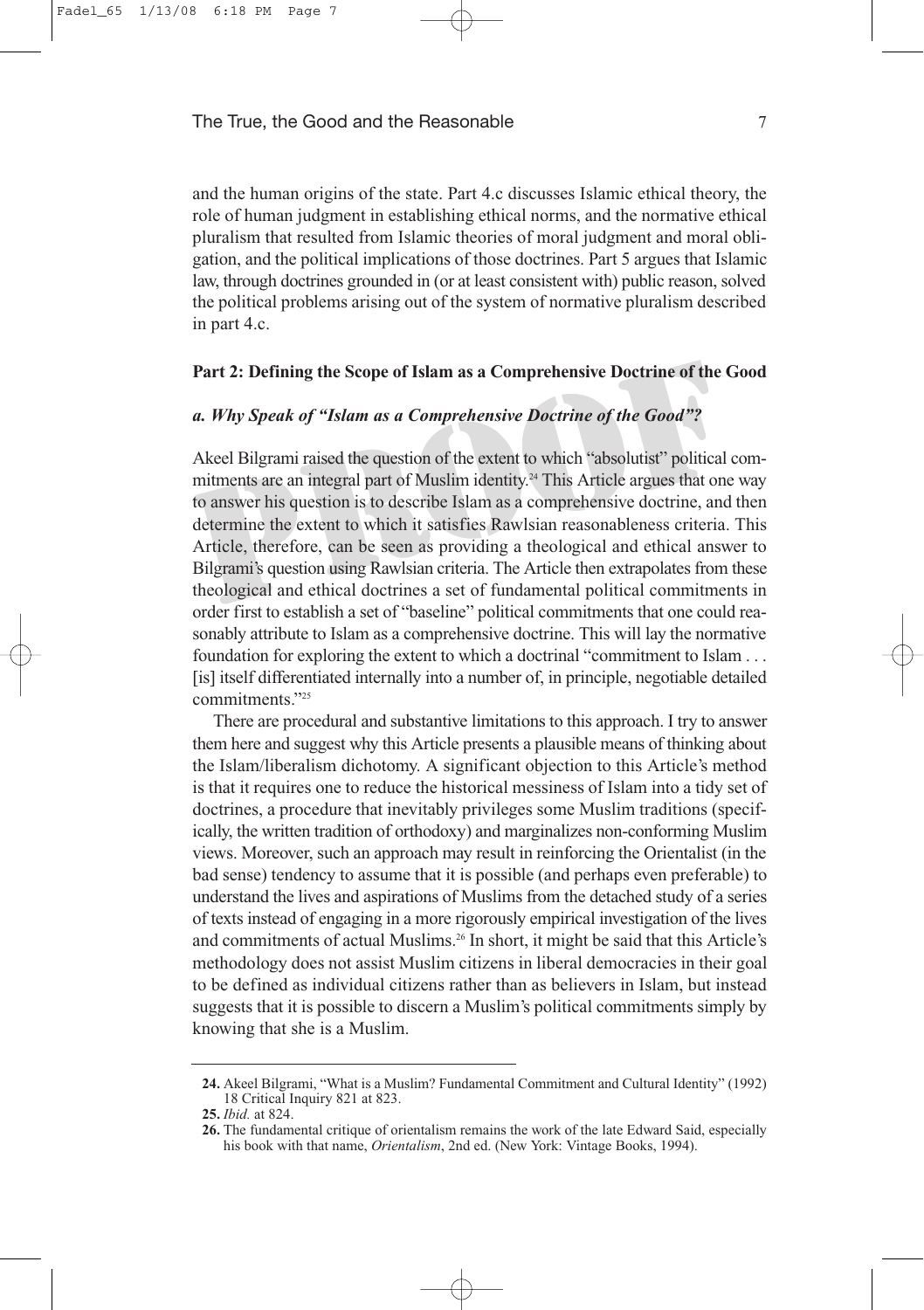Nothing in this Article, however, should be taken to imply that the implicit political commitments of the Islamic tradition identified in this Article can be attributed to any particular historical individual, $2<sup>7</sup>$  much less a contemporary individual. Aside from the obvious fact that many Muslims have only nominal commitments to Islam, it is doubtful that even observant Muslims living in contemporary liberal societies have anything more than superficial familiarity with the doctrines discussed in this Article. Accordingly, this Article does not argue that the political commitments described below are held by any particular persons. Instead, its argument is simply that it would be reasonable to attribute this set of political commitments to persons holding the set of beliefs described in this Article.

On the other hand, we know with certainty that a subset of nominal Muslim residents and citizens of liberal democracies profess to be normatively committed to Islam. It is not unreasonable to attempt to describe what might be a plausible set of political commitments shared by this group on the reasonable assumption that historical articulations of Islamic orthodoxy continue to have some influence, and may, with increased education, especially among committed Muslims who are citizens of liberal states, have increased resonance with this group.<sup>28</sup> For that unknown subset of nominal Muslim citizens, this Article provides a roadmap to those Islamic doctrines which they may find relevant (and perhaps even persuasive) in constructing a theology and ethical theory that could potentially assimilate their experience as citizens of liberal states to the larger sweep of Islamic religious history.

Reform-minded Muslims, on the other hand, might argue that this Article's approach ignores the work of contemporary liberal or liberal-minded Muslim theologians,29 and therefore erroneously assumes or suggests that Islamic doctrine is

**<sup>27.</sup>** Indeed, insofar as this Article represents a synthesis of several doctrines, it is unlikely that any historical pre-modern Muslim religious intellectual understood the political implications of the doctrines discussed in this Article in the manner described here.

**<sup>28.</sup>** See, e.g., the web site of Zaytuna Institute at www.zaytuna.org, which describes its mission as providing "the highest quality educational programs, materials, and training in the traditional sciences of Islam."

**<sup>29.</sup>** Many contemporary Muslim scholars remain committed Muslims while viewing some or many aspects of the "tradition" as having been profoundly wrong and thus are engaged in more or less radical theological reconstructions of Islam. For a general introduction to the work of some of these scholars, see Charles Kurzman, *Liberal Islam* (New York: Oxford University Press, 1998). Among the more prominent of these scholars who write (or have written) in English are Fazlur Rahman, Khaled Abou el Fadl, Abdallah an-Na'im, Abdalaziz Sachedina, Farid Esack, Asma Barlas, Aziza al-Hibri, Fatima Mernissi and Amina Wadud-Muhsin.

I do not include among Muslim reformers those who espouse theories that sound in necessity or duress or even need. While such arguments are no doubt legitimate from the internal perspective of Islamic comprehensive doctrines, from a Rawlsian perspective they only represent evidence of a *modus vivendi*, not of an overlapping consensus. Accordingly, concepts such as the "jurisprudence of minorities," which have been advocated by some Muslim scholars living in the west such as Shaykh Taha Jabir al-Alwani, would not be sufficiently principled from the perspective of political liberalism and accordingly do not seem to be a promising method for Muslim citizens to understand their experience as citizens of liberal polities. For an extensive treatment of the concept of the "jurisprudence of minorities," see Yusuf al-Qaradawi, *Fi fiqh al-aqalliyat al-muslima* (Cairo: Dar al-Shuruq, 2001). See also Taha Jabir al-Alwani, *Towards a Fiqh for Minorities: Some Basic Reflections*, trans. by Ashur A. Shamis (London: International Institute of Islamic Thought, 2003). Note, however, that the existence of both liberal religious reformers and theories such as the "jurisprudence of minorities" are consistent with Rawls' insight that citizens living under the experience of a constitutional democracy are likely to revise their comprehensive doctrines in a way that tends to support, rather than undermine, constitutional essentials. See *infra* note 31.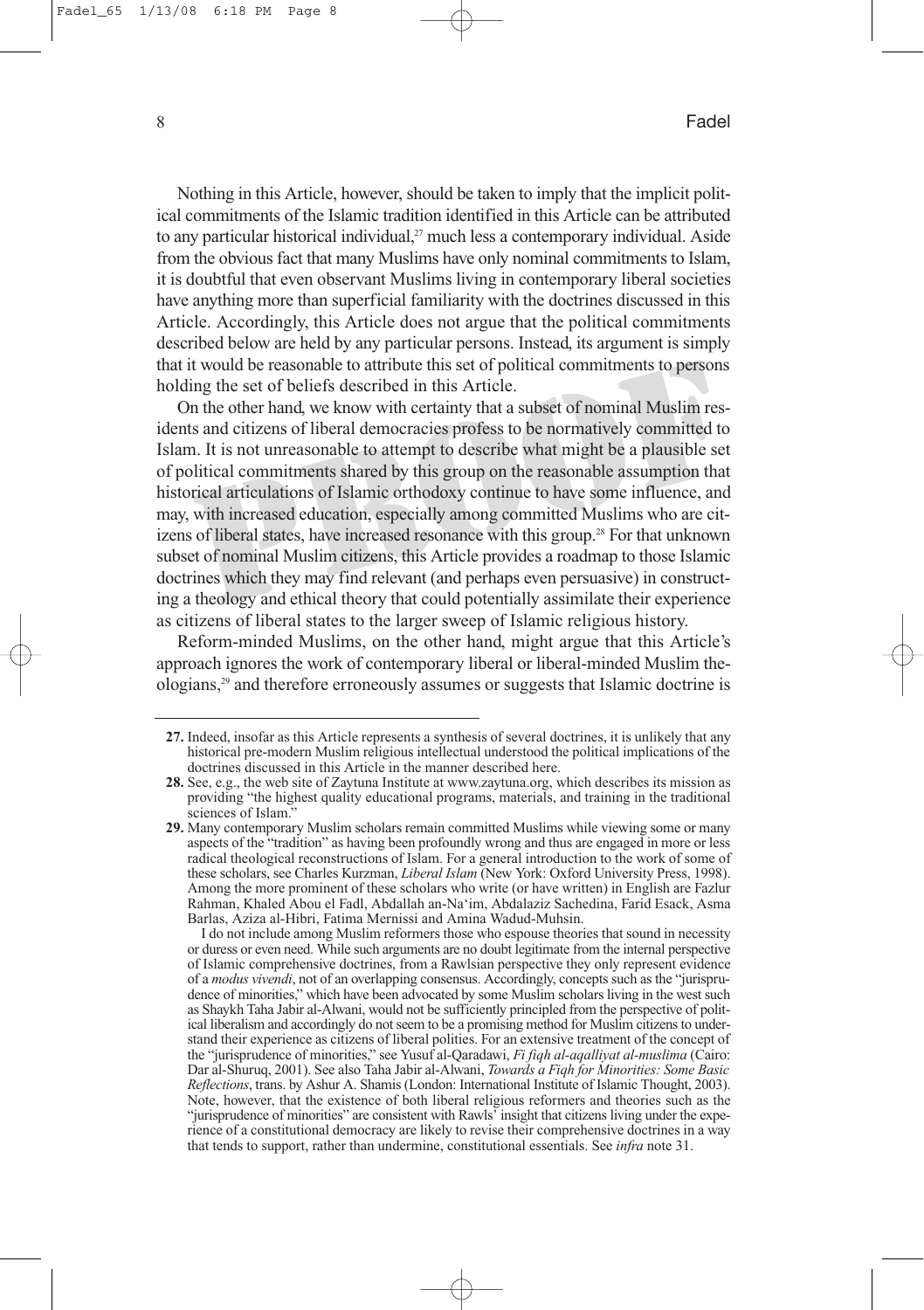frozen. This Article, while cognizant of these efforts, does not make its argument contingent on the success of these projects. Accordingly, this Article assumes that within the context of a politically liberal polity, many committed Muslims will remain faithful to some or all historically "orthodox" doctrines, such as those described in this Article. It is thus implausible that these efforts would ever completely replace historical notions of orthodoxy, even among Muslim citizens in liberal polities. Accordingly, in developing a Rawlsian account of Islam's relationship to constitutional essentials, it makes sense to begin with doctrines that have been historically recognized as constituting Islamic orthodoxy,<sup>30</sup> on the assumption that if there is a basic compatibility with those doctrines—reasonably interpreted—and constitutional essentials, then Muslim citizens of a contemporary liberal state *a fortiori* would understand Islam in a manner consistent with constitutional essentials.<sup>31</sup> Accordingly, this Article's decision to limit itself to pre-19<sup>th</sup> century doctrine is not intended to foreclose what orthodox Islam may become, but only to provide a relatively uncontroversial doctrinal baseline from which principled consideration of the relationship of liberal constitutional essentials to Islam can meaningfully proceed.32 Modern citizens of liberal states with commitments to Islam, then, may find the approach outlined in this Article useful in formulating their own subjective understanding of Islam as a comprehensive doctrine and in understanding how such commitments relate (and may subtly differ from), simultaneously, to their commitments to liberal constitutional essentials and historical Islamic doctrines.

An objection might also be raised that in raising the issue of Islam's relationship to liberal constitutional essentials, this Article simply reinforces casual stereotypes that Muslims lack a principled commitment to liberal democracy. Because this Article takes a Rawlsian tack, however, it does not single out Islam for special treatment. Rawls presumes all reasonable citizens undertake the task of reconciling their comprehensive views with those of public reason.<sup>33</sup> While one must be aware of this risk, it can be reduced if the author takes the task of describing Islamic comprehensive doctrines seriously, and interprets them in a reasonable and intellectually honest fashion. Accordingly, the possibility of advancing understanding rather then reinforcing stereotypes cannot be foreclosed *a priori.*

Finally, to the extent that there are committed Muslim citizens of liberal states, it is not unreasonable for both Muslim and non-Muslim citizens to wish to understand the relationship of Islamic comprehensive doctrines to constitutional essentials. Viewed from this perspective, knowledge of relevant theological and ethical

**<sup>30.</sup>** See March, "Liberal Citizenship and Muslim Minorities," *supra* note 8 (discussing the need to develop an account of citizenship that would be plausible to Muslims who would reject the principles of liberal citizenship for principled reasons at 374, 375, n. 2).

**<sup>31.</sup>** This assumption, moreover, is consistent with Rawls' notion that experience of life as a citizen in a politically liberal state has a dynamic impact upon citizens' understandings of their comprehensive doctrines. As a result of this experience, they tend to revise their own comprehensive doctrines in such a manner so as to make them more compatible with constitutional essentials over time. Rawls, *supra* note 6 at 158-60.

**<sup>32.</sup>** See Bilgrami, *supra* note 24 (arguing that a certain amount of abstraction "in order to identify core doctrine" is necessary to make reform possible at 838).

**<sup>33.</sup>** Indeed, Rawls goes so far as to suggest, perhaps implausibly, that such self-reflection is "already part of the background culture." Rawls, *supra* note 6 at 249.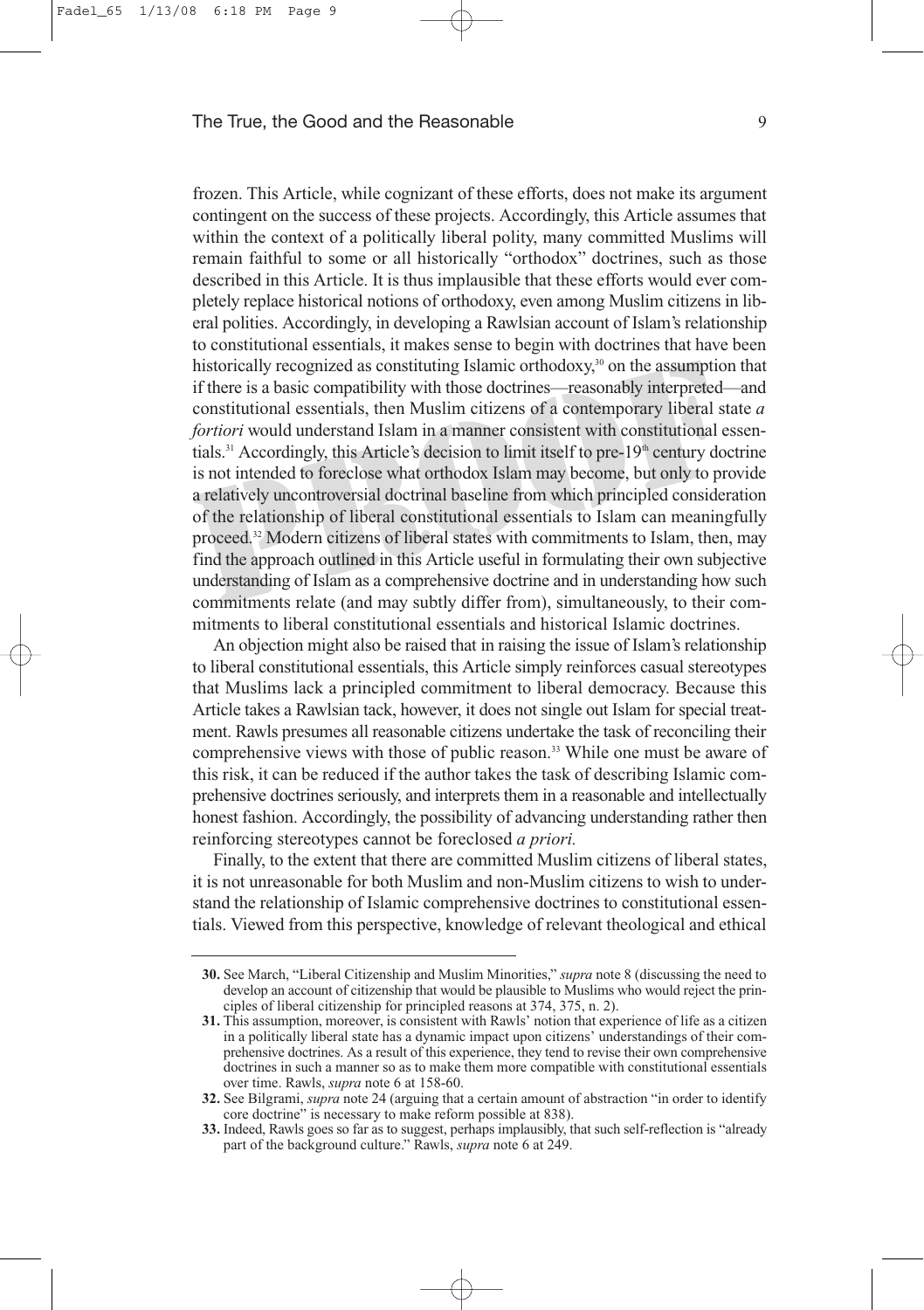doctrines may be helpful to contemporary Muslim and non-Muslim citizens in creating or sustaining an overlapping consensus and building the mutual trust Rawls identifies as a characteristic feature of politically liberal societies.<sup>34</sup>

#### *b. Islam as a Comprehensive/Reasonable Comprehensive Doctrine of the Good*

Before one can speak of Islam as a comprehensive doctrine of the good, one must first identify those doctrines that should "count" as Islamic comprehensive doctrines. That task itself presents difficult problem of historical interpretation. Once this task is completed, another interpretive problem must be faced: can Islam as a comprehensive doctrine reasonably be interpreted so that it qualifies, on Rawlsian terms, as a *reasonable* comprehensive doctrine? Accordingly, I start from some of the limitations Rawls places on reasonable comprehensive doctrines of the good in general before describing one manner in which Islamic comprehensive doctrines could be reasonably interpreted so that they are reasonable in Rawlsian terms.

One important limitation of reasonable theories of the good according to Rawls is that they have a limited capacity to generate *radical* doctrinal change.<sup>35</sup> Accordingly, from the perspective of Rawls, a reasonable Islamic comprehensive doctrine would have to satisfy two requirements: first, it must be reasonable from the perspective of its compatibility with constitutional essentials, and second, it must also be *plausible* from the internal perspective of Islamic comprehensive doctrine. This second requirement is necessary in order to demonstrate that respect for constitutional essentials is plausibly derived from Islamic comprehensive doctrines so as to avoid the risk that one's declared commitments either to political liberalism or to Islam are viewed skeptically.<sup>36</sup> This Article attempts to solve the question of sincerity by limiting its analysis to those theological, ethical and legal doctrines that were hegemonic in the Islamic world prior to colonialism and eschewing reliance on novel interpretations of revelation.

This Article does not claim to present simply pre-19<sup>th</sup> century Islamic doctrine. Instead, it tries to put forth a plausible description of the normative commitments of a hypothetical reasonable Muslim who accepts the truth of the theological and ethical doctrines described in this Article and endorses liberal constitutional essentials for the right reasons. It then attempts to draw out the reasonable political impli-

**<sup>34.</sup>** Rawls, *supra* note 6 (recognizing that in connection with particularly contentious matters, especially where it involves matters of religion, it may be permissible to present one's comprehensive views in connection with public matters in order to confirm the existence of an overlapping consensus, something which "strengthens mutual trust and public confidence" at 248-49).

**<sup>35.</sup>** Rawls, *supra* note 6 (stating that one of the distinguishing characteristics of a reasonable comprehensive doctrine is that it is not subject to sudden and unexplained changes in its doctrine at 59).

**<sup>36.</sup>** Liberal Muslim intellectuals are sometimes accused, on the one hand, of concealing a sinister agenda behind claims of adopting a "liberal" form of Islamic law, e.g., characterizations of Khaled Abou el Fadl as a "stealth Islamist," Daniel Pipes, "Stealth Islamist: Khaled Abou El Fadl" *Campus Watch Research*, online: Campus Watch http://www.campus-watch.org/article/id/1178; or on the other hand, of being disingenuous in their claims to be Muslims rather than "run-ofthe-mill" liberals, Lama Abu-Odeh, "The Politics of (Mis)Recognition: Islamic Law Pedagogy in American Academia" (2004) 52 Am. J. Comp. L. 789 at 808.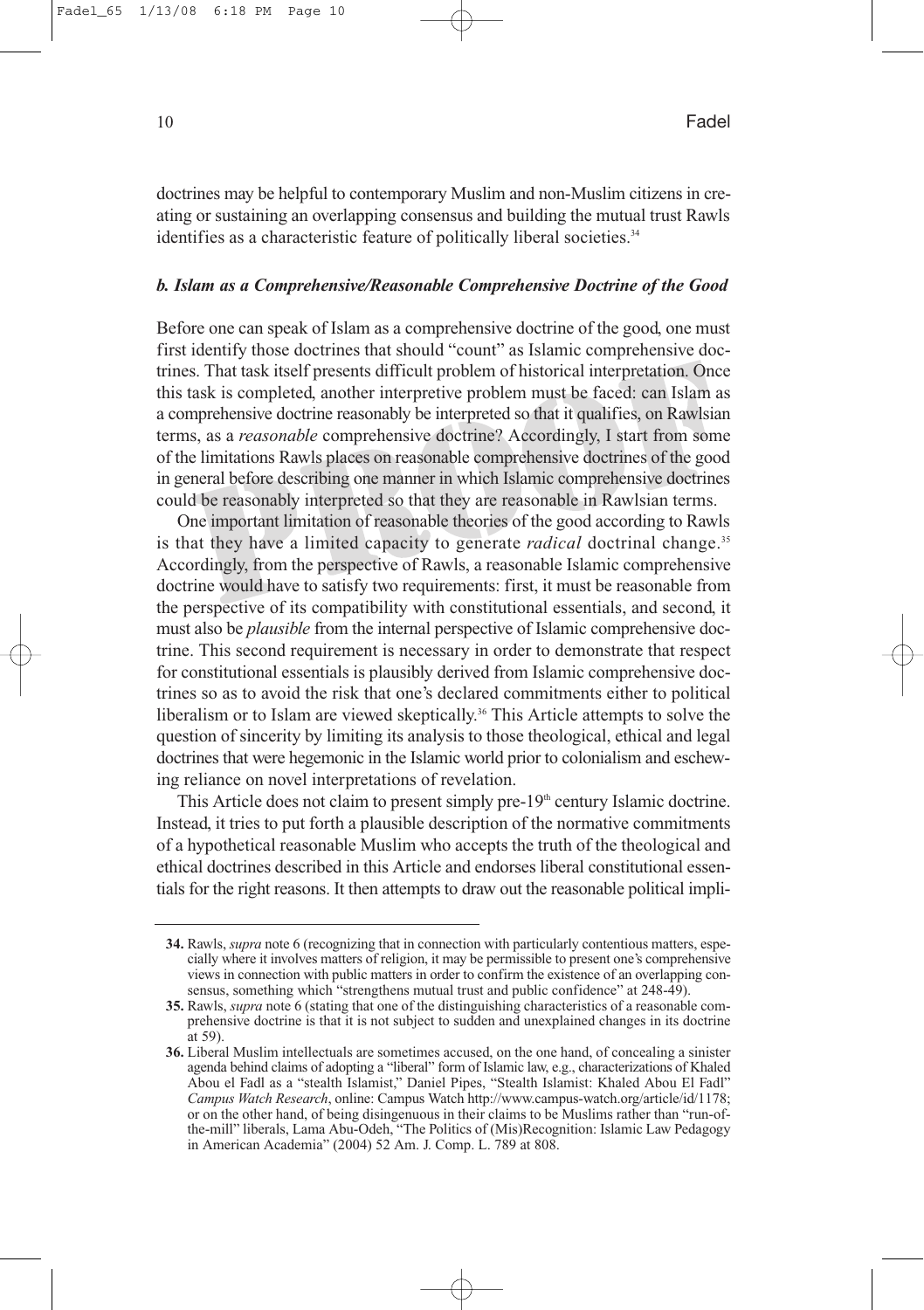cations that could be drawn by such a Muslim citizen from those doctrines, even if those implications are only conjectural. The plausibility of this conjectural exercise should be judged on whether (1) it is sufficiently faithful to the historical doctrines of Islamic theology, ethics and law, even if the account provided is only panoramic, and (2) the proposed interpretation of the political commitments implicit in those doctrines is plausible.

Another important goal of this Article is to equip a liberal non-specialist in Islamic intellectual history (whether or not Muslim) with sufficient knowledge of central Islamic theological and ethical doctrines to permit meaningful dialogue regarding the political implications of Islam as a comprehensive theory of the good within a liberal constitutional order, $37$  while understanding the theological limits of what constitutes reasonable doctrinal change within Islamic comprehensive doctrines. This can be done most effectively by focusing on pre- $19<sup>th</sup>$  century doctrines, even if such doctrines are no longer hegemonic. This is so because of the impact of colonialism: many Muslims presume that pre-19<sup>th</sup> century Muslim authorities were objective interpreters of the Islamic tradition, while the views of  $19<sup>th</sup>$  and  $20<sup>th</sup>$ century Muslims represent a "politicized" interpretation of Islam given in response to the pressures of colonialism, and are therefore less authentic.<sup>38</sup>

Accordingly, despite the contestability of what should "count" as an Islamic comprehensive doctrine, the identification of majoritarian trends, influential scholars and authoritative texts ought not be controversial. An opinion can be identified as representative, for example, if one can corroborate that several authorities expressed the same or similar views. Similarly, a scholar may be fairly identified as influential or representative of Islam as a comprehensive theory of the good to the extent that a particular author is quoted by subsequent authors in the tradition. Similarly, a text can be deemed to be authoritative to the extent that it has been the subject of systematic study or commentary or is regularly quoted by subsequent authorities.<sup>39</sup>

**<sup>37.</sup>** See Macklem, *supra* note 20 (arguing for the need to initiate a "jurisprudential dialogue between European and Islamic legal orders, where the individual tenets of one system are tested against those of the other" rather than dismissing a commitment to the values of Islamic law as indicative of the wholesale rejection of democratic values at 512-13).

**<sup>38.</sup>** It is not a relevant objection to point out that all interpretation is political: the point is whether it is true that Muslims attribute a greater authenticity to pre-colonialist interpretations of Islam than they do to interpretations of Islam that arose in response to colonialism. The truth of this proposition can be demonstrated circumstantially by the sources that even a prominent Muslim liberal such as Khaled Abou El Fadl uses to establish the Islamic credentials of his arguments. See, e.g., Khaled Abou el Fadl, "Islam and the Challenge of Democracy" in Joshua Cohen & Deborah Chasman, eds., *Islam and the Challenge of Democracy* (Princeton, NJ: Princeton University Press, 2004) 3 (citing overwhelmingly pre-19<sup>th</sup> century authorities as evidence for an Islamic theory of democratic commitment at 36-46). See also Abu-Odeh, *supra* note 36 (criticizing Abou el Fadl for not citing an authority earlier than the fourteenth century in his attempt to articulate a theory of Islamic constitutionalism at 810).

**<sup>39.</sup>** Given the decentralized nature of religious authority in Islam, some contemporary Muslims suggest that there is precious little Islamic doctrine that is authoritative, see Khaled Abou el Fadl, *Speaking in God's Name: Islamic Law, Authority and Women* (Oxford: One World, 2001) (noting the attempt by Muslim theologians to distinguish fundamental points of dogma from derivative points, but suggesting this effort was largely a failure at 65-66), or conclusive, see Khaled Abou el Fadl, "Islam and the Challenge of Democratic Commitment" (2003) 27 Fordham Int'l L. J. 4 (suggesting that no revelatory text—no matter how clear—can establish divine intent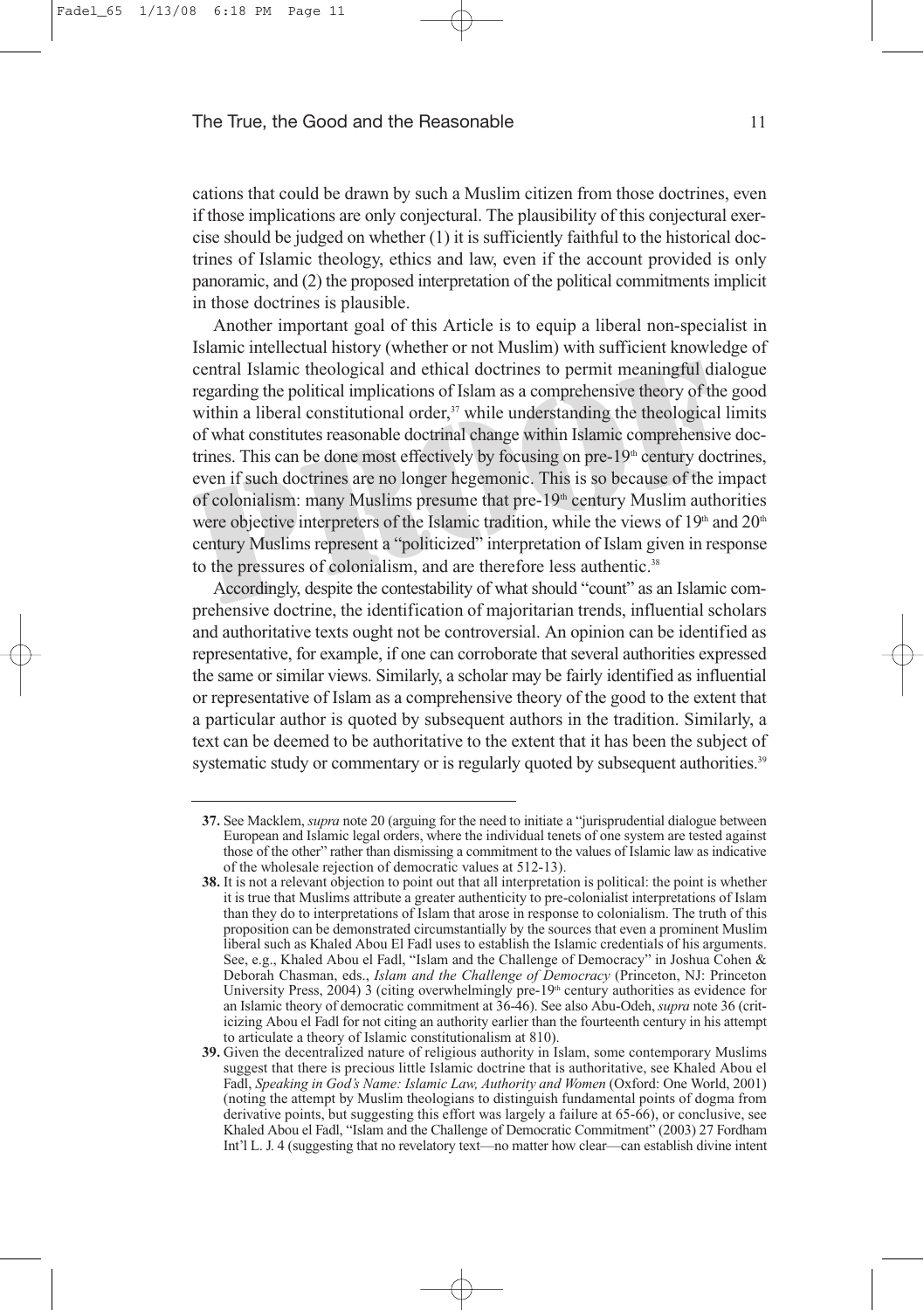To the extent that a doctrine can be documented as either being majoritarian, as having been adopted by an influential scholar or by an authoritative text or commentary on such a text, I accept such a doctrine as being objectively part of Islam as a comprehensive theory of the good, at least as a historical matter. In the case of a view advanced by an influential scholar or adopted by an authoritative text, the fact that the view in question was not a majoritarian position does not exclude it from being part of Islam as a comprehensive theory of the good: to the contrary, unless there is explicit evidence of that view being denounced as heretical (and not simply mistaken), it is legitimate to consider that opinion or view as constituting a legitimate dissenting view within Islam as a comprehensive theory of the good. Adopting a legitimate dissenting view is precisely the type of doctrinal revision that can be accomplished within a comprehensive theory of the good without raising concerns that such a revision has not been undertaken in good faith.<sup>40</sup>

Finally, although this Article uses pre- $19<sup>th</sup>$  century Islamic comprehensive doctrines to argue, among other things, that pre- $19<sup>th</sup>$  century Islamic law included elements consistent with Rawls' conception of public reason, it does not make the claim that pre-19<sup>th</sup> century Islamic legal doctrine had become unqualifiedly nonperfectionist. Instead, it makes the more limited claims that (1) fundamental Islamic theological and ethical doctrines are compatible with, and to some extent, may require, political commitments such as freedom of conscience, and to that extent, this Article answers the question "Why would a committed Muslim endorse constitutional essentials for principled reasons rather than compulsion?" and (2) because Islamic law historically recognized the legitimacy of public reason-style arguments, largely as a result of certain theological and ethical commitments, there is no reason to foreclose the possibility that Muslim citizens of liberal democracies could revise, in good faith, the politically perfectionist commitments of in pre- $19<sup>th</sup>$  century Islamic law, including the criminalization of apostasy, in order to participate in an overlapping consensus regarding constitutional essentials which protects their most important values—the potential to know God and live an ethical life in accordance with revelation.

with certainty at 69-70). This view confuses the logical possibility that certain doctrines whether historical or contemporary—may prospectively be revised or even abandoned wholesale with the historical fact that certain doctrines are or were deemed to be authoritative or conclusive. At the other extreme are those who assume that because Islam is a revealed religion, Islamic law must be immutable, and accordingly, what Islamic law stood for in one period must also be the same as what it stands for in subsequent periods. See, e.g., Patricia Crone, *Roman, Provincial and Islamic Law: The Origins of the Islamic Patronate* (Cambridge: Cambridge University Press, 1987) (noting that, "In practical terms . . . any legal work composed between 800 and 1800 [of the common era] may be cited as evidence of classical doctrine" at 18), quoted in Wael Hallaq, "*Usûl al-Fiqh:* Beyond Tradition" (1992) 3 J. Islamic Studies 172 at 176.

**<sup>40.</sup>** For an example of such an approach to the question of women as political actors in Islamic law, see Mohammad Fadel, "Knowledge, Gender and Power in Medieval Sunni Legal Thought" (1997) 29 International J. Middle East Studies 185 (giving an overview of the legal controversies regarding the admissibility of evidence reported by females, the participation of females in the production of knowledge generally and whether women could serve as judges, and the relationship of these issues to women as independent political actors).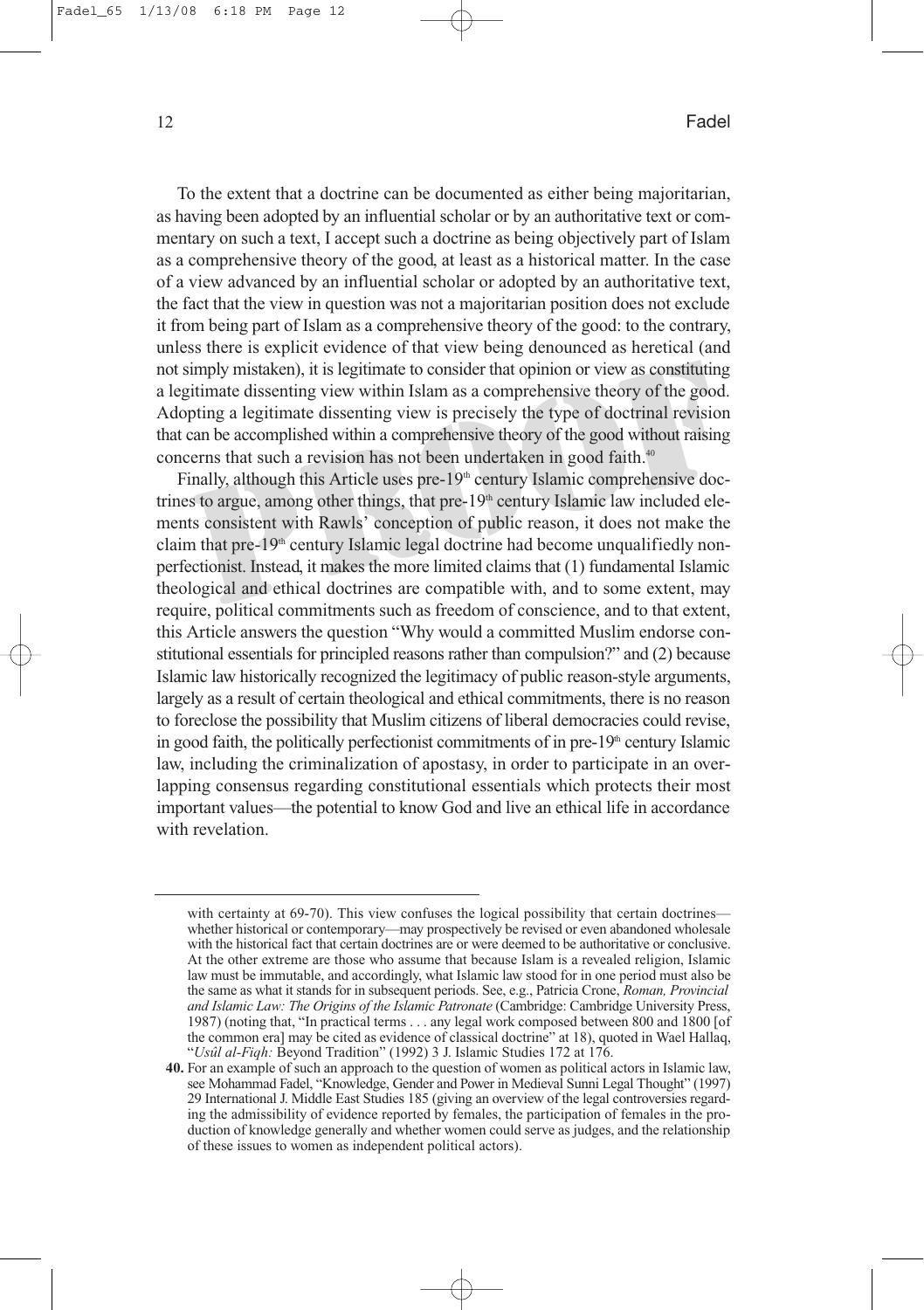# *c. Why Only Muslim Citizens in Liberal Polities?*

Because this Article focuses on Muslim citizens of liberal regimes, it does not address issues arising out of international law,<sup>41</sup> nor does it attempt to address how Muslim citizens in Muslim majority jurisdictions would or should understand the political commitments implicit in a normative commitment to Islam. There are both principled and pragmatic reasons for limiting the scope of this Article to Muslims living in liberal regimes and their relationship to domestic law. First, the pragmatic reasons: there are currently 57 member states and five observer states in the Organization of the Islamic Conference, located in Africa, Europe and Asia. The economic, historical, political and sociological circumstances are so varied among these jurisdictions that conjecture as to how Muslims in those countries would understand the relationship of Islamic comprehensive doctrine to political liberalism within the space constraints of a single article would be meaningless. In addition, large numbers of Muslim minorities live under authoritarian regimes, e.g., the People's Republic of China, or "new" or "emerging" democracies, e.g., The Russian Federation and India, under equally varied conditions with the result that conjecture regarding their views of Islam and political liberalism would be equally or even more implausible.

The principled reason has to do with contentions Rawls himself makes regarding the conditions in which it is plausible to imagine that politically liberal institutions supported by an overlapping consensus might arise. As Rawls notes, centuries of human history had suggested "that social unity and concord requires agreement on general and comprehensive religious, philosophical or moral doctrine. Intolerance was accepted as a condition of social order and stability.<sup>242</sup> Thus, according to the Rawlsian account of the rise of political liberalism, the religious wars and the ensuing debates in Europe regarding religious liberty were a critical catalyst (and perhaps even a "but-for" condition) in paving the way for the rise of liberal institutions.<sup>43</sup>

The historical role of Sunnism within Islamdom<sup>44</sup> in this respect differed markedly from that of the Catholicism within Christendom: while Sunni Islam

**<sup>41.</sup>** For this reason I am neither concerned with the views Rawls expresses in his *Law of Peoples* (Cambridge, MA: Harvard University Press, 1999), nor do I discuss the laws governing *jihad*—which include both the rules of law governing warfare between Muslim and non-Muslim powers and international relations in general. For an analysis of the law of jihad in the modern context, see Sherman Jackson, "Jihad and the Modern World" (2002) 7:1 J. Islamic Law and Culture 1.

**<sup>42.</sup>** Rawls, *supra* note 6 at xxvii.

**<sup>43.</sup>** *Ibid.* at xxvi-viii. This is not the only plausible reading of the origins of political liberalism as an idea, however. See, e.g., Christine M. Korsgaard, "Rawls and Kant: On the Primacy of the Practical" in Hoke Robinson, ed., *Proceedings of the Eighth International Kant Congress*, vol. 1(Milwaukee, WI: Marquette University Press, 1995) 1165 (arguing that, for Rawls, political liberalism is the solution to the paradox that a commitment to liberalism precludes imposition of its ideals on others at 1169-72).

**<sup>44.</sup>** The great scholar of Islamic history, Marshall Hodgson, introduced the term "Islamdom" to signify those areas of the world in which Islamic civilization, along with its patterns of thought and social and political organization, came to dominate historically, thus serving as an analogue to Christendom. Marshall Hodgson, *The Venture of Islam* (Chicago, IL: University of Chicago Press, 1977) vol. 1 at 58.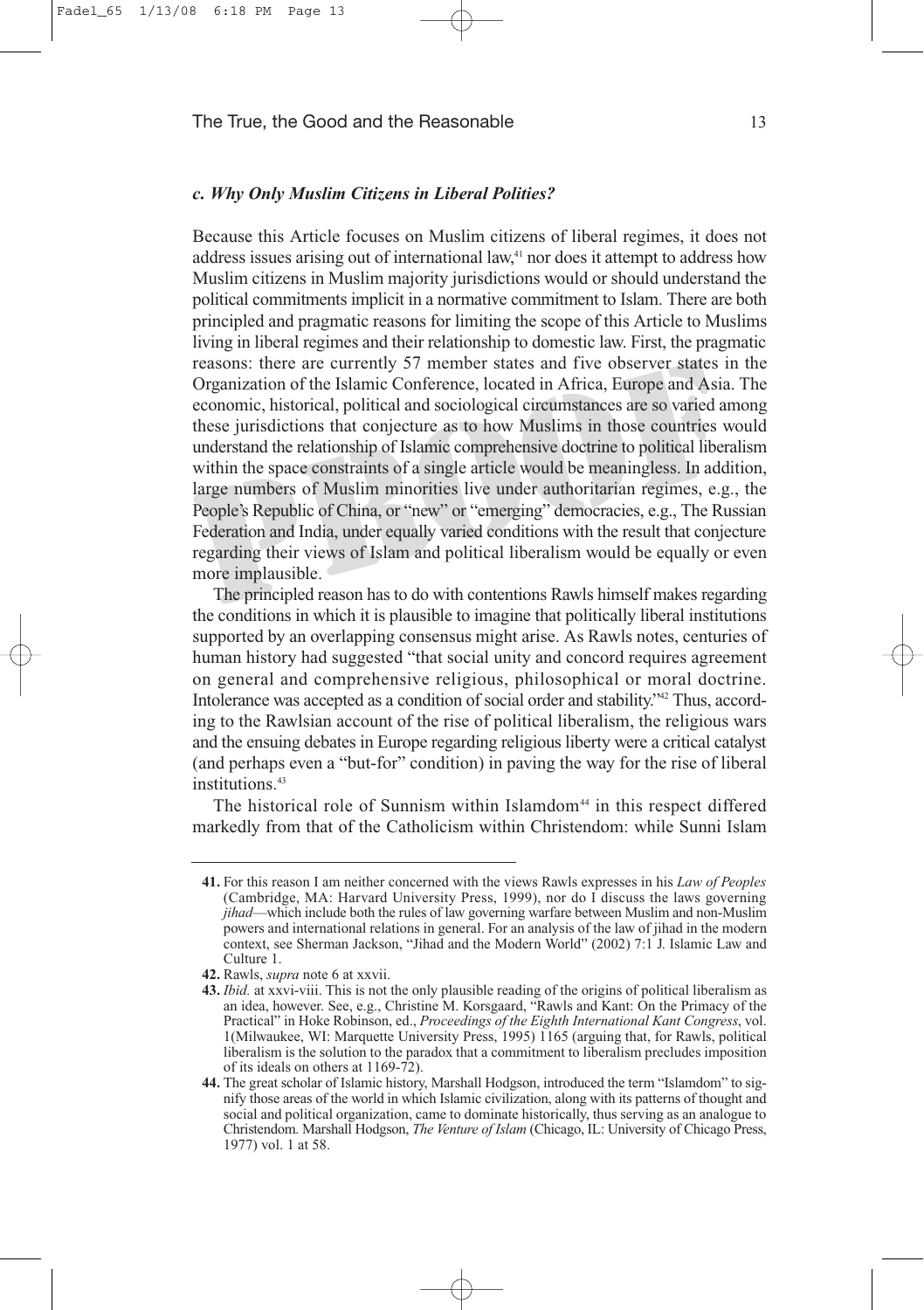became a politically hegemonic comprehensive doctrine, Sunni Muslims were generally content with ensuring their superiority within a multi-confessional state.<sup>45</sup> With the passage of time, therefore, especially after the failure of the *mihna* in the  $9<sup>th</sup>$  century,<sup>46</sup> Sunni Islam gradually became ascendant in Islamdom and dissenting Muslims as well as followers of other non-Islamic religions gradually became politically marginalized. As a result, religious dissidents—whether Muslim or non-Muslim—could not threaten intracommunal violence on the scale Europe experienced during the Reformation and thus Islamdom never experienced religious civil wars on the scale that, according to Rawls, made possible the rise of liberal politics in Europe.

The hegemony of Sunni Islam within Islamdom—after having been firmly established around the  $12<sup>th</sup>$  century of the Common Era—subsequently broke down, in the  $19<sup>th</sup>$  and  $20<sup>th</sup>$  centuries, but largely as a result of pressure from colonial powers and not because of internal dissent, religious or otherwise. Accordingly, the kinds of debates Muslims had in the  $19<sup>th</sup>$  and  $20<sup>th</sup>$  centuries tended to be instrumental insofar as they were focused on what steps Muslim states needed to take in order to fend off aggressive European powers.<sup>47</sup> Those debates did not lead to the kind of political and social conflict involving conflicting transcendental claims that could not be resolved through ordinary political compromise, since as a general matter, Muslim populations were by and large in general agreement that more or less radical political and social reforms were needed, but that abandonment of Islam was not an option.48 As a result, most states with Muslim majority populations obtained independence with a homogeneous religious culture intact, lessening the practical pressures to fashion a political discourse that mooted appeals to religious language.<sup>49</sup>

**<sup>45.</sup>** See, e.g., "Dhimma" in 2 Encyclopaedia of Islam 227a.

**<sup>46.</sup>** The *mihna* refers to an episode early in the 'Abbâsid dynasty in which the 'Abbasid caliphs attempted to compel the religious elite to accept the caliph's power to determine orthodox religious doctrine. Resistance by religious scholars forced the government to abandon these efforts and helped crystallize the formation of Sunni Islam. See " *Mihna*" in 7 Encyclopaedia of Islam 2b.

**<sup>47.</sup>** Charles Kurzman, in his reader *Modernist Islam, 1840-1940: A Sourcebook* (Oxford: Oxford University Press, 2002), provides a good collection of 19<sup>th</sup> and 20<sup>th</sup> century reflections of Muslim intellectuals throughout Islamdom on the impact of modernity on their societies. Another reader by the same author, *Liberal Islam*, *supra* note 29, provides an anthology of Muslim writings over the last one hundred years that engage liberal themes.

**<sup>48.</sup>** Cf. Rawls, *supra* note 6 (noting that the conflict that resulted from the Reformation involved "a transcendent element not admitting of compromise," something which "forces either mortal conflict moderated only by circumstance and exhaustion, or equal liberty of conscience and freedom of thought" at xxviii).

**<sup>49.</sup>** This is not to deny that radical change occurred in the nature of religious discourse and religious authority in the Muslim world over the course of the last 200 years. The point is simply that, because the vast majority of the population remained Muslim throughout this period, overtly Islamic arguments—whether traditionalist, radical or modernist (despite the theological incompatibility of these three modes of Islam)—retain a certain saliency in a way that would be implausible in a society lacking a hegemonic religious majority. For example, even the staunchly "secularist" Republic of Turkey maintains supervision of Islamic affairs, going so far as to prepare sermons for state-appointed clerics. T. Jeremy Gunn, "Fearful Symbols: The Islamic Headscarf and the European Court of Human Rights" (4 July 2005), online: Strasbourg Conference http://www.strasbourgconference.org/papers/Sahin%20by%20Gunn%2021%20by%20T.%20Jere my%20Gunn.pdf (describing the substantial involvement of the Turkish state in the formulation and dissemination of a state-approved form of Islam within the Republic of Turkey at 17-19).

Ironically, given the reflexive Western fears of pan-Islamism, see Rudolph Peters, *Jihad in*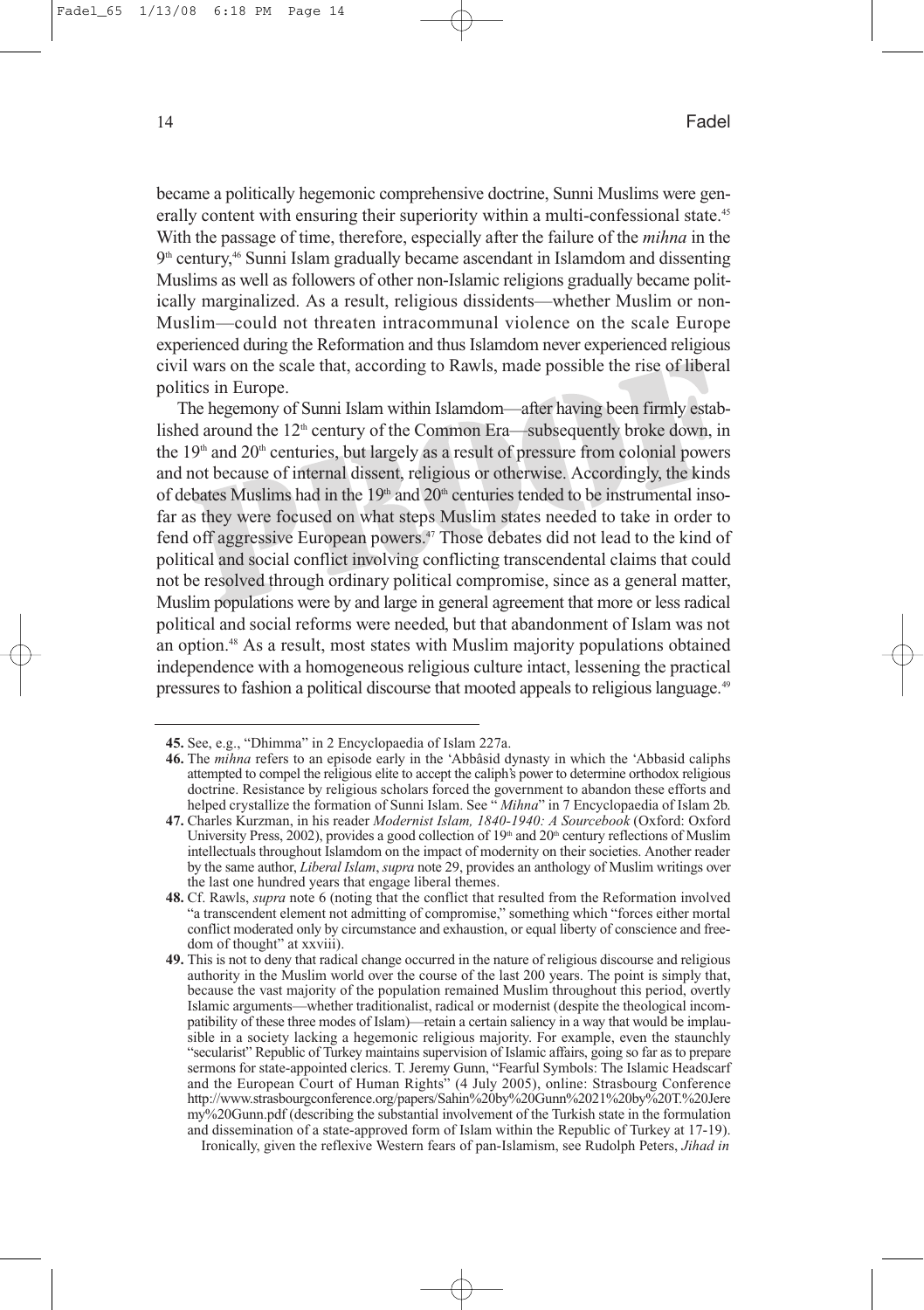The absence of actual pluralism in most Muslim majority societies, especially Middle Eastern countries, combined with the profound challenges facing post-colonial societies, makes it unlikely, at least under current circumstances, that providing a theological account of pluralism (other than intra-Muslim pluralism) would be high on the list of the political priorities of these polities or their citizenry.

Muslim citizens of liberal jurisdictions (especially in North America), however, do live in societies whose citizens adhere to numerous religious and non-religious theories of the good under a constitutional regime of equal liberty. Moreover, they are also exposed to intra-Muslim pluralism on a scale that is unimaginable for a Muslim living in a country that has historically had a Muslim majority, such as Turkey, Morocco or Pakistan. From a Rawlsian perspective, therefore, it is more plausible to believe that, under such conditions, those Muslim citizens of liberal polities with commitments to Islam will attempt to formulate an account of pluralism from their internal Islamic perspective, if only to make sense of their own experience as equal citizens of a liberal constitutional regime.<sup>50</sup>

Muslim citizens of liberal polities are also better positioned, relative to their coreligionists, to tap the intellectual resources of the Islamic tradition with respect to its potentiality for sustaining a stable pluralism. The greater affluence of liberal polities, along with already-won guarantees of freedom of conscience, combine to provide Muslim citizens of liberal polities with the material and political resources necessary to engage in the kind of intellectual reflection assumed by Rawls to an extent not as readily available in most Muslim majority jurisdictions. Finally, because of the rich collection of Islamic literature (secular and religious) available in the research libraries of universities in North America and Western Europe, Muslim citizens in liberal democracies simply have easier access in many cases to the Islamic tradition than most Muslim citizens of Muslim-majority jurisdictions. In short, it may be the case that only Muslims living in already established liberal democracies—for the reasons mentioned above (as well as perhaps for other

*Classical and Modern Islam* (Princeton, NJ: Markus Wiener, 1996) at 55-56, it may be the case—following James Madison's reasoning in Federalist no. 10—that the best circumstances for formulating comprehensive doctrinal reform in Muslim majority states would be the existence of a pan-Islamic federation, in which case a *modus vivendi* among the adherents of the various contemporary Islamic comprehensive doctrines, e.g., traditionalist, modernist and radical, as well as of non-Sunni sects, could arise. This could then evolve into a more robust pluralism characterized by an overlapping consensus, which would eventually include non-Muslim citizens as well.

**<sup>50.</sup>** Rawls, *supra* note 6 ("the success of liberal constitutionalism came as a discovery of a new social possibility: the possibility of a reasonably harmonious and stable pluralist society. Before the successful and peaceful practice of toleration in societies with liberal institutions there was no way of knowing of that possibility," at xxvii). This is not to say that Muslim scholars working on issues of Islam and democracy in the context of Muslim-majority jurisdictions are indifferent to the concept of public reason. In a recent work, Abdullahi An-Na'im stresses the importance of notions derived from "public reason" in strengthening commitments to democratic rule and human rights in Muslim majority jurisdictions. Abdullahi An-Na'im, *The Future of Shari'a* [forthcoming in 2008] (see especially ch. 3 and 4). Raja Bahlul has also published an article in which he questions the applicability of Rawls' notion of public reason to Muslim majority jurisdictions, but suggests that an "Islamic public reason," assuming certain substantive reforms to traditional Islamic law are effected, could function in a similar fashion. See Raja Bahlul, "Toward an Islamic Conception of Democracy: Islam and the Notion of Public Reason" (2003) 12 Critique: Critical Middle Eastern Studies 43.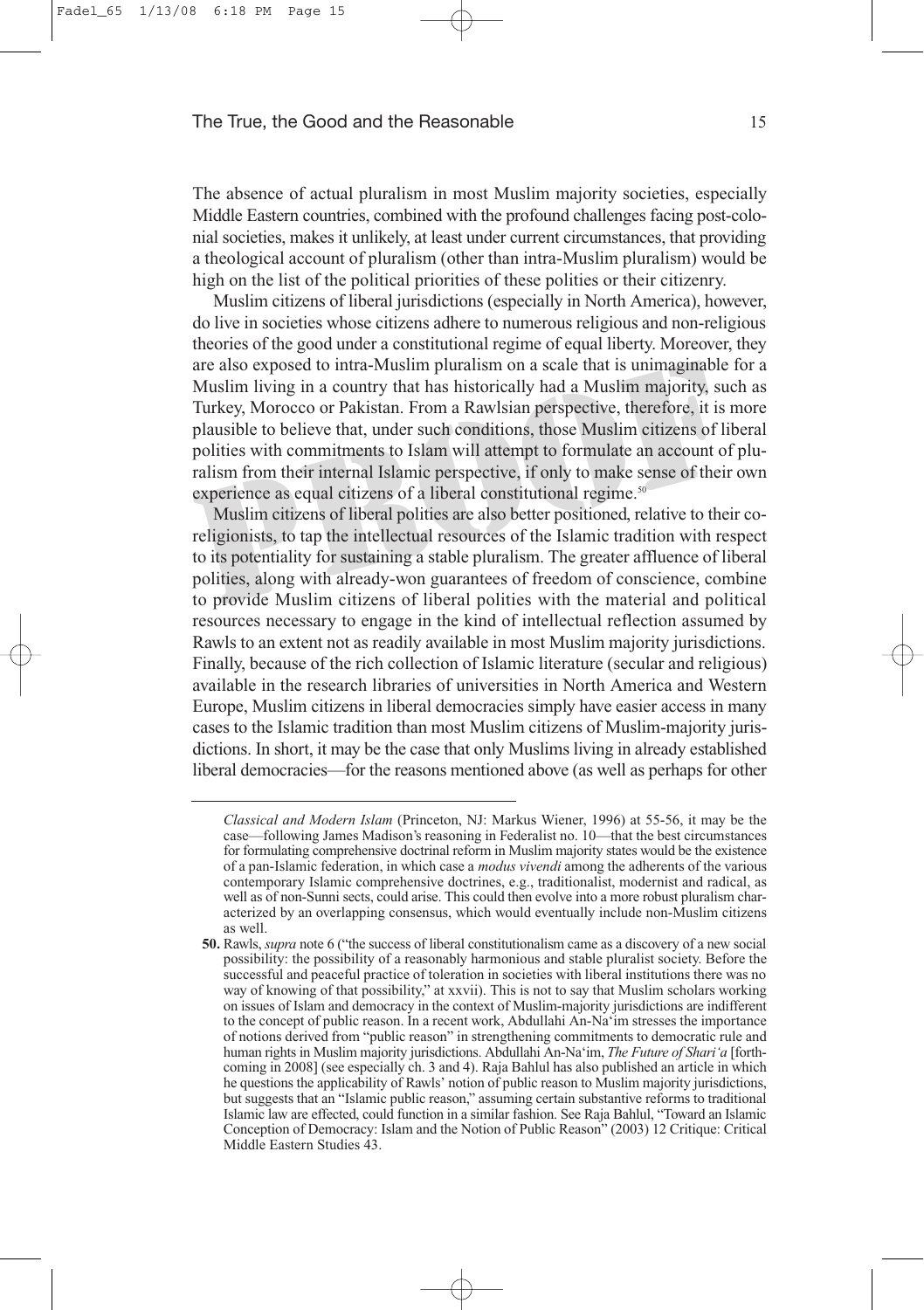reasons)—are in a position to make proper use of the resources afforded by the Islamic tradition to formulate a theology and ethics appropriate for participation as citizens of a liberal polity.<sup>51</sup>

#### **Part 3: The Islamic Background**

# *a. Political History of the Early Islamic State52*

Islam began in Makka, a trading and pilgrimage center in western Arabia. Muhammad, a native of Makka and a member of a respected clan of Quraysh, the tribe then in control of the town, was born approximately in 570. He began to receive revelations from God, starting approximately in the year 610, and ending with his death in the year 632. These revelations were subsequently gathered into one book, called the Quran. During the course of Muhammad's twenty three year prophetic mission, Islam expanded from his immediate family to become the religion of the peninsular Arabs. His success in creating a unified Arab state paved the way for the dramatic expansion of the Islamic state under his successors—the caliphs—within the first one hundred and fifty years of his death.

Upon the death of the Prophet, the state he had founded experienced its first crisis: would there be a religious or political successor to the Prophet? If there were a political successor, who would that person be? The most fundamental dispute revolved around the nature of the successor himself, viz., did he succeed only to the Prophet's secular office, or did he also share, if only to a limited extent, the Prophet's charismatic authority deriving from his status as prophet? The view that prevailed was the former, and the supporters of this position eventually became known as Sunnîs. The supporters of the latter view become known as the Shî'ites.<sup>53</sup>

**<sup>51.</sup>** This is not to deny the possibility that the experience of Muslim citizens in liberal societies—to the extent that it is recognized by the larger Muslim world as a successful articulation of an Islamic way of life—could influence the interpretation of Islamic comprehensive doctrines in Muslim majority jurisdictions. Given the impact of globalization, it is almost inconceivable to imagine that such an articulation would *not* have a profound impact on the larger Muslim world.

**<sup>52.</sup>** Much of early Islamic history is contentious, with several leading western historians of Islam advancing various revisionist theories on the origins of Islam over the course of the last fifty years. This Article provides a very brief overview of those elements from early Islamic history that are relevant to understanding later Muslim theological doctrines pertaining to the state. This summary account hews closely to traditional Muslim historical accounts because it is the account that is accepted by most Sunni Muslims and therefore is a necessary part of understanding Islam as a comprehensive theory of the good. For an introduction to the controversy surrounding the historiography of early Islamic history, see Fred Donner, *Narratives of Islamic Origins: The Beginnings of Islamic Historical Writing* (Princeton, NJ: Darwin Press, 1998). For examples of the work of a revisionist historian, see the work of Patricia Crone, including Michael Cooke & Patricia Crone, *Hagarism* (Cambridge: Cambridge University Press, 1977); and Patricia Crone, *God's Caliph* (Cambridge: Cambridge University Press, 1986). For examples of historians who more or less accept Muslim accounts regarding the origins of Islam, see Marshall Hodgson, *supra* note 44; Hugh Kennedy, *The Prophet and the Age of the Caliphates,* 2nd ed. (Harlow, UK: Longman, 2004); and William Montgomery Watt, *Muhammad at Mecca* (Albany: State University of New York Press, 1988) & *Muhammad at Madina* (New York: Oxford University Press, 1981).

**<sup>53.</sup>** The Shi'ites believe that political leadership of the community is inseparable from religious leadership, and for that reason, the community's legitimate ruler, whom they term "*imâm*, " is divinely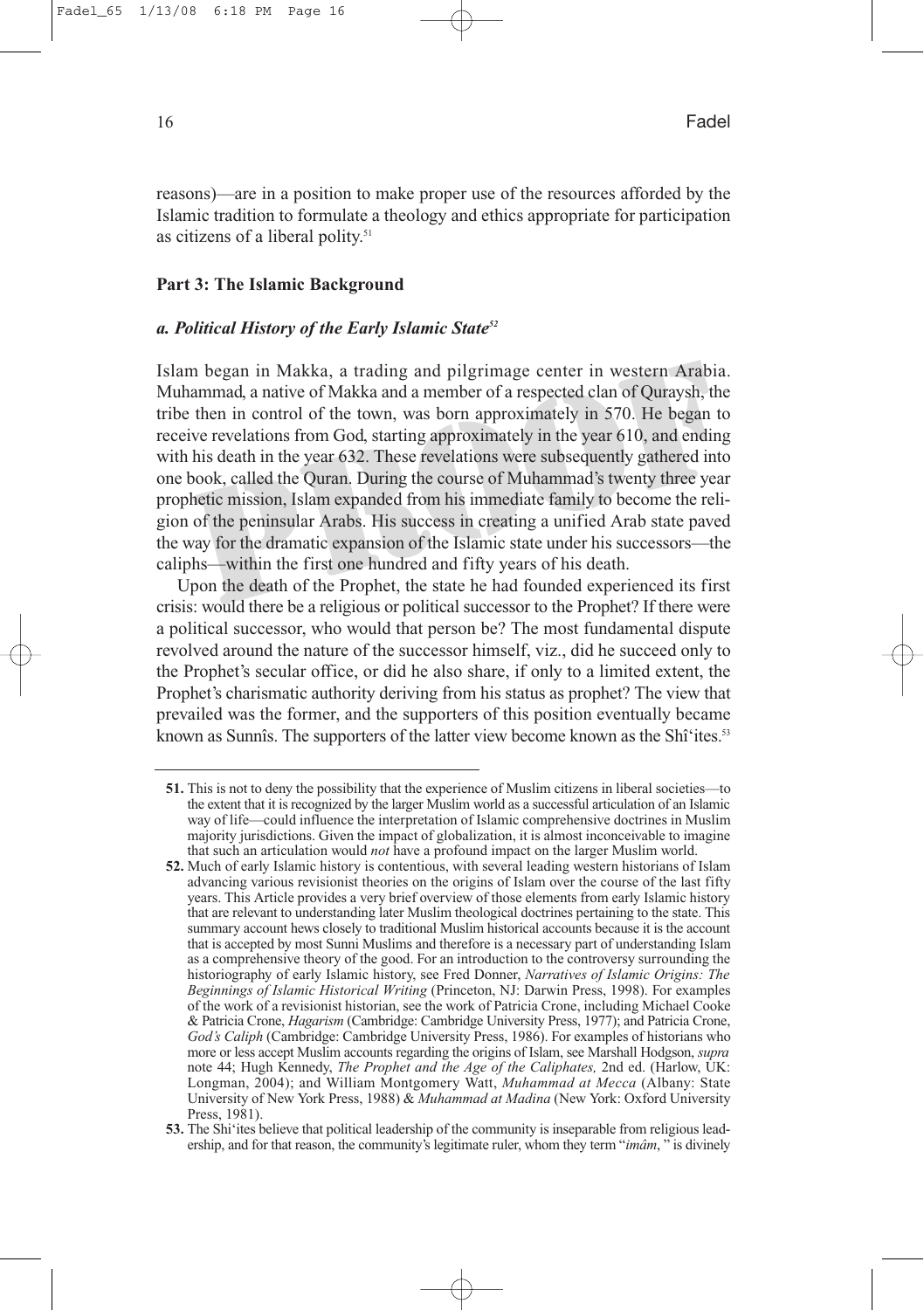At the end of the initial one hundred and fifty year of expansion of the Islamic state, the Muslims, who were still largely ethnic Arabs, ruled an empire with immense religious and ethnic diversity. While the Muslim elite, whether Arab or non-Arab, were unified vis-à-vis their non-Muslim subjects, the disputes that emerged at the time of the Prophet's death continued and became further crystallized within the Muslim community, even as the political boundaries of their empire continued to expand. It was within this crucible of cultural, religious, and intellectual diversity that the Islamic intellectual tradition—including scholastic theology, moral theology and law—was born.<sup>54</sup> While many of the doctrinal disputes in these subjects trace their origin to the community's earliest disputes, e.g., the relationship of religious authority to political authority, the continued development of these three subjects can only be understood as responses to the diversity Muslims found in their contemporary social milieu. Thus, scholastic theology arose as a discipline to investigate truth claims regarding God made by the various Muslim and non-Muslim communities that lived in the Islamic state. Moral theology arose, at least in part, as a result of the perceived need to explain the basis upon which human conduct is morally evaluated. Finally, law existed to serve the instrumental function of maintaining social order in a manner consistent with Islam's worldview. In the following three sections, I will briefly discuss the most important features of each discipline.

#### *b. Scholastic Theology*

Scholastic theology is an imprecise translation for the Arabic term *'ilm al-kalâm*, which literally means the science of speech, or disputation.<sup>55</sup> Hence, kalam is sometimes translated as dialectical theology. Even with this qualification, however, theology is an incomplete translation as it implies to the English reader that its primary concern is the study of God whereas kalam's scope is much broader. Under the rubric of kalam, Muslim theologians developed their metaphysical, ontological, and epistemological doctrines, as well as their religious dogmas.<sup>56</sup> The study of God was simply one subject within the general study of being.<sup>57</sup> A Muslim theologian

selected, and like the Prophet, is believed to be infallible, at least in matters dealing with religion. The Shi'ites believe that the Imam must come from a specific line of the Prophet's descendants. For more information on the Shi'ites, see "Shi'a" in 9 Encyclopaedia of Islam 420a.

**<sup>54.</sup>** See, e.g., Joel Kraemer, *Humanism in the Renaissance of Islam* (Leiden: Brill, 1986) (describing theological disputations of 11<sup>th</sup> century Baghdad as involving not only orthodox and heterodox Muslims, but also "infidels, Mazdeans, materialists, atheists, Jews, and Christians—in short, infidels of every sort," that the ground rules of such interdenominational disputation "proscribed appeal to the authority of revelation," and that the only admissible arguments were those "derived from reason" at 59).

**<sup>55.</sup>** For more information on scholastic theology among Muslims, see "Kalam" in 4 Encyclopaedia of Islam 468b.

**<sup>56.</sup>** Bernard G. Weiss, *The Search for God's Law* (Salt Lake City: University of Utah Press, 1992) at 34, 51.

**<sup>57.</sup>** *Ibid.* (describing "theology proper" in the Muslim conception as limited to the study of the "existent whose existence is necessary," and accordingly, that "the study of God [is rooted] in the study of being" at 51). See also Johansen, *supra* note 9 (describing Muslim scholastic theology as "a theocentric system of rational speculation on God and the universe" at 6).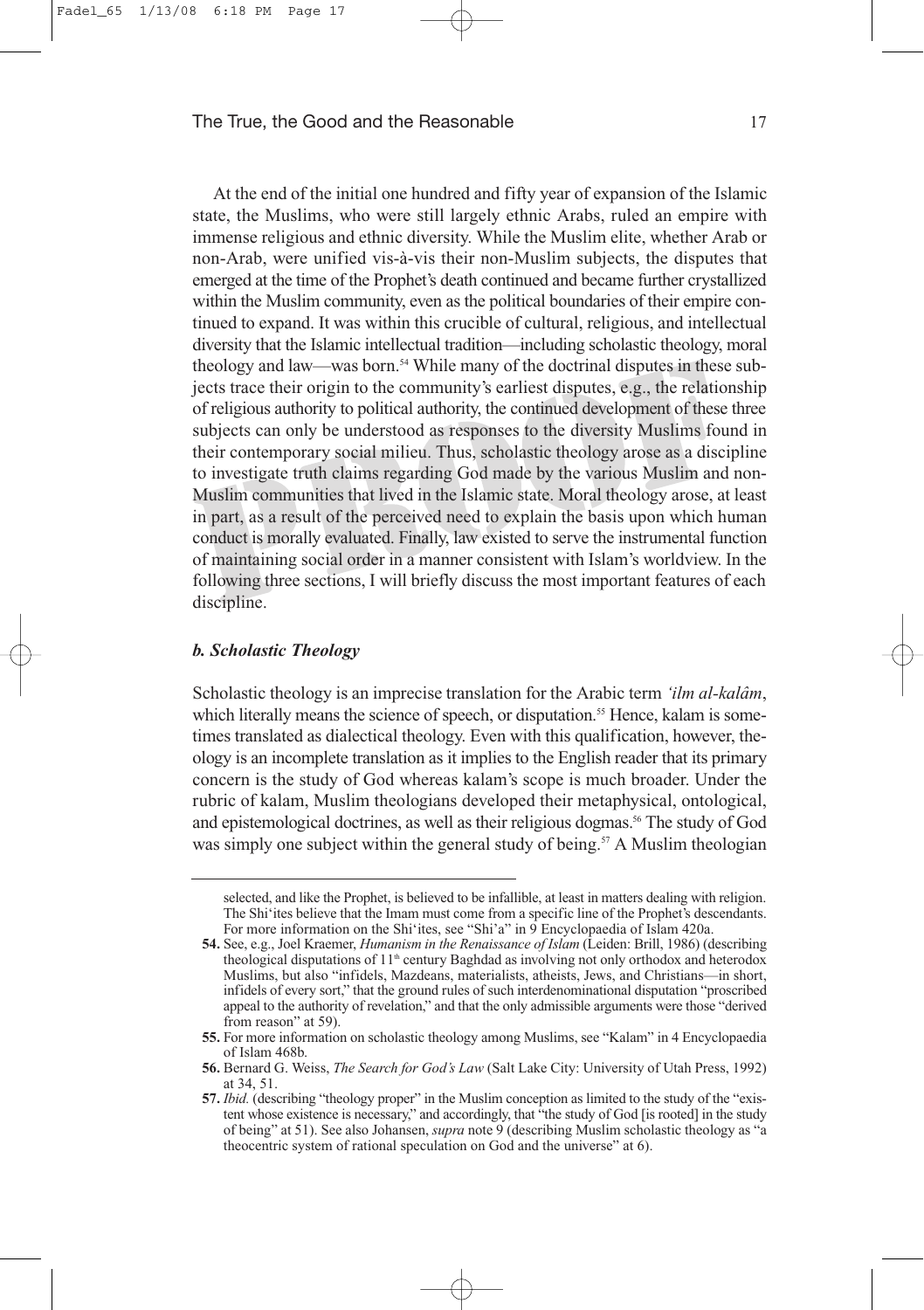defined kalam's scope as including all questions that admit, logically, of only one correct answer.<sup>58</sup> Given the highly abstract nature of kalam, at first glance it is surprising that it also includes discussions regarding the nature of political authority.<sup>59</sup> One Sunni theologian explains this apparent anomaly by placing the blame on sectarian elements within the Muslim community who *falsely* believed that the question of political authority was a matter of religious dogma, and for that reason Sunni theologians were obliged to include this topic within their doctrinal works, if only to refute those false doctrines.<sup>60</sup>

This Article focuses on the two principal schools of scholastic theology that existed within the Sunni Muslim tradition, the Mu'tazilites<sup>61</sup> and the Ash'arites,<sup>62</sup> with an emphasis on the theological and moral doctrines of the Ash'arites.<sup>63</sup> Although the Ash'arites are viewed as representing Sunni "orthodoxy," the Mu'tazilites were not heretics, and even if they eventually lost adherents among Sunni Muslims, their influence on the development of Islamic theology was immense. Both the Ash'arites and the Mu'tazilites, for example, were committed to the proposition that God could not be known without the mediation of deliberative reflection, and therefore, that both pure and practical reason were necessary tools in the quest for religious salvation.<sup>64</sup> Some Muslims, however, viewed both schools' use of speculative reason with suspicion.<sup>65</sup>

**<sup>58.</sup>** Muhammad b. 'Abd al-karim al-Shahrastani, *al-Milal wa-1-nihal* (Cairo: Maktabat al-husayn al-tijariyya, 1948-1949), vol. 1 at 54-55, quoted in Abu al-Husayn Muhammad b. Yusuf al-'Amiri, *al-I'lam bi-manaqib al-islam*, ed. by Ahmad 'Abd al-hamid Ghurab (Cairo: Dar al-Katib al-'Arabi 1967) at 115, n. 2. For more information on al-Shahrastani, see "al-Shahrastani" in 9 Encyclopaedia of Islam 214b. For more information on al-'Amiri, see "Aflatun" in 1 Encyclopaedia of Islam 235b.

**<sup>59.</sup>** Abu Hamid Muhammad b. Muhammad b. Muhammad al-Ghazali, *al-Iqtisad fi al-i'tiqad,* ed. by Muhammad Mustafa Abu'l-'Ila (Cairo: Maktabat al-jundi, n.d.) [al-Ghazali, *Iqtisad*] (noting that the Caliphate does not fit comfortably within kalam because it is more properly a matter of legal inquiry and not rational inquiry at 197).

**<sup>60.</sup>** See Mohammad Fadel, *Adjudication in the Maliki Madhhab: A Study of Legal Process in Medieval Islamic Law* (Ph.D. dissertation, University of Chicago, 1995) [unpublished] at 39, n. 8.

**<sup>61.</sup>** For more information on the Mu'tazilites, see "Mu'tazila" in 7 Encyclopaedia of Islam 783a.

**<sup>62.</sup>** For more information on the Ash'aris, see "al-Ash'ari, Abu 1-Hasan Ali b. Isma'il" in 1 Encyclopaedia of Islam 694a and "Ash'ariyya" in 1 Encyclopaedia of Islam 696a.

**<sup>63.</sup>** A third school of theology, the Mâtûrîdîs, often took middle positions between the Mu'tazilites and the Ash'arites. For more information on this theological school, see "al-Maturidi, Abu Mansur Muhammad b. Muhammad" in 6 Encyclopaedia of Islam, 846a and "Maturidiyya" in 6 Encyclopaedia of Islam 847a.

**<sup>64.</sup>** 'Ali b. Muhammad al-Jurjani, *Sharh al-mawaqif* ed. 'Abd al-rahman 'Umayra (Beirut: Dar aljil, 1997), vol. 1 (while knowledge of God is a duty unanimously affirmed by all Muslims, the Ash'aris and the Mu'tazilites agree that deliberative reflection is the only way to attain that knowledge and for that reason is also obligatory at 152-53). See also Johansen, *supra* note 9 ("the obligation to rationally recognize God has remained part of the *Sunnî* definition of belief " at 5-6).

**<sup>65.</sup>** See, e.g., George Makdisi, "Ash'ari and the Ash'arites in Islamic Religious History" (1962) 17 Studia Islamica 37 and "Ash'ari and the Ash'arites in Islamic Religious History (Conclusion)" (1963) 18 Studia Islamica 19 (discussing the battle in Islamic theological history between those scholars who advocated the use of speculative reason and those who shunned it); Nicholas Heer, "The Priority of Reason in the Interpretation of Scripture: Ibn Taymiyyah and The Mutakallimun" in Mustansir Mir, ed., *Literary Heritage of Classical Islam* (Princeton, NJ: Darwin Press, 1993) (describing the conflict in the approaches of traditionalist theologians and Ash'ari theologians at 181); see also Ibn Hajar al-'Asqalani, *Fath al-Bari bi-sharh sahih bukhari*, ed. by Muhammad Fu'ad 'Abd al-Baqi and 'Abd al-'Aziz b. Baz (Beirut: Dar al-ma'rifa, n.d.), vol. 13 (summarizing the controversy regarding the obligation to use reason to know God, and ascribing to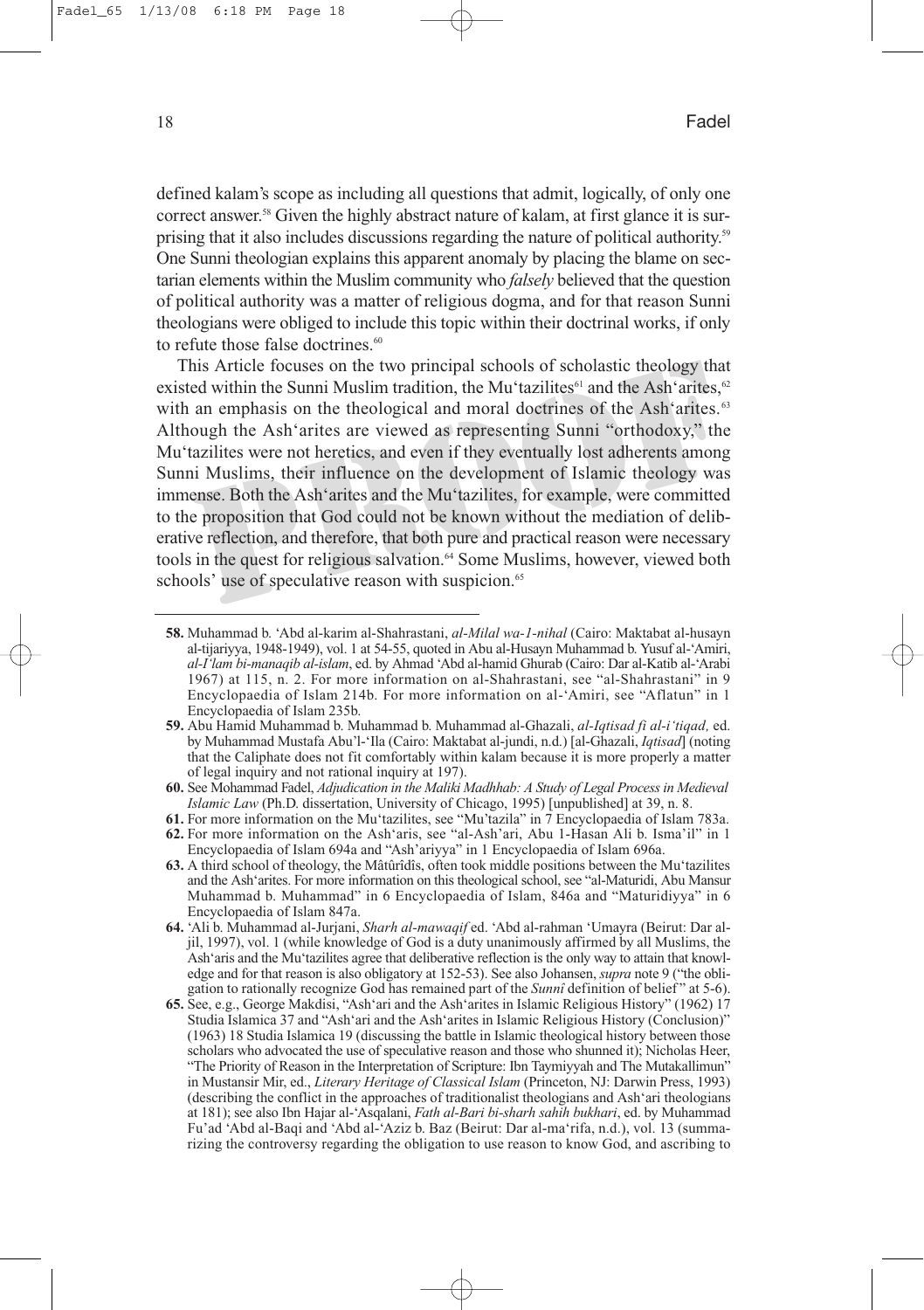To conclude, the science of kalam, to its adherents, provided the metaphysical foundation upon which all other fields of religious and empirical studies of the world could proceed.<sup>66</sup> The object of kalam was to discover truth, truth about being, truth about how humans obtain knowledge, including knowledge from revelation, and truth regarding religious dogma through the use of reason.<sup>67</sup> Because of the general nature of its inquiries, and its reliance in the first instance on rational propositions rather than revelation, kalam was also a universal science, something that was not true for the other two subjects—moral theology and law—that will be discussed in this Article.<sup>68</sup>

#### *c. Moral Theology*

Moral theology, or *usûl al-fiqh* in Arabic, takes as its subject how God judges human acts. Consequently, it is a theological discipline.<sup>69</sup> This science does not so much discuss the substantive conclusions reached by moral inquiry, but rather concerns itself with general questions regarding the nature of moral inquiry, such as the sources of moral obligation,<sup>70</sup> the process by which moral judgments may be made, the various categories of moral judgment, $\alpha$  and the epistemological limitations of those judgments.<sup>72</sup> Because the language of revelation is Arabic, usul

some theologians the view that faith not preceded by rational inquiry was valid while ascribing to other theologians the view that although rational faith was necessary, it need not be the product of theological proofs and to others the position that faith was instinctual and that therefore rational inquiry was unnecessary and possibly sinful at 432-39). For more information on Ibn Taymiyya, see "Ibn Taymiyya, Taki al-Din Ahmad" in 3 Encyclopaedia of Islam 951a. For more information on Ibn Hajar, see "Ibn Hadjar al-'Askalani, Shihab al-Din Abu '1-Fadl Ahmad b. Nur al-Din" in 3 Encyclopaedia of Islam 776a.

**<sup>66.</sup>** Weiss, *supra* note 56 (theology is the first proper concern of the human intellect, and in one's encounter with it, one develops an understanding of epistemology and the prerequisites of rational inquiry at 35).

**<sup>67.</sup>** See Johansen, *supra* note 9 (saying that "[t]heology is a rational vindication of religious truths" at 26).

**<sup>68.</sup>** Indeed, al-'Amiri cites kalam's universality as one of its chief virtues. Al-'Amiri, *supra* note 58 at 115. See also Abu Hamid Muhammad b. Muhammad b. Muhammad al-Ghazali, *al-Mustasfa fi 'ilm al-usul*, ed. by Muhammad 'Abd al-salam 'Abd al-shafi (Beirut: Dar al-kutub al-'ilmiyya, 1993) [al-Ghazali, *Mustasfa*] ("The one religious science that is universal is theology" at 6).

**<sup>69.</sup>** A. Kevin Reinhart, "Islamic Law as Islamic Ethics" (1983) 11 J. Religious Ethics 186 (the object of inquiry in this discipline is "the search for the . . . [moral] judgment . . . that is appropriate to a given . . . act" at 188). Al-Ghazali defines it as "an expression for the bases of [moral] judgments and knowledge of the various ways by which they signify [moral] judgments in general." Al-Ghazali, *Mustasfa*, *supra* note 68 at 5. Ethical judgments are known as *ahkâm taklîfiyya*—the rules of obligation, because they command, permit or prohibit specific actions for specific persons.

**<sup>70.</sup>** Richard Frank, "Moral Obligation in Classical Muslim Theology" (1983) 11 J. Religious Ethics 204 (discussing various theories of moral obligation propounded by Muslim theologians).

**<sup>71.</sup>** In addition to the rules of obligation, moral theology also recognizes another category of judgments, known as *ahkâm wad'iyya*—positive rules—which neither command nor prohibit action, but instead set forth the positive consequences of certain actions. Accordingly, while all human actions are judged by reference to the ethical rules of obligation, only some actions generate legal consequences under the positive rules. For example, while a contract of sale is generally permissible, once executed, certain legal consequences arise, including the duty of the seller to deliver the good and of the purchaser to pay the purchase price, among other legal consequences that are a function of the positive rules.

**<sup>72.</sup>** See generally Aron Zysow, *The Economy of Certainty* (Ph.D. dissertation, Harvard University, 1984) [unpublished] (describing the importance of probability to understanding *usûl al-fiqh*);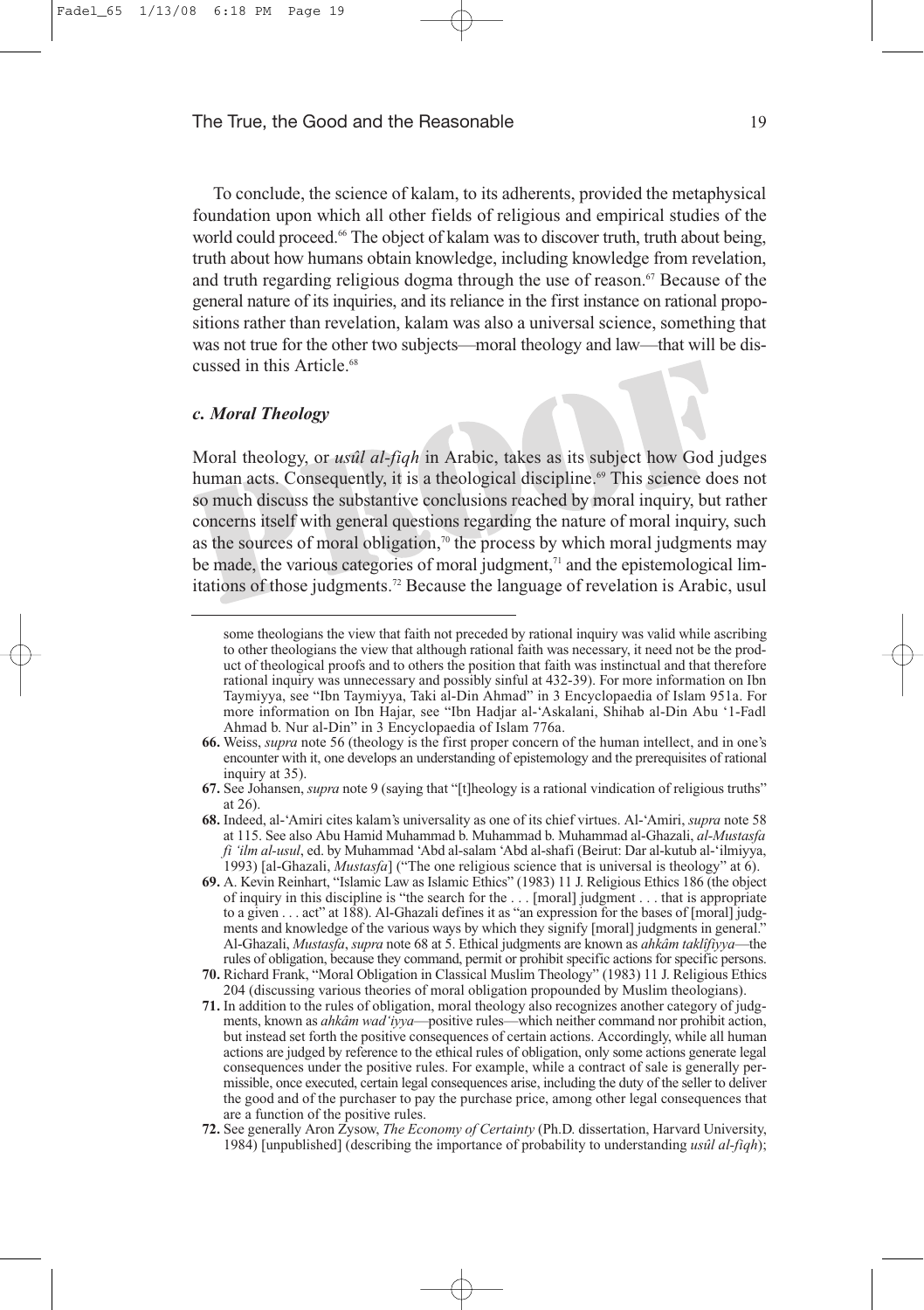al-fiqh also deals with hermeneutical questions relating to the various modes of Arabic expression.<sup>73</sup>

Usul al-fiqh, however, is not only concerned with how we make moral judgments; it seeks to provide an account for how *true* moral judgments or, if true judgments are not possible, *probable* moral judgments, are reached. In this respect, it is similar to theology insofar as both sciences strive to reach the truth regarding certain propositions, the difference being that theology deals with metaphysical truths while usul al-fiqh deals with moral truths. To illustrate the difference between the two, kalam is concerned with questions such as determining whether the world is eternal (*qadîm*) or contingent (*hâdith*), and whether God has essential attributes such as sight, hearing, speech, power, life, will and knowledge, whereas usul alfiqh is concerned with determining the proper ethical judgment attaching to human conduct (as viewed from the perspective of God) in specified circumstances, such as drinking wine, thanking a benefactor or eating pork. Usul al-fiqh, therefore, is the science in the Islamic tradition that attempts to account for the good, explain how humans can know what is good (and the limitations thereon), and how to judge specific actions from the perspective of the good.

According to Muslim moral theologians, ethical judgments are discovered either through the application of pure reason, from the command of God, or by a combination thereof. In any case, however, human beings *discover* the ethical norm governing the conduct at issue; they do not create it and the ethical norm is utterly categorical.<sup>74</sup>

For this reason, usul al-fiqh is, in the first instance, a dogmatic enterprise: the determination of the content of God's rule concerning a particular human action. It follows that, even prior to the ethical obligation to act in accordance with God's rules, one is obliged—at least to the extent such rules can be established with any certainty—to believe in their attribution to God. Rejecting the truth of rules that are known to be set forth in revelation with certainty, therefore, is tantamount to the rejection of Islam and thus constitutes apostasy. In the more typical case, however, the conscientious application of the rules of ethical inquiry does not yield a certain result. Instead, the use of moral judgment necessarily results in different (and even contradictory) moral judgments, and for that reason, usul al-fiqh also deals with the question of ethical disagreement and its theological consequences. Indeed, one of its primary functions is to distinguish between legitimate and illegitimate moral disagreement.75

see also al-Ghazali, *Mustasfa*, *supra* note 68 (linking the possibility of sin to epistemology at 347-48). I am indebted to Professor Baber Johansen for this reference.

**<sup>73.</sup>** To get a sense of the extent to which hermeneutical issues occupied the attention of Muslim moral theologians, approximately 230 out of 745 pages of Weiss' book, *The Search for God's Law*, which is itself a rendering of Sayf al-din al-Amidi's *al-Ihkam fi usul al-ahkam*, is devoted to issues pertaining to language and its interpretation. See Weiss, *supra* note 56.

**<sup>74.</sup>** This does not mean that Muslim theologians believed that moral inquiry was an entirely objective process. See *infra* notes 171-176, and the accompanying text.

**<sup>75.</sup>** Illegitimate disagreement constitutes rejecting that which is known by necessity to be part of Islam due to the fact that these matters are so clearly established by revelation that that only those who reject the truth of revelation could deny these obligations. See al-Ghazali, *Mustasfa*, *supra* note 68 (rejection of the obligation to pray and fast, and the prohibition against drinking wine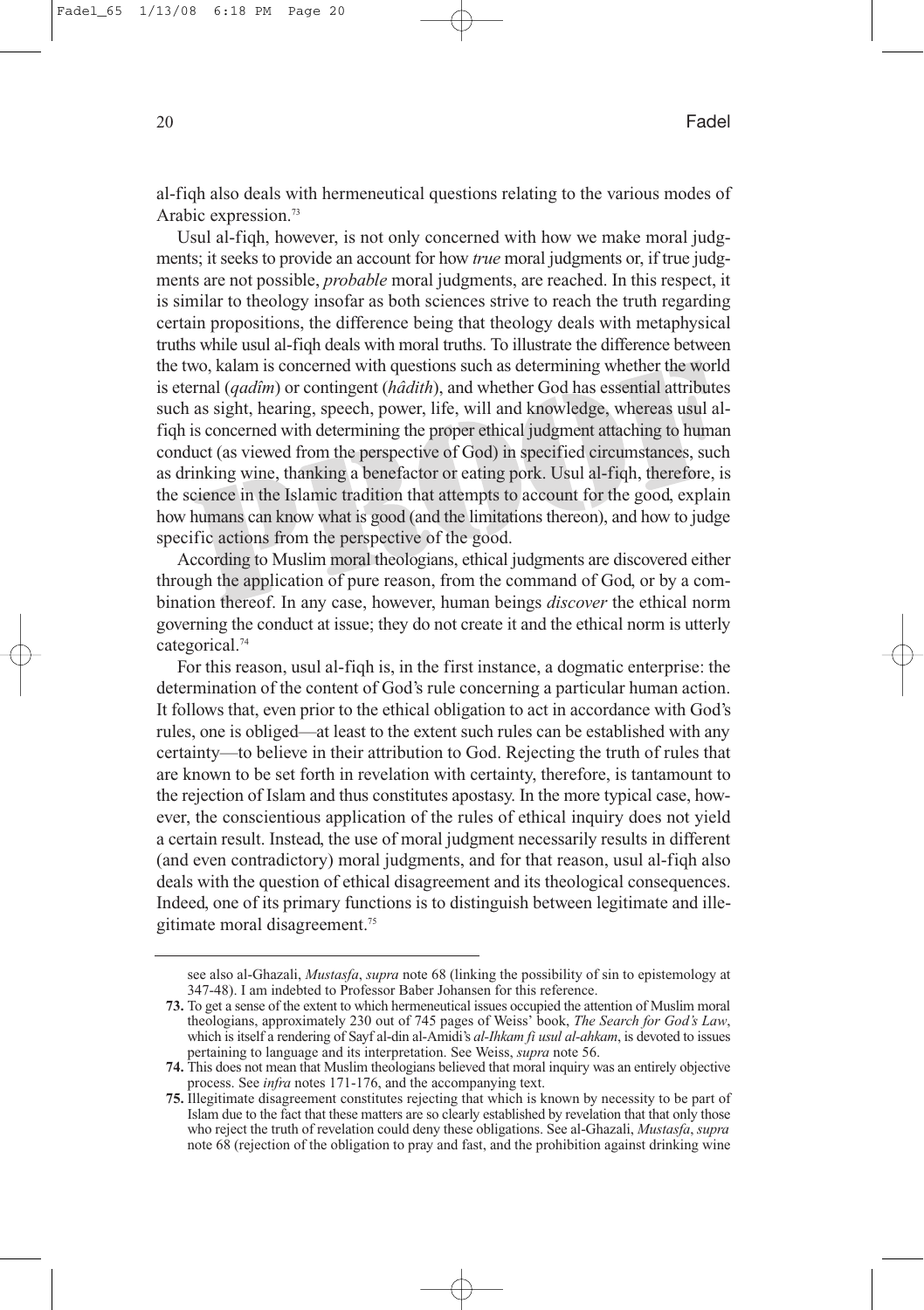Another fundamental function of usul al-fiqh is to identify the "data" that is relevant to ethical inquiry. The most important source of data for ethical knowledge is revelation, which according to Sunni Muslims, is of three types, in descending order of epistemological weight. The first is the Quran.76 The second is the "traditions" of the Prophet, known in Arabic as *hadîth.* These are narrative accounts of anecdotes from the Prophet's life which include his statements, his actions, and his silence when confronted with the act of another, thereby implying, at least, moral indifference to the act in question.<sup>77</sup> The third is consensus, known in Arabic as *ijmâ'.*<sup>78</sup> Once data is identified as relevant to moral inquiry—whether that data comes from the Quran, the hadith or consensus—it had to be interpreted according to applicable hermeneutic principles.

This data may be applied to novel cases using a variety of techniques, the most important of which is analogical reasoning, known in Arabic as *qiyâs.* Analogical reasoning proceeds on lines familiar to lawyers: look to the principal case, called in Arabic the *asl*, identify the legal cause (*'illa*) that accounts for the ruling, and apply that rule as the rule of the unknown case (*al-far'*) if the legal cause is present in the unknown case. A typical example is whether drinking beer is prohibited. Revelation expressly forbade drinking grape-wine, but was silent as to other intoxicating beverages. Analogically, however, the prohibition of wine can be extended to prohibit the consumption of all intoxicating beverages, including beer, because the legal cause of prohibition in the known case is believed to be wine's capacity to intoxicate rather than some other characteristic of wine, for example, its color. Because the capacity to intoxicate is present in beverages other than wine, the rule of prohibition should apply to all other intoxicating beverages.<sup>79</sup> The strength of this conclusion, however, is subject to one's confidence that intoxication is the legal cause for the prohibition of wine. Because it is impossible to know with certainty that intoxication is in fact the legal cause for its prohibition, the conclusion that drinking other intoxicating beverages, e.g., beer, is also prohibited, is only a probable, not a certain, judgment.<sup>80</sup> In addition to analogical reasoning, other modes

**79.** Reinhart, *supra* note 69 at 191-92.

and theft are tantamount to the rejection of Islam at 347). Those areas of revelation that require some interpretive effort on the part of the listener comprise the domain of legitimate ethical disagreement as well as those areas of human life as to which revelation appears to be silent.

**<sup>76.</sup>** Reinhart, *supra* note 69 (describing the Qur'an, in the Muslim perspective, as "an unparalleled window into the moral universe," functioning "as a quarry in which the astute inquirer can hope to find the building blocks for a morally valid, and therefore true, system of ethics" at 189).

**<sup>77.</sup>** *Ibid.* (noting that because the Prophet's life, on the Muslim understanding, was "[a] life lived totally in accord with the Moral," his life "becomes a window into moral knowledge" at 190).

**<sup>78.</sup>** While the "data" provided by the Qur'an was of indubitable historical accuracy in the opinion of Muslims, the hadith and consensus posed unique problems. See Zysow, *supra* note 72 (noting that unlike the Qur'an, which Muslims deemed to be "of absolutely certain authenticity," the authenticity of reports attributed to the Prophet Muhammad was a matter of "serious concern" at 11). Consensus of the Muslims, although universally recognized as data relevant to ethical inquiry, was fraught with difficulties as well. See *ibid.* at 198-261; and Wael Hallaq, "On the Authoritativeness of Sunni Consensus" (1986) 18 Int'l J. Middle East Studies 427 (explaining the problematic nature of defining consensus within Islamic jurisprudence).

**<sup>80.</sup>** Zysow, *supra* note 72 at 283. Some Muslim theologians rejected analogy for this very reason, and instead claimed to derive all their moral judgments from the plain meaning of revelatory texts. *Ibid.* (describing the views of those Muslim theologians who rejected analogy at 294-323).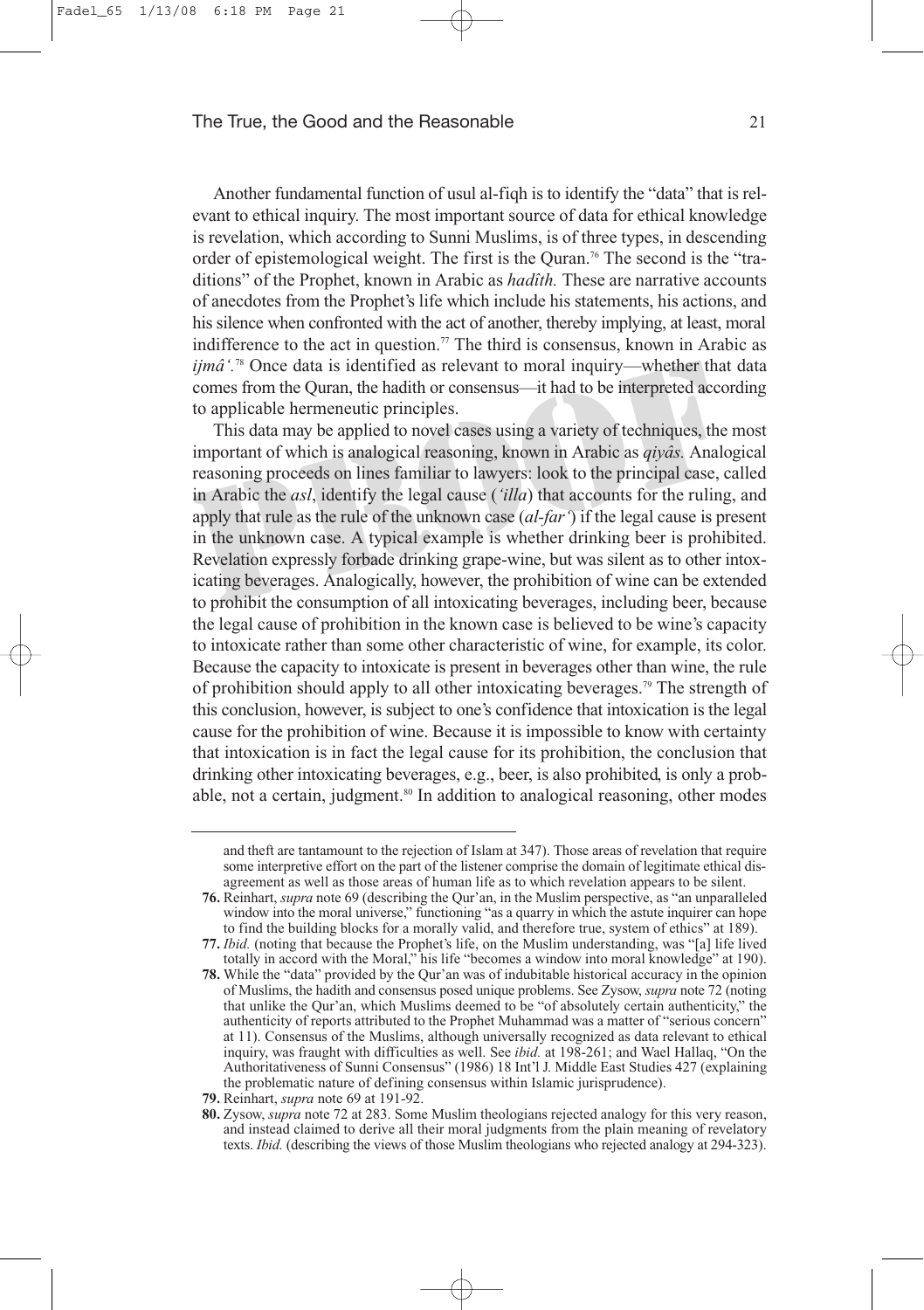of reasoning that relied on more inductive techniques such as considerations of welfare<sup>81</sup> were also recognized, although these arguments were more controversial.

Many contemporary scholars translate usul al-fiqh as the "sources of law," or "jurisprudence," or perhaps even "philosophy of law."82 The multiple translations are not indicative of confusion or controversy, but rather arise out of the eclectic range of topics discussed within this genre. Thus, insofar as usul al-fiqh discusses the process by which ethical judgments are made, and because inevitably some of these ethical judgments will also be rules of law enforced by state actors, in some sense usul al-fiqh can certainly be described as jurisprudence, i.e., a theoretical account of the origin and operation of legal rules. Insofar as usul al-fiqh treats the sources of ethical judgment, which in turn lead to the production of legal rules, it is also a science that explains the sources of the law. I prefer the non-literal translation of "religious ethics" or "moral theology" because it better captures what I believe is the primary object of usul al-fiqh: knowledge of the moral consequences of human conduct in the next life when human beings, according to Islamic dogma, will be judged by God.83 That a relationship existed between the moral rules derived from the principles of usul al-fiqh and the rules of law applied by a court cannot be denied, but what that relationship was is a very complex question, and cannot simply be explained as a matter of courts giving effect to only those ethical judgments that are obligatory in character.<sup>84</sup> Thus, in the context of

**<sup>81.</sup>** The Arabic term is "*maslaha mursala*, " which is often translated inaccurately as "public interest," or "social welfare." In addition to maslaha mursala, *istihsân*, translated as "juristic preference," was another inductive technique used in ethical reasoning. See John Makdisi, "Legal Logic and Equity in Islamic Law" (1985) 33 Am. J. Comparative L. 63.

**<sup>82.</sup>** Weiss, *supra* note 56 (translating "*usûl al-fiqh*" as "the principles of jurisprudence" at 14-16); Sherman A. Jackson, "Fiction and Formalism: Toward a Functional Analysis of *Usûl al-fiqh*" in Bernard Weiss, ed., *Studies in Islamic Legal Theory* (Leiden; Boston; Koln: Brill, 2002) [Weiss, *Studies*] at 177 [Jackson, "Fiction and Formalism"] at 179.

**<sup>83.</sup>** The dual concern of moral theology, with its emphasis on the consequences in the afterlife of one's conduct in the profane world, is especially clear in the controversy regarding whether non-Muslims are morally culpable for their failure to discharge the ritual obligations of the Islamic law. See Badr al-din Muhammad b. Bahadur b. 'Abdallah al-Zarkashi, *al-Bahr al-muhit*, ed. by Muhammad Muhammad Tamir (Beirut: Dar al-kutub al-'ilmiyya, 2000), vol. 1 at 320-28. Cf. Ibn Nujaym, *al-Ashbah wa-1-naza'ir* (Beirut: Dar al-kutub al-'ilmiyya, 1993) (stating that general rules of substantive law from which detailed particular rulings are derived are the actual sources of law at 15). For more information on al-Zarkashi, see "Badr al-Din Muhammad b. Bahadur b. 'Abdallah al-Zarkashi" in 2 Encyclopaedia of Islam, 142b and 3 Encyclopaedia of Islam 1091b. For more information on Ibn Nujaym, see "Ibn Nudjaym, Zayn al-Din" in 3 Encyclopaedia of Islam 901a.

**<sup>84</sup>**. Weiss, *supra* note 56 (discussing the complex relationship of law to morality in Islamic thought at 1-16). The most obvious example of a legal rule that cannot be explained simply as a reflection of Islamic ethics is the notorious triple, irrevocable *talâq* (divorce). Although in certain circumstance the Malikis considered a man who used this formula to divorce his wife a sinner, see Abu Barakat Ahmad b. Muhammad b. Ahmad al-Dardir, *al-Sharh al-saghir* (Cairo: Dar al-ma'arif, 1986), vol. 2 at 537-38, and even subject him to criminal punishment in such circumstances, see, e.g., *ibid.* at 567, 574, the divorce was nevertheless recognized as effective. Fadel, *supra* note 60 at 12. Another example is the law of conversion (*ghasb*): while conversion is unlawful, and may be punished criminally, the converter in certain circumstances acquires limited property rights with respect to the converted object. See Hiroyuki Yanagihashi, *A History of the Early Islamic Law of Property* (Leiden: Brill, 2004) at 98-121. Finally, not all acts that are legally prohibited are sinful. For example, the Shafi'is prohibited a foster parent living in a city, even if originally a bedouin, from removing the foster child from the city to the desert, or even a village. See Daniel Pollack et al., "Classical Religious Perspectives of Adoption Law" (2004) 79 Notre Dame L. Rev. 693 at 747-48.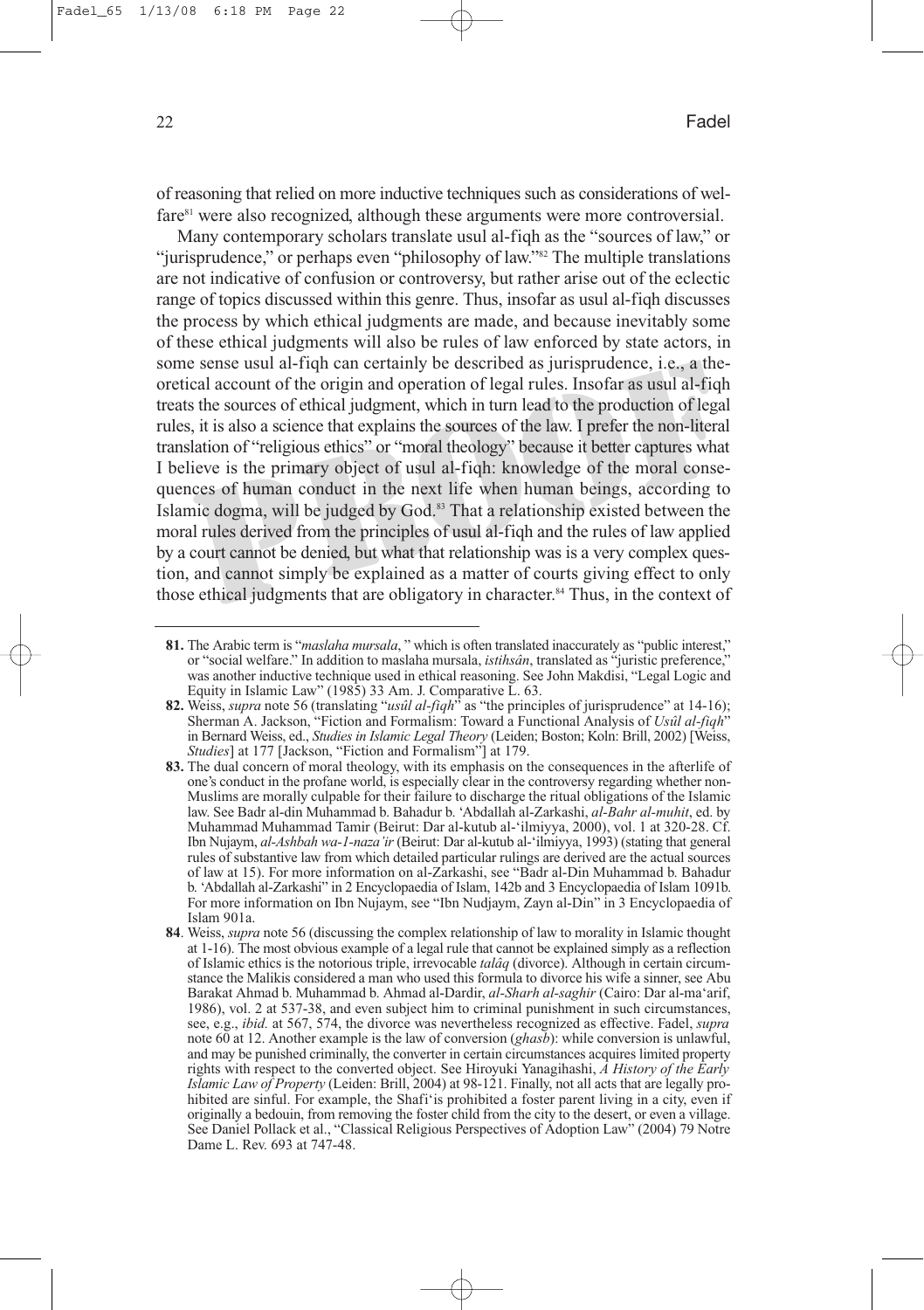usul al-fiqh, the primary purpose of asking whether an action is obligatory, permissible or forbidden, is to know (or if knowledge is not possible, reach a probably judgment) whether God is indifferent to this act, finds it blameworthy, or praises it.<sup>85</sup>

Accordingly, while usul al-fiqh certainly has a relationship with the production of legal rules, it is first and foremost concerned with identifying what is good conduct and what is evil conduct so that individuals could obtain salvation in the next life, first by knowing the good, and second by living in accordance with its requirements. Whether a particular moral rule should subsequently become a legal rule enforced by state actors is an entirely different question, one answered by substantive law.

#### *d. Positive Law*

The domain of positive law, known in Arabic as *fiqh*, was the preserve of legal specialists known as *fuqahâ'* (s. *faqîh*).86 Islamic law, like Roman law, was a jurist's law—it developed largely as a result of scholarly efforts and not positive legislation of a government. In principle, legal rules were derived from revelation by application of the method of inquiry determined by usul al-fiqh.87 In fact, however, it is questionable whether usul al-fiqh was actually responsible for the development of legal rules, for at least two reasons.<sup>88</sup> The first is historical. The foundational period of Islamic law, circa the eighth century of the common era, occurred prior to the formalization of the science of usul al-fiqh. The second is functional. Usul al-fiqh describes the process by which a person of suitable qualifications derives ethical judgments directly from revelation. Such a suitably qualified person is called a *mujtahid* in the Islamic tradition.<sup>89</sup> Certainly by the 13<sup>th</sup> century, if not earlier, legal specialists were no longer interpreters of revelation, but instead followed the legal doctrine established by previous well-known legists who were mujtahids.<sup>90</sup> A jurist

**<sup>85.</sup>** Reinhart, *supra* note 69 (noting definition of obligatory and forbidden in relation to religious consequence of act at 99-100); cf. *ibid.* (discussing difficulty in determining whether judgments in usul al-fiqh are primarily moral judgments or legal judgments, but concluding that connotation is primarily legal at 103-05). See also al-Ghazali, *supra* note 68 (explaining the preference for the term "blame (*dhamm*)" rather than "punishment (*'uqûba*)" to describe the consequence of violating God's commands because, while religious blame occurs immediately, punishment may or may not occur due to the possibility of divine forgiveness at 57); Weiss, *supra* note 56 (quoting al-Amidi as using the term "blame" in connections with violations of the divine law at 99-100).

**<sup>86.</sup>** See Johansen, *supra* note 9 (describing how law came to be separated from theology in Islamic history at 1-7).

**<sup>87.</sup>** See, e.g., al-Ghazali's definition of fiqh as "an expression for the science [concerned with] ethical judgments that are established for the actions of morally-responsible persons (*'ibara 'an al- 'ilm bi-1-ahkam al-shar'iyya al-thabita li-af'al al-mukallafin khassa*)." Al-Ghazali, *supra* note 68 at 5.

**<sup>88.</sup>** Mohammad Fadel, "*Istihsân* is Nine-Tenths of the Law: the Puzzling Relationship of *Usûl* to *Furû'* in the Mâlikî Madhhab" in Weiss, *Studies*, *supra* note 82 at 161.

**<sup>89.</sup>** The word mujtahid is the active participle of the verbal noun *ijtihad*, which means "to exert one's self to the utmost of her ability." In the context of ethical reasoning, it is to exert one's judgment to her utmost in discovering the correct ethical ruling regarding specific conduct.

**<sup>90.</sup>** See Sherman Jackson, *Islamic Law and the State: The Constitutional Jurisprudence of Shihâb al-Dîn al-Qarâfî* (Leiden: Brill, 1996) [Jackson, *Constitutional Jurisprudence*] at 77.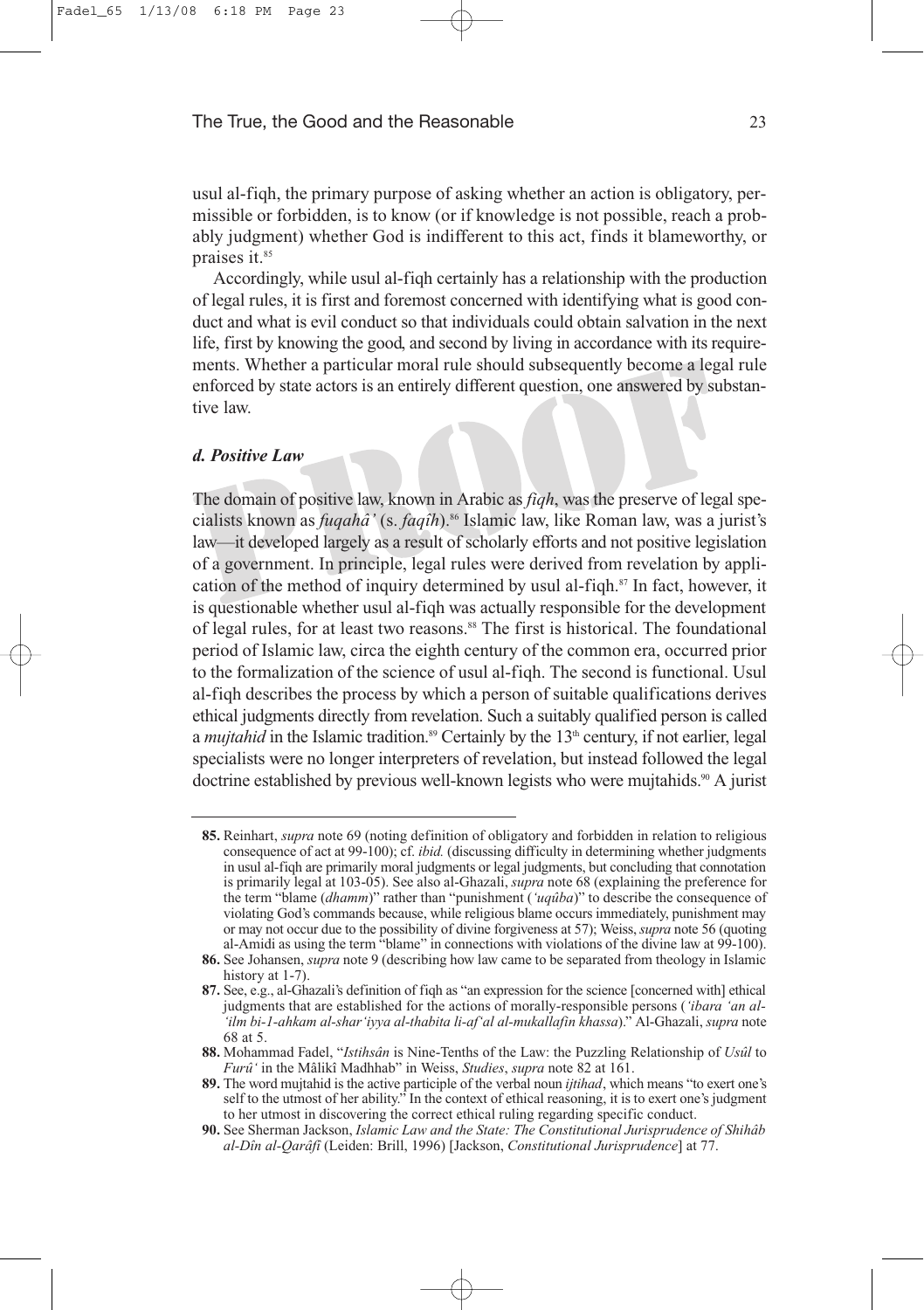who followed the doctrine of a mujtahid was known as a *muqallid.* Eventually, the study of Islamic law in the Sunni tradition became organized around the study of the teachings of four mujtahids, Abu Hanifa, Malik b. Anas, Muhammad b. Idris al-Shafi'i and Ahmad b. Hanbal. Thus, four "schools" of Islamic law were established, each named for its eponym: the *Hanafî* school, the *Mâlikî* school, the *Shâfi'î* school, and the *Hanbalî* school.<sup>91</sup>

While inter-school debates were not infrequent regarding the different substantive doctrines adopted by each school,<sup>92</sup> and encyclopedic works were authored devoted to explaining the differences in the legal doctrines of the schools,<sup>93</sup> legal doctrine within each school largely developed linearly, each school taking as its departure point the corpus of legal teachings left behind by their various eponyms and their leading students. Legal doctrine developed largely as a result of the interaction between two forces. The first was social change, and the need to conform legal rules to changing circumstances. The second was the jurists' own desire to create a coherent set of legal rules, a complex task that required harmonization of a vast number of individual rules in an attempt to discern principles that could explain the existing corpus of legal doctrine.<sup>94</sup>

In discharging these tasks, the jurists were forced to confront practical issues, such as which party in a dispute bears the burden of proof and what remedies could be provided within the legal system, that scholars operating in the more abstract domain of usul al-fiqh did not need to consider. Because of the pressing need to develop a set of rules to be followed by judges, they also had to take into account political concerns that were not necessarily relevant to the purely ethical inquiry of usul al-fiqh, e.g., the need for predictability of legal decision-making.<sup>95</sup> Similarly, the existence of a plurality of legal doctrines required the jurists to develop a system

**<sup>91.</sup>** For more information on the founders of the schools of Islamic law and the schools themselves, see "Abu Hanifa, al-Nu'man b. Thabit" in 3 Encyclopaedia of Islam 162b; "Hanafiyya" in 3 Encyclopaedia of Islam 162b; "Malik b. Anas" in 4 Encyclopaedia of Islam 262b; "Malikiyya" in 6 Encyclopaedia of Islam 278a; "Ahmad b. Hanbal" in 1 Encyclopaedia of Islam 272a; "Hanabila" in 3 Encyclopaedia of Islam 158a; "Shafi'iyya" in 9 Encyclopaedia of Islam 185a.

**<sup>92.</sup>** See, e.g., George Makdisi, *The Rise of Colleges* (Edinburgh: Edinburgh University Press, 1981) at 133-34.

**<sup>93.</sup>** See, e.g., Abu al-Walid Muhammad b. Ahmad Ibn Rushd, *Bidayat al-mujtahid wa nihayat almuqtasid*, ed. by 'Ali Mahmud Mu'awwad & 'Adil Ahmad 'Abd al-Mawjud (Beirut: Dar al-kutub al-'ilmiyya, 1996); and Muwaffaq al-din 'Abdallah b. Ahmad b. Muhammad Ibn Qudama, *al-Mughni* (Jeddah: Maktabat al-Sawad, 2000). For more information on Ibn Rushd, known to the Europeans as Averroes, see "Ibn Rushd, Abu '1-Walid Muhammad b. Ahmad" in 3 Encyclopaedia of Islam 909b.

**<sup>94.</sup>** For example, in discussing whether a father's prospective waiver of his rights to the custody of his minor children in the event of the mother's remarriage is binding, Badr al-din al-Qarafi, a sixteenth-century Maliki judge from Egypt, analyzed the issue under the rubric of the enforceability of prospective waivers of contingent rights under Maliki doctrine generally rather than engage in scriptural interpretation. See Sherman Jackson, "Kraemer v. Kraemer in a Tenth/Sixteenth Century Egyptian Court: Post-Formative Jurisprudence between Exigency and Law" (2001) 8 Islamic Law & Soc. 27 (describing the jurisprudential approach prevailing in that period as one that attempted to harmonize various strands of legal doctrine rather than one fixed by revelatory texts). For more information on Badr al-din al-Qarafi, see "al-Karafi, Badr al-Din" in 4 Encyclopaedia of Islam 255b.

**<sup>95.</sup>** See Mohammad Fadel, "The Social Logic of Taqlid and the Rise of the Mukhtasar" (1996) 3 Islamic Law & Soc. 193 [Fadel, "Social Logic"].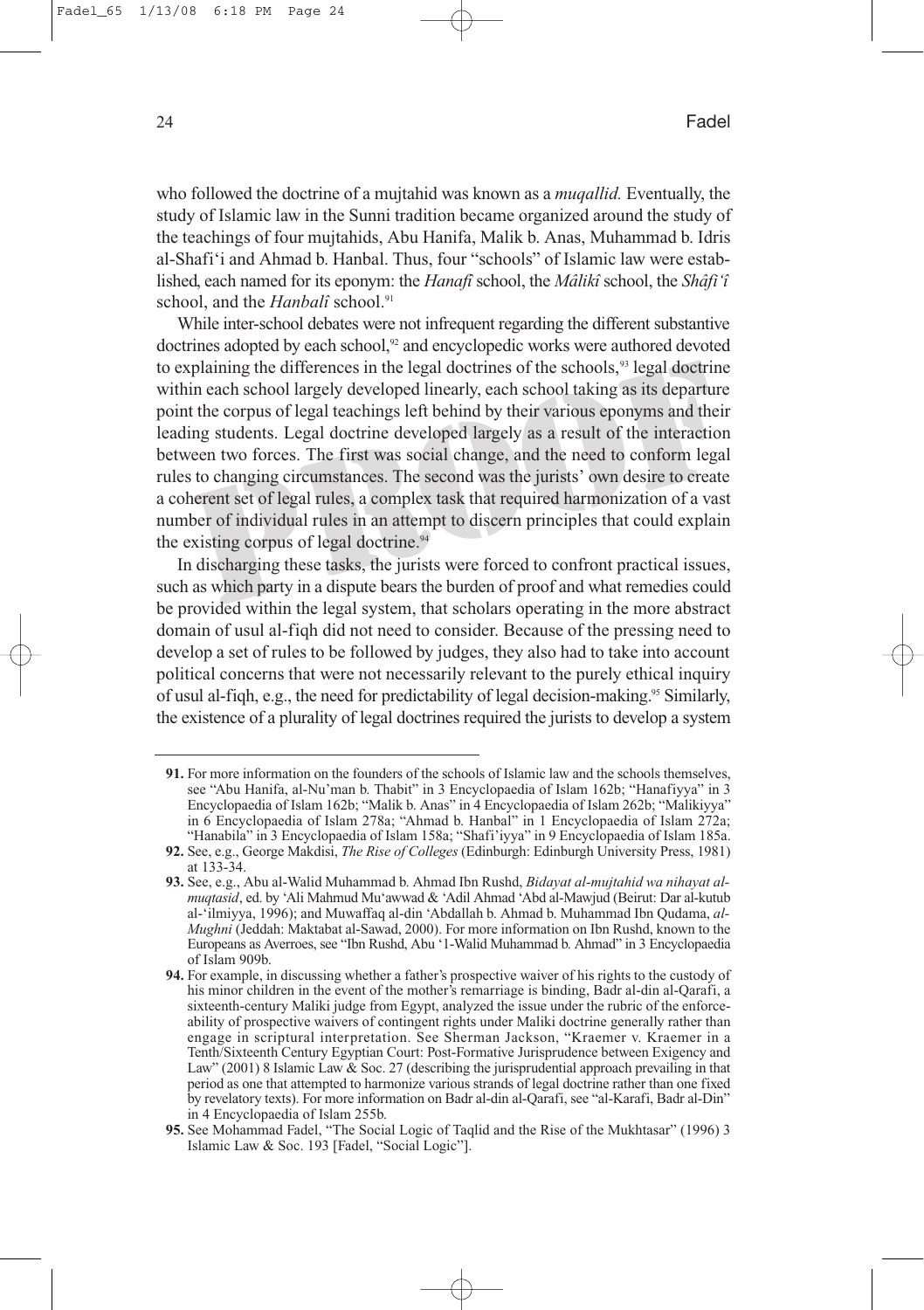of claim preclusion to prevent this legal pluralism from disintegrating into legal chaos.96 Finally, because of the jurists' close connection with courts of law, they had to take into account the problem of state power, and how the rules they were articulating, when combined with the coercive power of the state, would impact other cherished values of the legal system.<sup>97</sup>

Thus, positive law took as its primary focus *not* how God would likely judge particular acts in the next life, e.g., whether commission (omission) of a particular act renders a person deserving of divine praise (blame), but rather, the secular consequences of those same acts upon other human beings or society at large, or both, e.g., whether destruction by A of property belonging to B creates an obligation on A to compensate B, regardless of whether A's act is considered praiseworthy or blameworthy by God. Accordingly, I argue that while one can read the substantive rules of Islamic law in order to extract the political commitments of pre-modern Islamic society, <sup>98</sup> one cannot assume that a political commitment (as expressed by a particular rule) expresses a non-negotiable moral or theological commitment.<sup>99</sup> Islamic positive law, therefore, is the realm in which Islamically *reasonable* rules, rather than the true, is the desired goal.<sup>100</sup> Therefore, unlike the conclusions of usul al-fiqh, the validity of the rules of substantive law are generally unrelated to individuals' subjective knowledge of those rules, and thus do not implicate the theological concerns of usul al-fiqh.<sup>101</sup>

**<sup>96.</sup>** See Jackson, *supra* note 90 at 174; John A. Makdisi, "The Islamic Origins of the Common Law" (1999) 77 N.C. L. Rev. 1635 at 1708.

**<sup>97.</sup>** See Jackson, *Constitutional Jurisprudence*, *supra* note 90 at 185-224.

**<sup>98.</sup>** See Peters, *supra* note 1 (arguing that the soundest approach to studying classical Islamic law's relationship to modern international human rights law is "to examine and analyze classical *fiqh* texts in order to find out what are the elementary values and inalienable rights of individuals recognized and protected by Islamic law" at 8); see also Baber Johansen, "Sacred and Religious Elements in Hanafite Law—Function and Limits of the Absolute Character of Government Authority" in Ernest Gellner & Jean-Claude Vatin, eds., *Islam et Politique au Maghreb: Table Ronde du CRESM, Aix, Juin 1979* (Paris: Centre National De La Recherche Scientifique, 1981) 281.

**<sup>99.</sup>** Accordingly, the legal requirement to have a Caliph may not represent a theological commitment to perfectionist politics, but a political commitment based on a belief (which may or may not have been justified) that Islam as a religion could not survive in non-Islamic states which were also politically perfectionist in a manner hostile to Islam.

**<sup>100.</sup>** A rule is Islamically "reasonable" when it does not contradict an express text of revelation. Substantive law is therefore the Islamic domain in which it is most likely that one may find analogues to Rawlsian "reasonableness," for it represents the political terms on which individuals are to engage in cooperative activity, i.e., it defines the terms on which the coercive powers of the state can be invoked. Usul al-fiqh, by contrast, is more akin to the rational in Rawls' vocabulary, as its judgments do not describe public terms of cooperation but rather set forth the conduct required of an individual to earn merit with God. Rawls, *supra* note 6 (explaining how the "reasonable" is "public" in contrast to the "rational" at 53).

**<sup>101.</sup>** In the terms of Hodgson, *kalâm* and *usûl al-fiqh* are properly Islamic disciplines (since they are fundamentally related to Islam as a religion), while *fiqh*, with the exception of ritual law, is largely an Islamicate discipline. Hodgson, *supra* note 44 at 100.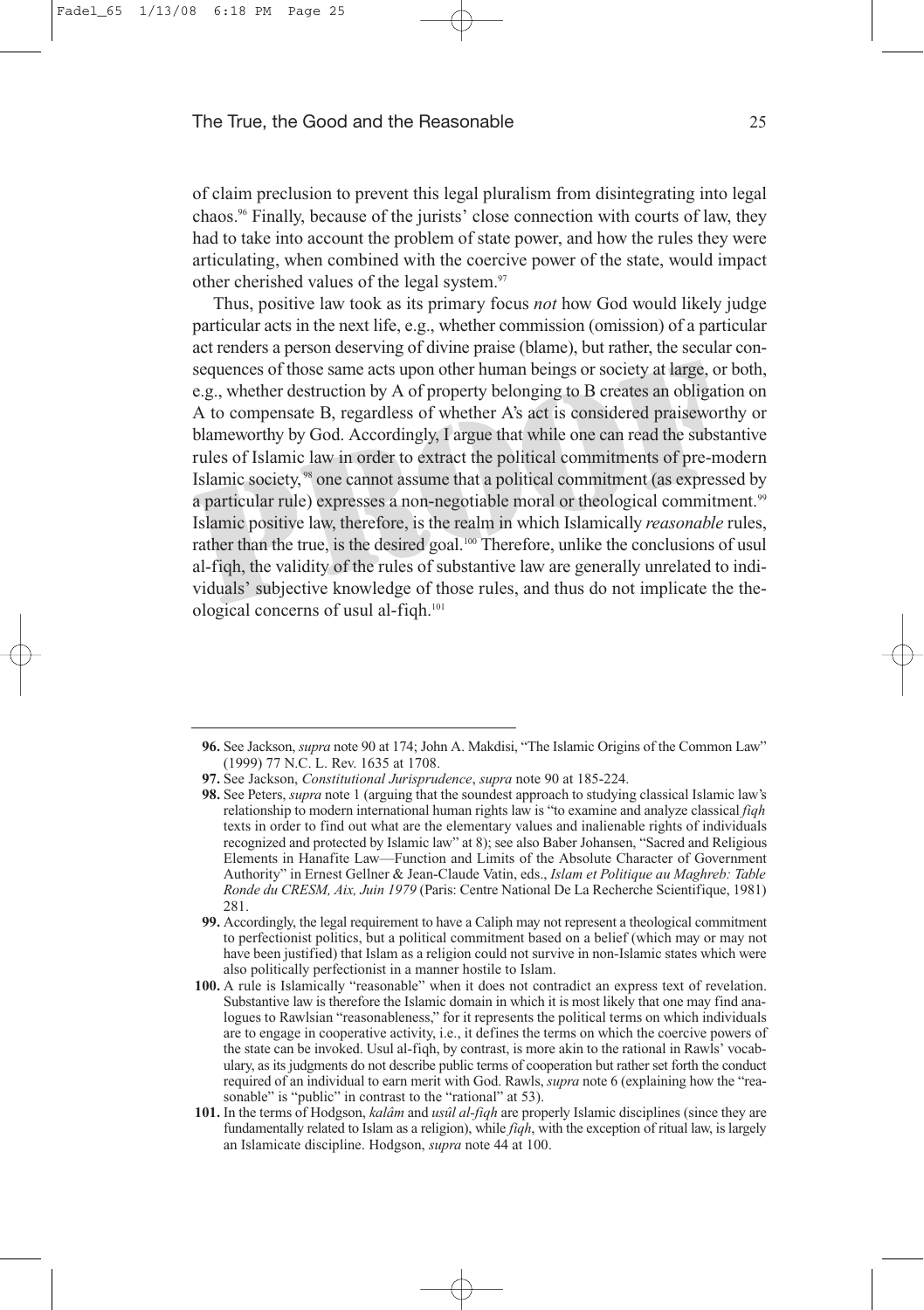# **Part 4: The Relationship of Islam as a Comprehensive Theory of the Good and Political Liberalism**

#### *a. Introduction*

In exploring the relationship of Islam as a comprehensive theory of the good, the goal is not to set forth an Islamic theory of liberal democracy. Instead, this Article focuses on particular theological, ethical and legal doctrines and their relationship in the aggregate to the constitutional essentials of a politically liberal state for two reasons. The first is related to the decentralized nature of Islam as a comprehensive theory of the good. As a result any theory of democracy or the state would, at best, represent a doctrine or theory that *might*, with the passage of time, become part of Islamic comprehensive doctrine. At worst, it would simply represent my views and establish that those subjective views—regardless of their relationship to Islam as a comprehensive theory of the good—are in themselves compatible with a politically liberal order.<sup>102</sup> The second relates to Rawls' conception of the relationship of comprehensive doctrines to political essentials. According to Rawls, a comprehensive doctrine is "reasonable," and therefore compatible with a politically liberal state, if the adherents of that comprehensive doctrine can endorse constitutional essentials based on the their own theory of the good, thereby allowing them to participate in the "overlapping consensus" which sustains a politically liberal polity over time. From the perspective of a Rawlsian, therefore, whether Islam is a "reasonable comprehensive doctrine" does not turn on whether liberal democracy is a part of Islamic comprehensive doctrines so much as whether Islamic comprehensive doctrines permit Muslims to participate in a "reasonable pluralism." According to Rawls this condition is satisfied when "the reasons from which [Muslim] citizens act include those given by the account of justice which they [individually] affirm."103 Accordingly, my goal is limited to exploring the relationship of fundamental Islamic comprehensive doctrines to the basic structure of a political liberal state to identify the extent to which such doctrines satisfy the aforementioned condition, and if not, what types of good faith arguments a Muslim could make to adjust those elements of Islamic comprehensive doctrines in order to make them compatible with the requirements of the basic structure of a politically liberal state.

As Rawls has noted, any reasonable comprehensive doctrine will have an internal hierarchy of value. And, Rawls further posits that within each such doctrine, the political values secured by a politically liberal state will correspond to values that rank sufficiently high enough within each comprehensive doctrine's own vision of the good that its adherents could not, consistent with their own view of the good, sacrifice their own higher-order values which are protected by a liberal political order for the sake of achieving lower-order values that would be unprotected by

**<sup>102.</sup>** See Mohammad Fadel, "Too Far From Tradition" in Cohen & Chasman, *supra* note 38 at 81 (criticizing "top down" theories of Islamic democracy in favor of a "bottom-up" approach, that relies more on established historical doctrines and less on appeals to revelation at 84).

**<sup>103.</sup>** Rawls, *supra* note 6 at xx.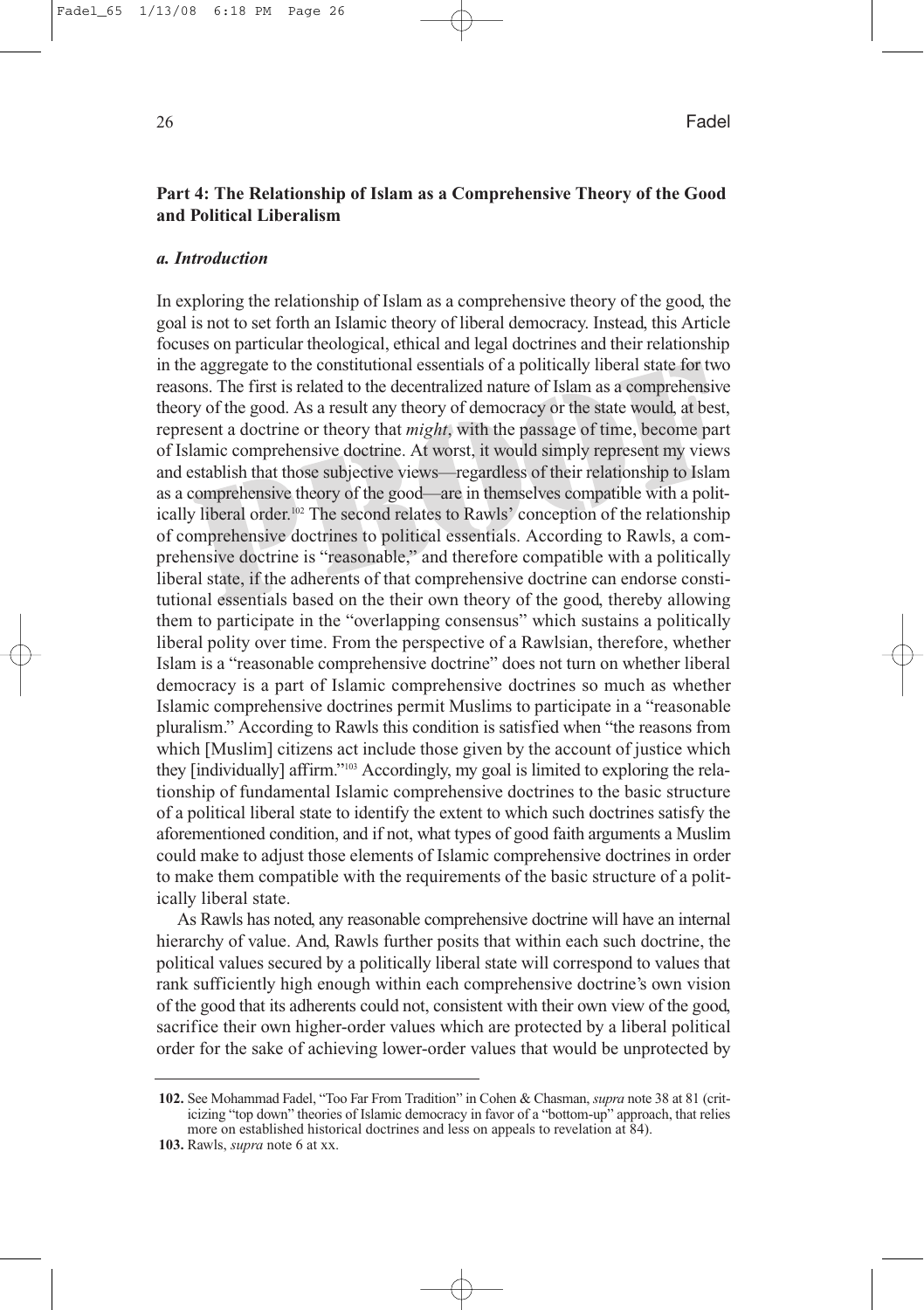the coercive mechanisms of a politically liberal state. This insight suggests that any argument relating to the relationship of Islam as a comprehensive theory of the good to a politically liberal order must begin by identifying the normative hierarchy of values within Islam as a comprehensive doctrine.

This Article argues that kalam, scholastic theology, is the discipline that identifies the highest order goods within normative Islam, as it is within that discipline that the requirements for a soul's salvation—the ultimate good from the perspective of Islam—are determined.104 Next in logical and ethical priority are the ethical doctrines developed in usul al-fiqh, moral theology, whereby human beings learn to evaluate the ethical value of their conduct. Last in moral significance are rules of substantive law, which, although they are, all things being equal, reasonable guides to living the Islamic "good life," are too contingent upon particular historical and social circumstances to represent categorical Islamic values, and accordingly, are routinely compromised when countervailing considerations are brought into consideration. Accordingly, analysis of the relationship of Islam to constitutional essentials (Part 4.b.i) begins with Islamic theology, its conception of salvation and the relationship of theology to pluralism. After describing Islamic salvation theory, I will then discuss briefly the implications of that theory for political organization (Part 4.b.ii). I will then discuss the relationship of moral theology to Rawls' concept of the burden of judgment (Part 4.c), arguing that the epistemological skepticism that characterized Muslim moral theology justified an ethical system that recognized the legitimacy of intra-Muslim normative pluralism, a development that led the use of public reason style arguments as an alternative to moral theology as a source of legal rule making.105

# *b. The Theology of Pluralism*

# *i. The Epistemology of Salvation*

Medieval Muslim theologians were in general agreement that rational inquiry (the technical term for which is *nazar*) regarding knowledge of God was a moral obligation either as part of Islamic dogma or Islamic practice, or at least morally commendable. For many theologians, moreover, it was also the first moral obligation.106

**<sup>104.</sup>** Indeed, for Ash'ari theologians, true knowledge of God—even if unaccompanied by righteous conduct—guaranteed eventual salvation, even if it came after a period of punishment for failure to live in accordance with God's commands. See Ibrahim al-Bajuri, *Tuhfat al-murid 'ala jawharat al-tawhid* (Samarang, Indonesia: Maktabat Usaha Kaluwarka, n.d.) at 22; see also Abu Ja'far al-Tahawi, *Islamic Belief*, trans. by Iqbal Ahmad A'zami (Leicester: UK Islamic Academy, 1995) (stating that even unrepentant sinners who are Muslim will eventually be saved if they have true knowledge of God at 13). For more information on al-Bajuri see "Badjuri, Ibrahim b. Muhammad" in 1 Encyclopaedia of Islam 867b. For more information on al-Tahawi, see "al-Tahawi, Ahmad b. Muhammad" in 10 Encyclopaedia of Islam 101a.

**<sup>105.</sup>** This account of the rise of public reason arguments in Islamic legal history is consistent with Rawls' notion of tolerance arising out of the fact of social pluralism.

**<sup>106.</sup>** Al-Jurjani, *supra* note 64 (majority of Muslim theologians agree that to have knowledge of God is the first moral obligation of human beings at 165); Shihab al-din al-Qarafi, *al-Umniyya fi idrak al-niyya*, ed. by Musa'id b. Qasim al-Falih (Riyad: Maktabat al-haramayn, 1988) (stating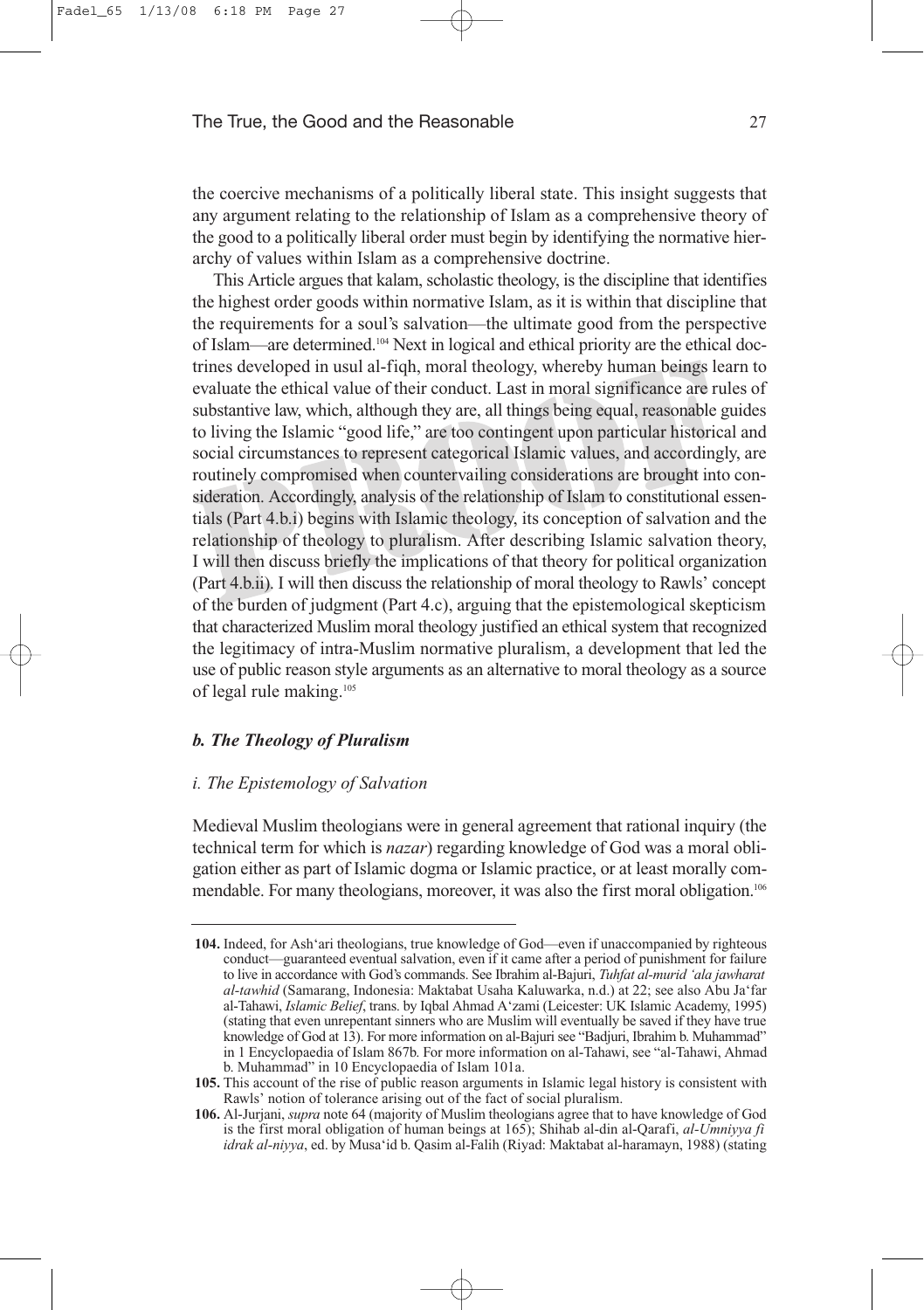There was disagreement, however, as to the source of this moral obligation.<sup>107</sup> Predictably, the Ash'aris argued that revelation demanded rational knowledge of God, arguing at times that obedience to the plain meaning of several verses of the Qur'an and traditions of the Prophet requires reflection, while at other times arguing that the moral obligation to have knowledge of God, itself known by an infallible and universal consensus, could not be achieved except by rational inquiry. Accordingly, rational inquiry into the existence of God and His attributes must itself be obligatory because it is the only means by which humans could discharge this obligation.108 Two principal objections to this doctrine are of relevance here. The first asserts that far from demanding a reasoned basis for knowledge of God, truthful conviction, even if rooted in deference to authority (*taqlîd*), is sufficient for salvation.109 Although Ash'ari theologians did not unanimously teach that faith, unmoored in rational reflection, is insufficient for salvation, rational faith appears to have been considered superior to that rooted only in deference to authority, even by those theologians who accepted that faith unmediated by rational reflection was sufficient for salvation.<sup>110</sup> More importantly, for those theologians who denied the validity of faith in the absence of rational inquiry, they argued that even Bedouins—

that the first duty upon an adult who was capable of reflection and inquiry was to reflect upon the signs of God's existence at 112). A small minority of Muslim theologians expressed the view that rational inquiry into matters of faith was sinful. See 13 Ibn Hajar, *supra* note 65 at 433. Others argued that faith based on deference to an authority could nevertheless constitute religiously valid faith if it was an independent conviction that was true in itself and that was based on some type of evidence, such that if the authority were to change his view of God, the follower's conviction would be unchanged. See al-Bajuri, *supra* note 104 (attributing this view to Taj al-din al-Subki at 22). Others argued that belief in God as a result of rational proofs was only necessary to perfect faith, see *ibid.*, or obligatory only in circumstances where a believer is overcome by doubt. See al-Ghazali, *supra* note 59 at 8. Others argued that faith grounded in deference to authority was sufficient, but that such individuals with the ability to undertake rational inquiry who failed to do so were sinners, whereas those individuals lacking such capacity were not. See al-Bajuri at 22. Others argued that belief based on general evidence was obligatory in all cases, See, e.g., Muhammad al-Dassuqi, *Hashiyat al-dassuqi 'ala umm al-barahin* (Samarang, Indonesia: Maktabat Usaha Kaluwarka, n.d.) ("Those who hold this view believe that everyone has the capacity [for rational belief in God] because what is required is a general proof by which [psychological] certainty occurs, such that one having this knowledge does not say 'I heard the people saying something, so I said it.' General proof [of God] is available to all. This opinion is based on the notion that belief originates as internal speech deriving from firm conviction" at 55), but that detailed knowledge of the rational proofs for God is only an obligation of some members of the Muslim community. See Sa'd al-din Mas'ud b. 'Umar b. 'Abdallah al-Taftazani, *Sharh almaqasid* (Beirut: 'Alam al-kutub, 1989), vol. 1 at 266. Other theologians argued that rational belief in God was required by all, and while failure to discharge this obligation resulted in sin, it did not invalidate one's belief in God. See al-Dassuqi at 55. See also Johansen, *supra* note 9 (explaining the rational basis of belief in the creedal system of Sunni Islam at 5-7). For a general overview of the precise contours of reason and authority in determining the validity and efficacy of faith in Islamic theology, see Joseph P. Kenny, O.P., *Muslim Theology as Presented by M. b. Yûsuf as-Sanûsî*, especially *in* his *al-'Aqîda al-Wustâ*, (Ph.D. dissertation, University of Edinburgh, 1970) [unpublished] at 89-99. For more information on these theologians, see "Shihab al-Din al-Karafi, Abu '1-Abbas Ahmad b. Idris" in 9 Encyclopaedia of Islam 435b; "al-Djurdjani, Ali b. Muhammad" in 2 Encyclopaedia of Islam 602b; "al-Subki, Tadj al-Din" in 1 Encyclopaedia of Islam 593a; "al-Taftazani, Mas'ud b. 'Umar b. 'Abdallah" in 10 Encyclopaedia of Islam 88b. **107.** Al-Jurjani, *supra* note 64 at 147-48.

**<sup>108.</sup>** *Ibid.* at 148.

**<sup>109.</sup>** *Ibid.* at 151.

**<sup>110.</sup>** For Ash'ari theologians who did not consider rational reflection to be a prerequisite for valid faith, reflection was deemed to "perfect" faith. See al-Bajuri, *supra* note 104 at 22.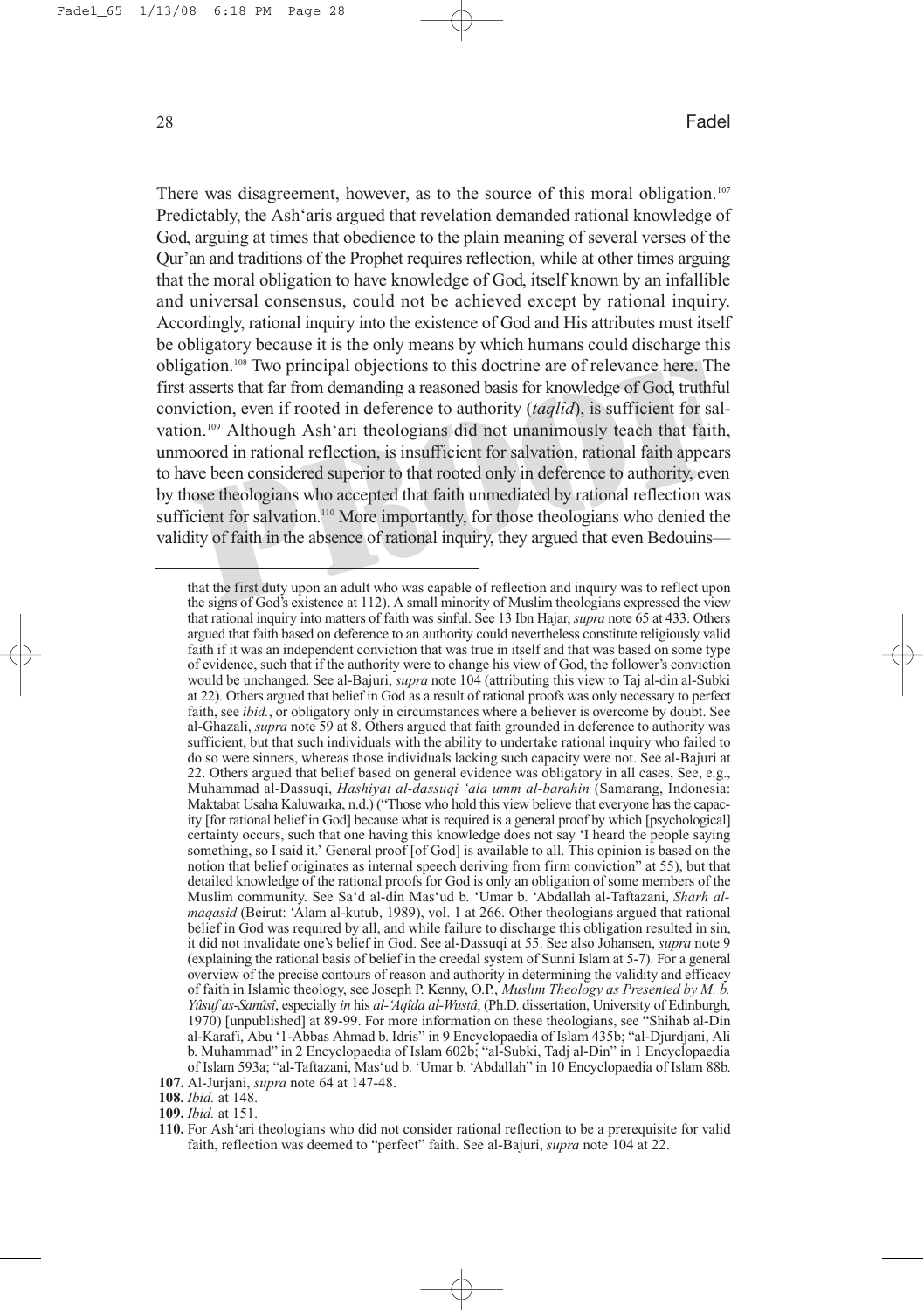who stereotypically represent the most backwards of human societies in Islamicate literature—are capable of rational inquiry. Thus, one theologian states that "They [i.e., the early generations of Muslims] knew that they [i.e., the Bedouin] understood rational proofs in general, as one Bedouin stated 'The droppings [of a camel] are proof of the [existence of the] camel, and footprints are proof of travel, and stars in the heavens and valleys in the Earth are proof of the Subtle, Well-Informed [Creator].' All that can be said is that they did not go into detail . . .''<sup>111</sup>

Both Ash'ari and Mu'tazili theologians, moreover, rejected non-rational means, such as inspiration, authoritative instruction, or mysticism as a possible means whereby the obligation to know God could be discharged, either because they rejected them as false as a matter of course, or unreliable, not universally available, or ultimately requiring the corroboration of reason before giving rise to knowledge.112 Thus, rational inquiry was the only universally accessible means by which knowledge of God could be obtained.

The Mu'tazilis, however, argued that the source of the obligation to use reason in establishing knowledge of God is itself reason. They argue that a rational person, when confronted with the variety of opinions held by human beings about God, and the severe consequences that could result to him if his own opinion about God turns out to be mistaken, will experience fear.<sup>113</sup> And, because the experience of fear is harmful, and because reason requires a person suffering harm, to the extent possible, to alleviate that suffering, a rational person will try to remove this fear by discovering the truth about God. But, because the only way to distinguish true opinions from false ones is through the use of rational inquiry, rational inquiry into God and His attributes is obligatory.<sup>114</sup>

Medieval Sunni theology's commitment to grounding religious faith in rational inquiry yields two important consequences. First, although knowledge of God's existence, along with knowledge of at least some of His attributes, is rationally accessible, it is neither innate nor is it necessary, $115$  thus implying not only the necessity of a deliberate act on the part of human beings to acquire this knowledge, but also the need for time to conduct the inquiry, with the concomitant possibility

**<sup>111.</sup>** Al-Jurjani, *supra* note 64 at 151.

**<sup>112.</sup>** See *Ibid.* at 152-54; al-Taftazani, *supra* note 106, vol. 1 at 266-67.

**<sup>113.</sup>** Al-Qadi 'Abd al-jabbar, *Sharh al-usul al-khamsa*, ed. by 'Abd al-Karim 'Uthman (Cairo: Maktabat wahba, 1965) at 68-69. There are other experiences, however, that also may trigger the obligation to inquire according to the Mu'tazalis. Among these are hearing preachers who make claims about God or being exposed to a book in which the author claims God exists and that individuals may be punished by God for failure to obey Him, or even a random thought in his mind. Contemplation of the natural world and the miraculous nature of one's own life can also cause a person to begin an inquiry about God. Al-Qadi 'Abd al-Jabbar, *al-Mughni fi abwab al-tawhid wa-1 -'adl* (Cairo: Wizarat al-thiqafa wa-1 -irshad al-qawmi, 1960-1965), vol. 12 at 396. For more information on al-Qadi 'Abd al-Jabbar, see "'Abd al-Djabbar b. Ahmad" in 1 Encyclopaedia of Islam 59b.

**<sup>114.</sup>** Al-Jurjani, *supra* note 64 at 153.

**<sup>115.</sup>** Muslim theologians divide knowledge into the "necessary" and the "acquired." The former is that category of human knowledge that impresses itself upon the human mind without the intermediation of rational deliberation. See Weiss, *supra* note 56 at 3700-41. See also al-Taftazani, *supra* note 106, vol. 1 at 266; al-Dassuqi, *supra* note 106 (quoting Ibn al-'Arabi as saying that knowledge of God is not necessary and can only be acquired through the use of reason at 58).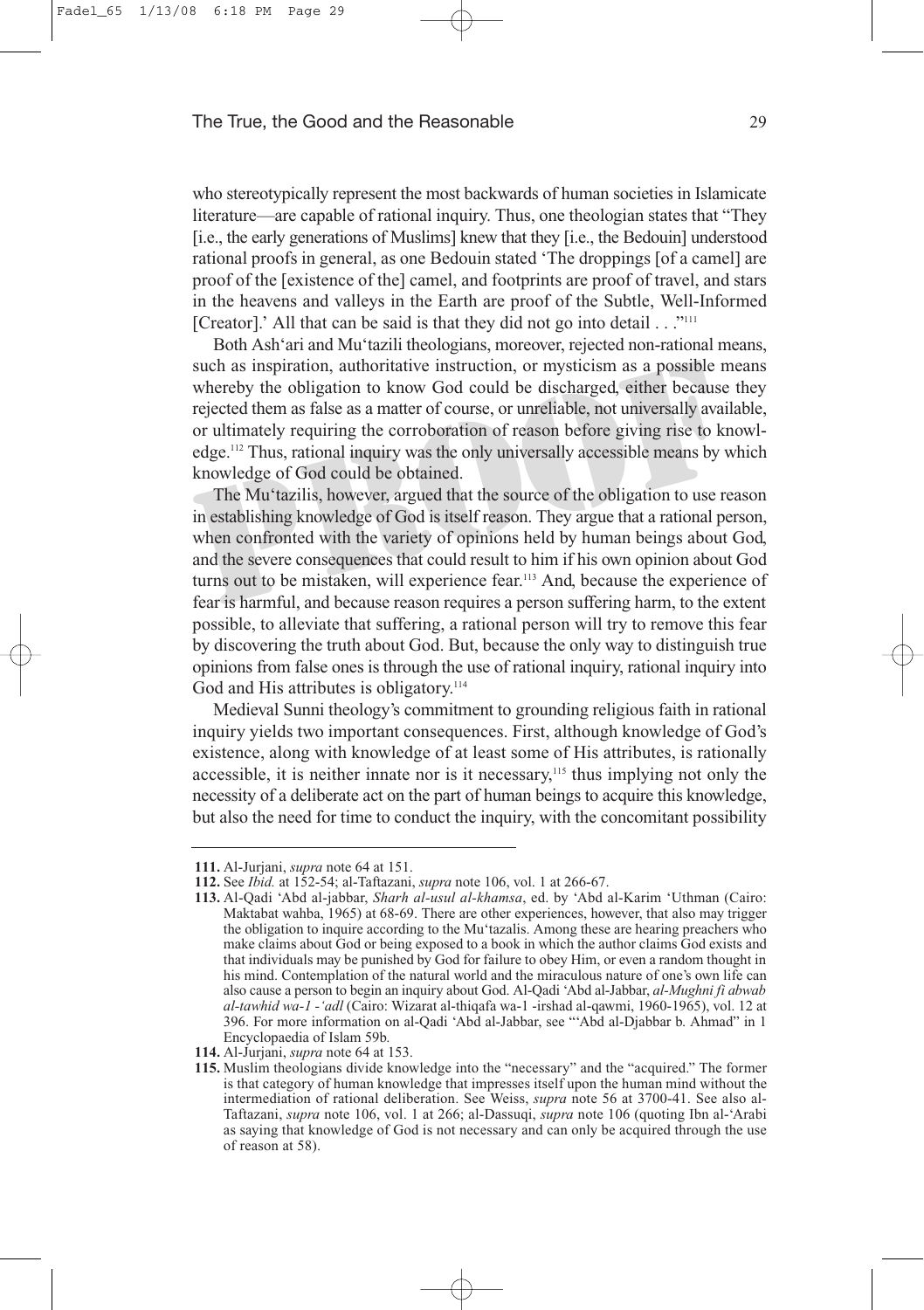that human beings will commit errors in their search for this knowledge.116 Accordingly, categorical condemnation is reserved only for the morally slothful, who, despite having the ability to conduct a serious inquiry into the existence of God, fail to do so.<sup>117</sup>

Knowledge of God and His attributes, of course, is only one half of the Islamic formula for salvation, the other half consisting of recognizing the truthfulness of Muhammad in his claim of prophethood. Unlike the proofs for the existence of God, the theological proofs for the truth of a messenger were inductive and historical. The most important proof of the truthfulness of a person's claim to prophethood, according to Muslim theologians, was the miraculous sign.<sup>118</sup> Recognition of a miracle, however, itself depends upon "an awareness of the regularities of the phenomenal world,"119 an awareness which comes about only "as a result of prolonged experience."120 This inductive process "gives rise first to opinion—an awareness not accompanied by full certainty—and then to knowledge."121 But, because of the variety of human experiences, "the ability to grasp the presence of a miracle will vary from individual to individual."<sup>122</sup> In the case of the Prophet Muhammad, the primary miraculous sign is the literary text of revelation itself, the Qur'an. The miraculous nature of this revelation, being in the first instance literary, can only be directly grasped by one possessed of considerable experience in Arabic literature, particularly in the literature of the pre-Islamic Arabs.<sup>123</sup> Accordingly, receptivity to the miraculous signs of Muhammad seems to at least be partially a function of facility with the Arabic language and its literary history. Acquisition of the experience necessary to appreciate the Prophet's most miraculous sign, therefore, suggests that a lengthy time may be needed before one becomes morally culpable for rejecting the Prophet's message.124

**<sup>116.</sup>** Al-Jurjani, *supra* note 64 at 168.

**<sup>117.</sup>** *Ibid.* ("As for those who were allotted sufficient time in which they could conduct a complete inquiry which would give them knowledge of God, but they failed to inquire during that period of time, and therefore failed to attain knowledge [of God] without an excuse, they are sinners."). Those who died prior to discovering the truth could be saved on the basis of their diligent search for truth. *Ibid.* ("Those who were not allotted any time, meaning, they died before becoming an adult, are like the child who dies in his youth. [As for] those who were allotted some time in which they could inquire, but not enough to complete their inquiry, if they did not put off their inquiry, and death overcame them prior to the completion of their inquiry and the attainment of knowledge [of God], they are certainly not sinners.") As for those who negligently put off delayed their search for truth, it is likely, but not definitive, that they are sinners. *Ibid.*

**<sup>118.</sup>** It should be noted that the rational proof of God and His attributes prepares a person for the possibility of prophetic revelation. Weiss, *supra* note 56 at 69.

**<sup>119.</sup>** *Ibid.* at 73.

**<sup>120.</sup>** *Ibid.*

**<sup>121.</sup>** *Ibid.*

**<sup>122.</sup>** *Ibid.* at 74.

**<sup>123.</sup>** *Ibid.* at 75.

**<sup>124.</sup>** Abu Hamid Muhammad b. Muhammad b. Muhammad al-Ghazali, *On the Boundaries of Theological Tolerance in Islam*, trans. by Sherman Jackson (Karachi: Oxford University Press, 2002) (noting that people who have not heard of the Prophet Muhammad are without doubt going to be saved and that people who have heard of him, but only in the context of distorting polemics, may nevertheless still be saved even if they nominally rejected his message at 126).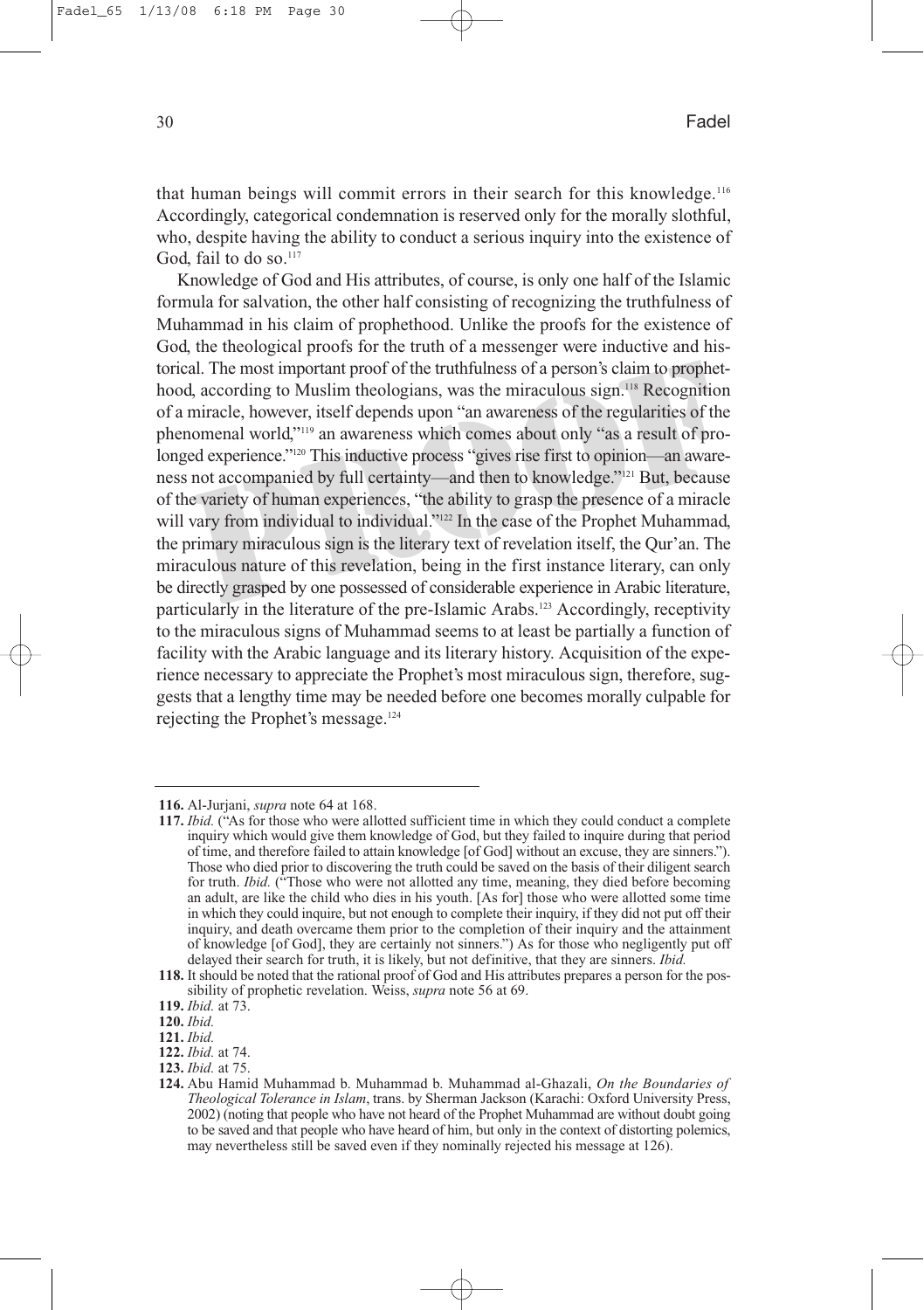# *ii. Political Implications of the Epistemology of Salvation*

We can identify two theories, then, regarding the relationship of knowledge of God to salvation. The first theory, which I call the "strong theory," stipulates knowledge of God as a condition of salvation. The second theory, which I call the "weak theory," accepts the possibility that truthful conviction based on deference to authority is sufficient for salvation. The weak theory has two variants. The first recognizes that rational belief in God is obligatory, but only in the sense that violation of this obligation results in sin, not disbelief. The second version of the weak theory holds that rational knowledge of God is only a condition for the perfection of faith. Under this variant, the failure of an individual to obtain knowledge of God results neither in disbelief nor sin. Both variants, however, recognize the religious superiority of independently derived knowledge over truthful conviction grounded in deference to authority.

Contemporary Muslims could draw some political implications from these doctrines. First, it appears that under the strong theory, a significant tension, if not outright contradiction, would exist between the requirements of spiritual salvation, and a state founded on a comprehensive theory which it aims to impose upon in its citizens, even if this state is nominally Islamic. This is so because no rational benefit accrues to the person upon whom true doctrine has been imposed. Nor would imposition of religious truth be in the state's rational interest (viewed solely from an ethical perspective) because it receives no moral rewards for imposing truth on those who reject it.125 The only justification, then, for enforcing theological views would be to protect the religious community from the threat of persecution at the hands of non-believers. Because such a threat does not exist in the well-ordered society described by Rawls, a reasonable Muslim citizen of such a society would not have any rational interest in wanting or needing the state to compel religious belief or punish heresy. Second, because of the emphasis Muslim theologians placed upon rational assent as the basis of salvation, contemporary Muslim citizens could reasonably argue that the most important function of a political order is to provide space wherein persons can discharge this primary obligation and their secondary duties of living in accord with God's commands in order to obtain salvation. This would be consistent with traditional theological views which believed that the process that leads to salvation can generally occur only within an organized political society, and for that reason Islamic theology had to be concerned with issues of temporal order, and the ends to which temporal order is directed. Third, they could also reasonably argue that while Sunni Muslim theologians believed that rational demonstration proved the truth of Islam, the political order, to be just from the perspective of medieval Sunni theology, must also allow for a modicum of freedom of thought and pluralism. This is an implicit corollary to the proposition that salvation was individual, and that each individual had to reason his way to Islam's

**<sup>125.</sup>** See al-Bajuri, *supra* note 104 (noting that dispute regarding the necessity of rational belief as opposed to truthful conviction is solely matter of next life and thus outside of legal inquiry at  $22$ ).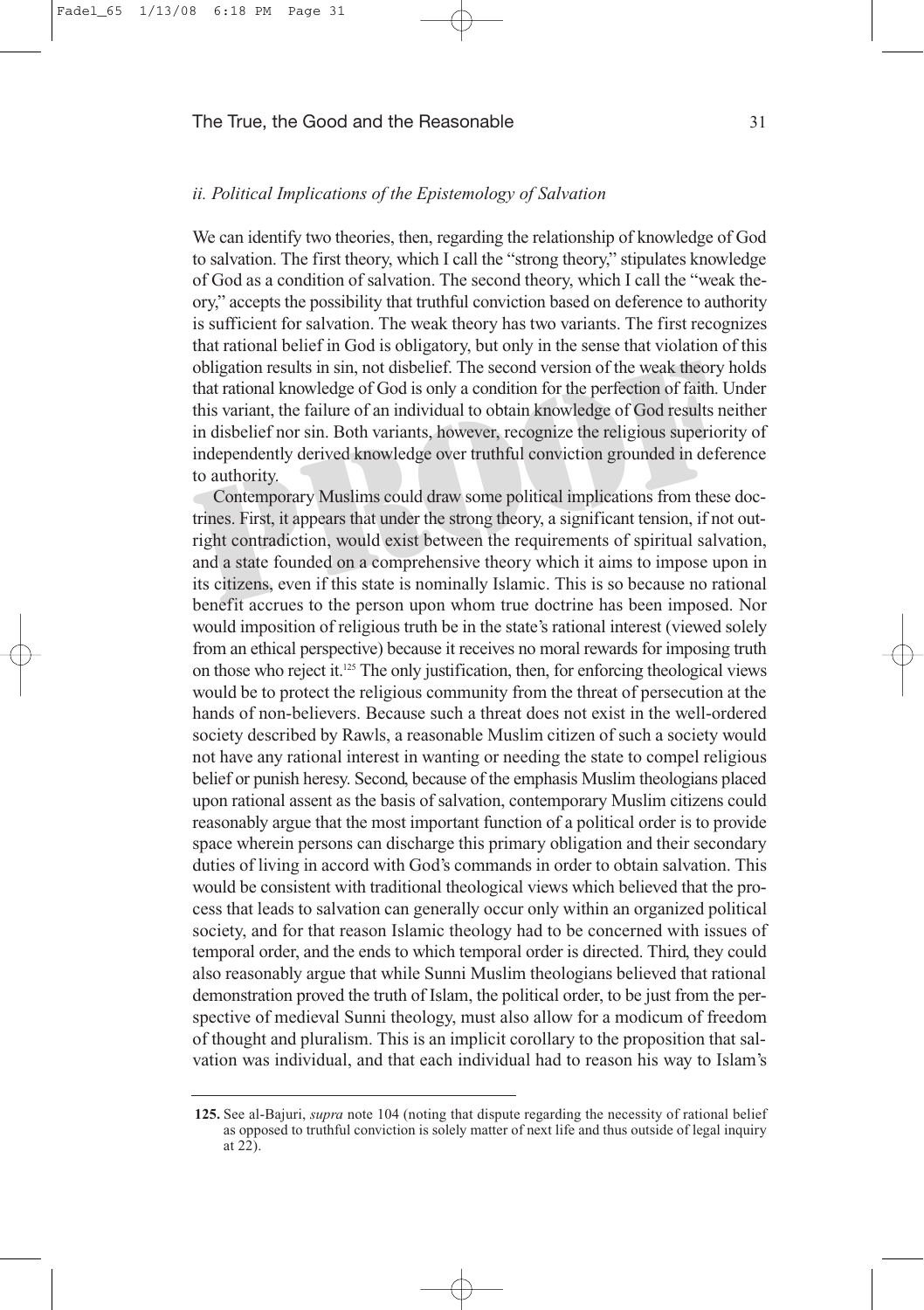truth, a process that could be rather lengthy, and even take years, as each individual diligently investigated various conflicting claims about God, the nature of the good and claims of prophecy.126 More fundamentally from the perspective of Rawls, Muslim citizens could reasonably point to the role of rational investigation and assent in assuring salvation to demonstrate that Muslim theology recognizes the ability of individuals to grasp and revise their conceptions of the good, one of the fundamental moral powers Rawls ascribes to citizens in a politically liberal state.<sup>127</sup>

# *1. The Rejection of Authoritative Instruction as a Guiding Principle of Political Life*

Because of the connection between reason, knowledge and salvation, one might suppose that adherents of the strong theory would not generally find political projects that impose religious doctrine *qua* religious doctrine to be attractive. The reason for this appears to be epistemological. The salvific potential of religious dogma, according to these theologians, has two elements. The first is the objective truth of any dogmatic proposition, something that makes it amenable to rational investigation. The second, however, is that the truth of Islamic dogma must be subjectively grasped by an individual as true, rather than, for example, popular opinion.<sup>128</sup> Adherents of the weak theory of the first moral obligation, however, might be tempted to view the state as an appropriate vehicle by which truthful religious doctrine could be imposed on the public writ large, even if, as a result of the state's mediation, citizens' faith would be the product of deference to authority rather than reasoned assent. The fact that state imposition of religious truth is potentially consistent with some versions of the weak theory does not mean that adherents of the weak theory would conclude that such state indoctrination (or even coercion) in matters of religion to be obligatory or even desirable. Such a policy might be objectionable because it could preclude others who could confirm their religious convictions via rational proof from so doing. Adherents of the weak theory might find this objection persuasive insofar as they agree that faith based on rational assent is always superior to faith acquired as a result of deference to authority. Accordingly, both adherents of the strong theory and the weak theory would have positive reasons

**<sup>126.</sup>** Note that even under the strong theory, it would be permissible for the state to teach Islam, whether directly or indirectly, but it could not prohibit individuals from reaching their own conclusions based upon the exercise of their reason.

**<sup>127.</sup>** Rawls, *supra* note 6 at 19.

**<sup>128.</sup>** The impermissibility of deferring to the authority of another with respect to religious dogma was contrasted with the permissibility, indeed the obligation for the untrained, to defer to the opinions of specialists with respect to moral reasoning. Because moral reasoning, as discussed in further detail below, does not result in certain knowledge of moral truth, in most cases opinion is all one may reasonably expect to attain. Accordingly, deference to the opinion of others in morally controversial matters is epistemologically defensible since one opinion is not inherently superior to another in those circumstances. See al-Dassuqi, *supra* note 106 (arguing that deference to authority in matters of religious dogma is insufficient because dogma corresponds to ontological reality in contrast to matters of moral reasoning whose conclusions do not necessarily have independent ontological existence at 55). Even in matters of moral reasoning, however, non-specialists were permitted to defer to the opinions of an authority only to the extent that they had independent grounds for trusting that authority. Al-Ghazali, *Mustasfa*, *supra* note 68 at 373.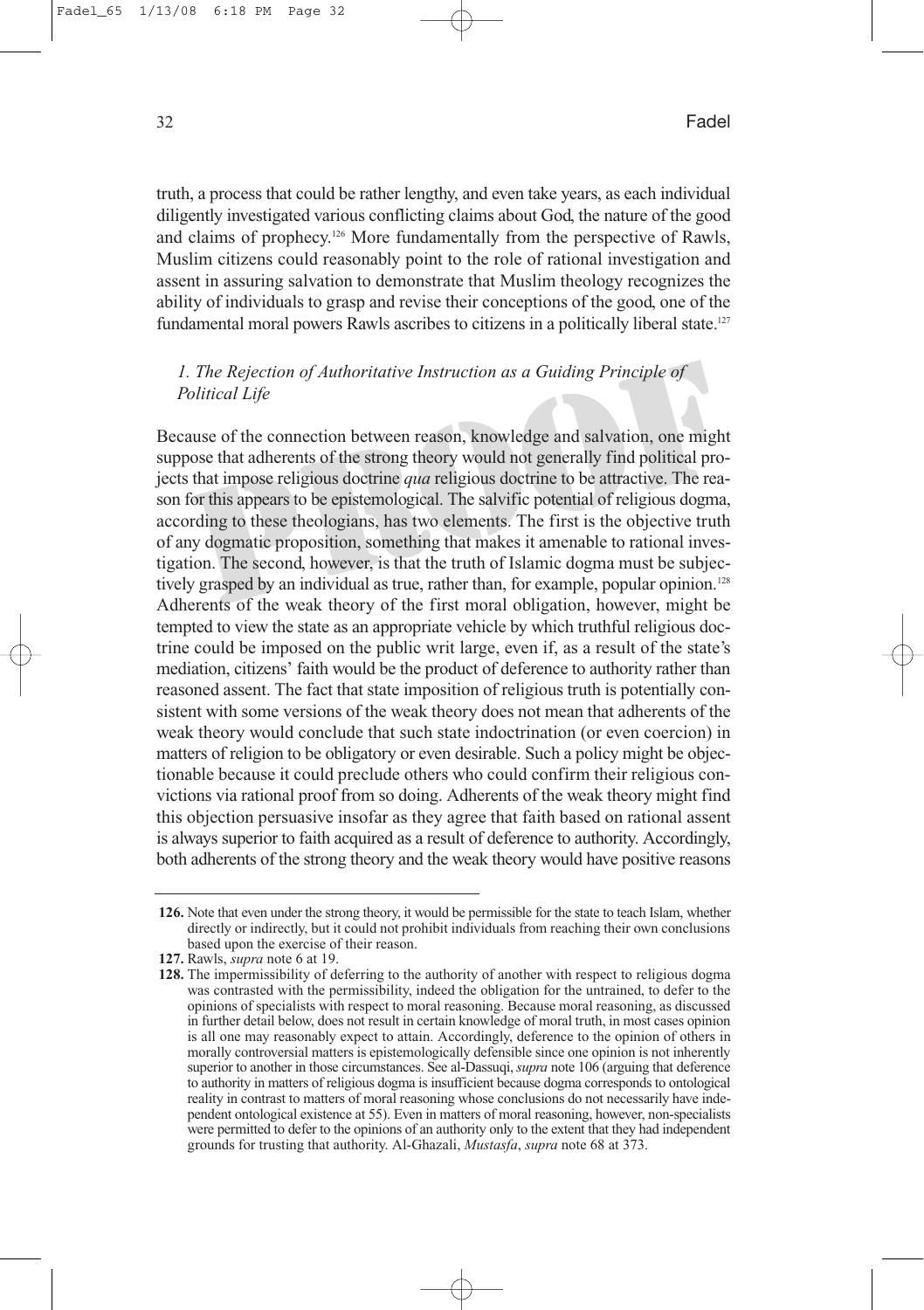to support political institutions that permit free inquiry into religious matters, even if they marginally might prefer political institutions that privilege Islamic teachings. More importantly, in the circumstances of a well-ordered society neither adherents of the strong theory or the weak theory would have a principled reason to object to a constitutional norm of free inquiry on matters pertaining to religion or *a fortiori*, any other topic.<sup>129</sup>

While Sunni theologians were largely indifferent to the political theories articulated by Muslim philosophers such as Avicenna and al-Farabi,<sup>130</sup> they took the movement known as the *Batiniyya* (the "esotericists") or the *Ta'lîmiyya* (the "followers of authoritative instruction") quite seriously. This movement, in contrast to that of the Muslim philosophers, did pose a significant political threat to the hegemony of Sunni Islam, and succeeded for a time in establishing a rival Caliphate, based in Cairo, under the leadership of the Fâtimid dynasty. The Fatimid dynasty, at the height of its power, included all of North Africa, Egypt, parts of the Fertile Crescent and Yemen. In contrast to Sunni theology, the Fatimids, who were a sect of Shi'ites,131 espoused a doctrine of infallibility (*'isma*), attributing to their rulers, known as Imams, infallibility in matters of religious teaching. On this basis they demanded that all Muslims submit to the political and religious authority of their infallible Imam. Significant refutations of their political and religious teachings were penned by leading Sunni Muslim theologians, including al-Ghazâlî, who wrote a lengthy refutation of their doctrines in support of the legitimacy of the prevailing Sunni political order.<sup>132</sup>

In refuting the doctrine of infallibility that lay at the heart of the Fatimids' claim to political legitimacy, al-Ghazali reaffirmed the central role of rational judgment (*ijtihâd*) in determining the content of the good and questions of political organization. In so doing, he attacked the doctrine of infallibility as being either irrelevant, redundant or, even assuming the existence of an infallible teacher, the practical impossibility of identifying the infallible imam, given the numerous and conflicting claims to that office. Accordingly, al-Ghazali concludes, political matters cannot be resolved by any means other than human convention and choice (*ikhtiyâr*).133 Al-Ghazali's refutation of the Batiniyya thus confirms, albeit indirectly, that Sunni theologians did not believe the state was critical for the promulgation of religious truth. As will be set forth in the next section, however, Sunni theologians nevertheless assigned a critical role to the state for the proper functioning of religion. This role, however, was more procedural rather than substantive.

**<sup>129.</sup>** See, e.g., al-Ghazali, *Iqtisad*, *supra* note 59 (assigning to theology the responsibility to refute heresy at 8). If, however, the state had an affirmative moral obligation to suppress heretical doctrine, presumably there would be no need for theology.

**<sup>130.</sup>** The most famous medieval Muslim philosophers were generally Aristotelians, except in politics, where they found greater inspiration in Plato's writings. See *Medieval Political Philosophy: A Sourcebook*, Ralph Lerner & Muhsin Mahdi, eds., (Ithaca, NY: Cornell University Press, 1963).

**<sup>131.</sup>** The Fatimids should be distinguished from the Twelver Shia, who represent the majority of today's Shi'ite community. By the time the Fatimids began their propaganda, the last Imam of the Twelvers had gone into "hiding," and ever since, the Twelver Shia have been forced to manage their community's affairs without the benefit of an infallible imam.

**<sup>132.</sup>** Abu Hamid Muhammad b. Muhammad b. Muhammad al-Ghazali, *Fada'ih al-batiniyya*, ed. by 'Abd al-rahman Badawi (Cairo: al-Dar al-qawmiyya lil-taba'a wa-al-nashr, 1964).

**<sup>133.</sup>** See *ibid.* at 73-145.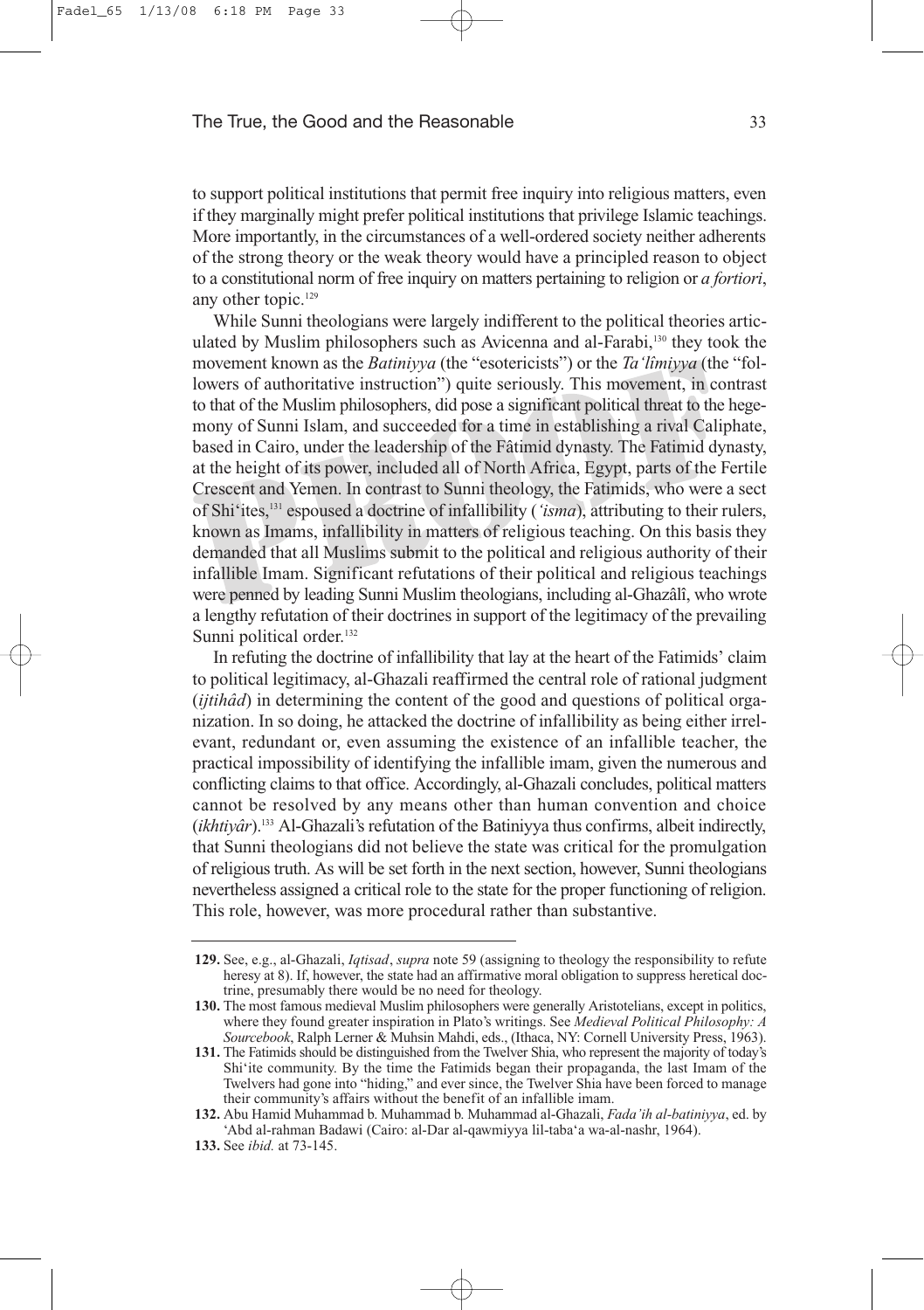#### *2. Institutional Implications of the Sunni Muslim Theory of Salvation*

Given the importance rational investigation plays in medieval Sunnism's account of salvation, and that this obligation to inquire is an individual one, one should not be surprised if theologians' expectations from government were rather minimal. This expectation is confirmed in the writings of Sunni Muslim theologians. Al-Ghazali's argument on the nature of government in his theological treatise *Al-Iqtisâd fi al-i'itqâd* is representative of the thin politics espoused by Sunni Muslim theologians. Al-Ghazali's argument for the state proceeds from a theological proposition, namely, that one of the aims of the Prophet, in his capacity as lawgiver to his community, was to insure that the affairs of religion were well-ordered.<sup>134</sup> According to al-Ghazali, this goal cannot be achieved in the absence of a state.135

In arguing for the truth of this premise, al-Ghazali makes the following observations. First, the good order of religion cannot occur in the absence of the good order of the profane world (*nizâm al-dunyâ*), and good order in the profane world cannot be achieved in the absence of government. According to al-Ghazali, the good order of the profane world consists of "the entirety of [a person's] needs prior to his death." Provision of these secular goods is the condition precedent to the good order of the religious realm.<sup>136</sup> Al-Ghazali argues that the good order of religion can occur only via knowledge (*ma'rifa*) and worship (*'ibâda*). These goals in turn cannot be obtained in the absence of physical health, personal security and adequate clothing, housing and food. Thus, "whosoever awakes each morning secure in his home, his body healthy, and in possession of his day's bread, it is as though the entire world is his."<sup>137</sup> Where these secular goods are not guaranteed, owing to political instability, for example, it is hard to understand how "someone who spends all his time protecting himself from the swords of oppressors and seeking his daily bread from usurpers . . . will have time to devote to learning or worship, even though these are the two means to salvation in the next world."138 Accordingly, al-Ghazali concludes that the good order of the secular world, in the sense of providing the minimum needs of human life described above, is a condition precedent to the good order of religion. And, experience demonstrates conclusively that in the absence of a government, it is simply impossible for human beings to cooperate to achieve the good order of the secular world.<sup>139</sup>

Two significant points emerge from al-Ghazali's argument regarding the necessity of government. The first concerns his observations regarding the relationship of secular order and religious order. With respect to this question, al-Ghazali clearly subordinates the good order of religion to the good order of the secular world, not in a moral sense, but in a political one. That is the import of his claim that good order of the secular world—understood as providing the basic necessities of a decent

**<sup>134.</sup>** See al-Ghazali, *Iqtisad*, *supra* note 59 at 197.

**<sup>135.</sup>** *Ibid.*

**<sup>136.</sup>** Al-Ghazali's expression is "provisions [adequate to satisfy needs] are a condition to the good order of religion." *Ibid.* at 198.

**<sup>137.</sup>** *Ibid.* **138.** *Ibid.*

**<sup>139.</sup>** *Ibid.* at 198-99.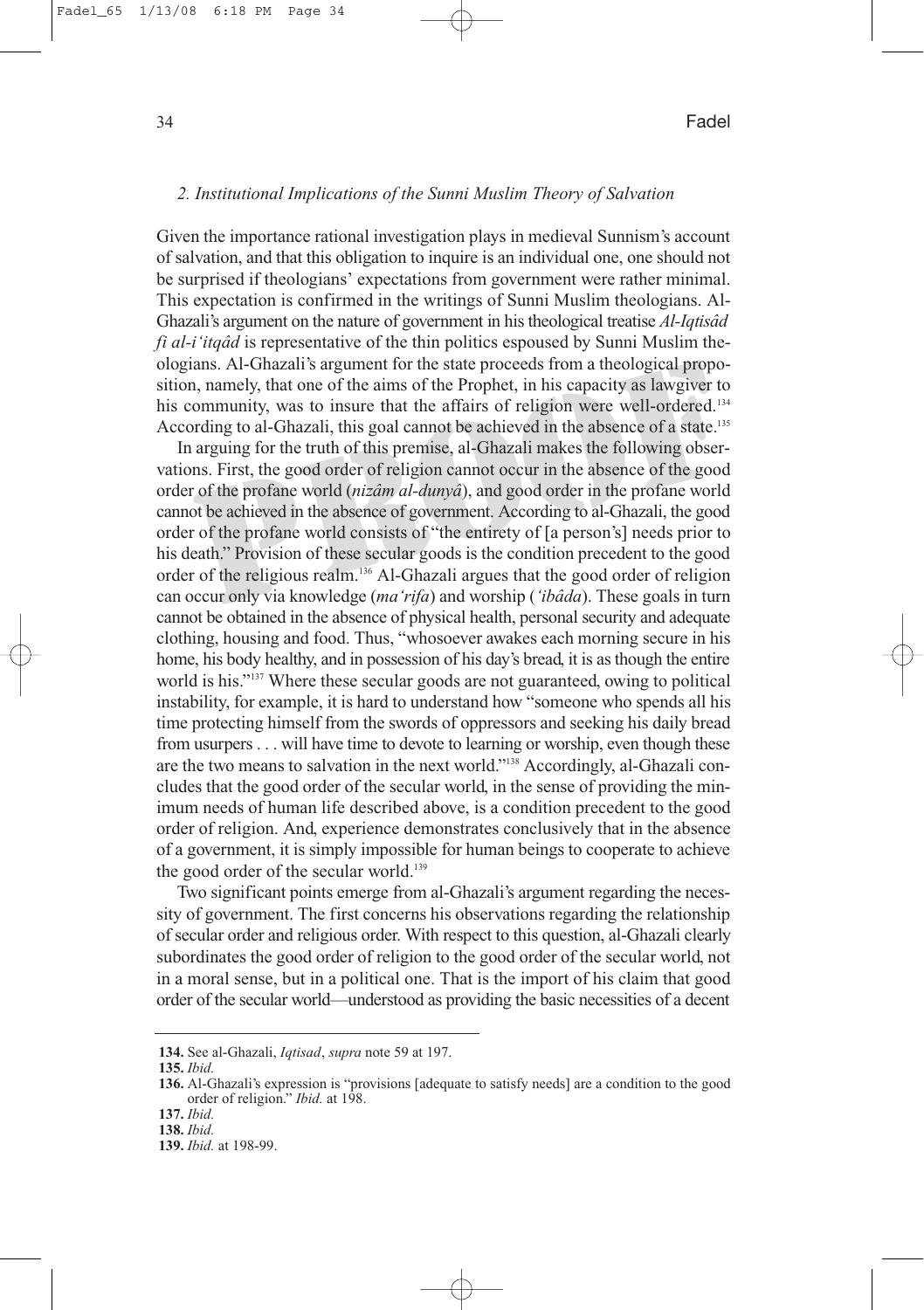life to all persons—is a condition precedent to the good order of religion. In other words, religion has not only an important stake in social justice and stability, these questions are literally decisive, for in their absence it is impossible to imagine that religion could function properly. Thus, religion depends upon the existence of a society that meets certain minimum standards of organization, namely that human beings living therein have sufficient physical and economic security to allow them the reasonable opportunity to pursue learning and engage in religious devotions.

The second is that al-Ghazali's ostensibly theological argument for the necessity of government, despite its lip service to the theological doctrine of consensus, is based on experience, not revelation.<sup>140</sup> In addition, the fact that al-Ghazali's argument includes certain explicit distributive concerns—that each person should be guaranteed certain minimum social entitlements, including economic entitlements—suggests that al-Ghazali had a thicker conception of justice than that demanded by Islamic law. 141

To conclude, it appears that for al-Ghazali an organized state which can guarantee a certain minimal level of physical security and economic prosperity to all its members is a necessary condition for religion to flourish and for persons to achieve salvation. Implicitly, al-Ghazali does not support any particular form of state or government, but only that government whose rules and structures can guarantee for its members that minimal level of physical security, economic prosperity and personal/associational freedom that would allow them to direct their lives according to the religious vision of Islam. How a government must be organized in order to satisfy these minimum needs is certainly not a substantive concern of theology (except to deny that it is a matter of religious dogma), but instead appears to be largely a question of practical reason, and therefore, while the positive rules of Islamic law would certainly have a role in contributing to the good order of secular society, they may not be sufficient to achieve that end, given Islamic law's relative indifference to distributive outcomes.<sup>142</sup>

### *iii. Pluralism and Salvation*

A fundamental contention of Rawls is that, under conditions of freedom, citizens will adhere to several, incompatible, though reasonable, theories of the good. As the previous discussion makes clear, however, Muslim theologians argue that reason

**<sup>140.</sup>** Al-Ghazali, *Iqtisad*, *supra* note 59 at 197-99.

**<sup>141.</sup>** Indeed, the only redistributive tax recognized by medieval Islamic positive law was the institution of *zakât*, a tax on private wealth whose central, though not exclusive, purpose was to provide for the impoverished. See al-Dardir, *supra* note 84, vol. 1 at 657-63. In addition to the zakat, however, Islamic law imposed maintenance obligations within the family, which created judicially enforceable obligations of support within a family. In Maliki law, for example, adult children—as long as they were solvent—were under a legal obligation to support their parents in the event that they became impoverished. See al-Dardir, *supra* note 84, vol. 2 at 657-63. For more information on al-Dardir, see "al-Dardir, Abu Barakat Ahmad b. Muhammad b. Ahmad" in 6 Encyclopaedia of Islam 278a.

**<sup>142.</sup>** But see, Hussein Hassan, "Contracts in Islamic Law: The Principles of Commutative Justice and Liberality" (2002) 13:3 J. of Islamic Studies 257 (arguing that Islamic law was profoundly concerned with questions of distributive justice and had numerous institutions designed to achieve an equitable distribution of wealth and resources at 266-68).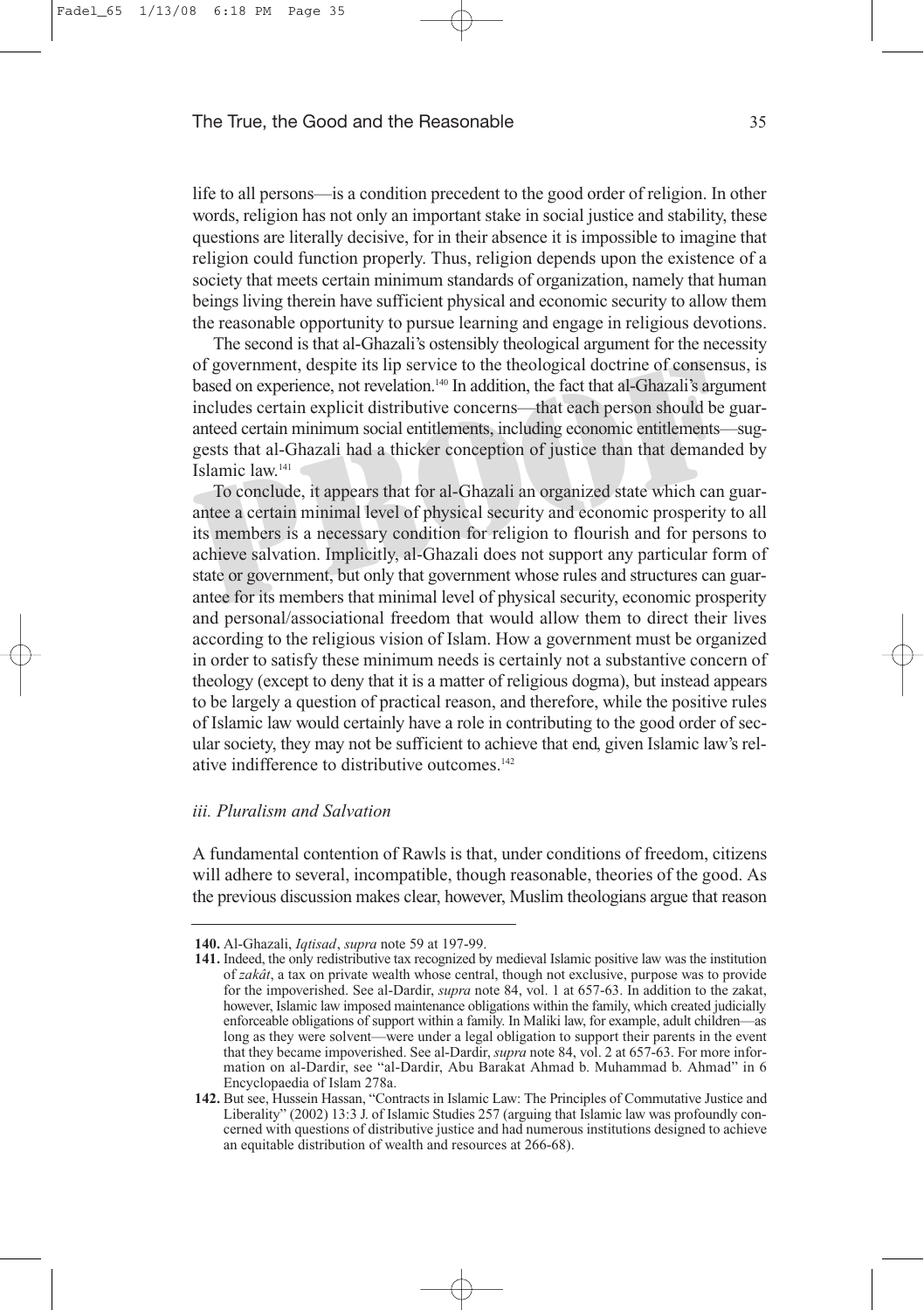provides unequivocal evidence for the truth of Islam. Accordingly, they present a case of "rationalist" believers.<sup>143</sup> A Rawlsian, therefore, might question whether the notion of reasonable pluralism could be compatible with Islamic theology's commitment to the rational truth of Islamic dogma.

In one sense the answer is obviously no. Muslim theologians could never characterize a denial of Islam's truth as reasonable, at least in circumstances where the person denying Islam's truth is assumed to be fully informed of the rational proof regarding God's existence and attributes, and the historical evidence regarding the truth of Muhammad's claim to be a prophet. In another sense, however, the answer may very well be yes. Whether a rejection of Islam could be reasonably *excused* in the view of Muslim theologians depends on numerous contingencies, including whether such person was accurately informed about Islam. Accordingly, it is theoretically possible that Muslim theology could accept other theories of the good as at least *provisionally* reasonable in the absence of genuine knowledge of revelation.144 The notion that incomplete information excuses a failure to accept Islam is enshrined in the medieval concept of the "communication of Islam's teachings (*bulûgh al-da'wa*)."145

But, is there a better defense of pluralism within the Islamic theological tradition than simply an empirical argument based upon incomplete or imperfect information? Here, medieval Sunni theology gives divergent answers. For the Mu'tazalites—the theological school followed by a minority of Sunni theologians—the social fact of pluralism that confronts a human being is the catalyst for religious inquiry, and in that sense is a positive good.146 On this basis, a Muslim could plausibly argue that pluralism is a necessary prerequisite for initiating the process of rational inquiry that eventually concludes in genuine religious faith.

**<sup>143.</sup>** Rawls, *supra* note 6 at 152-53 (raising the hypothetical case of "rationalist" believers in connection with discussion of the duty of restraint).

**<sup>144.</sup>** There may be alternative grounds on which Muslims could recognize other non-Islamic theories of the good to be *provisionally* reasonable, and therefore worthy of respect. These would include ways of life based on revelation pre-dating Islam, such as Judaism and Christianity and perhaps other pre-Islamic religions as well, given the Islamic belief in the universality of prophecy. Other provisionally reasonable ways of life would be those grounded in philosophy, given its commitment to life lived in accordance with reason. Such faith communities and philosophic communities might be worthy of respect because they share with Islam a fundamental commitment to truth following. More problematic from the point of view of Muslim theology would be ways of life based on paganism, which were deemed to be contrary to both reason and revelation, and therefore not worthy of respect, the paradigmatic case being that of the pre-Islamic Arabs, whose way of life was called *jâhiliyya* or barbarism. Perhaps for this reason some Muslim theologians sometimes went to extreme efforts to deny that the non-Abrahamic communities that they encountered were genuinely pagan. See, e.g., Sher Ali Tareen, *Reifying Religion While Lost in Translation: Mirza Mazhar Jan-i Janan on the Hindus* (2006) [unpublished, manuscript on file with the author] at 4-7.

**<sup>145.</sup>** For the continuing relevance of this doctrine, see Majd Ahmad Makki, ed., *Fatawa mustafa alzarqa* (Damascus: Dar al-qalam, 2004) (concluding that substantial numbers of North Americans and Europeans cannot be morally culpable for failing to embrace Islam at 358-59). See also Yusuf al-Qaradawi, *Fatawa Mu'asira* (Beirut: al-Maktab al-islami, 2003), vol. 3 (concluding that while, for purposes of Islamic substantive law, any person who is a non-Muslim is deemed to be an infidel, such persons may nevertheless not be morally culpable before God in the next life to the extent that their failure to embrace Islam is a product of ignorance or imperfect information about Islamic teachings, rather than defiance of God at 154-56).

**<sup>146.</sup>** See al-Jurjani, *supra* note 64 at 162.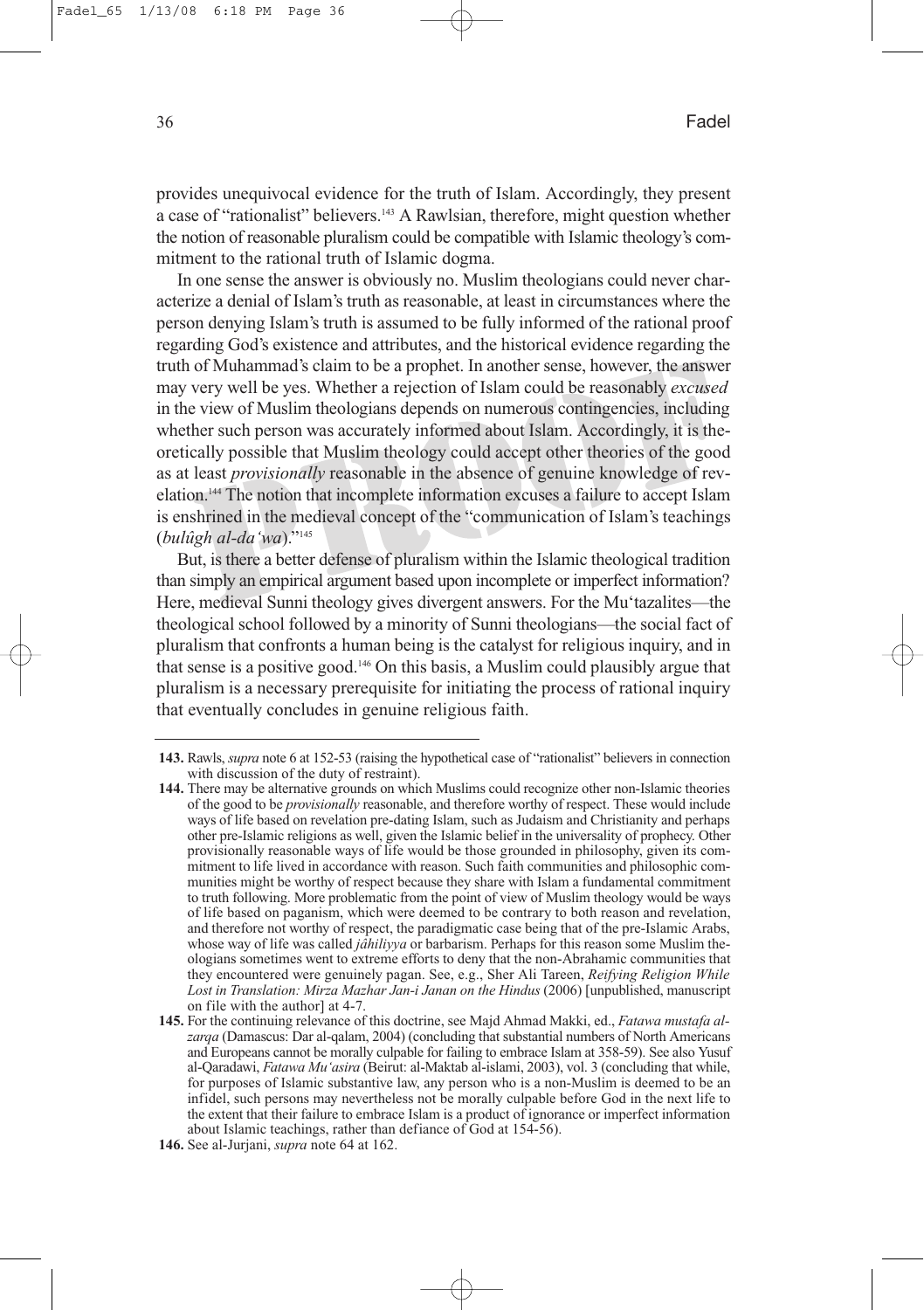Ash'ari theology does not need pluralism to initiate the intellectual journey that leads to faith, because revelation, with its affirmative command to know God, fulfills that function.<sup>147</sup> Nevertheless, Ash'ari doctrine also supports the existence of pluralism on other grounds. The Ash'ari argument for pluralism would proceed from the premise that while human reason can affirm the logical possibility of revelation, it cannot, prior to the actual occurrence of revelation and its communication to human beings, discern its contents. Accordingly, when revelation arrives in human society, it will address human beings who already exist in communities, at least some of whom will already have conceptions of the good that are incompatible with the teachings of revelation. If revelation is introduced to a pluralistic society, then the adherents of revelation will be able to make rational arguments regarding revelation's truth. If instead revelation is introduced to a society that either lacks tolerance for different points of view, or is governed by a comprehensive doctrine that is incompatible with the teachings of revelation, adherents of revelation will face one of two undesirable choices: either abandon their view of the truth, or engage in some type of political struggle against entrenched forces supporting the status quo. Accordingly, it seems plausible that an Ash'ari would also support the existence of reasonable pluralism because a society that respects, and even expects, multiple viewpoints regarding the nature of the good is more likely to permit the dissemination of revelation and to tolerate individuals who live in accordance with its teachings.

While the concept of "the communication of Islam's teachings" sets out why traditional Islamic theology could endorse pluralism as a social good, a Muslim citizen could also argue that it provides a principled basis for affording all reasonable comprehensive doctrines equal respect, at least in a constitutional, if not theological sense, for at least two reasons. The first is that a reasonable Muslim could recognize in other reasonable non-Islamic comprehensive doctrines commitments to values such as rational inquiry and justice that are themselves considered virtuous from the Islamic perspective, even if they are not grounded in a belief in a transcendent God.<sup>148</sup> The second is because citizens of the well-ordered society are adherents of reasonable comprehensive doctrines, a Muslim could reasonably assume that, from an Islamic theological perspective, their commitments to rational inquiry149 preclude a categorical judgment that such persons are morally depraved

**<sup>147.</sup>** Not all Ash'aris accepted the argument that revelation was the source of the obligation to know God. Fakhr al-din al-Razi, for example, accepted the argument that this obligation arises simply by the operation of reason even prior to the advent of revelation. Fakhr al-din al-Razi, Mafatih al-ghayb (Cairo: al-Matba'a al-bahiyya al-misriyya, n.d.), vol. 20 (commenting on al-Isra', 17:15, which states, in part, "We punish no one until we send a messenger," at 172-73). For more information on Fakhr al-din al-Razi, see "al-Razi, Fakhr al-Din" in 2 Encyclopaedia of Islam 749b.

**<sup>148.</sup>** See, e.g., 'Abd al-rahman b. Ahmad b. Rajab, *Jami' al-'ulum wa-1-hikam* (Beirut: Dar al-jil, 1987) (noting that although an intention to serve God is necessary in order to receive a reward in the next life, acts such as charity and reconciliation of people—even without such an intent—are nevertheless described in the Quran as good because of "the general benefits that result from [such acts]" at 15).

**<sup>149.</sup>** On political liberalism's commitment to truth, Rawls notes that "it would be fatal to the idea of a political conception to see it as skeptical about, or indifferent to, truth, much less as in conflict with it," Rawls, *supra* note 6 at 150, and that just as political liberalism neither asserts nor denies "any particular comprehensive religious, philosophical, or moral view," it also "assume[s] each citizen . . . affirm[s] some such view." *Ibid.*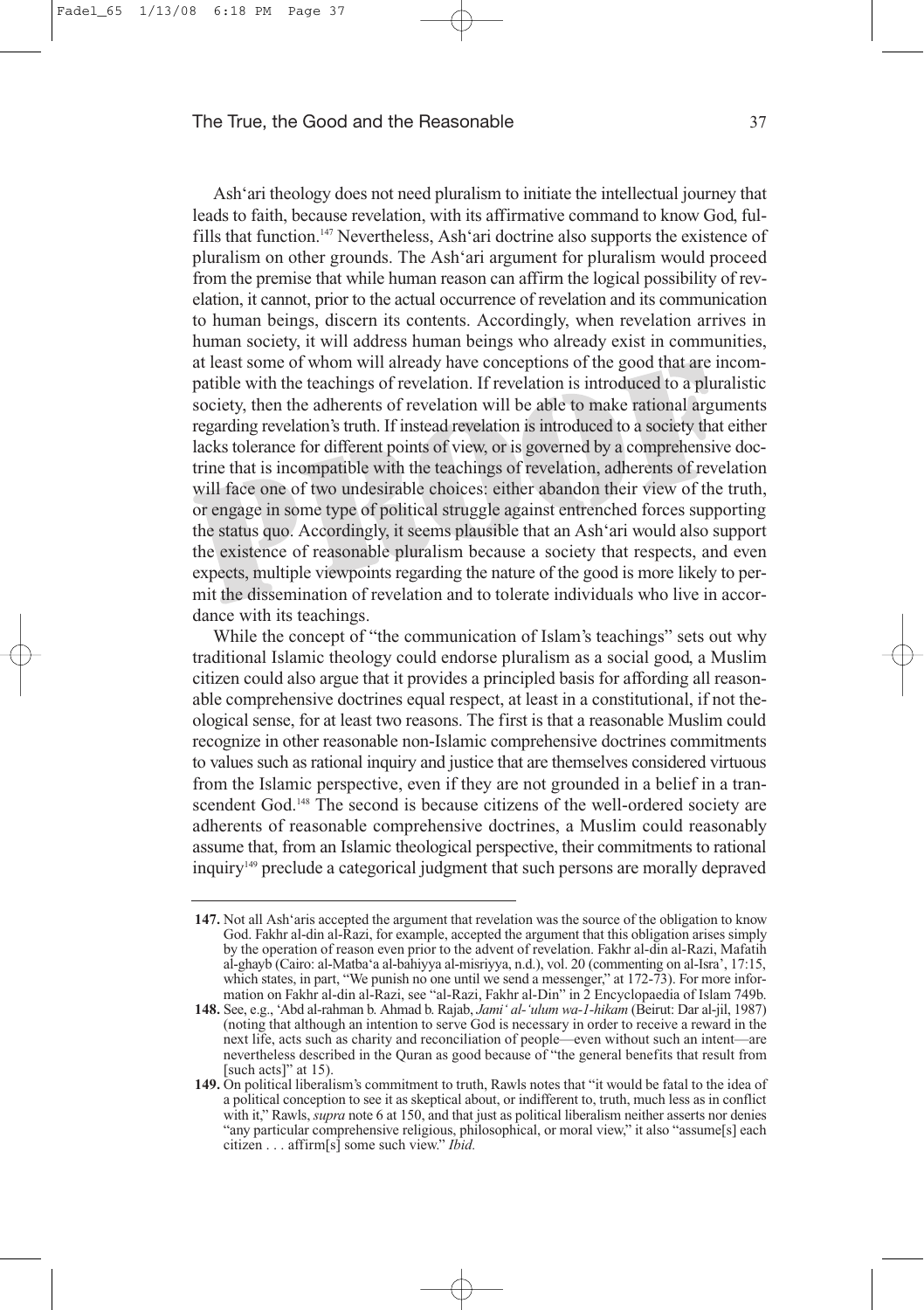or theologically condemned, and as a result, such ways of life—even though they may be mistaken in one or more profound ways—would be worthy of respect from an Islamic perspective.<sup>150</sup>

#### *iv. Conclusion*

A fundamental doctrine of medieval Islamic scholastic theology was the notion that religious faith, before it could lead to salvation, needed to be grounded in a process of rational inquiry. Because salvation is the highest good to be obtained by a human being, Muslim citizens could argue that the substantive values of medieval Islamic theology provide a principled basis justifying political institutions that, at a minimum, restrict the power of the state to compel adherence to comprehensive doctrines. Such doctrines could also provide, more robustly, Islamic theological justifications for a politically liberal constitutional order that compels respect for the existence of a plurality of distinct viewpoints of the good, either in order to satisfy the conditions necessary for the initiation of religious inquiry under Mu'tazili doctrine, or in order to insure that individuals have sufficient political freedom to discharge the obligation to obtain rational knowledge of God under Ash'ari doctrine.151 In addition, the theological concept of "the communication of Islam's teachings," combined with the fact that reasonable comprehensive doctrines necessarily include virtues that are also important Islamic virtues, could provide a reasonable basis on which Muslim citizens could conclude that reasonable

**<sup>150.</sup>** This conclusion appears consistent with some of the writings of the contemporary theologian Yusuf al-Qaradawi on the problem of political cooperation between Muslims and non-Muslims, and the theological status of the latter. See, e.g., Zarqa, *supra* note 145 (summarizing the views of a group of noted Muslim theologians who debated the question of "the communication of Islam's teachings" in the 1950s as concluding that although there is certainty that some non-Muslims in all areas of the world have received accurate information regarding Islam such that they can be held morally culpable if they fail to embrace it, it is impossible to conclude that any particular individual non-Muslim can be found to be morally culpable for failing to embrace Islam at 359, n. 1) and al-Qaradawi, *supra* note 145, vol. 3 (stating that whether a non-Muslim will be culpable before God for his failure to embrace Islam is a matter left to God at 154). Al-Qaradawi also suggests that only subjectively unreasonable rejection of Islam results in culpability before God. See *ibid.* (arguing that only those who reject Islam despite their subjective recognition of its truth are culpable at 154-56). Finally, despite the incompatibility of Islam and other comprehensive doctrines *qua* comprehensive doctrines, *ibid.* at 188, he argues that it is nevertheless possible for Muslims to cooperate with non-Muslims for several reasons, including, a Muslim's belief in the dignity of each person regardless of her comprehensive doctrine, that diversity in comprehensive doctrines is something willed by God for a wise purpose, a Muslim is under no obligation to judge non-Muslims on account of their unbelief, or punish non-Muslims on account of their error, and a Muslim's love of justice and virtue and hatred of oppression, even if the unjust party is a Muslim and the aggrieved party a non-Muslim. *Ibid.* at 189-91.

**<sup>151.</sup>** Theological doctrines that support pluralism, either directly or indirectly, however, were not always enshrined into positive law by Muslim jurists in as robust a manner as would be required by political liberalism. For that reason, a significant contradiction exists between the values of scholastic theology which reinforce intellectual freedom, and legal rules which in certain instances burden, and in other cases, criminally punish, those who hold and espouse theories of the good which are deemed to be contradictory to orthodox Islam. The most prominent of these rules was the criminalization of overt apostasy. Accounting for the criminalization of apostasy remains an important challenge for Islamic orthodoxy and is a topic I will take up in some detail in a forthcoming article.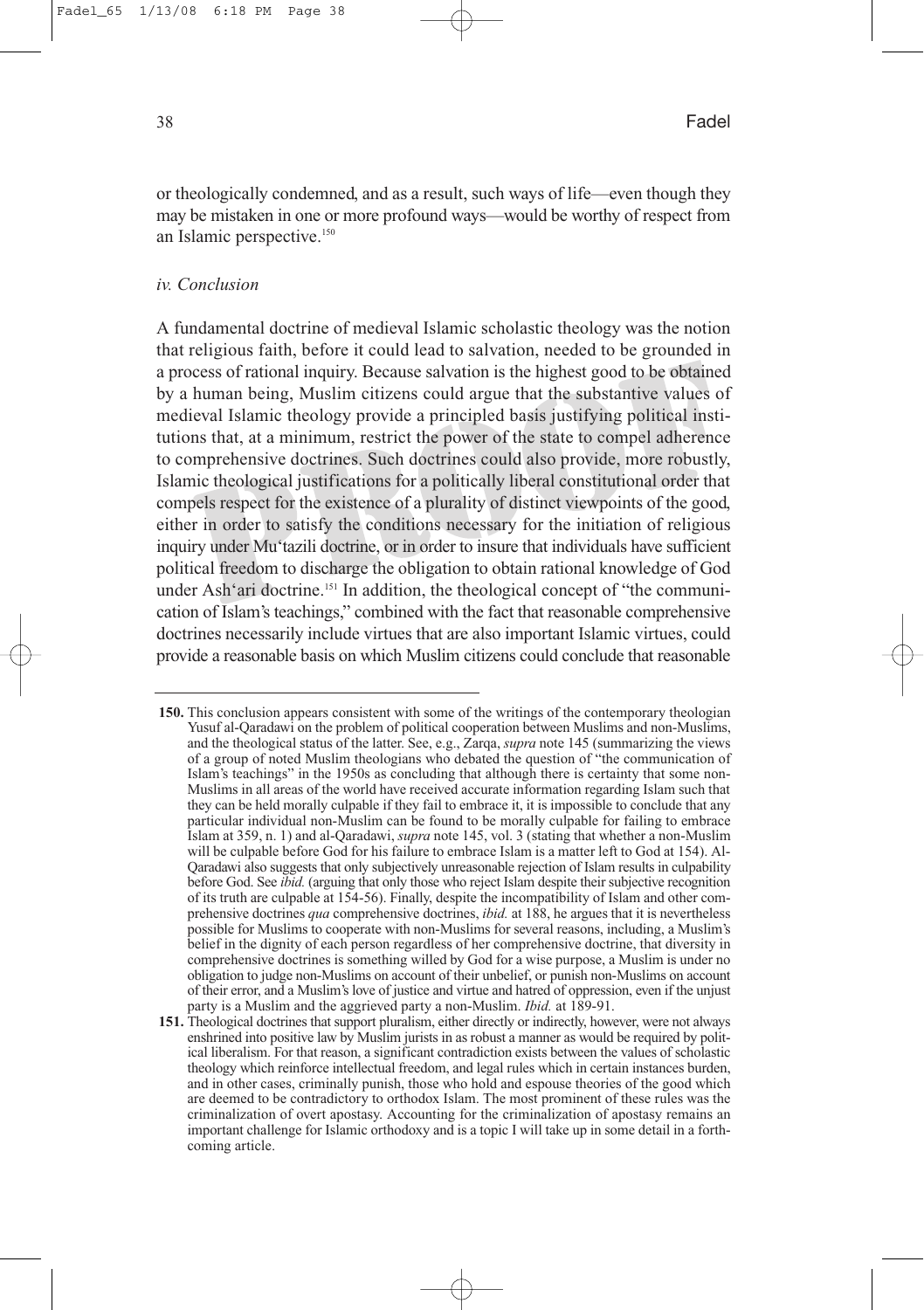non-Islamic ways of life are nevertheless worthy of respect and constitutional protection, independent of the instrumental value of pluralism.

#### *c. Islamic Moral Theology and the Burden of Judgment*

Second only to the willingness to propose fair terms of cooperation in Rawls' conception of the reasonable is the recognition of the "burdens of judgment" and an acceptance of "their consequences for the use of public reason in directing the legitimate exercise of political power in a constitutional regime."152 Rawls introduces the concept of the "burdens of judgment" to explain how it is possible that reasonable persons, engaging in good faith investigation and discussion, can nevertheless fail to agree.153 In short, the "burdens of judgment" is Rawls' explanation for why reasonable pluralism is the inevitable result of the exercise by individuals of their "powers of reason and judgment in the ordinary course of political life."154

Islamic moral theology is also deeply concerned with explaining ethical disagreement. Medieval Islamic debates on the nature of good and evil and the nature of moral judgment, despite their theological context, are nevertheless relevant in determining the extent to which Islam as a comprehensive theory of the good recognized or could recognize the "burdens of judgment" or some concept or concepts analogous thereto. Three medieval debates are of particular relevance in this context. The first is whether pure reason can make true judgments regarding good and evil, and therefore imposes obligations on human beings in the absence of revelation. The second is the relationship of qualified moral judgment to moral obligation.<sup>155</sup> The third is the moral status of human acts prior to the advent of revelation.<sup>156</sup> As further described below, based on the answers given by Muslim theologians to these questions, it would be reasonable to conclude that they could in good faith Rawls' notion of the "burdens of judgment."

#### *i. Reason, Revelation and Moral Obligation*

Theological opinion among Sunnis breaks down broadly into two camps with respect to whether pure reason is capable of imposing moral obligation. Ash'aris such as al-Ghazali argued that, because only divine command or prohibition renders a particular act good or evil, pure reason cannot discern moral value, while the Mu'tazilis believed that good and evil are essential attributes of acts (or at least of some acts) and therefore, are amenable to discovery through rational investigation.157 Historically, the Ash'ari position on this question became dominant in Muslim moral theology.

**<sup>152.</sup>** See Rawls, *supra* note 6 at 54.

**<sup>153.</sup>** *Ibid.* at 55.

**<sup>154.</sup>** *Ibid.* (describing "the more obvious sources" of reasonable disagreement at 56).

**<sup>155.</sup>** This issue is discussed under the rubric "*taswîb al-mujtahidîn* (the infallibility of those who engage in qualified moral judgment)."

**<sup>156.</sup>** This issues is discussed under the rubric of "*hukm al-ashyâ' qabla wurûd al-shar'* (moral status of acts prior to the advent of revelation)."

**<sup>157.</sup>** Sherman Jackson, *The Alchemy of Domination* (1999) 31 Int'l J. Middle East Studies 185 at 186. Post-Ghazali Ash'aris, such as Fakhr al-din al-Razi and al-Taftazani, argued that the real issue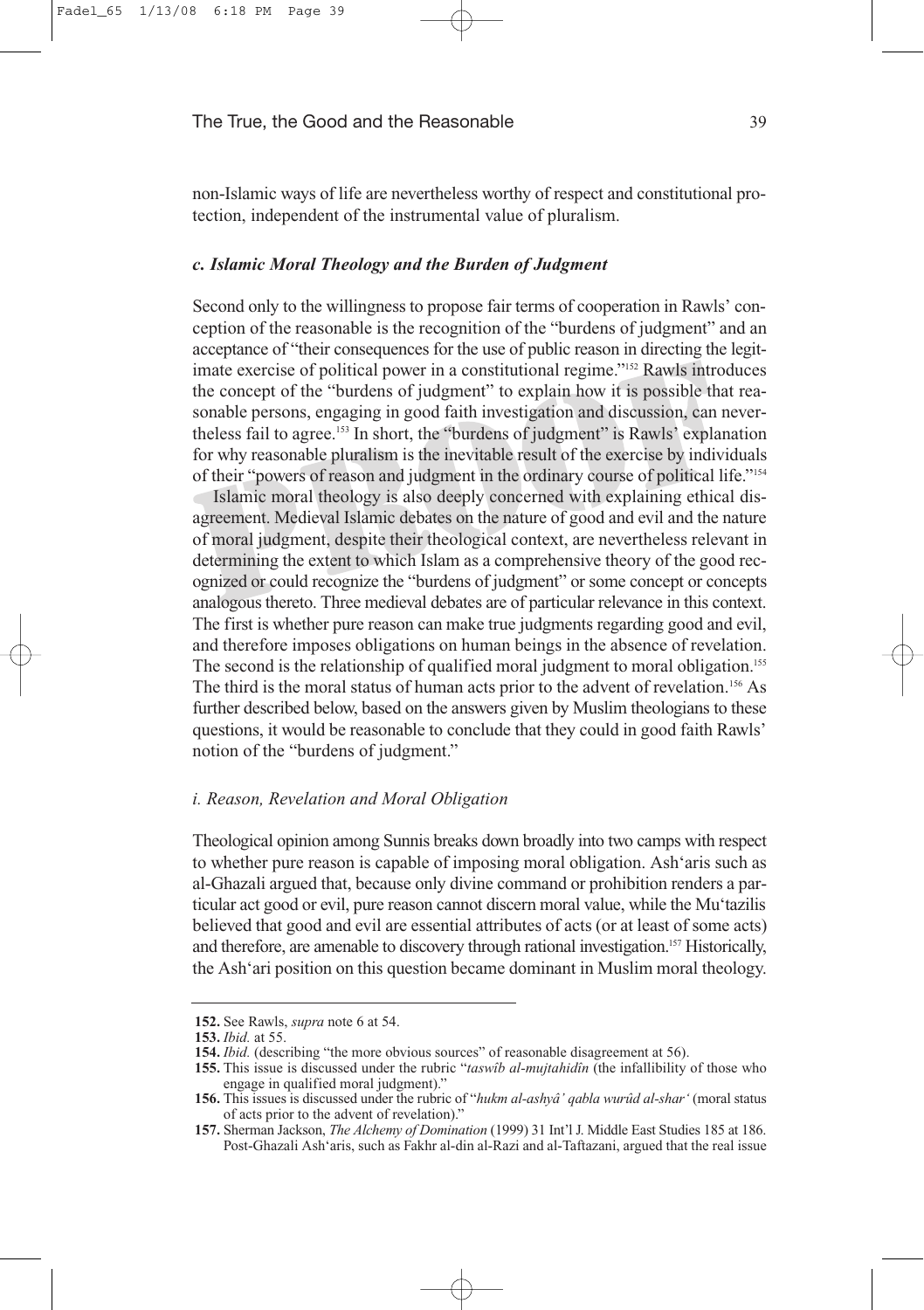The Ash'ari theory of theological voluntarism has been subject to sustained criticism in the modern period. Some human rights advocates have even laid partial blame on the abysmal human rights condition in many Muslim countries on the continued vitality of Ash'ari doctrines of good and evil.<sup>158</sup> Regardless of the philosophical criticisms that may be directed to the Ash'ari theory of theological voluntarism, the political criticism is unwarranted, or at the very least, is premature in the absence of taking into account the Ash'ari position on the relationship of moral judgment to moral obligation. The critical question, at least from the perspective of political liberalism, is not the truth of a controversial ethical theory such as theological voluntarism, but whether the Ash'ari theory of moral obligation whether rooted in revelation or in reason—recognizes the existence of reasonable moral disagreement, or, to use Rawls' terms, the "burdens of judgment." As I shall show below, the Ash'ari theory of moral judgment appears consistent with Rawls' concept of the "burdens of judgment," despite its commitment to theological voluntarism.

Both Ash'aris and Mu'tazilis, as well as the generality of medieval Muslim jurists, were in broad agreement that moral judgment is at once equivocal, in that it is impossible for human beings to know with certainty the moral status of many, if not most of their acts, and that therefore reasonable differences in the outcome of moral judgment are a natural consequence of moral judgment itself.159 They also agreed that human action in conformity with qualified moral judgment was necessary to live a moral life—insofar as secular life would grind to a halt if the ethical rule were that one could not act in the absence of moral certainty—and that action in conformity with qualified moral judgment was also sufficient for the moral life. A brief outline of the various positions on moral judgment is now in order.

# *ii. The Relationship of Qualified Moral Judgment to Moral Obligation in Muslim Moral Theology*

Before discussing the details of the medieval Muslim debate regarding the relationship of moral judgment to moral obligation, it makes sense to ask the extent to which qualified moral judgment plays a role in Muslim moral theory, especially in the Ash'ari view that moral obligation arises exclusively from revelation. For the Ash'aris, it would seem that the answer to this question is directly related to

separating the Ash'aris from the Mu'tazilis was not moral epistemology as such, but rather divine freedom. Thus, al-Razi argued expressly for the proposition that reason can give rise to interpersonal obligations independently of revelation, but that reason cannot claim to bind God. Fakhr al-din al-Razi *Mafatih al-ghayb*, *supra* note 147, vol. 20 ("The position to which we incline and which we adopt is that [the judgment] of pure reason is a means that creates an obligation upon us to act in accordance with that which benefits us and to refrain from that which is harmful to us. Pure reason, however, does not indicate that any thing is obligatory for God. This is because our nature is such that we are compelled to seek benefits and ward off harm, so it is no wonder that reason by itself is sufficient to oblige us, but God, may He be glorified, is beyond any need to seek benefits or to ward off harm, thus making it impossible for reason to conclude that God is obliged to do, or refrain from, anything" at 174).

**<sup>158.</sup>** See Mayer, *supra* note 5 at 44-45.

**<sup>159.</sup>** See Johansen, *supra* note 9 at 35-36.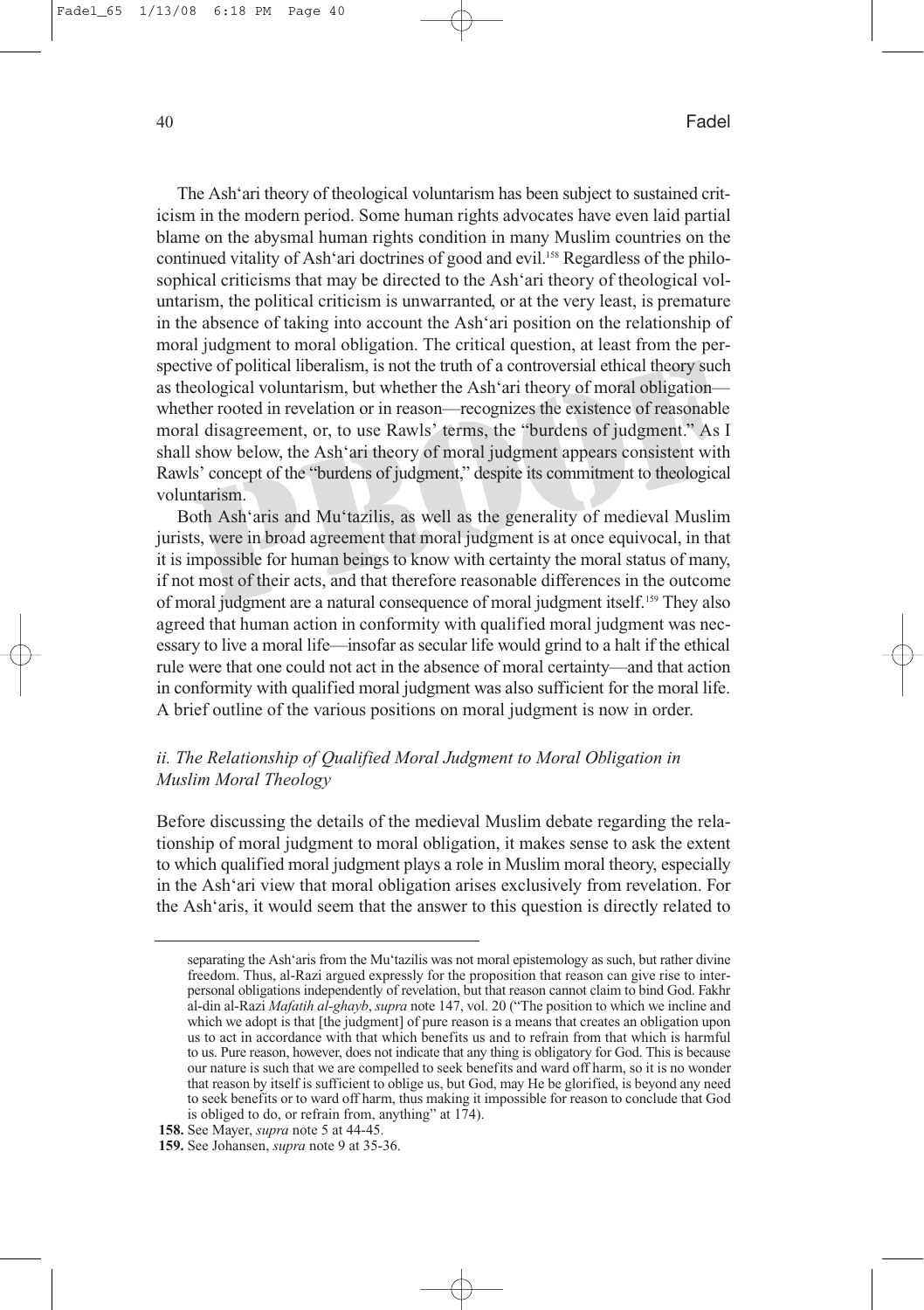their understanding of revelatory language. According to most Muslim moral theologians, including the Ash'aris, revelation did not conclusively resolve most moral issues because of the inherent limitations of human language: Most revelatory texts yielded only an apparent meaning (*zâhir*), and although one could reasonably posit that the apparent meaning is the intended one, one could not be certain that was the case.160 Because the apparent sense of revelatory texts yields only a probable inference, an interpreter could depart from it if "sufficient" considerations existed to suggest that the apparent meaning was not the one intended.<sup>161</sup>

Accordingly, even an Ash'ari would recognize that qualified moral judgment plays an indispensable role in moral life, even after the advent of revelation. Even though the Ash'aris substituted revelation for reason as the principal ground of moral obligation, they could not avoid facing the question of the relationship of moral judgment to moral obligation: The conclusive texts of revelation were simply too few to provide more than a few rudimentary rules governing moral life.<sup>162</sup>

This fundamental fact regarding revelation was reflected by the Muslim classification of moral rules into two broad categories, those "known from revelation by necessity (*mâ 'ulima min al-dîn bi-al-darûra*)," and those derived by the diligent exercise of qualified moral judgment (*al-ahkâm al-ijtihâdiyya*).163 Moral theology, because its concern is moral judgment, deals almost exclusively with the latter category of moral rules. Moreover, it was uncontroversial among medieval Sunni theologians and jurists that the vast bulk of moral and legal rules derived from revelation were the product of qualified moral judgment, and therefore could be taken to be no more than probable expressions of moral reality.

Muslim theologians, therefore, approached the relationship of moral judgment to moral obligation through the lens of epistemology, dividing broadly into two camps: the "fallibilists," i.e., those who argued that a right answer exists for all moral questions (*al-mukhatti'a*), and the "infallibilists," i.e., those who argued that all instances of qualified moral judgment, assuming they are undertaken with sincerity and sufficient diligence, were by definition correct (*al-musawwiba*).164 Because qualified moral judgment is intended to illuminate the rules by which human beings can expect God to judge them in the next world, and because qualified moral judgment is used to fill in the lacunae of revelation, the relationship of these moral judgments to moral obligation is a pressing one in Islamic moral theology.

For the fallibilists, moral inquiry simply makes no sense unless inquiry had a goal, or a "target," i.e., the actual judgment of God pertaining to the question at

**<sup>160.</sup>** Weiss, *supra* note 56 (stating that the revealed law is largely the product of revelation's apparent meanings, simply by virtue of the fact that reliance on apparent meaning is the primary method of linguistic expression at 474).

**<sup>161.</sup>** Jackson, "Fiction and Formalism," *supra* note 82 (explaining the indeterminacy of language as understood by Muslim moral theologians at 192-93); Weiss, *supra* note 56 (explaining that because the plain meaning of words according to Muslim moral theologians yields only a probable judgment as to the intent of the speaker, they may be legitimately interpreted contrary to plain meaning where there is evidence that the plain meaning is not intended at 471-73).

**<sup>162.</sup>** See, e.g., al-Ghazali, *Fada'ih al-batiniyya*, *supra* note 132 (noting logical impossibility that revelation could provide an answer for everything at 88).

**<sup>163.</sup>** Abou El Fadl, *Speaking in God's Name*, *supra* note 39 at 65-66; Zysow, *supra* note 72 at 11- 68.

**<sup>164.</sup>** Al-Ghazali, *Mustasfa, supra* note 68 at 352; Zysow, *supra* note 72 at 459-83.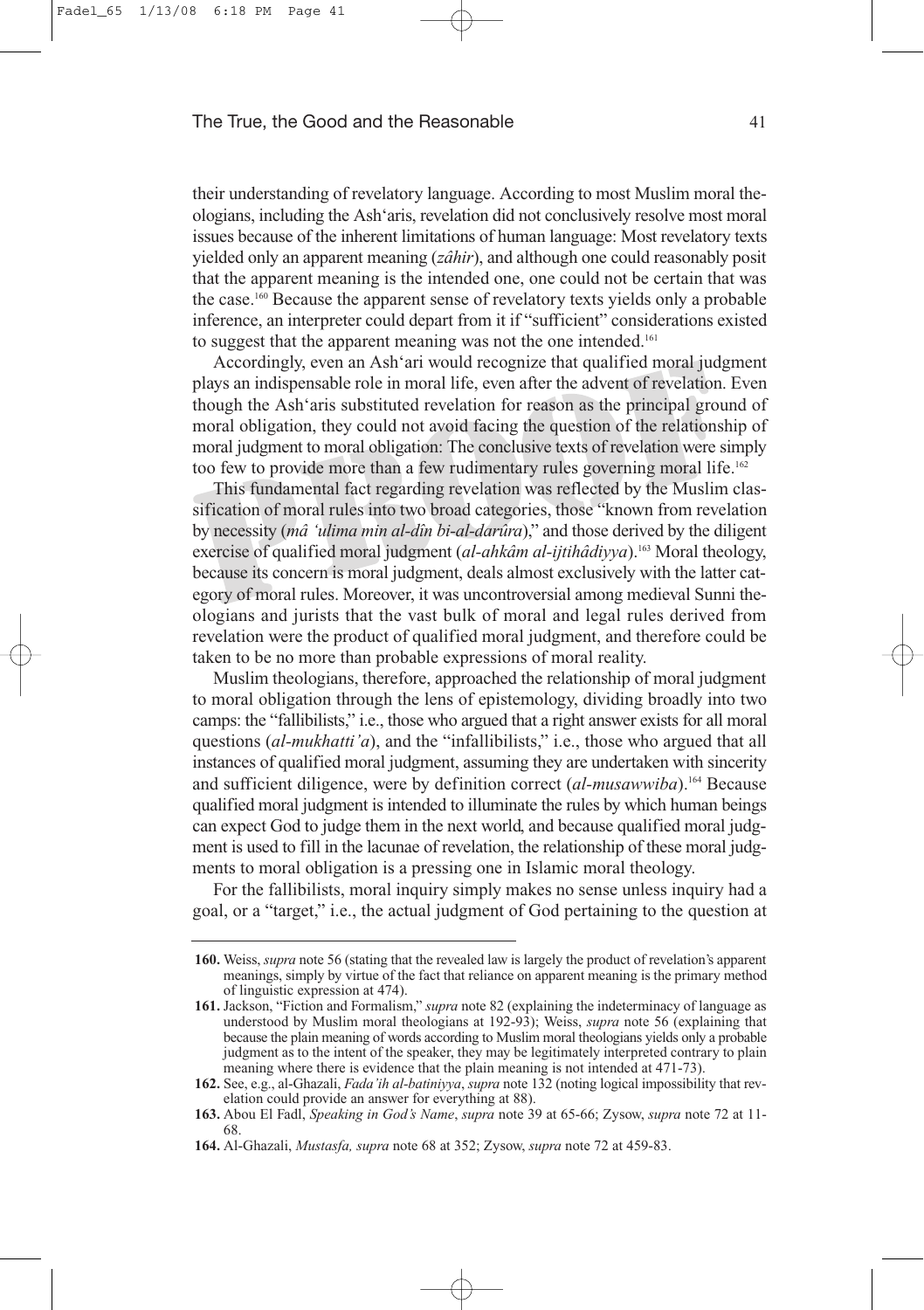hand.<sup>165</sup> According to this group, if it turns out that one's moral judgment is substantively incorrect—meaning that one's good faith conclusion as to what God had decreed in respect of the question at hand was mistaken—one was nevertheless excused from moral blame, because there is no moral obligation to be substantively correct in the absence of conclusive evidence.<sup>166</sup> Indeed, despite the error in judgment, the interpreter who undertook the inquiry in good faith would nevertheless be rewarded for his efforts, although her reward would be less than that interpreter whose judgment accorded in fact with God's ruling for that case.<sup>167</sup>

For those theologians who denied that God has a rule for each discrete event, moral obligation in those areas of human life unregulated by express revelatory norms was subject to a meta-rule of moral obligation which required moral agents to exercise their moral judgment in novel situations based on their experience and knowledge of God's revealed will. In these cases, moral obligation is two-fold: (1) to discharge with sincerity and diligence the duty of moral inquiry and (2) to act in accordance with the result of that sincere and diligent moral inquiry.<sup>168</sup>

For al-Ghazali, the position of the infallibilists was implicit in the Ash'ari notion that moral obligation arises only upon the communication of the divine norm to the relevant actor. Al-Ghazali argues that it makes no sense to describe someone whose conduct is contrary to an undisclosed norm as being mistaken. Moreover, because Ash'ari moral theology rejects the notion that moral obligation can arise solely through the operation of pure reason, it follows that even in situations where an express revelatory norm has been revealed, such a norm governs the conduct only of those persons to whom the revelatory norm has been communicated.<sup>169</sup>

But, even assuming the perfect communication of revelation to all concerned persons, most revelatory texts are susceptible to more than one reading, and there is no one method of reading that could objectively guarantee which of these permissible readings is the correct one. And, al-Ghazali adds, it is impossible to rest moral obligation upon a question—the correct interpretation of equivocal language—which does not admit of objective proof.170

In al-Ghazali's moral epistemology, subjective factors such as experience and psychological disposition play a determinative role in the interpretation of equivocal evidence.<sup>171</sup> This is so because opinions, he argues, are "no more than a person's inclination toward something and his finding certain images to be pleasant, so whenever a person's nature is consistent with a particular image, he describes it as good."172 Thus, it is not surprising if two people who consider the same equivocal evidence reach different, even contradictory, conclusions. Indeed, he compares the relationship of an interpreter to equivocal evidence in the context of moral argument

**<sup>165.</sup>** Al-Ghazali, *Mustasfa, supra* note 68 at 352.

**<sup>166.</sup>** *Ibid.*

**<sup>167.</sup>** Abou el Fadl*, Speaking in God's Name*, *supra* note 39 (discussing the relationship of interpretation to God's will, and the moral status of interpretation at 147-50).

**<sup>168.</sup>** Al-Ghazali, *Mustasfa*, *supra* note 68 at 352.

**<sup>169.</sup>** *Ibid.* at 353.

**<sup>170.</sup>** *Ibid.* at 352.

**<sup>171.</sup>** *Ibid.* at 353.

**<sup>172.</sup>** *Ibid.* at 362.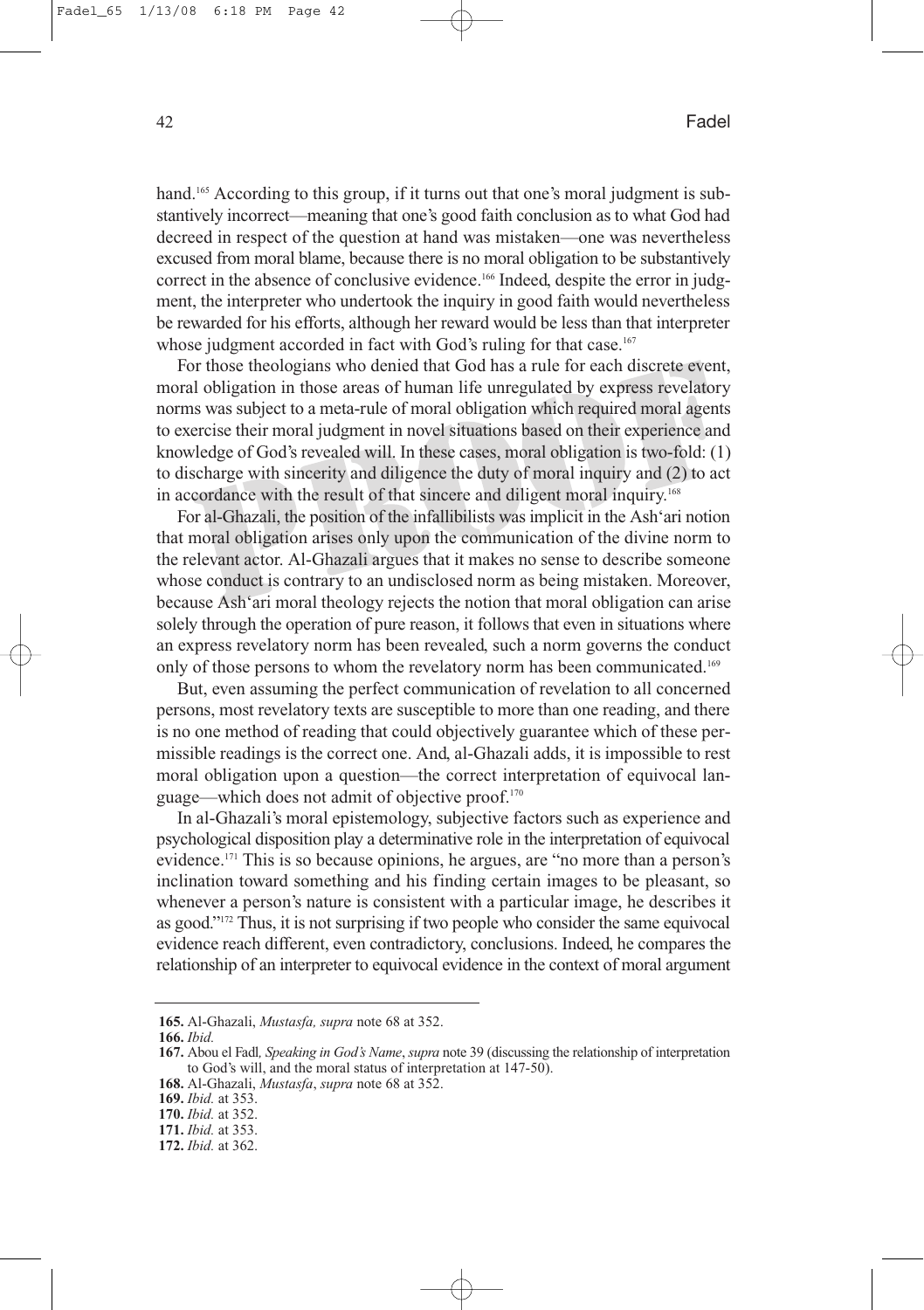to the relationship of magnets to matter: whether an interpreter is "attracted" to certain evidence or is "repulsed" by it will depend solely upon the particular subjective components of the interpreter, just as a magnet's power to attract an object will depend solely on the constituent elements of the particular object.<sup>173</sup> Accordingly, al-Ghazali concludes that much of what passes as argument and proof in the books of theologians and jurists lacks any objective or compelling basis in and of itself, that ethical arguments in the absence of conclusive evidence from revelation are necessarily relative and that they acquire their persuasive force solely from the subjective characteristics of the particular interpreter.174

The infallibilist view that, in the absence of explicit revelation, moral theology permits multiple answers to the same question, responds directly to the "paradox" of Islamic liberalism identified by Binder.175 It is also critical to any argument that seeks to explain why a Muslim can simultaneously affirm that good and bad are known exclusively from revelation while at the same time affirming that pluralism in matters of moral judgment is not an evil to be tolerated, but is itself consistent with revelation's vision of morality. On this view of the good, human beings are subject to a meta-ethical rule which commands them to seek the good by complying with God's command, but in those cases for which there is no command from God, they are to seek the good by judging the novel case in light of what they know of God's revelation. In this latter case, whatever conclusion they reach will be the moral rule that governs their individual conduct. Questions of political justice under this rule would fall under that category of cases for which there are no express rules from God.176 Thus, questions such as distributive justice, as well as other questions that are implicated in discussions of constitutional essentials, are not governed by express revelatory norms, and therefore Islamic moral theology is consistent with a robust pluralism in such matters.

#### *iii. Moral Judgment Prior to the Advent of Revelation and the Veil of Ignorance*

Another issue that preoccupied Muslim moral theologians was the moral status of acts *prior* to the advent of revelation.<sup>177</sup> What most concerns us in this context is

**<sup>173.</sup>** *Ibid.* at 353-54.

**<sup>174.</sup>** *Ibid.* at 354.

**<sup>175.</sup>** See Leonard Binder, *Islamic Liberalism: a Critique of Development Ideologies* (Chicago, IL: University of Chicago Press, 1988) (arguing that for Islamic liberalism to make sense, it must be assumed, paradoxically, that the Islamic community—despite its status as a divinely favored community—cannot know with certainty what God wants of it at 4).

**<sup>176.</sup>** Al-Ghazali argued that the policy dispute between the first two Muslim caliphs, Abu Bakr and 'Umar, regarding how funds from the public treasury should be distributed could be understood as an example of how subjective difference in character influenced the exercise of judgment. Abu Bakr was an ascetic, and accordingly favored a strictly egalitarian distributive policy, whereas 'Umar was deeply committed to improving the community's temporal welfare, and thus he believed that public resources should be allocated based on the recipient's relative contribution to the community's political success. Each adopted his policy as a result of his individual subjective characteristics, not because one policy was objectively superior to another. Al-Ghazali, *Mustasfa*, *supra* note 68 at 353-54.

**<sup>177.</sup>** This issue was discussed under the rubric of "What is the moral status of acts prior to the advent of revelation?" See generally A. Kevin Reinhart, *Before Revelation: the Boundaries of Muslim Moral Thought* (Albany: State University of New York Press, 1995).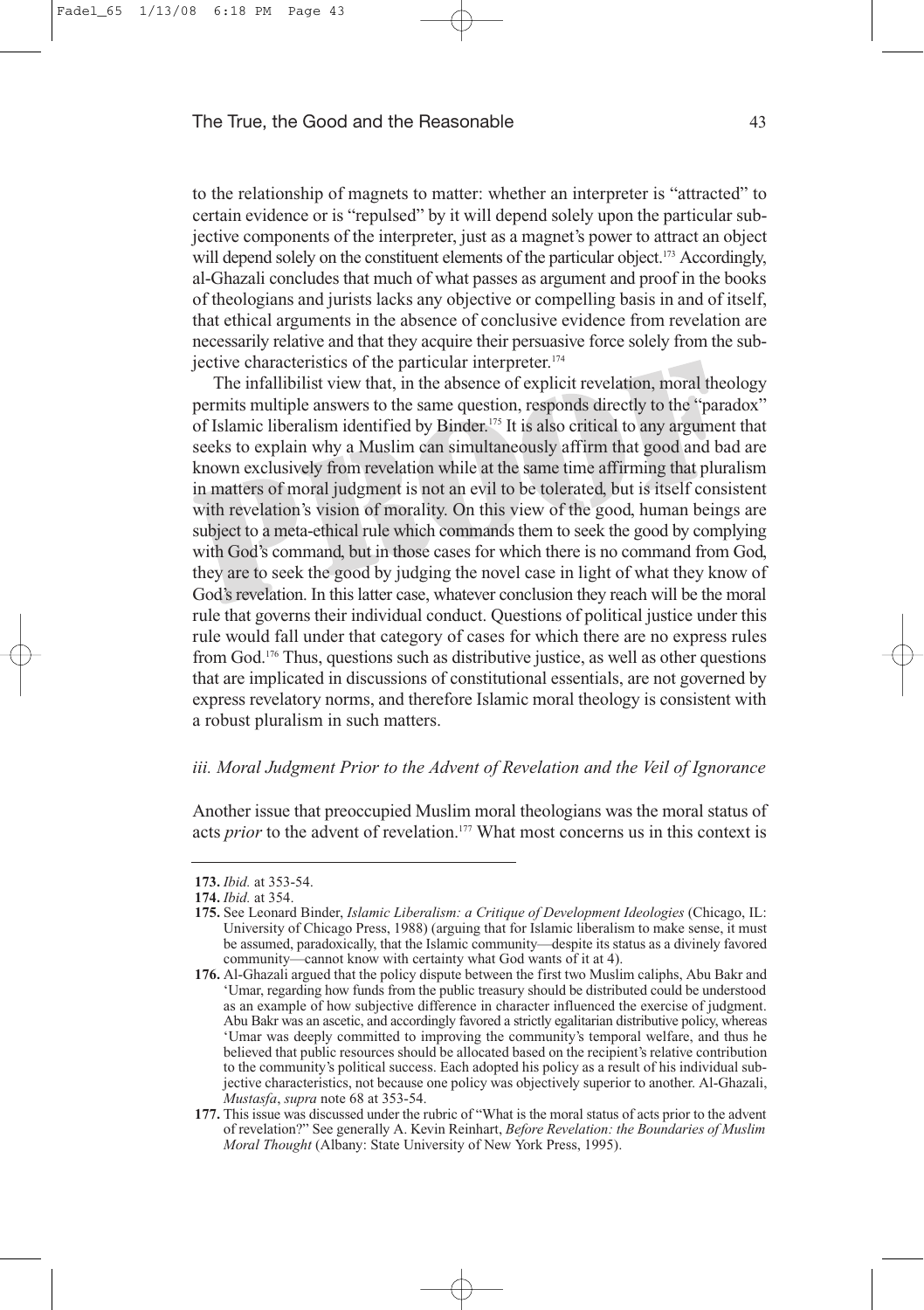the answer provided by the Ash'aris: Acts prior to the advent of revelation are not subject to a moral law (*lâ hukma lahu*).<sup>178</sup> This position is consistent with the Ash'ari view regarding the infallibility of qualified moral judgment. As a result of these two positions on moral epistemology, the Ash'ari moral universe is one thin in moral absolutes—prior to the advent of revelation, moral obligation, as such, does not exist, and even after its arrival, it only provides a limited set of express moral rules, very few of which, if any, provide absolute rules on matters relating to constitutional essentials.179 Significantly, the fact that prior to the advent of revelation no moral obligation exists means that those persons who have no knowledge of the Islamic dispensation are not, properly speaking, subject to the moral law.

The direct link between moral obligation and the direct communication of revelation to moral subjects is reflected in the theological and legal concepts of "the communication of Islamic teachings." Accordingly, just as one could not be held morally accountable before God for failing to become a Muslim in circumstances where one was non-negligently ignorant of its truth, one was also excused from those obligations of the moral law about which one was non-negligently ignorant.<sup>180</sup>

Because the substantive norms of revelation do not apply to a person prior to that person's subjective encounter with revelation, a Muslim could reasonably argue that consideration of society's basic structure ought to be viewed as occurring from the perspective of moral time—prior to the advent of revelation, despite the objective advent of revelation in historical time. Given this theory of moral obligation, it is hard to see a principled objection that Islamic theology could raise against the veil of ignorance as a heuristic device for mapping out constitutional essentials, at least on the assumption that agents acting behind the veil of ignorance would design constitutional essentials in such a way that revelation would have a fair opportunity to present its claims to citizens and that Muslim citizens would have the freedom to act in accordance with their reasonable understanding of revelation. Moreover, because a Muslim could reasonably argue that Islamic law's rules, insofar as they are grounded solely in the recognition of the truth of revelation but not some other principle cognizable in public reason did not apply to non-Muslims,181 *a fortiori* those rules ought not be relevant in constructing the basic political structure of society.<sup>182</sup> At the same time, given the theory of moral obligation outlined above, Muslims would have no rational interest in imposing their

**<sup>178.</sup>** *Ibid.* at 62. This was not the exclusive position expressed by Muslim theologians, however. See *ibid.* (describing various answers to this question at 10-28).

**<sup>179.</sup>** There are verses in the Qur'an that stress the importance of consultative decision making and the duty to show obedience to lawful authority. See, e.g., 42:38 (praising those who conduct their affairs in a consultative fashion) and 4:59 (commanding Muslims to obey, in addition to God and the Prophet, those with lawful authority).

**<sup>180.</sup>** See, e.g., al-Zarkashi, *supra* note 83, vol. 1 (non-Muslims can become morally culpable for their breaches of the moral law in the next life only if they negligently fail to learn of their obligations at 326).

**<sup>181.</sup>** See *infra* notes 249-268, and the accompanying text, discussing rules in Islamic law where non-Muslims were exempt for precisely this reason).

**<sup>182.</sup>** Islamic theology would, however, charge individuals acting behind the veil of ignorance with responsibility for acknowledging the possibility of revelation, and therefore the obligation to permit religious freedom.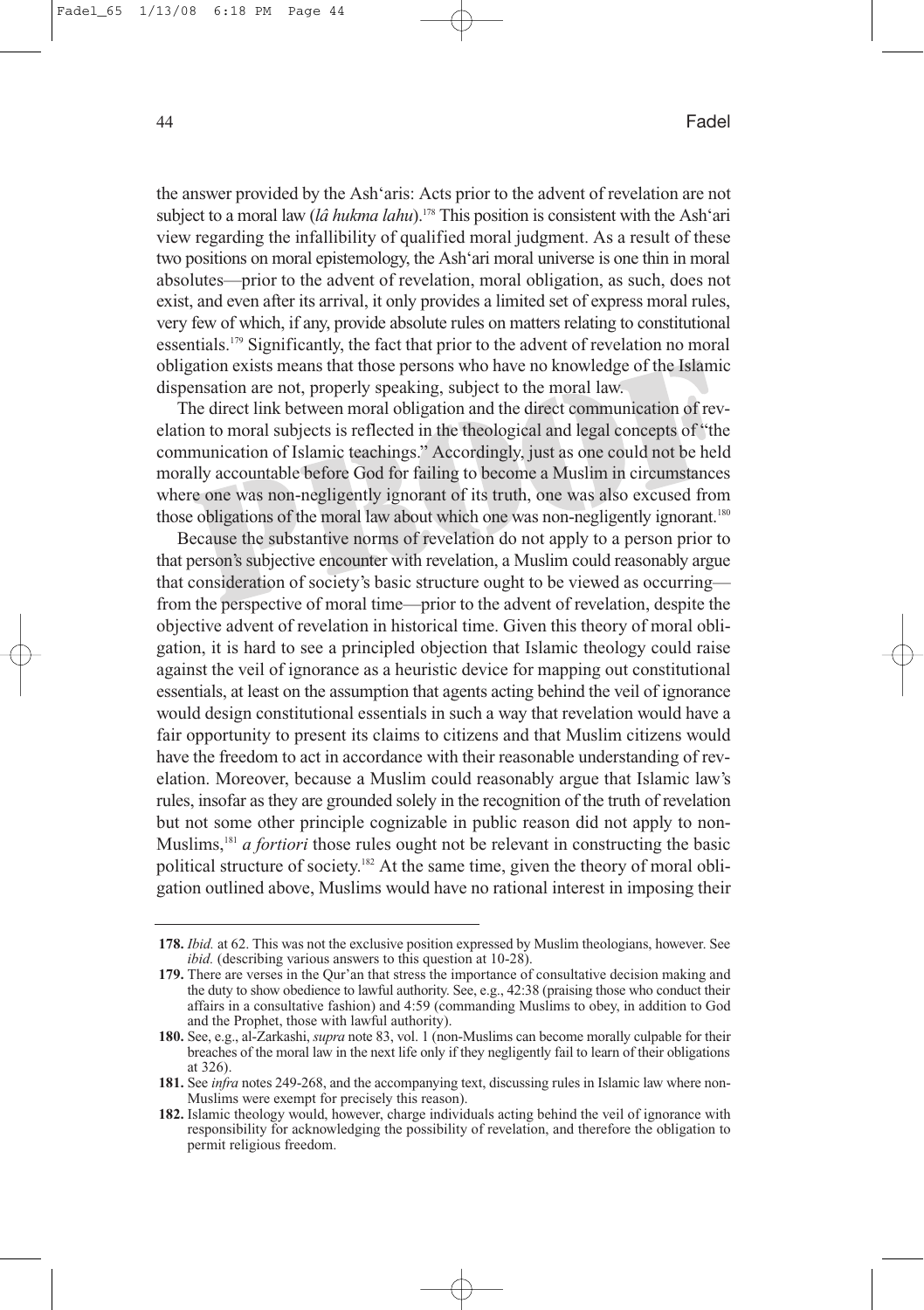substantive standards of the good on others to the extent such conceptions of the good could not be independently justified on the basis of public reason.

One might, however, take a more pessimistic view of this debate and conclude that because moral obligation does not exist prior to the advent of revelation (at least according to the Ash'aris), Islamic theology suggests that, but for revelation, it is impossible to identify norms which could organize the economic, political and social life of a community.<sup>183</sup> This would be to confuse the transcendental truths of theology with the immanent claims of secular reason, however. While human reason, because of God's absolute freedom from needs or ends, cannot know the content of God's command prior to encountering it, human reason is eminently capable of identifying interpersonal secular goods, a fact that provides a legitimate basis on which political life could be organized in the absence of revelation.<sup>184</sup>

This analysis leaves unanswered the situation of a person in the well-ordered society who adopts Islam, and whether she could maintain her good faith commitments to constitutional essentials after accepting the truth of Islam or whether the well-ordered society must accommodate her way of life. For now, I assume that a well-ordered society is capable of accommodating the way of life of a reasonable Muslim citizen. While there may be disputes regarding which elements of such a citizen's way of life ought to be accommodated by a well-ordered society, that problem is in principle no different or ought to be no different from the more general problem posed by how majorities are to accommodate the reasonable demands of minority citizens.<sup>185</sup>

#### *iv. Conclusion*

Muslim theologians, whether Ash'ari or Mu'tazili, recognized revelation to be a decisive source of moral knowledge. At the same time, they believed that revelation—because of the nature and limitations of human language—generally provides only presumptive answers to moral questions. In addition to the inherent ambiguity of language, the texts of revelation were also limited in number. Accordingly, moral judgment was indispensable to living an ethical life. The necessity to appeal to moral judgment, however, meant that Muslim theologians had to recognize the legitimacy of the numerous and often contradictory opinions that resulted from the exercise of moral judgment.

**<sup>183.</sup>** This is precisely the conclusion Crone draws from the theological debate regarding moral judgment prior to revelation. See Patricia Crone, *God's Rule: Government and Islam* (New York: Columbia University Press, 2004) (arguing that Muslim political thought generally assumed that states could arise only through the intervention of God in the form of a prophet who acts as a lawgiver at 259, 263-68).

**<sup>184.</sup>** Al-Taftazani, *supra* note 106, vol. 4 (stating that dispute regarding the ability of reason to grasp good and evil simply a question of whether God's judgments for purposes of reward and punishment in the next life are necessarily the same as reason's judgments of good and evil at 282); al-Razi, *supra* note 157, vol. 20 at 174.

**<sup>185.</sup>** I have published a short essay outlining a possible approach to reconciling substantive commitments of Islamic law to commitments arising out of public reason. See Mohammad H. Fadel, "Public Reason as a Strategy for Principled Reconciliation: The Case of Islamic Law and International Human Rights" (2007) 8 Chicago J. Int'l L. 1.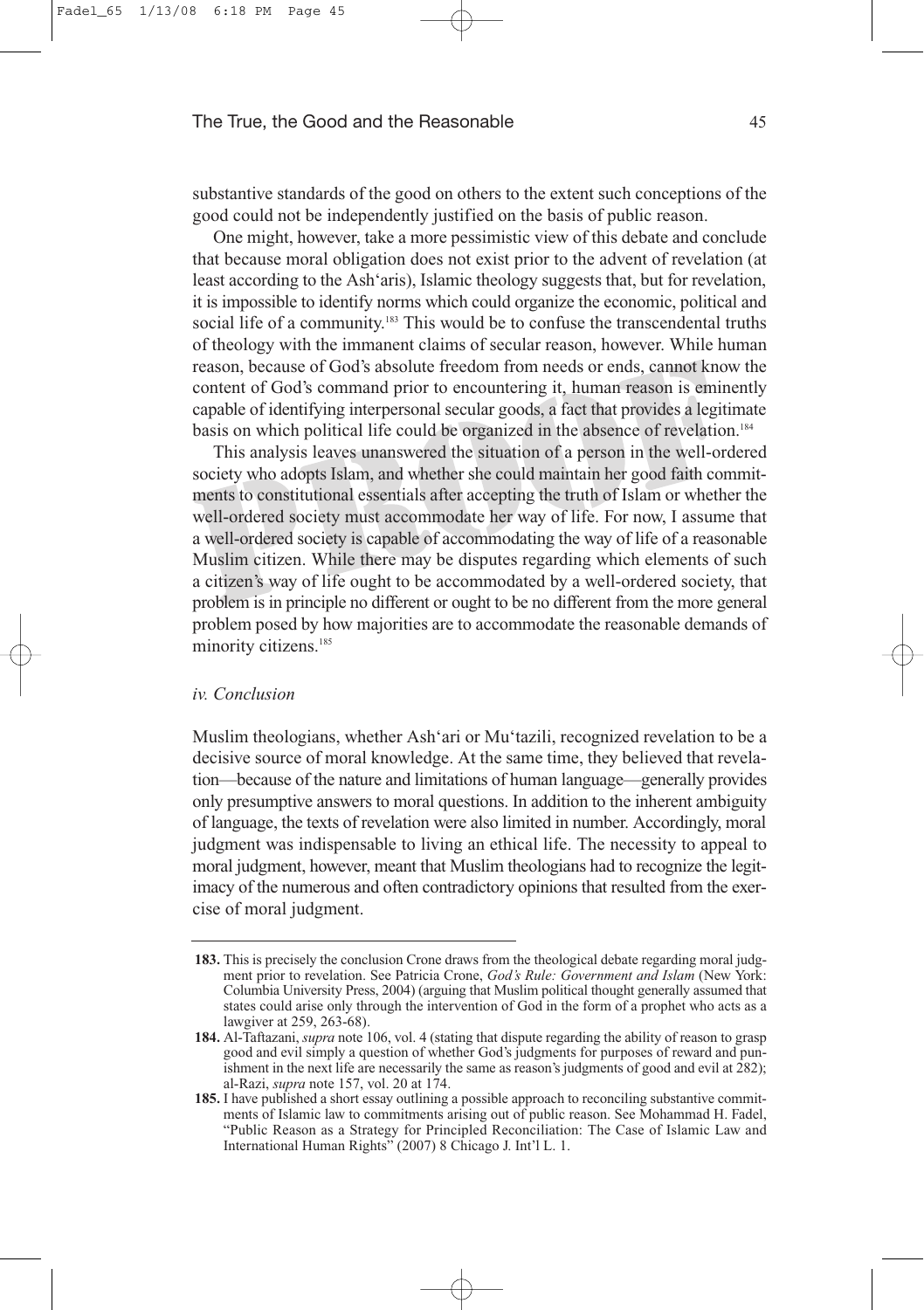Finally, the Ash'ari view that moral obligation cannot exist prior to revelation, combined with their view that reason can recognize interpersonal goods (at least in the utilitarian sense identified by Ash'ari theologians such as Fakhr al-din al-Razi and Sa'd al-din al-Taftazani) suggests an epistemological and ethical foundation for a Muslim interpretation of liberal constitutional essentials as being those political arrangements which reason would recognize as binding human beings prior to the advent of revelation. Rawls' heuristic of the veil of ignorance on this interpretation would be analogous, in terms of Muslim concepts of moral time,<sup>186</sup> to periods prior to the advent of revelation. In such circumstances, reason leads human beings to recognize only the *possibility* of revelation. Accordingly, prior to revelation (and thus acting under the conditions prevailing behind the veil of ignorance), humans are required to act according to what reason finds to be beneficial in connection with their temporal lives.187 Liberal constitutional essentials would, therefore, be consistent with Islamic ethical theory from this perspective to the extent that they (1) conform to the rational welfare of human beings and (2) allow individuals to conform to the commands of revelation (subject to reasonableness limitations) if and when it arrives, and they accept its claims as true.

# **Part 5: Moral Indeterminacy, Islamic Law and Public Reason**

# *a. The Distinction Between the Moral Order and the Legal Order and the Emergence of an "Islamic" Public Reason*

Because of the indeterminacy prevailing in the moral order, Islamic law could have degenerated into an unstable and dysfunctional system grounded in solipsism if legal rules were (1) simply the result of qualified moral judgment and (2) judges were obliged to exercise independent moral judgment in resolving cases that were presented to them. Historically, however, Islamic law solved the problem of moral indeterminacy politically<sup>188</sup> through the convention of taqlid, a legal institution whereby legal decision-makers were obliged to follow the substantive doctrine of particular legal schools.189 Significantly, what led Muslim jurists to adopt this position was the realization that a functioning legal system demanded both stability

**<sup>186.</sup>** The question of the moral status of human acts prior to the advent of revelation does not refer to an actual historical period, but instead was purely a thought experiment. Crone, *supra* note 183 at 264.

**<sup>187.</sup>** Cf. John Rawls, *A Theory of Justice* (Cambridge, MA: Harvard University Press, 1971) (stating that persons behind the veil of ignorance are assumed to know general facts regarding political affairs, economic theory, psychology, and whether these general facts affect the choice of the principles of justice at 137). Nothing in Islamic moral epistemology appears to be incompatible with Rawls' assumptions regarding what knowledge may be attributed to persons in the original position. The possibility of revelation, and its impact on conceptions of the good, therefore, would appear simply to be one of the "circumstances of justice," *ibid.* at 126, the details of which persons are ignorant in the original position. *Ibid.* at 137 (parties know only that their societies are "subject to the circumstances of justice and whatever this implies").

**<sup>188.</sup>** Johansen, *supra* note 9 (saying that in the face of uncertainty, Muslim judges insisted on strict observance of procedural regularity to insure validity of rulings at 36).

**<sup>189.</sup>** See Fadel, "Social Logic," *supra* note 95 (arguing that the legal institution of taqlid was adopted to solve the problem of indeterminacy inherent in Islamic law's structure as a jurists' law).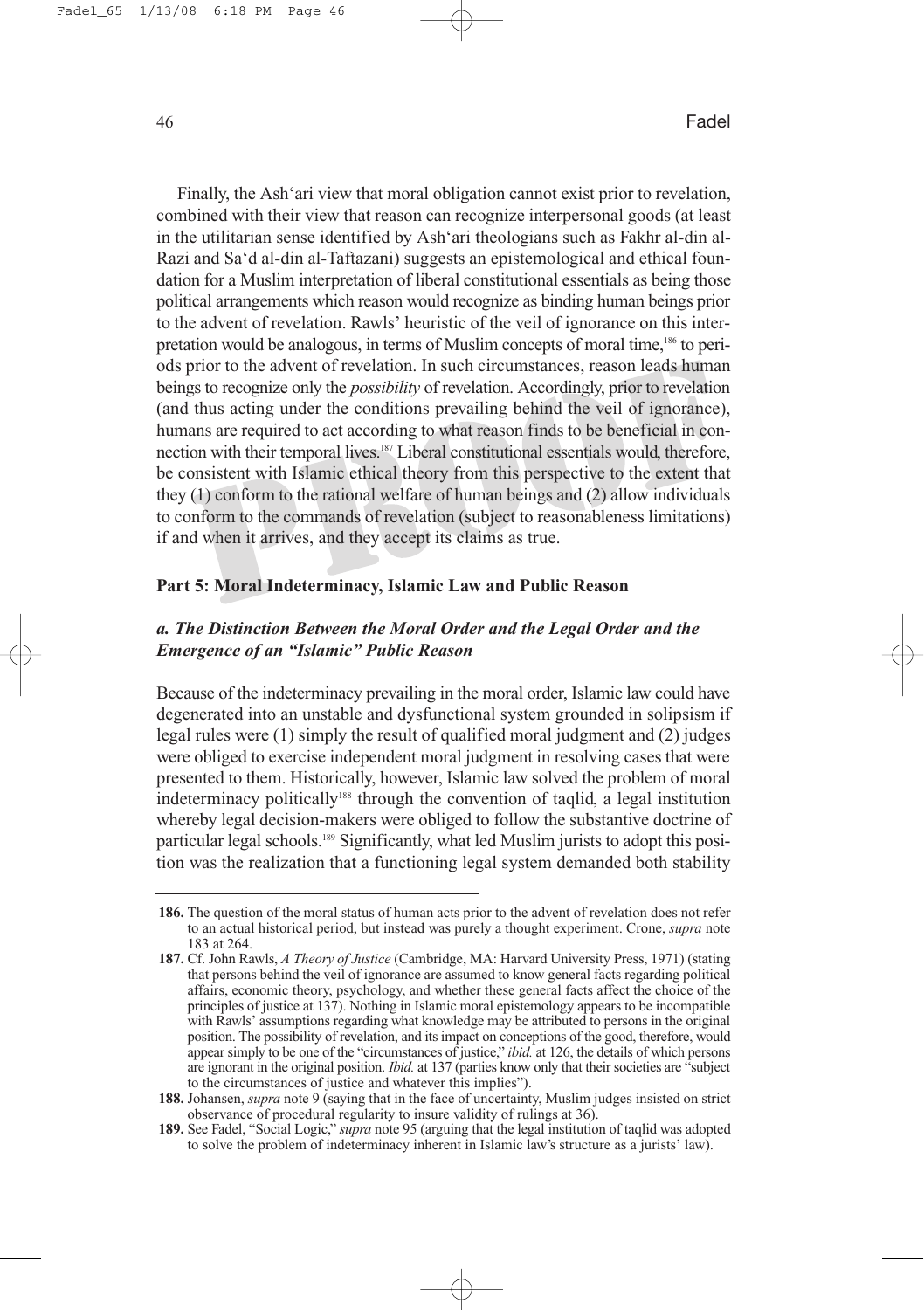and predictability in legal outcomes, goals that would have been impossible to achieve were the rules of decision applied by judges derived in accordance with the methods of usul al-fiqh.<sup>190</sup> Thus, in defense of taqlid later jurists appealed to political notions that are analogous to concepts such as equal protection, viz., that similarly situated litigants should have their disputes resolved under the same rule, and the public integrity of the legal system, viz., that judges would lose their standing as neutral arbiters if they ruled in one case pursuant to one rule, and then in a second case similar to the first pursuant to a second rule, simply because the judge's moral judgment was declared to have changed between the time of the first judgment and the second.<sup>191</sup> That political values explain the prominence of taqlid and not a change in the theory of moral judgment is confirmed by the fact that: (1) a muqallid-judge could rule in accordance with a rule of law despite his subjective disagreement with the correctness of that rule,<sup>192</sup> and (2) many authors insisted that while judges and other legal officials were bound by taqlid to apply existing legal doctrine, this obligation attached to them *only* in their official capacities. In their private lives, however, they could still conduct themselves in accordance with other interpretations of the moral law that had not been adopted by the courts.193 This distinction between rules that one applies to disputes in a courtroom and those rules by which one conducts one's own life is further evidence that Islamic law distinguished between a legal order whose rules could be coercively enforced via state power, and a moral order whose norms could be enforced only via the power of private conscience. In fashioning a determinate legal system that recognized the autonomous existence of a highly indeterminate moral universe, Muslim jurists and theologians gave birth in the Islamic milieu to a qualified form of what Rawls calls "public reason."194

**<sup>190.</sup>** *Contra* David A. Westbrook, "Islamic International Law and Public International Law: Separate Expressions of World Order" (1993) 33 Va. J. Int'l L. 819 (arguing that because Islamic law's concept of legality is correspondence to an objectively unknowable fact—God's judgment on the case—it could not conceive of law as a system of rules growing over time or even accept the authority of previous court decisions, thus ruling out the possibility that the legal system could learn from its own experience over time at 874-76). Westbrook's view, although not uncommon, is flatly contradicted by medieval legal authorities such as Ibn Rushd the Grandson (Averroes), al-Qarafi, al-Qadi 'Iyad and Ibn al-Salah, who argued that taqlid was superior to ijtihad for that very reason. See Fadel*, Adjudication*, *supra* note 60 at 213-14.

**<sup>191.</sup>** See Fadel, "Social Logic," *supra* note 95 at 213-15.

**<sup>192.</sup>** See Shihab al-din al-Qarafi, *al-Ihkam fi tamyiz al-fatawa 'an al-ahkam wa tasarrufat al-qadi wa-1-imam,* ed. by Muhammad 'Arnus (Cairo: Maktab nashr al-thaqafa al-islamiyya, 1938) [al-Qarafi, *Ihkam*] (noting that a *muqallid*-judge can rule based simply on the rule of his Imam, without necessarily accepting the validity of that rule at 30); Jackson, *Islamic Law and the State*, *supra* note 90, (stating that al-Qarafi equivocated between permitting the *muqallid*-judge to rule based either on the rule of his school even where he could not determine that it was substantively correct or allowing him to choose among the competing views within his school at 166).

**<sup>193.</sup>** Fadel, *Adjudication supra* note 60 at 276. See also Johansen, *supra* note 9 (observing that Islamic thought "makes a clear distinction between ethical norms which bind the *forum internum* of the individual believer and the legal norms which [judges] have to apply when legal conflicts are brought before them" at 35-36).

**<sup>194.</sup>** I describe the form that "public reason" took in Islamic history as "qualified" for primarily two reasons: (i) Islamic substantive law retained significant elements of political perfectionism, i.e., rules that were justified (or could be justified) only by appeal to the truth of Islam and (ii) the domain of the "public," by modern standards, was extremely limited, encompassing only matters such as war and peace, criminal law, and management of public property, e.g., natural resources, and public infrastructure, e.g., roads and marketplaces.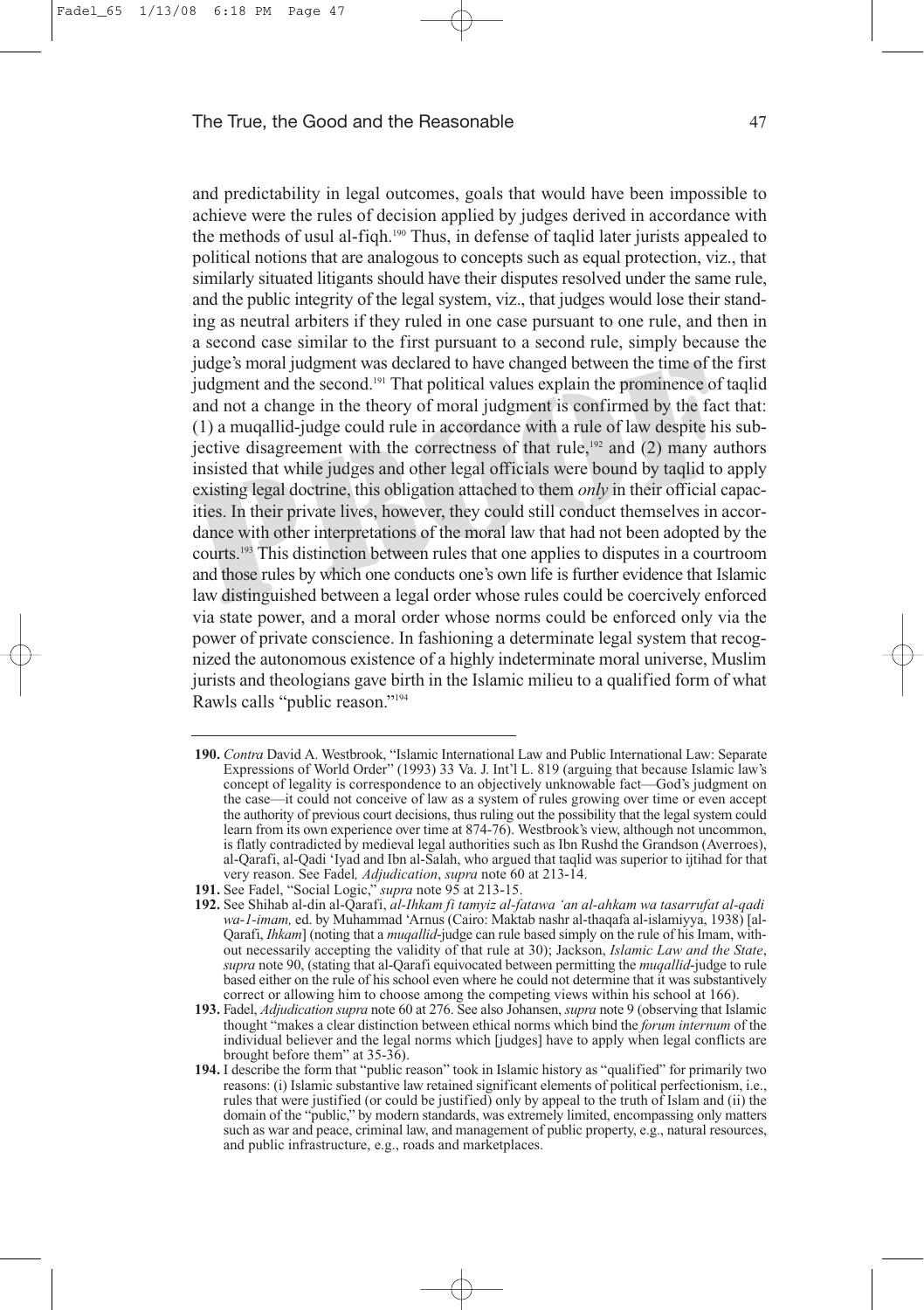I will explore some features of this qualified form of "public reason" through an investigation of five topics. The first is whether Muslim theologians themselves understood Islamic substantive law to be a religious vocation or a secular one. The second is the theory of the universal ends of the moral law (*al-maqâsid al-kulliyya*). The third is the doctrine of public policy/police power (*siyâsa shar'iyya*). The fourth is the evolution of the "rules of recognition"<sup>195</sup> in Islamic jurisprudence from ones making explicit appeals to revelation to ones grounded solely in juristic doctrine. The fifth is the extent to which non-Muslims are substantively bound by the rules of Islamic law.

#### *b. Islamic Law: Religious or Secular?*

Western scholarship on Islamic law has popularized the notion that Islamic substantive law is a religious law, and as such, is generically different from a secular legal system.196 While secular law is viewed primarily as the means by which the community's secular interests are organized to permit satisfaction of the legitimate needs and desires of individuals and society, Islamic law is assumed to reflect those rules of conduct that are concerned primarily with setting forth the standard of conduct required of human beings so that they may earn salvation. As a consequence, the ordering of secular affairs, according to these commentators, is at best a secondary concern of Islamic law. <sup>197</sup> I have instead argued that salvation, at least in the view of pre-modern Sunni orthodoxy, was primarily a function of theology (knowledge of certain truths about God) and only secondarily was a function of upholding certain standards of ethical conduct that are known directly from revelation or are discovered from the application of human reason to the commands of revelation.<sup>198</sup>

Islamic substantive law, however, is only partially concerned with these two issues. It overlaps with theology insofar as it, as a matter of substantive law, penalized apostasy and heresy. It also overlaps with Islamic ethics insofar as it criminalized certain conduct that Islam as a religion deems immoral or commanded acts that Islam as a religion deemed meritorious. What distinguishes Islamic substantive law from theology and ethics, however, is that Muslim jurists approached these questions as matters subject to some sort of legal process within a system of temporal justice rather than as a question pertaining to either theological or ethical truth.199 As a result, Islamic law's view of human conduct was a decisively secular

**<sup>195.</sup>** See H.L.A. Hart, *The Concept of Law* (Oxford: Clarendon Press, 1961 ) (discussing the concept of a "rule of recognition" as the means by which a legal system identifies the rule that is applicable to a legal question at 92-93).

**<sup>196.</sup>** See Johansen, *supra* note 9 (summarizing and criticizing a hundred years of Western scholarship on Islamic law that, to varying degrees, has been unwilling to study Islamic law as a legal system rather than as a system of deontic ethics at 48-54).

**<sup>197.</sup>** See Fadel, *Adjudication*, *supra* note 60 (reviewing secondary literature on the alleged indifference of Islamic law to the practical regulation of society at 4, 10-11).

**<sup>198.</sup>** See Johansen, *supra* note 9 ("the definition of belief as knowledge and acknowledgment of God prevailed in the . . . theological systems of Sunnî Islam" and pursuant to these theological systems, works are neither a condition of belief nor a constituent part of it," at 21-22).

**<sup>199.</sup>** See *ibid.* (describing the substantive rules of Islamic law "as a normative reference for a universally valid system of justice" at 26).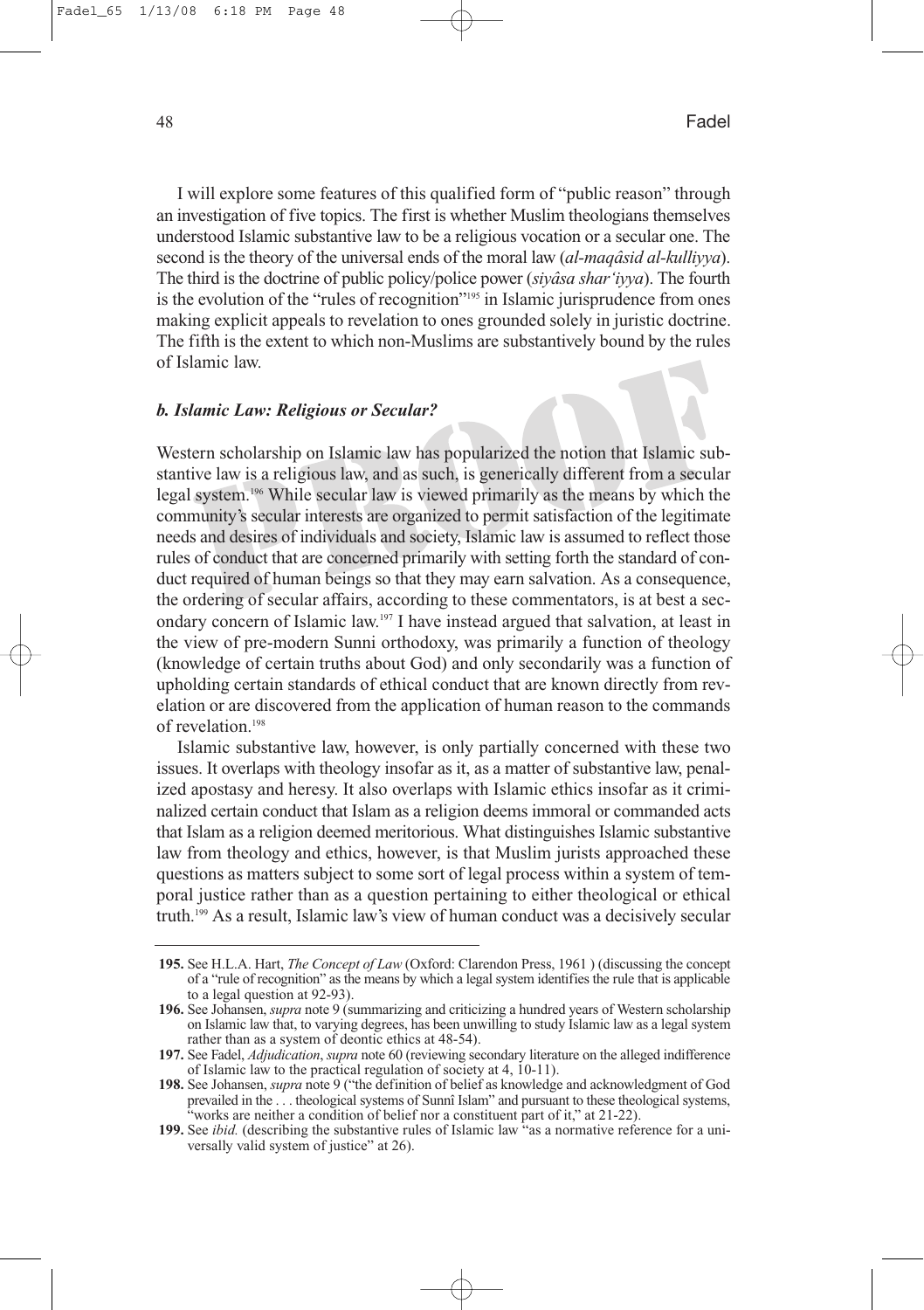one, i.e., it was concerned primarily with the consequences of human conduct in the profane world.<sup>200</sup>

Al-Ghazali's taxonomy of the sciences corroborates the view that Islamic substantive law is primarily a secular discipline. As noted earlier, al-Ghazali had argued that the good order of the secular world is antecedent to the good order of religion and that the latter cannot flourish without the stability and prosperity of the former. Accordingly, politics, which al-Ghazali defined as that craft whose purpose is "to establish harmony, society and cooperation with the purpose of [securing] the means of life as well as their organization,"201 is considered by him to be the highest profane craft.202 Substantive law is the means by which these ends are achieved, and for that reason, al-Ghazali classifies Islamic substantive law (fiqh) as a secular science.<sup>203</sup> The function of the jurist, in the view of al-Ghazali, is limited to instructing the ruler regarding the rules of justice and the rules of social cooperation,<sup>204</sup> and thus, jurists' concerns never transcend the profane world.<sup>205</sup>

Nevertheless, substantive law is "entangled" in religion.206 But, al-Ghazali argues, this entanglement should not mislead us into confusing what is a profane subject for religious learning, much less genuine religious devotion. The entanglement between religion and substantive law arises because religion is incomplete in the absence of substantive law, and for this reason, people have mistakenly believed that substantive law is a religious subject.<sup>207</sup> In fact, his argument suggests that substantive law is related to religion because it is one of the many exogenous circumstances that affect the ability of religion to flourish. While the nature of those circumstances is important, perhaps even decisive for religious observance, that

**203.** *Ibid.* at 28.

**<sup>200.</sup>** Abu Hamid Muhammad b. Muhammad b. Muhammad al-Ghazali, *Ihya' 'ulum al-din* (Beirut: Dar al-kutub al-'ilmiyya, 1986), vol. 1 ("Thus, the entirety of the jurist's competence is tied to the profane world" at 30). The secular orientation of Islamic law is further confirmed by its rules of pleading which limits a judge's jurisdiction to claims which implicate the tangible interests of the parties. See al-Qarafi, *Ihkam*, *supra* note 192 at 3. Accordingly, Muslim jurists and theologians routinely distinguish between a rule that applies in the profane world from a rule that applies only for purposes of the next life. Examples of this include the obligation to know God: for adherents of the strong theory, this is an obligation that may only be enforced by God in the next life, whereas for purposes of the temporal legal system, any person who claimed to be a Muslim was taken at her word. See *supra* note 125. Another example is the culpability of non-Muslims for failing to discharge ritual obligations: although no liability attached to them under the temporal legal system, they could very well be accountable before God for such failure. See *infra* note 254 at 54.

**<sup>201.</sup>** Al-Ghazali, *Ihya' ulum al-din*, *supra* note 200 at 23.

**<sup>202.</sup>** *Ibid.* at 24. Al-Ghazali's obvious respect for politics should be contrasted with Westbrook's suggestion that politics occupied, in the judgment of Islamic law, the realm of "compromised aspiration." See Westbrook, *supra* note 190 at 882.

**<sup>204.</sup>** *Ibid.* ("Thus, the jurist is the teacher of the ruler and his guide to how humanity should be governed and organized so that, as a result of their adherence [to the law], their secular affairs are put in order.")

**<sup>205.</sup>** *Ibid.* (even when discussing questions of conversion to Islam or ritual observance, a jurist's competence is limited to worldly considerations at 29).

**<sup>206.</sup>** *Ibid.* ("By my life, [law] is also connected with religion, but not in and of itself, but through the mediation of the secular world" at 28.)

**<sup>207.</sup>** *Ibid.* (explaining that while religion provides the normative principles that make a polity possible, religion cannot survive without the existence of a state which in turn is dependent upon law to organize its affairs).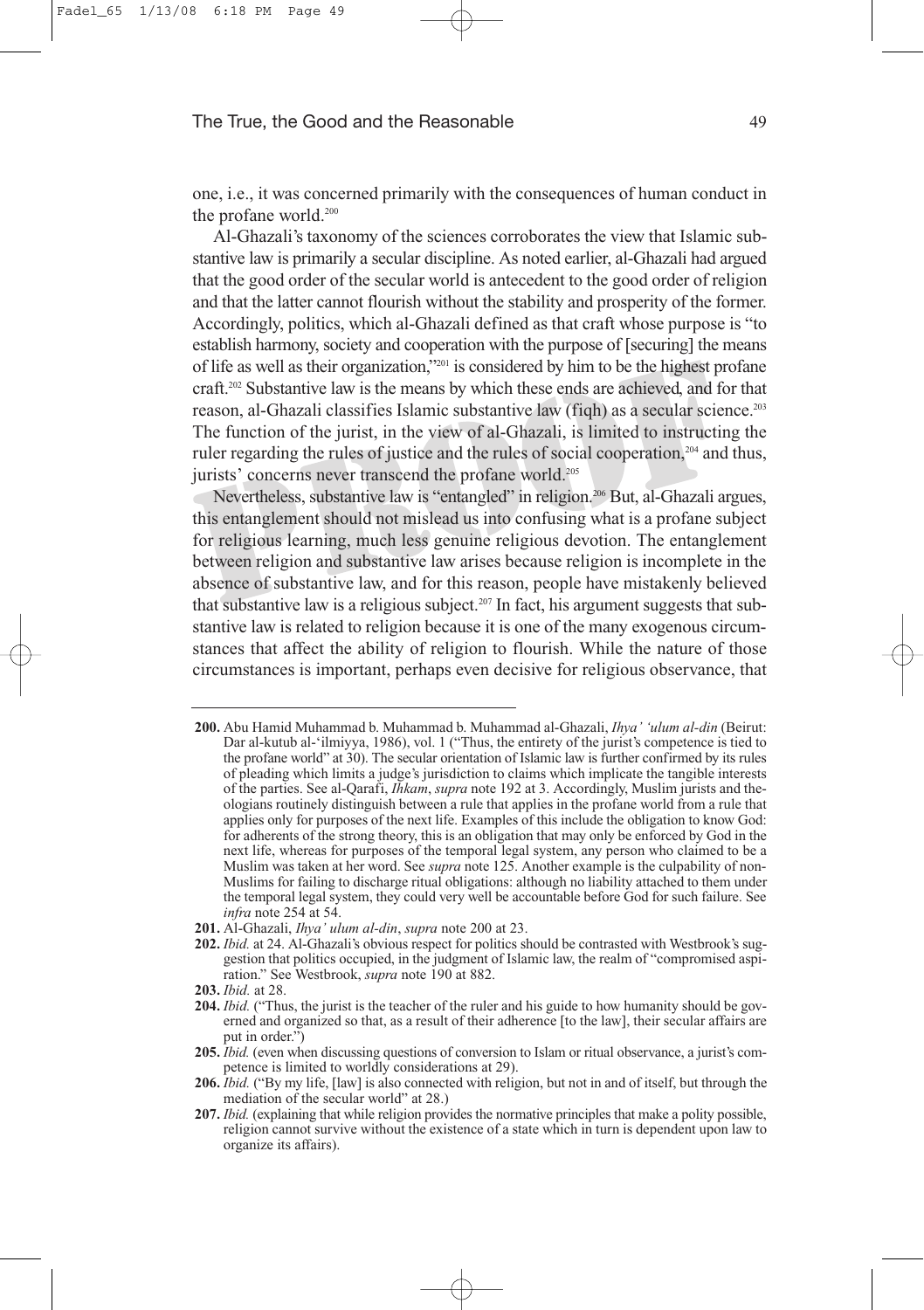does not justify confusing one with the other, or believing that expertise regarding the circumstances that make possible the flourishing of religion is the same as religious knowledge or actual piety. Thus, expertise in substantive law for al-Ghazali is equivalent to the expertise of guards who, in pre-modern times, protected pilgrimage (*hajj*) caravans from the depredations of bandits. Competent guards were necessary for the successful completion of the Pilgrimage, but this craft was not studied for its own sake. Similarly, substantive law is one of those exogenous circumstances required for religion to flourish, but it is not in itself a religious matter or a type of religious knowledge.<sup>208</sup> Instead, for al-Ghazali, "the craft of law is nothing more than knowledge of the means by which people are governed and their well-being protected."209

#### *c. The Universal Ends of Islamic Law*

The case by case method of moral reasoning used by moral theologians to investigate moral questions—combined with the indeterminacy of the moral world raises the question whether such a method of moral judgment could provide a coherent body of moral rules at all. The theory of the universal ends of the law, however, functioned to prevent moral reasoning from becoming so engrossed in particular questions that it lost sight of general principles. In contrast to the deductive method of moral theology which proceeded on a text-by-text basis, the theory of the universal ends of the law was derived inductively, by a study of revelation in its entirety. Thus, if one were to conduct an inductive study of the substantive rules of Islamic law, one would discover that it protects five universal categories of well-being (s. *maslaha*/pl. *masâlih*): (1) religion (*al-dîn*); (2) life (*al-nafs*); (3) capacity *(al-'aql*);210 (4) progeny (*al-nasl*); and (5) property (*al-mâl*).211 Within each of these five universal categories, individual rules were further classified into primary (*darûrî*), secondary (*tahsînî*) and tertiary (*tazyînî*) rules based upon the

**<sup>208.</sup>** See also Fadel, *Adjudication*, *supra* note 60 (citing Ibn Rajab, a prominent Hanbali jurist and theologian from the  $14<sup>th</sup>$  century, for the proposition that jurisprudence is not the same as religious knowledge, and may even be destructive of religiosity at 13-14).

**<sup>209.</sup>** Al-Ghazali, *Ihya' ulum al-din*, *supra* note 200 at 29. My characterization of al-Ghazali's view of substantive law as a secular vocation is limited to its objective characteristics. Al-Ghazali also argues that a person who discharges a secular vocation, such as law or politics or medicine, with the subjective intent to serve God, sanctifies that activity and gains favor with God as a result of that devotional intention. Nevertheless, al-Ghazali explicitly denies that such an intention is required in order for a person to discharge competently the secular function of a vocation such as law, politics or medicine. *Ibid.* at 35.

**<sup>210.</sup>** A literal translation of the Arabic term "*'aql*" might be "reason," but "capacity" to discharge one's obligations appears to be the real concern of the jurists.

**<sup>211.</sup>** Al-Ghazali, *Mustasfa*, *supra* note 68 (stating that the meaning of the term *maslaha*, when used as a term of art in moral discourse, means that which preserves the goals of revelation, which are preserving religion, life, capacity, progeny and property at 174). Ibn Farhun, a fourteenthcentury Mâlikî jurist and judge living in Madina, proposed an alternative five-fold classification of the rules of Islamic law into rules furthering (i) self-discipline; (ii) preserving the necessities of human existence; (iii) facilitating the satisfaction of human needs to increase their well-being; (iv) the pursuit of generosity; and (v) deterrence and social order. See Fadel, *Adjudication, supra* note 60 at 84, n. 37.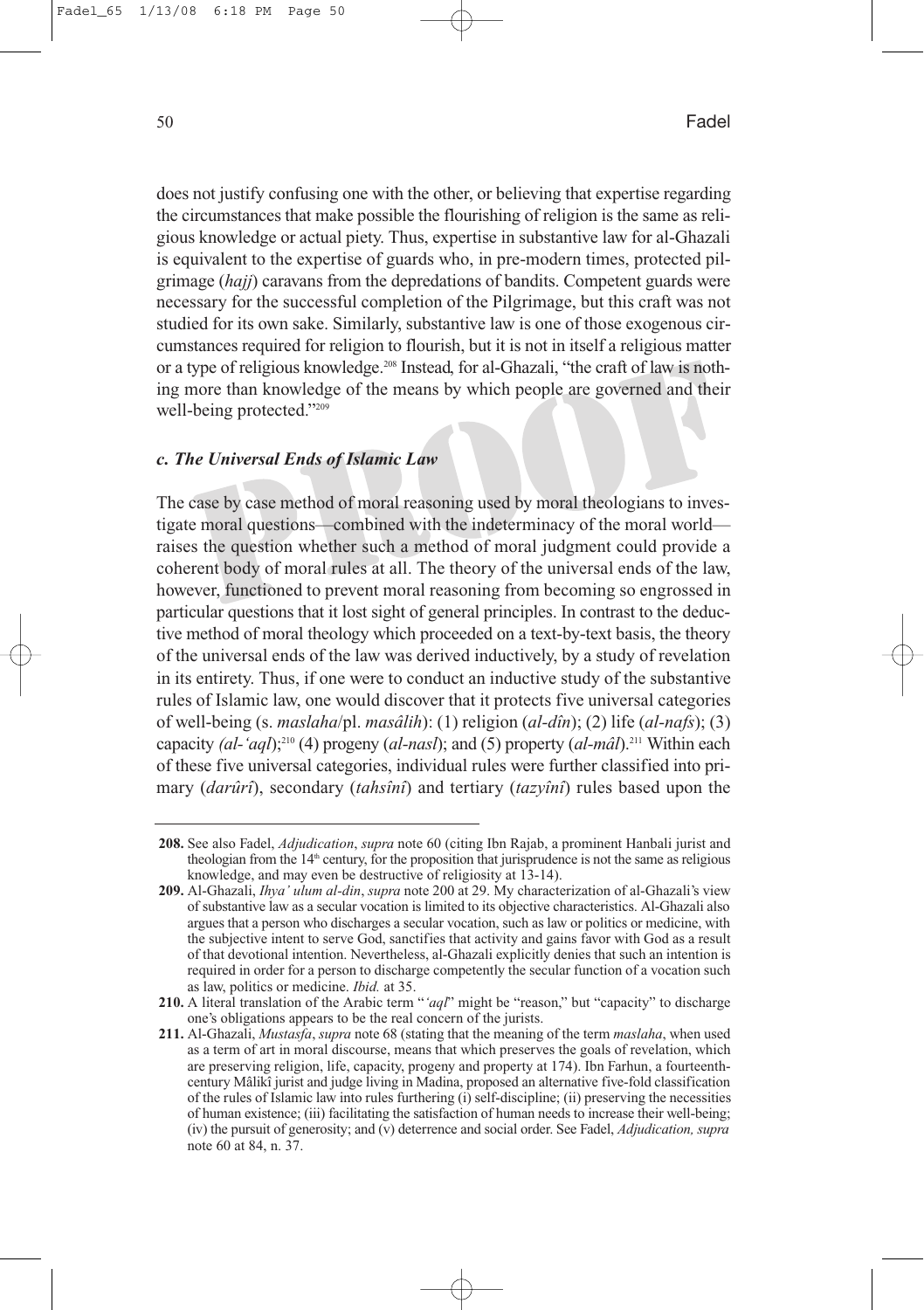importance of a particular rule as a means to achieve one of the law's five universal ends.212 Accordingly, Muslim moral theory established a calculus of moral value whereby conflicting revelatory and legal norms could be prioritized subject to the relative weight assigned to each interest by revelation.<sup>213</sup> For example, timely performance of certain ritually specified prayers, even if obligatory,<sup>214</sup> should be interrupted to save a human life, because saving life is a primary interest whereas discharging the obligation to pray at a specific time is only secondary interest, and thus must give way to the primary interest.<sup>215</sup>

Thus, even Ash'ari theologians agreed that human beings, by virtue of their rationality, seek to maximize their well-being, and that revelation had to be understood in light of the rational understanding of human beings. Accordingly, it is permissible to disturb a corpse that was buried without the benefit of a proper funeral bath, but not if the body was already in an advanced state of decomposition. The same theory was used to justify rules of public policy, e.g., a rule immunizing public officials against personal liability arising from errors in judgment with respect to lost property so long as they are acting within the scope of their legal authority, on the grounds that, given the frequency with which public officials would be exposed to personal liability were the rule to be otherwise, no one would be willing to serve as an agent of the public.<sup>216</sup>

While this method of moral and legal reasoning could not give a definitive answer in all cases, it established a method for reasoning about moral value and legal rules that went well beyond linguistic interpretation of revelation to consider the harms and benefits accruing to human beings as a result of certain rules and setting forth a principled method for weighing them when they conflicted. It is not surprising then that application of this style of moral reasoning relied heavily on empirical judgment regarding the state of the natural and social worlds inhabited by human beings rather than scriptural interpretation.217 More importantly, the relative emphasis upon the empirical suggested the possibility that non-Muslims could also collaborate in this project, and indeed, Muslim theologians declared that all the revealed religious laws (*sharâ'i' samâwiyya*), specifically, the laws followed

**<sup>212.</sup>** See *al-Ghazali,* Mustasfa, *supra* note 68 (explaining that benefits are divided into primary, secondary and tertiary and giving examples of each at 174-75).

**<sup>213.</sup>** 'Izz al-din 'Abd al-'Aziz b. 'Abd al-Salam, *Qawa'id al-ahkam fi masalih al-anam* (Beirut: Dar al-ma'rifa, n.d.) (vol. 1) ("When benefits and harms exist simultaneously, if it is possible to obtain the benefits without the harm, we do so . . . but if it is impossible to avoid the harms and obtain the benefits, then [either] the harms exceed the benefits, [in which case,] we avoid the harms and ignore the benefits . . . or the benefits exceed the harms, [in which case] we take the benefits and accept the harms. Where the harms and benefits are equal, either may be selected or no choice made at all." at 83-84). For more information on this author, see "'Izz al-Din 'Abd al-'Aziz b. 'Abd al-Salam" in 9 Encyclopaedia of Islam 812b.

**<sup>214.</sup>** Islamic ritual law obliges Muslims to pray five times a day: dawn, noon, afternoon, sunset and nightfall. Performance of prayers outside their prescribed times is ordinarily considered sinful. See al-Dardir, *supra* note 84, vol. 1 at 232.

**<sup>215.</sup>** See Ibn Abd al-Salam ("Priority is given to saving drowning persons over timely performance of prayers because saving the lives of drowning persons is deemed more virtuous by God than timely discharge of prayer, especially since it is possible to do both by first saving the drowning persons then performing the prayer later" at 57.)

**<sup>216.</sup>** *Ibid*. at 89-90.

**<sup>217.</sup>** See, e.g., *ibid*. at 91.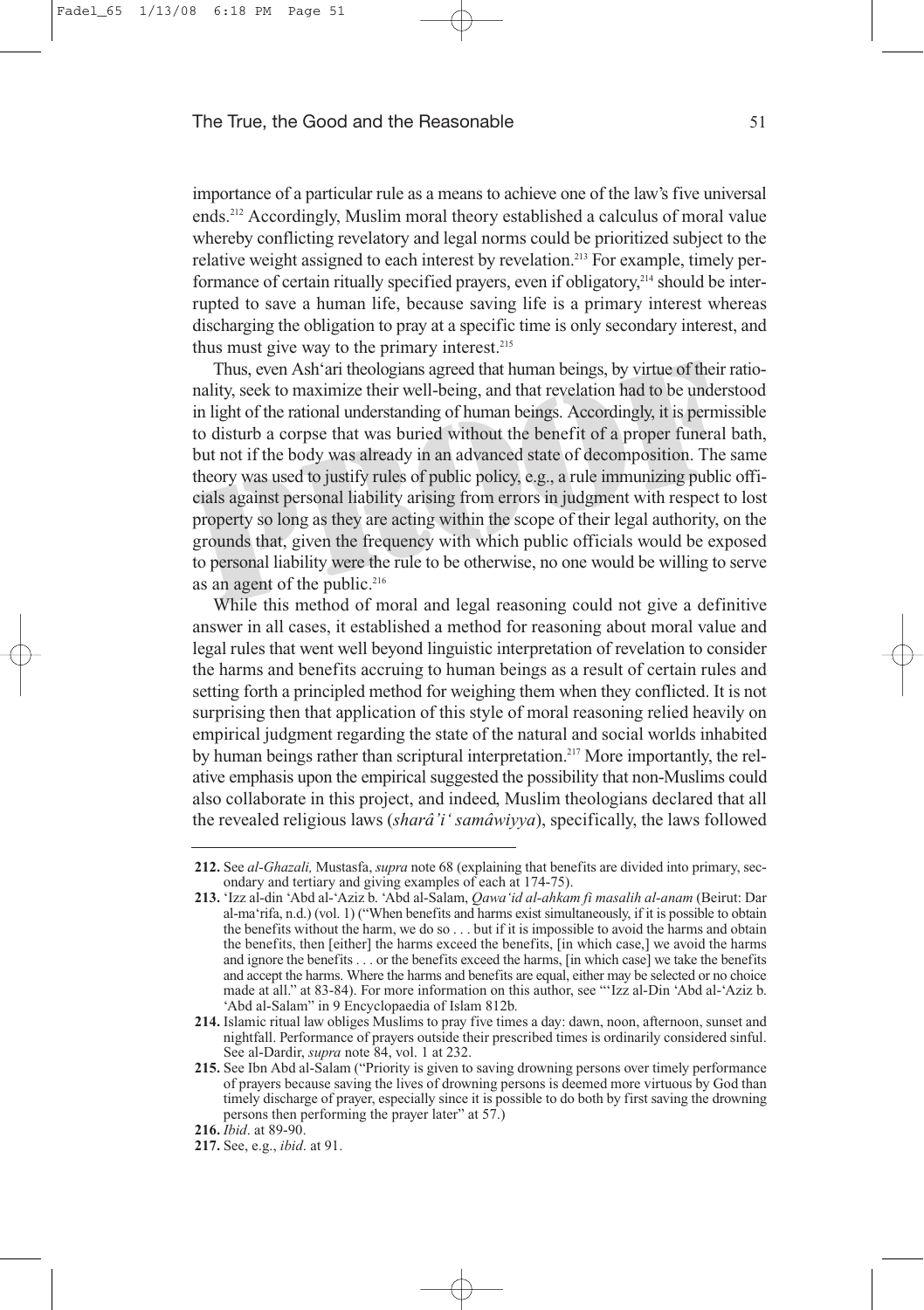by Jews and Christians likewise protected these categories of well-being. Ibn 'Abd al-Salam also included the followers of Greek philosophy in this moral consensus. Thus, in an important sense, Muslim theologians recognized the existence of a potential common language among the adherents of these three monotheistic faiths as well as philosophers that would permit inter-communal communication without first requiring conversion. $218$ 

Accordingly, Ibn 'Abd al-Salam explained the differences in ethical judgments among Muslims, adherents of the other monotheistic faiths and followers of the Greek philosophical tradition as arising out of reasonable differences in the relative weighting of the same basket of goods, not incommensurable moral difference.<sup>219</sup> In Ibn 'Abd al-Salam's considered view, despite the fact that ultimate goods could only be discovered via revelation, human beings, by virtue of being rational, are capable of using reason to discover those rules of the profane world necessary for their secular well-being in the here-and-now.220

Ibn 'Abd al-Salam was not the only Muslim theologian and jurist to adopt this approach to understanding the moral and legal rules of Islam. Abu Ishaq al-Shatibi, a Spanish Maliki jurist, attempted to provide a systematic presentation of the theory of the universal ends of the Shari'a based on an inductive approach to revelation and Islamic law.221 Rather than relying on discrete texts of revelation, al-Shatibi proposed an inductive method which would marshal various pieces of evidence and interpret them in light of the universal ends of the Shari'a.<sup>222</sup> In this manner, he hoped to provide positive law a more secure epistemological foundation in revelation than the conventional approach to moral theology which was grounded in a combination of linguistic and logical formalism.223

**<sup>218.</sup>** *Ibid*. at 4. Indeed, Ibn 'Abd al-Salam also states that while revelation is indispensable for knowledge of the hereafter, and the means by which one attains eternal happiness, "the benefits and the harms of the profane world and the causes thereof are known via necessity, experience, custom and considered opinion, and if something is ambiguous, inquiry is made [using] its evidence [viz., necessity, experience, etc.]. And, whoever wishes to understand the substantive reasons [for revelatory rules regulating the profane world], the costs and benefits [of certain conduct], and the weightier of these considerations, he should present these [questions] to his mind, imagining that revelation was silent on these matters, and then he should derive rules. In this case, hardly will a rule [imposed by revelation] differ from the conclusions reached, save for such devotional rules as God has imposed upon His servants with respect to which He did not reveal to them either its benefit or its harm."

**<sup>219.</sup>** *Ibid*.

**<sup>220.</sup>** See also al-Taftazani, *supra* note 106 (making a similar argument at 282).

**<sup>221.</sup>** See Wael Hallaq, "On Inductive Corroboration, Probability and Certainty in Sunnî Legal Thought" in Nicholas Heer, ed., *Islamic Law and Jurisprudence, Studies in Honor of Farhat J. Ziadeh* (Seattle: University of Washington Press, 1990) 3 [Hallaq, "Inductive Corroboration"] at 24-31. For a general overview of Shatibi's work in the social and political context of Muslim Spain, see Muhammad Khalid Masud, *Islamic Legal Philosophy: a Study of Abu Ishaq al-Shatibi's Life and Thought* (Islamabad: Islamic Research Institute, 1977). For more information on al-Shatibi, see "al-Shatibi, Ibrahim b. Musa" in 9 Encyclopaedia of Islam 364a.

**<sup>222.</sup>** In this respect, al-Shatibi's approach to legal proofs resembles legal pragmatism. See Daniel A. Farber, William N. Eskridge, Jr. & Philip P. Frickey, *Constitutional Law: Themes for the Constitution's Third Century* (St. Paul, MN: West, 1993) at 126.

**<sup>223.</sup>** See Hallaq, "Inductive Corroboration," *supra* note 221 at 25; Jackson, "Fiction and Formalism," *supra* note 82 (criticizing the formalism of moral theology on the grounds that it "neither exclude[s] nor take[s] account of the presuppositions that inform legal interpretation" at 192).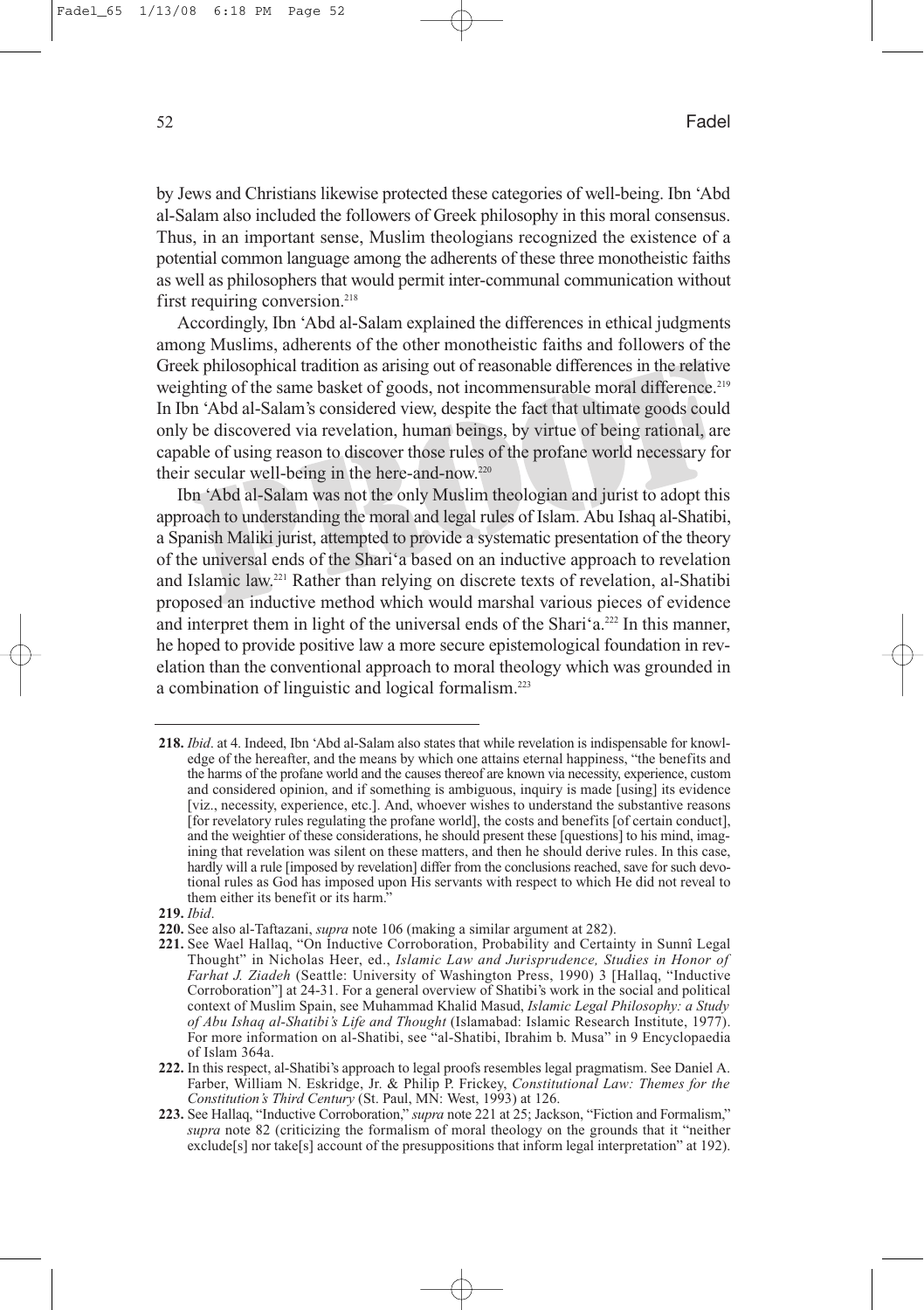As was the case with Ibn 'Abd al-Salam, al-Shatibi's insistence that revelatory texts could only be understood in relation to substantive values, e.g., the universal ends of the law, meant that the system of moral and legal reasoning he advocated required close attention to empirical realities.224 Thus, al-Shatibi was not primarily concerned with identifying the linguistically most correct reading of a text of revelation. He was more concerned with interpreting the law—and any revelatory texts that were deemed to be the revelatory origins for that law—in the manner most consistent with the universal ends of revelation, even if that required introducing implicit glosses on the legal text in question. For example, when asked about a partnership for the production of cheese—an arrangement which facially violated the rules regulating the exchange of certain commodity foodstuffs—al-Shatibi looked to the wealth effects that would result from prohibiting the arrangement at issue. Upon doing so, he concluded that a prohibition of those partnerships would reduce wealth, and therefore he concluded that the partnerships should be permitted.<sup>225</sup>

Al-Shatibi's analysis demonstrates the practical implications of the rising concern of Muslim jurists with the substantive consequences of legal rules rather than the revelatory genealogy of the rule. Although al-Shatibi justifies his departure from the general rule based on the revelatory principle that God's commands do not result in unreasonable hardship, this principle can only be invoked by reference to factual circumstances. Moreover, al-Shatibi's approach to the concept of "hardship" is not the only plausible interpretation of the Quranic passage concerning hardship.<sup>226</sup> It would be plausible to read this concept as definitional, i.e., nothing that God has commanded constitutes a hardship, in which case the concept of "hardship" would not limit the plain sense of other texts. Accordingly, al-Shatibi's analysis turns not so much on subtle hermeneutic questions arising out of the interpretation of scripture, but rather on an economic analysis of the alternative rules that could potentially govern the case, finally settling on that interpretation of the law that was most consistent with the economic well-being of the individuals within his community.

# *d. Public Policy/Police Power (Siyâsa Shar'iyya)227 and Islamic Moral Theology*

Many western historians of Islamic law have disparaged the Islamic legal doctrine of public policy as an unprincipled—even if necessary—departure from "true"

**<sup>224.</sup>** Significantly, al-Shatibi argued that the empirical investigation of the world is an activity that can never come to an end. See Abu Ishaq Ibrahim b. Musa al-Shatibi, *al-Muwafaqat fi usul alshari'a* (Beirut: Dar al-ma'rifa, n.d.), vol. 4 at 89-90. See also Shihab al-din Ahmad b. Idris al-Qarafi, *al-Furuq* (Beirut: 'Alam al-kutub, n.d.), vol. 1 (noting that the investigation of the empirical world is open-ended, both in the sense that empirical knowledge is always subject to prospective revision, and that the means by which humans obtain empirical knowledge are also (potentially) unlimited, since they are not limited by revelation at 129).

**<sup>225.</sup>** Ahmad b. Yahya al-Wansharisi, *al-Mi'yar al-mu'rib*, ed. by Muhammad Hajji (Beirut: Dar algharb al-islami, 1990), vol. 5 at 215.

**<sup>226.</sup>** See, e.g., al-Baqara, 2:220 ("Had He wished, He could have burdened you") and al-Hajj, 22:78 ("He has made no hardship for you in religion").

**<sup>227.</sup>** Closely related to the concept of *siyâsa shar'iyya* were the concepts of *hisba*, the *mazâlim* jurisdiction and the power of *ta'zîr*. For a general overview of these various jurisdictions in medieval Islamic constitutional law, see Fadel, *Adjudication*, *supra* note 60 at 61-75.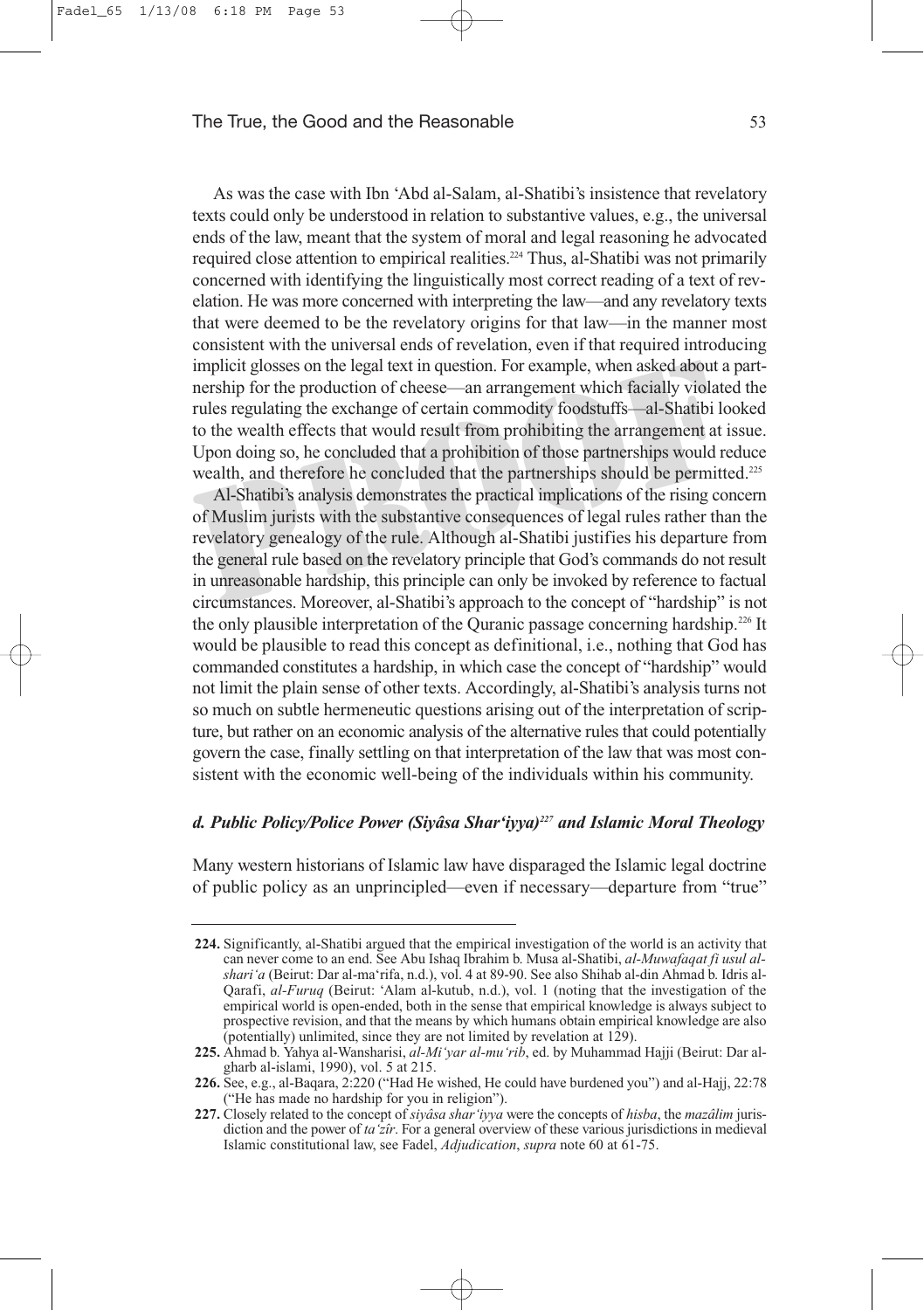Islamic principles of legality.<sup>228</sup> The rise of the doctrine of public policy in Islamic law, however, can reasonably be viewed as part and parcel of the evolution of the Islamic legal system from one derived wholesale from revelation into a system of rationally determined public values bounded, rather than determined, by a commitment to revelatory norms.

Pursuant to this doctrine, duly authorized agents of the state were authorized to promulgate rules which went beyond the requirements of both revelation and the rules of positive law as articulated by the jurists, so long as such rules did not contradict revelation and furthered a lawful purpose.<sup>229</sup> According to medieval treatises on public law, the chief distinction between public policy and the law of the jurists was that in the case of jurisdictions that were limited to applying the law of the jurists, e.g., ordinary courts, the decision-maker was bound to apply the applicable rule of law as set forth in the books of substantive law, whereas a decisionmaker exercising public policy powers could create enforceable obligations in contexts where the law of the jurists would not recognize any obligation. For example, Islamic law does not enforce gratuitous promises, although it deems it morally commendable for the promisor to do so voluntarily (*mandûb*).230 A decision-maker entrusted with the powers to determine public policy could, however, oblige a promisor to fulfill her gratuitous promise.231 Thus, one medieval author described the doctrine of public policy as that power entrusted to the government to improve society.<sup>232</sup> Exercises of this power were valid insofar as they were undertaken with the purpose of enhancing the community's welfare, and did so improve it in fact.<sup>233</sup> The only limit upon this power was that the public policy power could not be used to oblige conduct that was sinful, nor could it prohibit conduct that was morally obligatory.234

A particularly important arena for public policy was criminal law.235 While Islamic law provided for the mandatory punishment of a narrow set of crimes, $236$ 

**<sup>228.</sup>** See, e.g., Fadel, *ibid.* at 79-81.

**<sup>229.</sup>** Al-Qarafi, *al-Furuq*, *supra* note 224, vol. 4 (stating that discretionary actions of public agents are enforceable only if they achieve either a pure or preponderant good, or prevent a pure or preponderant harm at 39).

**<sup>230.</sup>** See John A. Makdisi, *supra* note 96.

**<sup>231.</sup>** Abu al-Hasan Ali b. Habib al-Mawardi, *al-Ahkam al-sultaniyya* (Beirut: Dar al-kutub al-'ilmiyya, n.d.) (a decision maker exercising this authority in the context of a private lawsuit is not restricted to rules of obligation at 105). For more information on al-Mawardi, see "al-Mawardi, Abu '1- Hasan Ali b. Habib" in 6 Encyclopaedia of Islam 869a.

**<sup>232.</sup>** Fadel, *Adjudication*, *supra* note 60 at 82.

**<sup>233.</sup>** Al-Qarafi, *al-Furuq*, *supra* note 224, vol. 4 at 39.

**<sup>234.</sup>** See Ahmad b. Muhammad Ibn Hajar al-Haytami, *al-Fatawa al-fiqhiyya al-kubra*, CD-ROM: *Encyclopedia of Islamic Jurisprudence* (Kuwait: Kuwaiti Ministry of Endowments, the Islamic Development Bank & Harf Information Technology, 2004) (concluding that it was obligatory to comply with a price-setting regulation—even if its legality was controversial—because compliance with the regulation did not entail sinning); Fadel, *Adjudication*, *supra* note 60 at 83, 93; see also al-Tahawi, *supra* note 104 (obedience to government is obligatory so long as compliance with the command does not entail committing a sin at 13-14).

**<sup>235.</sup>** Regulation of the marketplace was another context in which this power was widely used. See Kristen Stilt, *The muhtasib, law, and society in early Mamluk Cairo and Fustat (648-802/1250- 1400)* (Ph.D. dissertation, Harvard University, 2004) [unpublished].

**<sup>236.</sup>** These are the controversial "*hudûd*" crimes which, for example, call for the amputation of the hand of a thief, and the stoning of a married adulterer.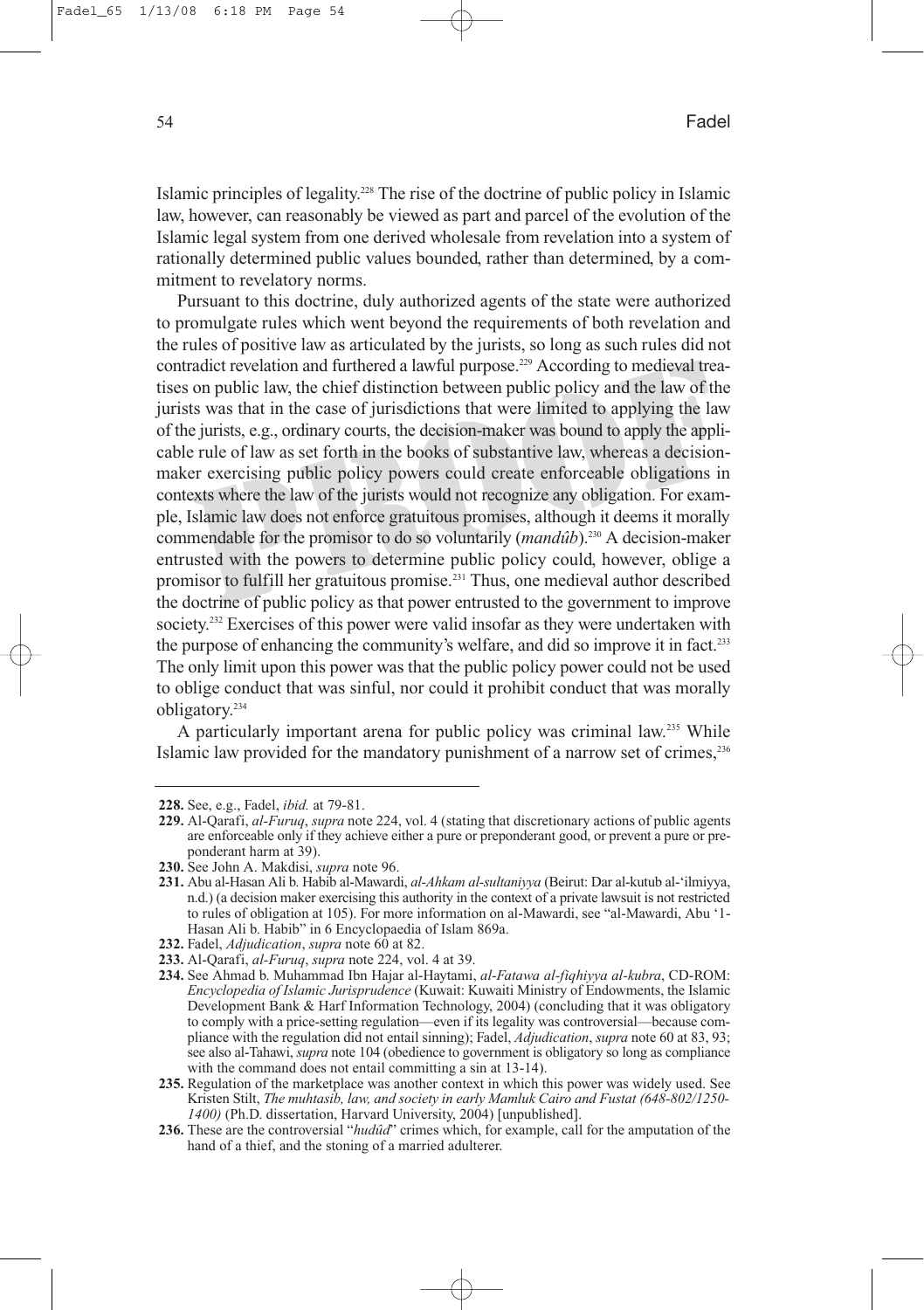the vast majority of criminality was punished pursuant to the power of the government to formulate public policy. Such punishments were described as crimes subject to discretionary (*ta'zîr*) punishments. The goals of these punishments were protection of the public, general or specific deterrence and/or reformation of the defendant.<sup>237</sup> Accordingly, the legitimacy of such punishments was based not on fidelity to a revelatory norm, but rather upon the reasonable belief that punishment would improve the public welfare by achieving one of the aforementioned goals.<sup>238</sup> For the same reason, al-Qarafi argued that there were sins whose secular harms were so inconsequential that they could not legitimately result in criminal punishment because crafting a penalty severe enough to deter the crime would render the punishment disproportionate to the harm resulting from the sin. At the same time, a punishment satisfying the proportionality requirement would be insufficient to deter the defendant from continuing to sin.239 Because the predicate for applying discretionary penalties was determined by an empirical assessment of harm, this area of the law was entirely independent of theological expertise, and accordingly, legitimized rule-making for the vindication of public interests rather than the vindication of express revelatory norms.<sup>240</sup>

At the same time that medieval authors were writing treatises in Islamic public law defending the doctrine of public policy, a revaluation of the Prophet's legal role was also taking place. Al-Qarafi, for example, argued that a proper understanding of the Prophet's role as lawgiver requires an appreciation of the distinction between those instances in which he acted in the capacity of a prophet (*nabî*), and those instances in which he acted as a head of state (*imâm*).<sup>241</sup> Al-Qarafi does not challenge the normative status of Prophetic actions and teachings as evidence of the moral law; rather, he argues that prior to concluding that a specific Prophetic report communicates a norm that binds prospectively all subsequent generations, the interpreter must conclude that the Prophet, at the time of the report in question, was acting in his capacity as a prophet, i.e., communicating a religious norm on the behalf of God, rather than in his capacity as the head of state or as a judge. Al-Qarafi illustrates his point using some well-accepted Prophetic reports whose legal consequences were the subject of well-known disagreements among various Muslim jurists in the middle ages. He explains these disagreements as resulting from disagreements regarding the capacity in which the Prophet was acting at the time of the report.

One example will help cast light on al-Qarafi's argument. Muslim jurists accepted as genuine the following statement of the Prophet: "Whosoever reclaims

**<sup>237.</sup>** Fadel, *Adjudication*, *supra* note 60 at 91-92.

**<sup>238.</sup>** *Ibid*. at 92-93.

**<sup>239.</sup>** Al-Qarafi, *al-Furuq*, vol. 4 *supra* note 224 at 181.

**<sup>240.</sup>** A modern Egyptian authority, for example, notes that this classical function of Islamic law has been subsumed under the administrative apparatus of the modern state. See 'Ali al-Khafif, "al-Hisba fi al-islam" in *Usbu' al-fiqh al-islami: mihrajan al-imam ibn taymiyya* (Cairo: al-Majlis al-a'la li ri'ayat al-funun, wa al-adab wa al-'ulum al-ijtima'iyya, 1961) 559 at 594. See also Fadel, *Adjudication*, *supra* note 60 at 67, n. 81.

**<sup>241.</sup>** Sherman A. Jackson, "From Prophetic Actions to Constitutional Theory" (1993) 25 Int'l J. of Middle East Studies 71 [Jackson, "Prophetic Actions"] at 74.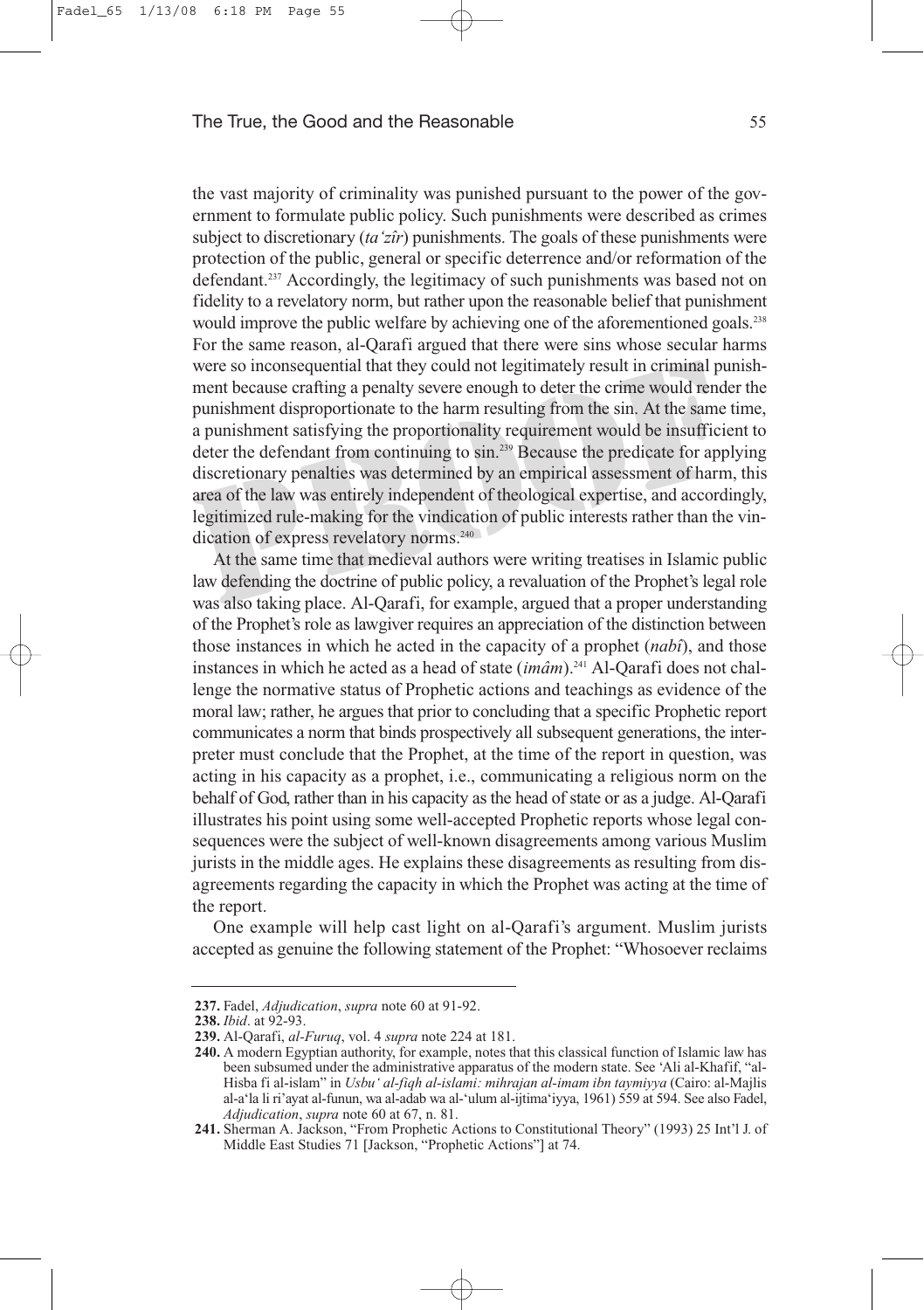abandoned land becomes its owner." While there was general agreement among jurists as to the authenticity of the report, the leading jurists nevertheless differed significantly in understanding its legal significance. The Hanafi school concluded that regardless of the report, ownership of abandoned real property via reclamation could only occur with the permission of the government. The Shafi'is, on the other hand, deduced from the report a rule to the effect that abandoned land could become private property simply by the act of reclamation, regardless of the government's knowledge or permission. The Malikis, however, argued that while ownership of abandoned land passed simply upon reclamation, it also concluded that one could not proceed to reclaim abandoned land without first seeking permission from the government to insure the absence of competing claims of ownership.

For al-Qarafi, these three positions are best understood as resulting from different assumptions regarding the capacity in which the Prophet acted at the time he made the relevant statement. The Hanafis, according to al-Qarafi, assumed the Prophet had been acting in his capacity as head of state at the relevant time, and thus, treated the precedent simply as a policy (*tasarruf*) that, while lawful, was not prospectively binding. The Shafi'is' analysis presumed the opposite; they concluded that the right to reclaim land was a religious norm which bound successive generations of Muslims. The Malikis accepted the Shafi'i argument, but they nevertheless imposed the requirement of seeking the government's permission prior to reclaiming any land to avoid unnecessary conflicts regarding land ownership.<sup>242</sup>

Jackson has noted the potential importance of al-Qarafi's mode of analysis for legal modernization in the Muslim world.<sup>243</sup> More important from our perspective, however, is that al-Qarafi's argument suggested that considerations of public policy were not a late-comer to the Islamic legal tradition or an otherwise unprincipled deviation from the norms of Islamic jurisprudence, but rather logically preceded, even if only implicitly, any attempt to understand the transmitted body of the Prophet's teachings. Similarly, by placing policy concerns at the center of the interpretive effort to glean meaning from the Prophet's legacy, the effect of al-Qarafi's theory is to diminish *theological* learning in favor of the empirical learning which would be useful to understanding the policy goals of the various precedents attributed to the Prophet.244

#### *e. Rules of Recognition*

The various schools of Muslim jurisprudence applied differing "rules of recognition" to determine which rule should govern a particular case. Given Islamic law's status as a "jurists' law," establishing a rule of recognition was simultaneously a

**<sup>242.</sup>** *Ibid*. at 77-78.

**<sup>243.</sup>** *Ibid*. at 78-79.

**<sup>244.</sup>** See also Taj al-Din 'Abd al-Wahhab b. 'Ali al-Subki, *al-Ashbah wa-1-naza'ir*, ed. by 'Adil Ahmad 'Abd al-Mawjud & 'Ali Muhammad 'Iwad (Beirut: Dar al-kutub al-'ilmiyya, 1991), vol. 2 (explaining that the Prophet acted in both the capacity of a prophet and a head of state, and that his statements in the latter category are not prospectively binding, but instead are subject to considerations of the public good at 285-86).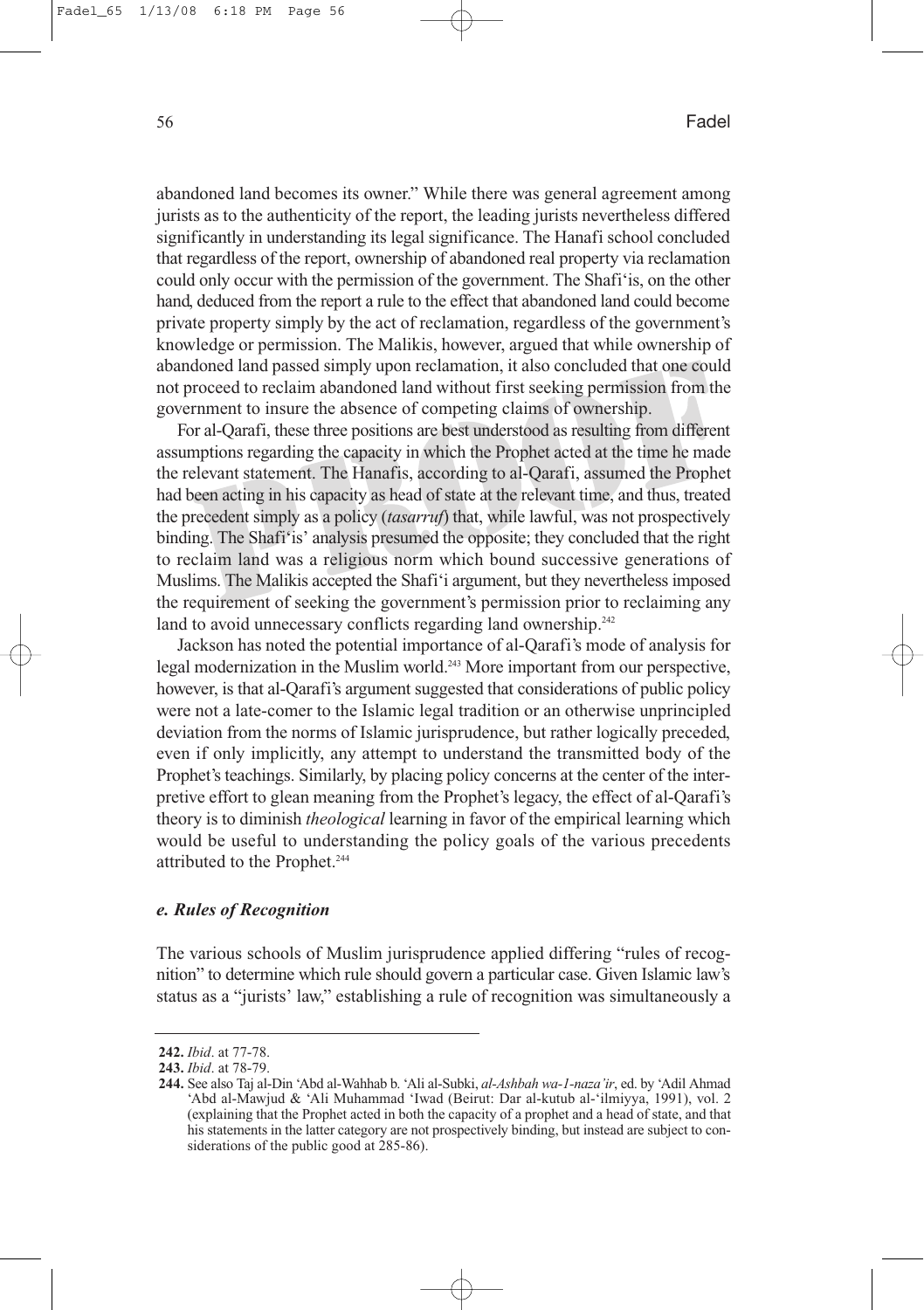considerable challenge and critical to the establishment of a functioning legal system. Indeed, because of the largely decentralized process of rule-making in medieval Islamic law, one must speak of two sets of rules of recognition. The first is a rule of recognition that operates within a particular legal school and serves to organize its legal doctrine.<sup>245</sup> The second is an inter-school rule of recognition that assures mutual-recognition of the legal decisions handed down by judges applying the divergent doctrines of the various legal schools. Space constraints permit discussion only of the former.

The intra-school rules of recognition evolved from rules of recognition which assumed that judges and other legal officials relied on the scriptural sources of the law to ones which assumed that the judge was a muqallid.<sup>246</sup> The rule of recognition that applied in this case required the judge to follow strictly pre-existing legal rules and subjected his decisions to review by more senior members of the legal hierarchy. Significantly, this rule of recognition expressly contemplated revision of applicable rules in light of changing circumstances and in response to perceptions of the public's welfare. The rules restricting the legal discretion of judges, moreover, were justified by express appeals to political values such as preserving the public's perception of the legal system's integrity—which would be at risk if different rules were applied to similarly situated litigants—and the desire to assure that courts treated litigants equally. Moreover, by the Ottoman era, jurists had made clear that this rule of recognition was not simply the result of the judge being a muqallid, but rather was jurisdictional insofar as the terms of his appointment required him to render judgment based on the established rules of his school.<sup>247</sup> Equally significant, a muqallid judge was permitted—indeed obliged—to rule according to the established rule of his school, even if the judge did not believe that rule to be, as a substantive matter, the strongest opinion on the matter.<sup>248</sup>

#### *f. Are Non-Muslims Politically Bound by the Rules of Islamic Law?*

One way of exploring the extent to which the political commitments of Islamic law are potentially consistent with public reason is to consider the extent to which non-Muslims were understood to be politically bound by Islamic law, if at all, on the theory that Islamic law's approach to this issue gives a reliable indication of the extent to which Islamic law is inherently perfectionist. Given the numerous non-Muslim religious communities that lived within the Islamic state, as well as its universal aspirations, it is not surprising that Muslim moral theologians and Muslim legists debated whether non-Muslims were politically bound by the same rules that applied to Muslims.

As a general matter, Muslim moral theologians and jurists were in agreement that non-Muslims living in an Islamic state, in addition to being under a general

**<sup>245.</sup>** For a detailed account of the rise of intra-school rules of recognition, with a special emphasis on the Maliki school, see Fadel, "Social Logic," *supra* note 95.

**<sup>246.</sup>** *Ibid*.

**<sup>247.</sup>** Fadel, *Adjudication*, *supra* note at 269-70.

**<sup>248.</sup>** Jackson, *Islamic Law and the State*, *supra* note 90 at 160.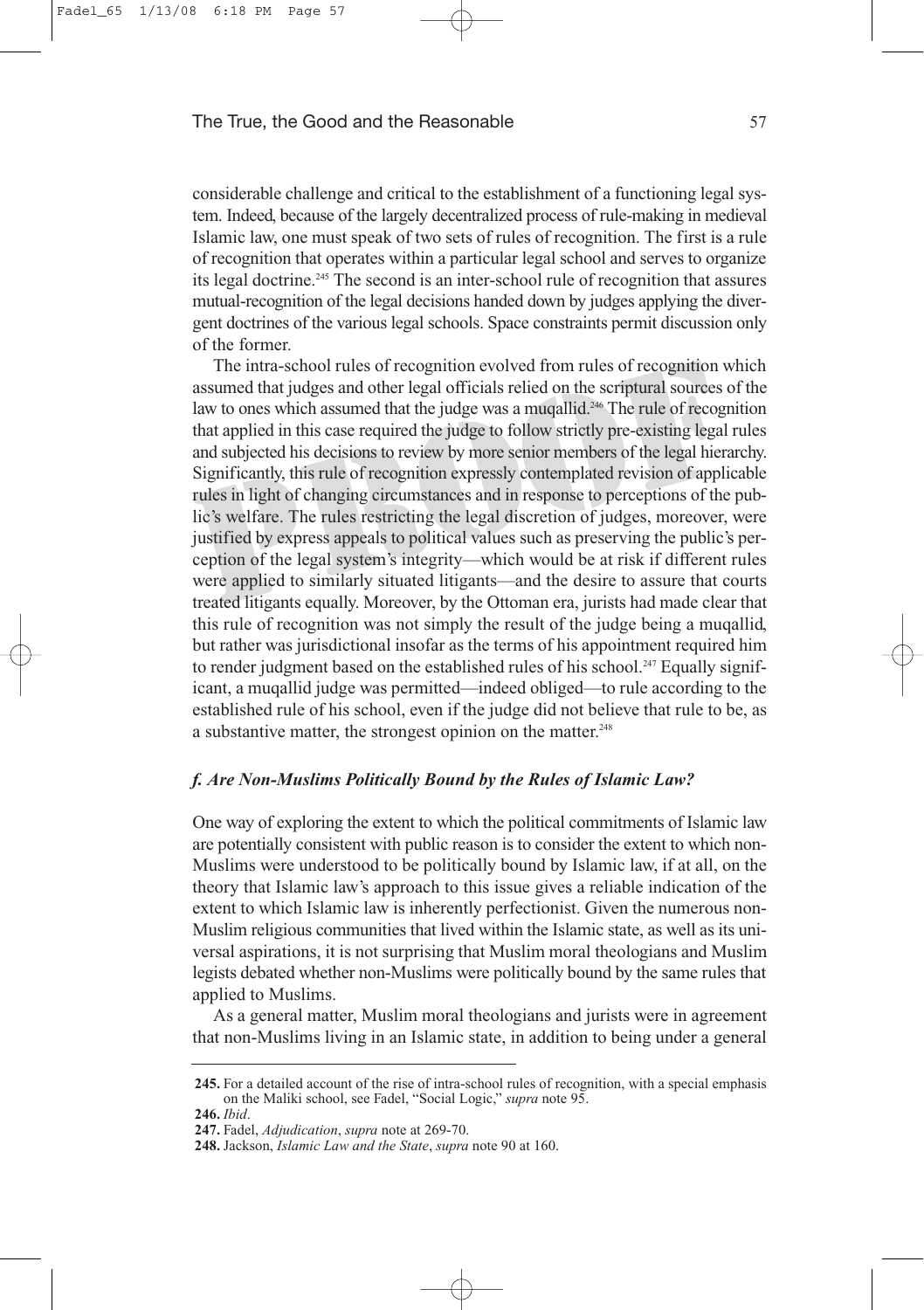religious obligation to accept the truth of Islam, were subject to the criminal penalties of Islamic law as well as its rules regarding commercial exchange, property and tort.<sup>249</sup> While some Muslim jurists held the opinion that at least some non-Muslim residents of an Islamic state were subject to even the *hudûd* penalties, their justification for applying these penalties to non-Muslims was either because the relevant *actus reus* was also prohibited to the defendant by his own religion or because of the defendant's undertaking to abide by the laws of Muslims,<sup>250</sup> or because the public interest required imposition of that penalty.251 Similarly, non-Muslims were exempt in this world from the ritual obligations of Islamic law such that if they became Muslim, they had no obligation to "make up" the ritual obligations that they did not discharge prior to becoming Muslim.252 On the other hand, the majority of theologians, with the exception of the Mu'tazilites, as well as the central Asian Hanafis,<sup>253</sup> argued that non-Muslims were potentially culpable in the next world for a failure to discharge such obligations if their lives were sufficiently long to allow them to become Muslim.<sup>254</sup> Non-Muslims were also granted exemptions from other rules of Islamic law for reasons rooted in their religious autonomy. Thus, they were exempt from the Islamic laws of marriage and divorce,<sup>255</sup> including

**<sup>249.</sup>** Al-Zarkashi, *supra* note 83, vol. 1 (non-Muslims also subject to property law and tort law at 323, 331); see also 'Ala' al-din 'Abd al-'aziz b. Ahmad al-Bukhari, *Kashf al-asrar 'an usul fakhr alislam al-bazdawi* (Beirut: Dar al-kitab al-'arabi), vol. 3 (a non-Muslim is subject to all rules that are not intended to serve God at 242-43).

**<sup>250.</sup>** See, e.g., Taj al-din Muhammad b. al-Husayn al-Armawi, *al-Hasil min al-mahsul*, ed. by 'Abd al-Salam Mahmud Abu Naji (Benghazi: Jami'at Qar Yunus, 1994), vol. 1 at 475.

**<sup>251.</sup>** In this latter case, the non-Muslim is being subjected to a discretionary punishment whose sentence, while substantively the same as that of the *hadd* penalty applied to Muslims, is nevertheless viewed jurisprudentially as an action taken to protect the public's rights rather than out of an obligation to fulfill a divine command. See al-Zarkashi, *supra* note 83, vol. 1 (quoting Ibn Khuwayz Mindad as having concluded, based on various statements attributed to Malik b. Anas, that "[Nonmuslim residents of an Islamic state] are subject to amputation for theft and execution for highway robbery for deterrence, so [the punishment] is discretionary, not mandated by God; the mandatory punishments are acts of penance for those who commit them, and these [punishments when applied to non-Muslims] are not acts of penance" at 322); and Muhammad b. 'Ali b. 'Umar al-Mazari, *Idah al-mahsul min burhan al-usul*, ed. by 'Ammar al-Talibi (Beirut: Dar al-gharb alislami, 2001) (explaining that in Malik's view, non-Muslims are not subject to the *Îudûd* penalties with the exception of the mandatory penalties for theft and highway robber "because of the necessity to protect property, in contrast to the other *hudûd* the purpose of which is penance for those [who have committed these acts], for [the non-Muslim], given his rejection [of Islam], is not under an obligation to perform penance for these sins" at 77-78). For more information on al-Mazari, see "al-Mazari, Muhammad b. 'Ali b. 'Umar" in 6 Encyclopaedia of Islam 942b.

**<sup>252.</sup>** If a Muslim fails to discharge this obligation in a timely fashion, he is required to "make up" the missed prayer when he gets an opportunity. See al-Zarkashi, *supra* note 83, vol. 1 at 326; and al-Bukhari, *supra* note 249 at 243.

**<sup>253.</sup>** See al-Bukhari, *supra* note 249 at 243-45.

**<sup>254.</sup>** Non-Muslims were exempt from the ritual obligations of Islamic law so long as they remained non-Muslims on the theory that Islam was a condition precedent to the valid discharge of ritual obligations. See al-Dardir, *supra* note 141, vol. 1 at 260-61. Accordingly, non-Muslims were morally, but not politically, obliged to become Muslims so they could validly discharge their ritual obligations. Thus, non-Muslims are "morally obliged to satisfy the condition [i.e., Islam] that renders their devotions valid, and if enough time passes whereby they could obtain [knowledge regarding] Islam and their obligations thereunder [but do not], they are deemed sinners on both counts." Al-Zarkashi, *supra* note 83, vol. 1 at 326.

**<sup>255.</sup>** Al-Zarkashi, *supra* note 83, vol. 1 (no effect given to their use of Islamic pronouncements of divorce at 322) and ibid. (their marriages are deemed valid because they believe them to be valid under their religion at 328).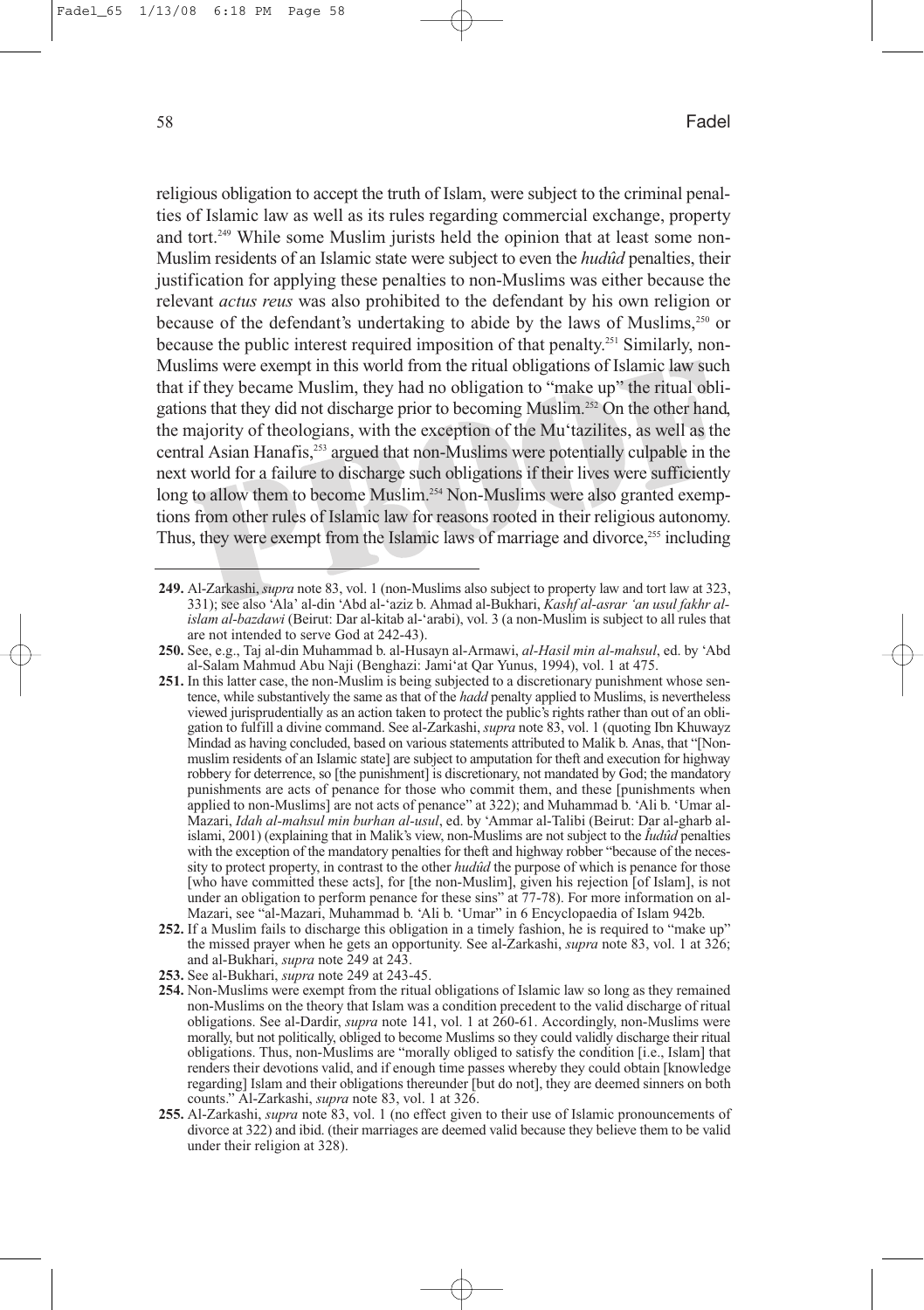marriages that Islamic law deemed to be incestuous.256 Similarly, they were not subject to punishment for drinking wine and Muslim courts would order the return of wine taken from the possession of a non-Muslim.257

This pattern of enforcement and exemption suggests that Islamic law—within a system of a religiously hierarchical state—resolved to subject non-Muslims to its rules only to the extent enforcement could be justified on religiously neutral reasons.258 That this limitation on the applicability of Islamic law was motivated by an ethos similar to that animating public reason is confirmed by the concept of *iltizâm al-ahkâm*, a concept which can be literally translated as "a [voluntary] undertaking to be bound by the law."259 Functionally, it is a jurisdictional concept which serves to distinguish those who are politically subject to the rule of an Islamic state from those who are not. A non-Muslim could become subject to the jurisdiction of an Islamic state by one of two means. First, he could take up permanent residence in an Islamic state, in which case he takes on the status of a *dhimmî*, i.e., a member of a protected non-Islamic religion, or he could enter an Islamic state for a limited purpose on the understanding that he would return to his home country when he completed his task, in which case he would be granted an *amân*, or guarantee of safe passage.260 An important consequence of falling within the jurisdiction of Islamic law was that religious conversion did not act as an impediment to the application of the law. This was despite the fact that the Prophet Muhammad was reported to have said that "Conversion to Islam cancels what preceded it (*al-islâm*

**<sup>256.</sup>** Ibn Qayyim al-Jawziyya, *Ahkam ahl al-dhimma* ed. by Abu Bara' Yusuf b. Ahmad al-Bakri & Abu Ahmad Shakir b. Tawfiq al-'Aruri (al-Dammam: Ramadi, 1997), vol. 2 (applying principle that Islamic law recognizes the validity of non-Muslims marriages to the extent that applicable non-Muslim law would deem such marriage to be valid to Zoroastrian marriages of a mother to her son or a sister to her brother at 864-65). For more information on Ibn Qayyim al-Jawziyya, see "Ibn Kayyim al-Djawziyya, Shams al-Din Abu Bakr Muhammad b. Abi Bakr al-Zari" in 3 Encyclopaedia of Islam 821b.

**<sup>257.</sup>** Al-Zarkashi, *supra* note 83, vol. 1 at 329.

**<sup>258.</sup>** One could say as a general matter that non-Muslims were subject only to those rules of Islamic law that dealt with the "rights of man." See Ebrahim Moosa, *The Dilemma of Islamic Rights Schemes* (2001-2002) 15 J. Law and Religion 185 (discussing the taxonomy of rights in Islamic law, including, the "rights of God" and the "rights of man" at 192).

**<sup>259.</sup>** Scepticism is warranted with respect to whether in fact such undertakings were "voluntary" in the sense used by Rawls. See John Rawls, "The Idea of Public Reason Revisited" (1997) 64 U. Chi. L. Rev. 765 (limiting "voluntary" to rational decisions made under fair circumstances at 792, n. 68). For example, Hanafis found that this requirement could be satisfied simply by the fact that a non-Muslim chose to remain permanently in the territory of the Islamic state. Akmal al-din Muhammad b. Mahmud al-Babarti, *Al-'Inaya sharh al-hidaya, kitab al-hudud, bab alwat' alladhi yujib al-hadd*, vol. 5, CD-ROM: *Encyclopedia of Islamic Jurisprudence* (Kuwait: Kuwaiti Ministry of Endowments, the Islamic Development Bank & Harf Information Technology, 2004). On the other hand, the concept of *iltizâm al-ahkâm* at least establishes, even if only formally, that legitimate exercise of political power requires some sort of consent.

**<sup>260.</sup>** A person granted a guarantee of safe passage was known as a "*mu'amman*," or alternatively a "*mu'âhad*." The obligations of a non-Muslim only temporarily in the Islamic state were substantively narrower than those of a non-Muslim who permanently resided in the Islamic state. See *al-'Inaya*, *supra* note 259, vol. 5 (since a *mu'amman* who enters the territory of the Islamic state does so only for a limited period of time, and for only a particular purpose, e.g., commerce, he is subject only to those obligations of Islamic law that deal with civil obligations (*huqûq al- 'ibâd*)). See also Abu Yahya Zakariyya al-Ansari, *Asna al-matalib sharh rawd al-talib, kitab qati' al-tariq*, vol. 4 (explaining that a *mu'amman* is not criminally liable for the crime of highway robbery, but instead reverts to being a non-protected person by virtue of his breach of his undertaking to obey the law).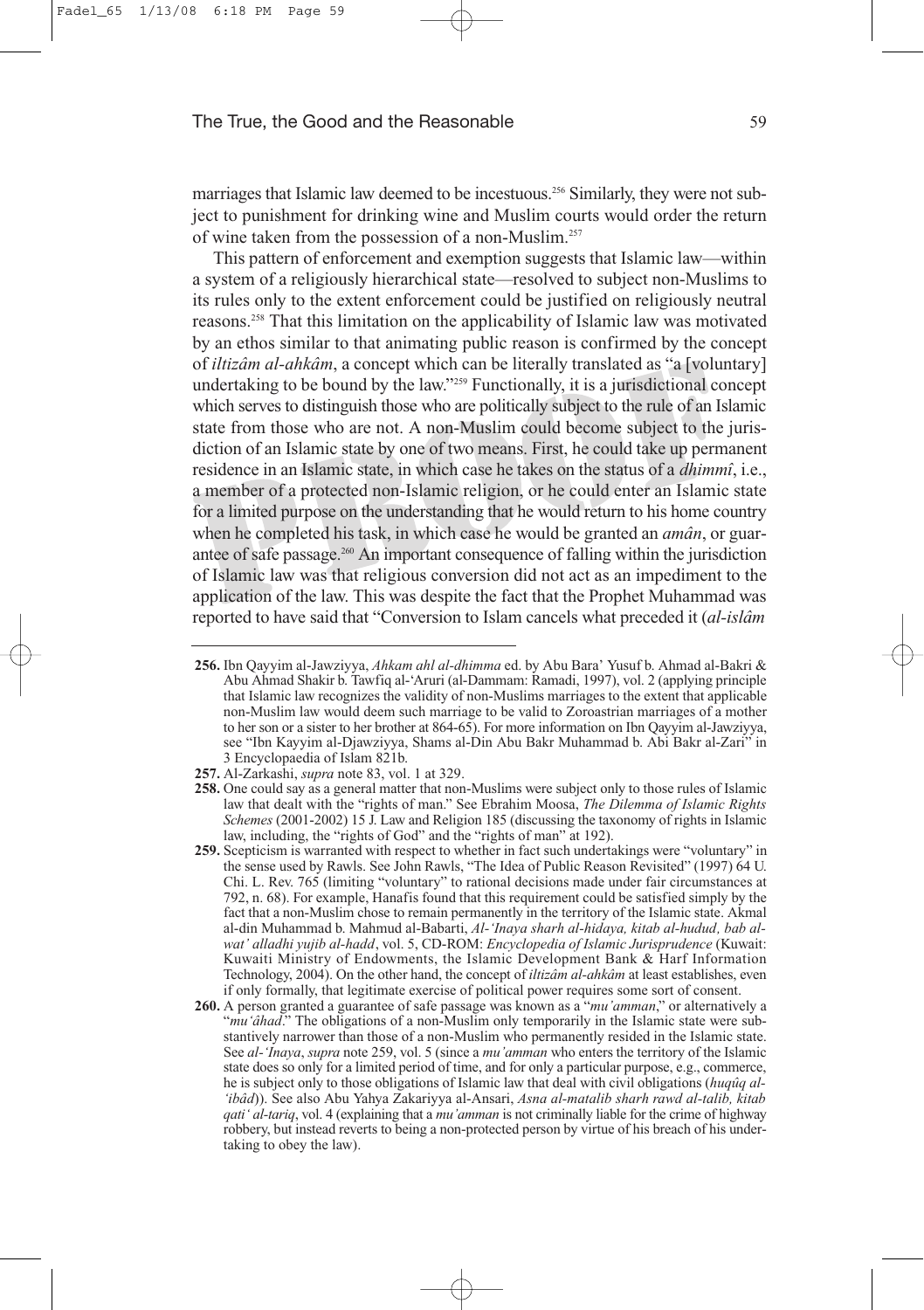*yajubbu mâ qablahu*)."261 The same concept of iltizam al-ahkam was also used to justify the death penalty for Muslim apostates. $262$ 

Thus, a non-Muslim permanently residing in an Islamic state is deemed to have given a general undertaking to obey the substantive rules of Islamic law, and for that reason, were he to kill another non-Muslim while subject to the jurisdiction of the Islamic state, he could not escape punishment by converting to Islam.263 This is in contrast to a non-Muslim from a hostile power who never took up lawful residence in an Islamic state nor did he enter its territory pursuant to a grant of safe passage, and thus never became subject to its jurisdiction. Should he kill someone or destroy property in the course of a war (or his own private desire to plunder, for that matter) with the Islamic state, he would not be legally accountable before the courts of that Islamic state if he subsequently became a Muslim or a permanent non-Muslim resident of the Islamic state.<sup>264</sup> Similarly, if a non-Muslim from a hostile power entered the territory of an Islamic state pursuant to a grant of safe passage, and in his possession were items that he had plundered from Muslims or non-Muslim permanent residents of an Islamic state at a time of peace, then such property would be returned to its rightful owners. If, however, he obtained that property during a time of war, he would be allowed to retain it, with the exception of any Muslim captives in his possession. While he would be required to free those captives, he would also be entitled to receive their fair value (on the assumption that they had been enslaved). <sup>265</sup>

The contrasting legal treatment of a foreigner with one subject to the state's jurisdiction is entirely political. There is certainly no suggestion that the moral consequences are less for the foreigner. Rather, the refusal to extend the application of Islamic law to the foreigner seems to be rooted in notions of basic fairness—the foreigner, unlike the resident, has not submitted to the jurisdiction of the state, and accordingly, receives no benefits from its laws. After all, were he to have been killed in his foray, his heirs would have had no legal standing to pursue compensation

**<sup>261.</sup>** Al-Zarkashi, *supra* note 83, vol. 1 at 336.

**<sup>262.</sup>** Al-Mawardi, *supra* note 231 (arguing that upon becoming a Muslim, one agrees to be bound by all rules of Islamic law, including law of apostasy at 69).

**<sup>263.</sup>** Al-Zarkashi, *supra* note 83, vol. 1 at 330. But for the doctrine of *iltizâm al-ahkâm,* conversion to Islam could be legally beneficial to such a defendant given the fact that only the Hanafis allowed retaliation (*qisâs*) to occur in the event that a Muslim killed a non-Muslim. This rule applied only to cases of intentional murder in which there was no element of treachery or a desire to obtain property from the victim, however. Otherwise, the killer was deemed a threat to public security and the religious identity of the killer and his victim were immaterial. See al-Dardir, *supra* note 141, vol. 4 (a free Muslim is subject to capital punishment if he murders a non-Muslim permanent resident or a slave using stealth or out of a desire to take the victim's property at 333).

**<sup>264.</sup>** Al-Zarkashi, *supra* note 83, vol. 1 (if a non-Muslim permanent resident murders another non-Muslim or has destroyed property, his liability does not lapse upon his conversion to Islam in contrast to a citizen of a hostile power who has killed or destroyed property in Islamic territory and then becomes a Muslim at 330-31); al-Dardir, *supra* note 141, vol. 4 (excluding nationals of hostile powers from scope of tort laws at 331). If the national of a hostile power was captured in the territory of the Islamic state, he would be deemed a prisoner of war, and his treatment would be subject to the discretion of the ruler. Al-Dardir, *supra* note 141, vol. 2 (explaining that the ruler, subject to considerations of the community's welfare, was free to choose among the following options with respect to prisoners of war: unconditional release, holding them for ransom, exchange for Muslim prisoners of war, execution or enslavement at 296).

**<sup>265.</sup>** Al-Dardir, *supra* note 141, vol. 2 at 290-91.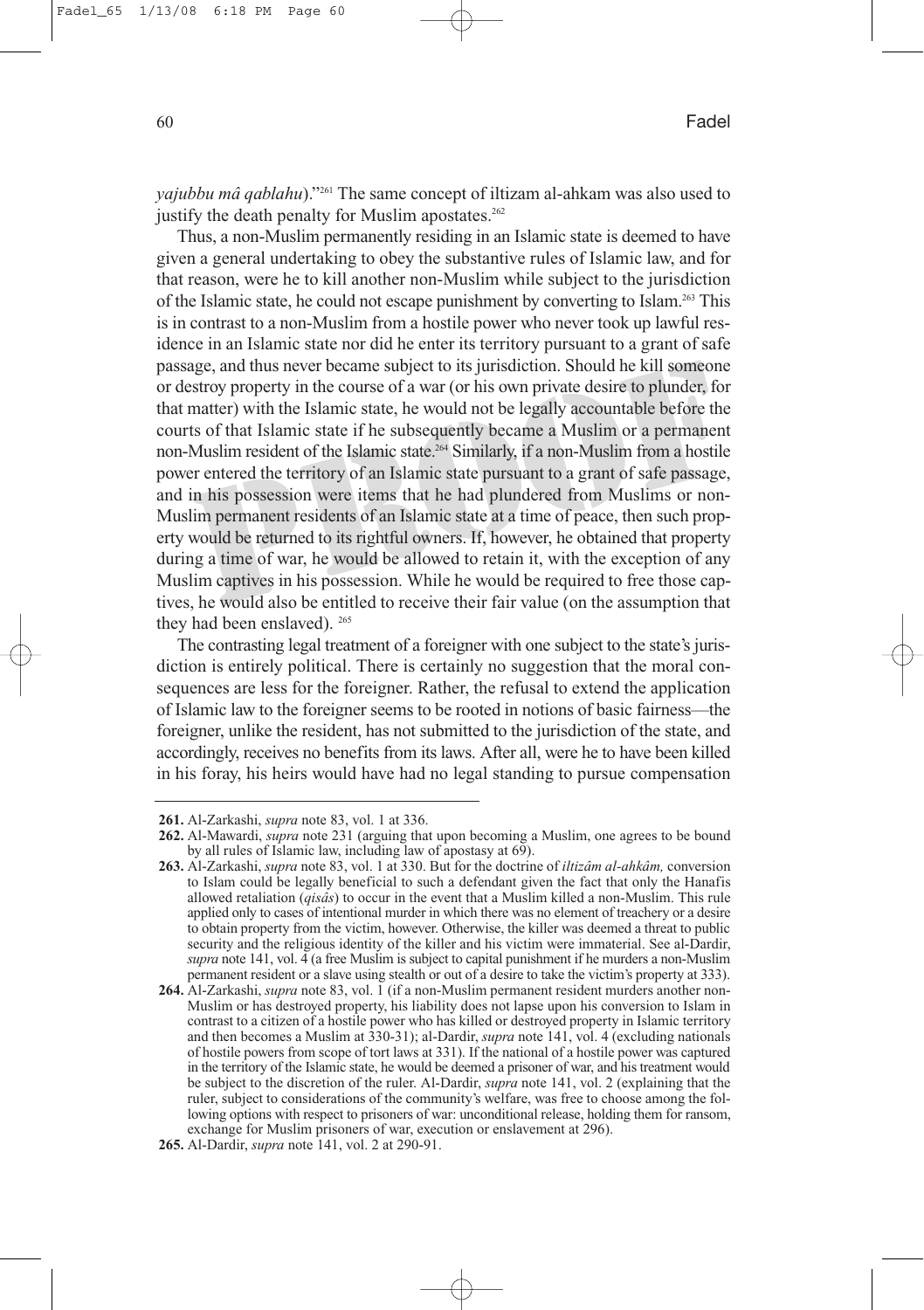for his death.266 The non-Muslim resident of an Islamic state, however, enjoys the protections of the legal system and should therefore also be subject to its prohibitions. Religious conversion does nothing to change the fact that at the time of his crime, he was already subject, by virtue of his relationship with the Islamic state, to its laws, at least those that protect life and property.<sup>267</sup>

The concept of iltizam al-ahkam provided a basis other than religion upon which the exercise of jurisdiction could be justified. This concept can be understood as being rooted in a notion of citizenship, or a relationship approaching that of citizenship, whereby the state's right to exact punishment was conditioned upon the existence of a reciprocal relationship with the defendant whereby it could be plausibly assumed that the defendant, just as he was now subject to the coercive powers of the state, had previously benefited from the protections granted by the state. This notion of reciprocity also lay at the heart of Islamic law's exemption of non-Muslims from those rules of Islamic law, e.g., ritual observance and prohibitions of winedrinking, which lacked a sufficient non-religious basis to justify their coercive application against non-believers. In formulating an approach to the relationship of non-Muslims to Islamic law, Muslim jurists went a long way in transforming Islamic law from simply a body of rules for believers, to a body of rules that could regulate all members of society, regardless of their religious status.<sup>268</sup>

#### *g. Conclusion*

Despite Muslims' adherence to a scriptural foundation for ethics, Muslim moral theology placed great reliance upon the diligent exercise of moral judgment in the formulation of what constitutes the Islamic "good life" in those areas of life in which revelation was either silent or ambiguous. Indeed, for the majority of Muslim theologians, the exercise of moral judgment was indispensable to discovering the "good," because (i) revelation did not (nor could it) provide conclusive answers to all ethical questions facing human beings, and (ii) the texts of revelation, even when relevant, were generally susceptible to more than one interpretation. Their

**<sup>266.</sup>** As a foreigner from a hostile state, he would be deemed a *harbî*, and would lack any standing under Islamic law. See al-Dardîr, *supra* note 141, vol. 4 (noting that since a *harbî* lacks standing under the law, he does not enjoy the protections offered by tort law at 333). On the other hand, Islamic law made it very easy for a *harbî* to obtain a de facto grant of safe passage if he failed to obtain a valid safe passage before entering the territory of the Islamic state. Al-Dardir, *supra* note 141, vol. 2 (explaining that even a defective grant of safe passage—so long as the citizen of the hostile power believed it was valid—was effective to protect him from treatment as a hostile invader at 289).

**<sup>267.</sup>** The same principle applies to the rules of *hirâba* (highway robbery): a non-Muslim resident in an Islamic state could not avoid prosecution for this crime against the public order by converting to Islam whereas a non-Muslim living outside the territory of an Islamic state could not be convicted of committing this crime since he had not submitted to the Islamic state's jurisdiction. See al-Zarkashi, *supra* note 83, vol. 1 at 300-31.

**<sup>268.</sup>** See Johansen, *supra* note 9 (quoting Chafiq Chehata for the proposition that Islamic law is "'as much a positive law as Roman law"" and that, with the exception of laws on marriage, divorce and succession, "it owes 'nearly nothing to the scriptural sources'" and is Muslim "'only to the degree that it refers to some holy texts. For the rest it does not constitute a religious law at all,'" and as a result, the true "source" of Islamic law is not revelation, but the jurists themselves at 59-60).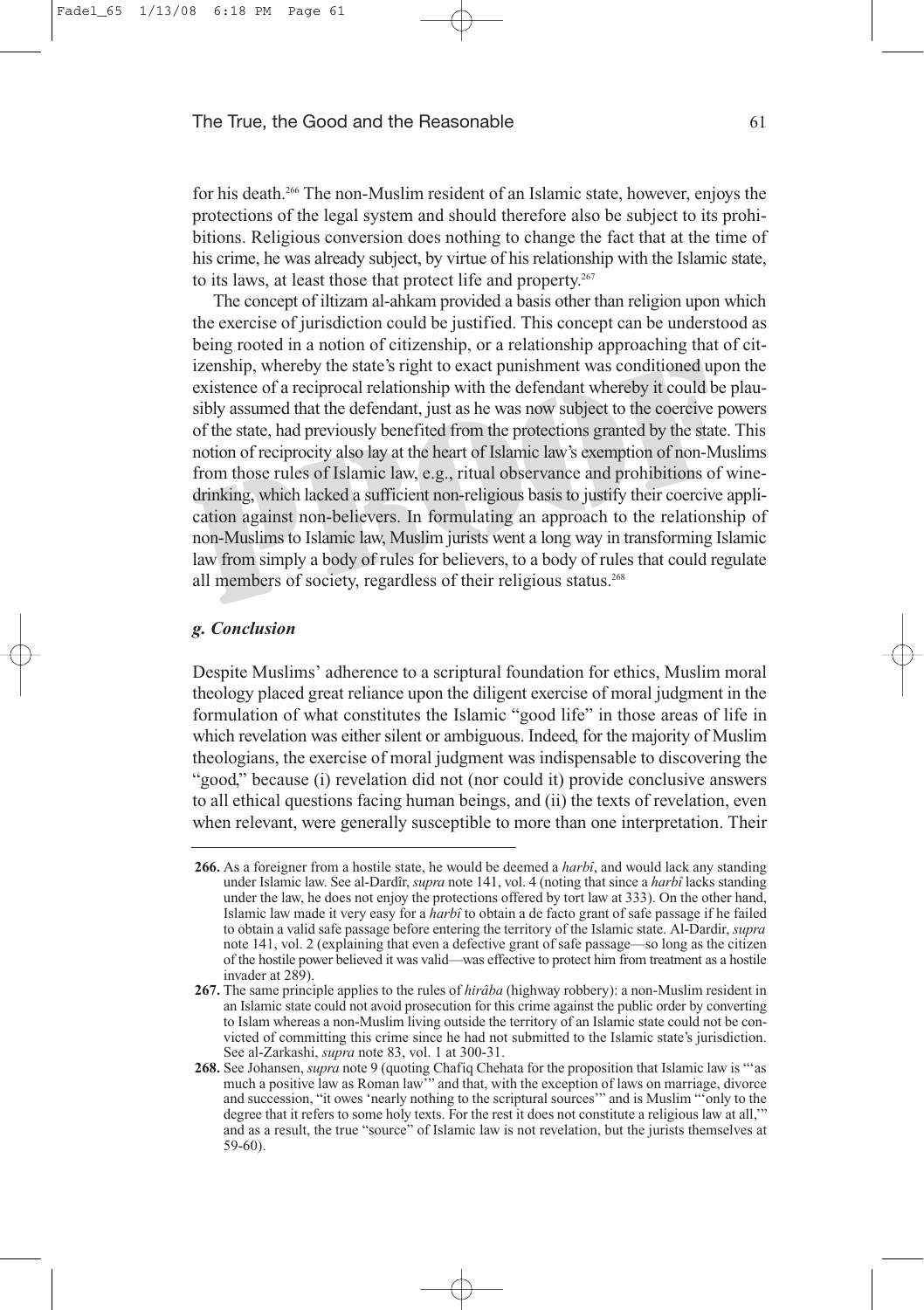relative confidence in moral judgment survived despite the fact that it led to numerous and conflicting views of the good. Nevertheless, rather than attempting to give "orthodox" status to some moral opinions and discarding the others, Muslim moral theology attempted to legitimate all moral opinions which were the result of the diligent exercise of moral judgment. Some clung to the notion that moral truth existed—even where revelation was either silent or ambiguous—and that therefore, only one opinion among many could be the correct answer, even if we could never know which of the various opinions was the "truth." For this group of moral theologians, however, no sin could attach as a result of mistaken judgment. Others argued that all opinions in matters of moral theology were correct, so long as they were the result of the diligent exercise of moral judgment. What cannot be doubted, however, was that moral theology conditioned Muslim intellectuals to accept the fact that moral judgment would lead to a plurality of reasonable, but incompatible conclusions, and therefore, some type of accommodation to the fact of reasonable moral disagreement had to be found.

This accommodation occurred across many fronts, and in so doing, arguments that could be characterized as being rooted in public reason began to circulate widely. This occurred both at the level of moral theology and in law. Thus, we find that despite the Ash'ari theory that the good (or at least the ultimate good) was unknowable in the absence of revelation, the theory of the five universals suggested that revelation's substantive commands and prohibitions were virtually identical with human perceptions of their own well-being. No doubt, this instrumental view of Islamic revelation helped prepare the ground for the right of the state to legislate for the public good pursuant to its powers of public policy and helps explain why that doctrine became widely-accepted, limited only by the duty of the state not to promulgate rules that were in themselves immoral. In addition, the substantive rules of Islamic law themselves came to be viewed as a secular instrumentality, no doubt critical to enabling believers to live an Islamically inspired good life, but not something commanded by God for its own sake. Judges became bound by an objective rule of recognition that allowed for the systematic review of rulings to insure consistency in the application of the law. Finally, the concept of iltizam al-ahkam, rather than religious identity *simpliciter*, provided a basis for the state's jurisdiction over individuals. These developments suggest that the medieval Islamic theological and ethical traditions recognized the "burdens of judgment" and the limitations those burdens placed on the power of government. As a result, many rules of Islamic law became justified on considerations other than the theological truth of the norm or rule being applied. Accordingly, a kind of "Islamic" public reason came to exist whose features are consistent in many respects with Rawls' understanding of public reason.

# **Part 6: Conclusion**

This Article has argued that one reason for the polemical nature of the current debate on Islam and liberalism is the failure to distinguish philosophical conceptions from political ones. Accordingly, I have suggested adopting a Rawlsian framework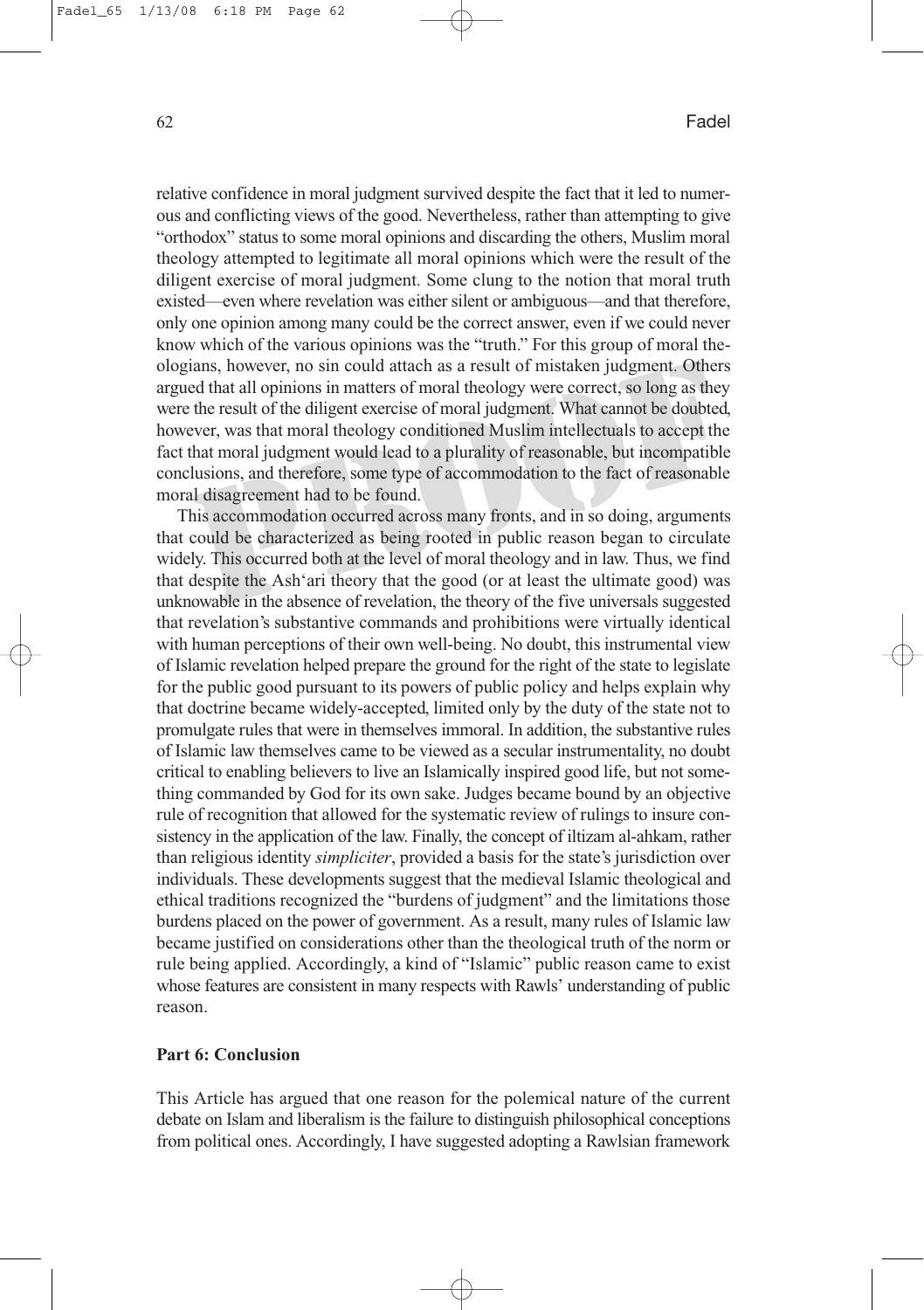to assess the compatibility of Islam with constitutional essentials. In so doing, I have outlined a theory of Islam as a comprehensive theory of the good which relies on authorities central to the Sunni theological, ethical and legal traditions. To the extent I have synthesized various elements of historical doctrines in connection with theorizing about the political implications of these doctrines, my interpretation does not go beyond the kinds of plausible changes to comprehensive doctrines that Rawls asserts characterize the internal development of reasonable theories of the good. Such doctrinal changes ought to be especially plausible in light of Rawls' assertions regarding the tendency of adherents of conflicting comprehensive doctrines of the good under conditions of a constitutional democracy to revise their private conceptions of the good in a manner that makes them more favorably disposed to reasonable cooperation rather than the opposite.

In substance, I have made the following argument: Islam, as a theory of the good, is characterized by a hierarchical set of normative discourses that begin with scholastic theology, proceed to moral theology and conclude with substantive law. The normative conclusions set forth in scholastic theology and in moral theology bind primarily the individual conscience, in contrast to the rules of substantive law, which were politically relevant independent of any theological belief in their correspondence to the divine will. It is the essentially political function of Islamic substantive law, combined with the system of normative pluralism legitimated by the epistemology of moral theology, that allowed for the introduction and acceptance of arguments within Islamic law that mimic Rawls' notion of public reason as defining the limits of legitimate political discourse.

The normative discourses of scholastic theology and moral theology required the active participation of rational judgment in order to discharge fundamental moral obligations. In theology, salvation, according to a substantial number of theologians, was conditional upon an individual obtaining knowledge of God, an obligation that could be discharged only by means of rational inquiry. Even those theologians who believed that salvation could be attained through true conviction rooted in deference to authority agreed that rational knowledge of God was at a minimum religiously superior to true conviction based on deference. Similarly, one could not live an ethical life according to Muslim moral theologians without the mediation of reason in the form of qualified moral judgment, even after the advent of revelation. Because of the prominent role reason played in both theological and ethical discourses, this Article argued that a commitment to such discourses necessarily implies, as a political matter, a commitment to a society that provides space for free normative inquiry. Otherwise it would be impossible for individuals to discharge the norm of inquiry that is the basis for the greatest good, which is salvation.

Because moral theology recognized an obligation to exercise qualified moral judgment in situations where revelation did not provide an express rule, and that it was impossible for qualified moral judgment to achieve certainty in most cases, moral theology recognized a "normative pluralism" with respect to the contours of ethical conduct. The commitment to ethical judgment also reinforces the political necessity to respect free inquiry, since in its absence individuals cannot discharge this prerequisite to an ethical life.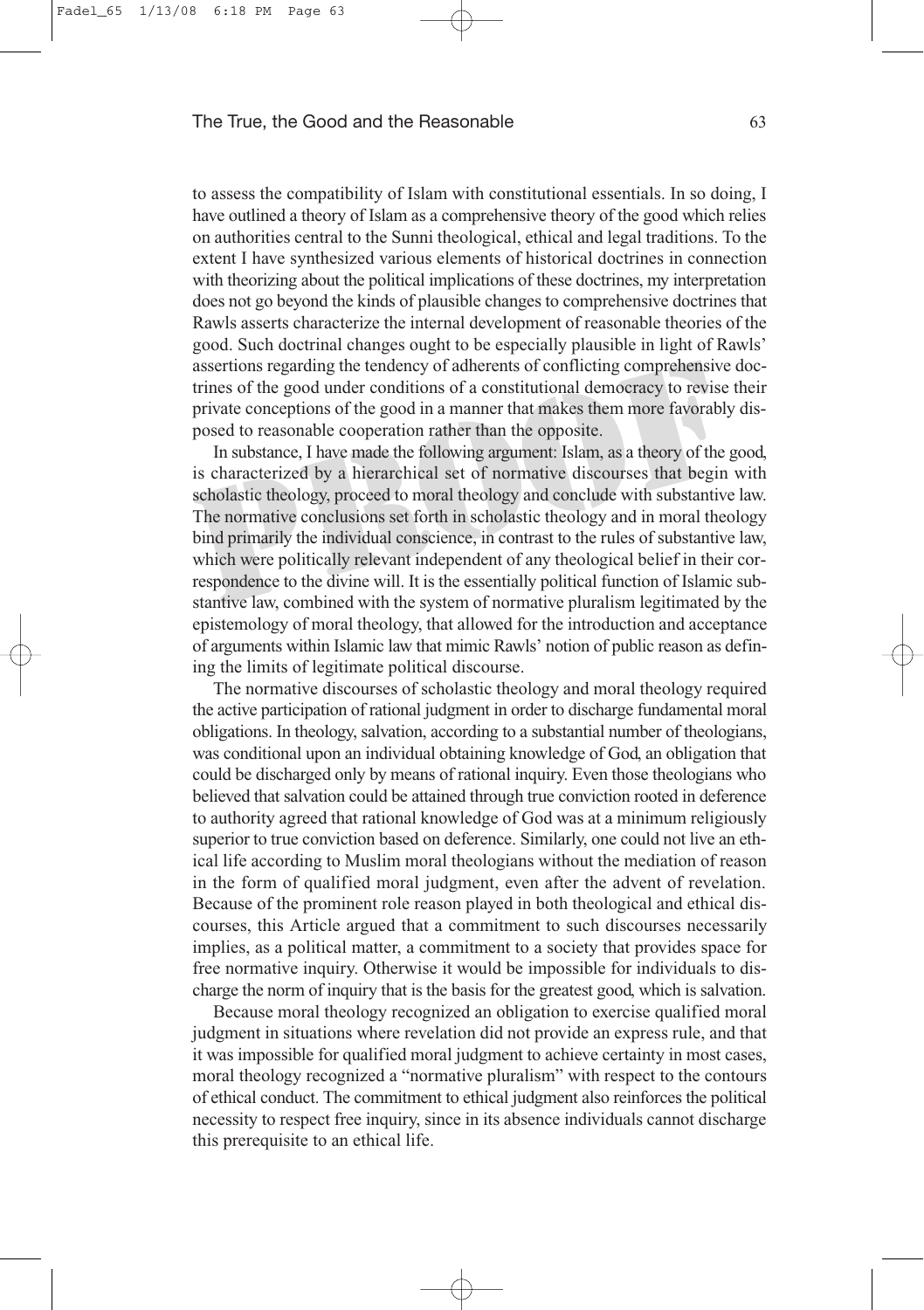Because moral reasoning could not provide definitive rules of law, Islamic law developed other techniques for rulemaking, namely, taqlid and siyasa shar'iyya. Unlike the conclusions of moral reasoning, a rule of law could legitimately be enforced without a theological belief that the rule in question was from God. Instead, any rule could potentially become an "Islamic" so long as it did not contradict express commands of revelation.

In fashioning a workable legal system, jurists were no doubt influenced by the conclusions of the moral theologians, but a clear distinction between ethical rules, known as rules of obligation, and rules of law in a strict sense (*ahkâm wad'iyya*), was maintained. It is particularly within this latter body of rules that one finds jurists making arguments that sound in what Rawls calls public reason rather than in theology. Significantly, developments in moral theology legitimated the existence of legal arguments grounded in this qualified form of public reason rather than revelation. Accordingly, al-Ghazali argued that substantive law was in itself entirely instrumental and concerned solely with the just organization of temporal life. Similarly, moral theologians argued that the rules communicated by revelation (at least those not dealing with ritual), were rationally connected to human notions of well-being, and accordingly, utility became a legitimate basis for explaining and deriving ethical and legal rules. Finally, the fact that moral theologians, in considering the scope of Islamic law, generally refrained from recognizing any political obligation on non-Muslims to obey its terms *except* with respect to those rules that could be justified to non-Muslims either on account of their own beliefs, or on a common secular basis, e.g., the need to protect property, strongly implies their recognition that political coercion could not depend only on the inherent truth of the political claim at issue.

For these reasons (and no doubt others), a committed Muslim has very powerful normative reasons within her own traditions for endorsing liberal constitutional essentials as they clearly provide sufficient political space for her to discover those truths necessary for her salvation. Moreover, as this Article has demonstrated, a committed Muslim educated in the Islamic traditions described in this Article will not find public reason arguments to be alien to her given the historical existence of arguments consistent with Rawlsian public reason within the Islamic tradition.

These arguments raise numerous questions for which I do not claim to have provided conclusive answers. For example, I have suggested that theological issues such as the obligation of inquiry into God and the moral status of human action prior to revelation are important in the formulation of an Islamic theology consistent with liberal constitutional essentials. Each of these issues, however, awaits greater treatment by scholars of Islamic intellectual history. In addition, I did not touch on the critical question of the relationship of the laity to specialists in Islamic ethical theory and whether the general moral obligation of non-specialists to defer to the moral reasoning of specialists could be made consistent with Rawls' conception of the moral powers of citizens. Despite these (and no doubt, other) limitations, I believe that the doctrinal roadmap described in this Article hints at a workable system for resolving, in a principled fashion, the legacy of political perfectionism in Islamic law, one which I freely admit exists and could pose a significant theoretical